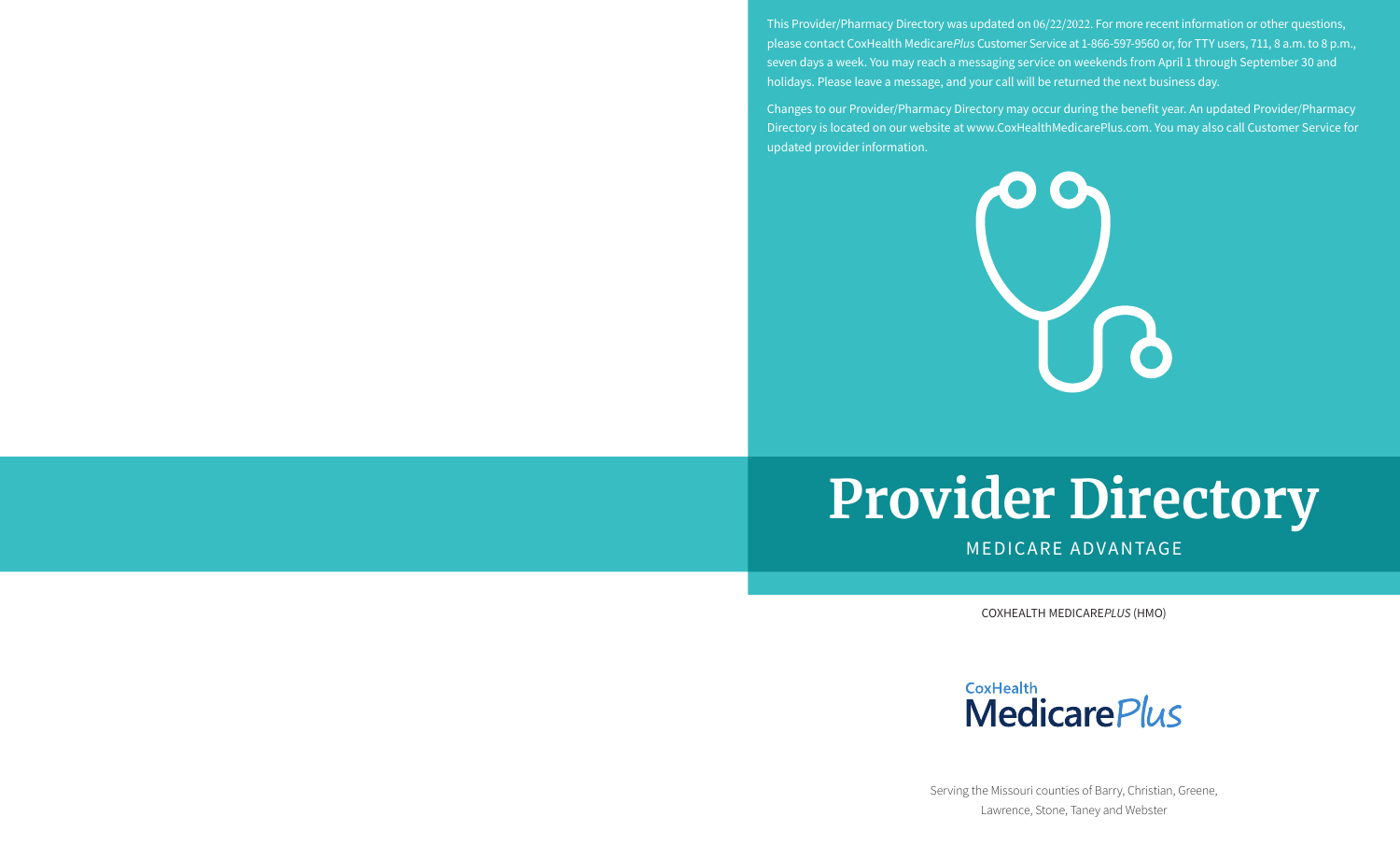# **CoxHealth Medicare***Plus* **HMO Plan Provider Directory**

This directory is current as of June 22, 2022.

This directory provides a list of CoxHealth Medicare*Plus* current network providers.

This directory is for the Missouri service area. It includes Barry, Christian, Greene, Lawrence, Stone, Taney and Webster counties in Missouri.

To access CoxHealth Medicare*Plus* online provider directory, you can visit [www.everythingessence.com.](http://www.everythingessence.com/) For any questions about the information contained in this directory (hardcopy or online), please call our Customer Service Department at 314-209-2700 or toll free 1-866-597-9560, seven days a week from 8 a.m. to 8 p.m. You may reach a messaging service on weekends from April 1 through September 30 and holidays. Please leave a message, and your call will be returned the next business day. TTY users should call 711.

To request a hard copy of CoxHealth Medicare*Plus*'s provider directory, please call our Customer Service Department at 314-209-2700 or toll free 1-866-597-9560, seven days a week from 8 a.m. to 8 p.m. CoxHealth Medicare*Plus* will mail a hard copy of the provider directory to you within three (3) business days of your request. CoxHealth Medicare*Plus* may ask whether your request for a hard copy is a onetime request or if you are requesting to receive the provider directory in hard copy permanently.

If you request it, your request for hard copies of the provider directory remains until you leave CoxHealth Medicare*Plus* or request that hard copies be discontinued.

CoxHealth MedicarePlus is an HMO plan with a Medicare contract • Enrollment in CoxHealth MedicarePlus depends on contract renewal.

We have free interpreter services to answer any questions you may have about our health or drug plan. To get an interpreter, call us at 1-866-597-9560. Your call will be answered by someone who speaks English, who will help connect you to an interpreter for your language. This is a free service.

This information may be available in a different format, including Braille, large print. Please call customer service at the number listed above if you need plan information in another format or language.

The pharmacy network and/or provider network may change at any time. You will receive notice when necessary.

Y0027\_22-153\_C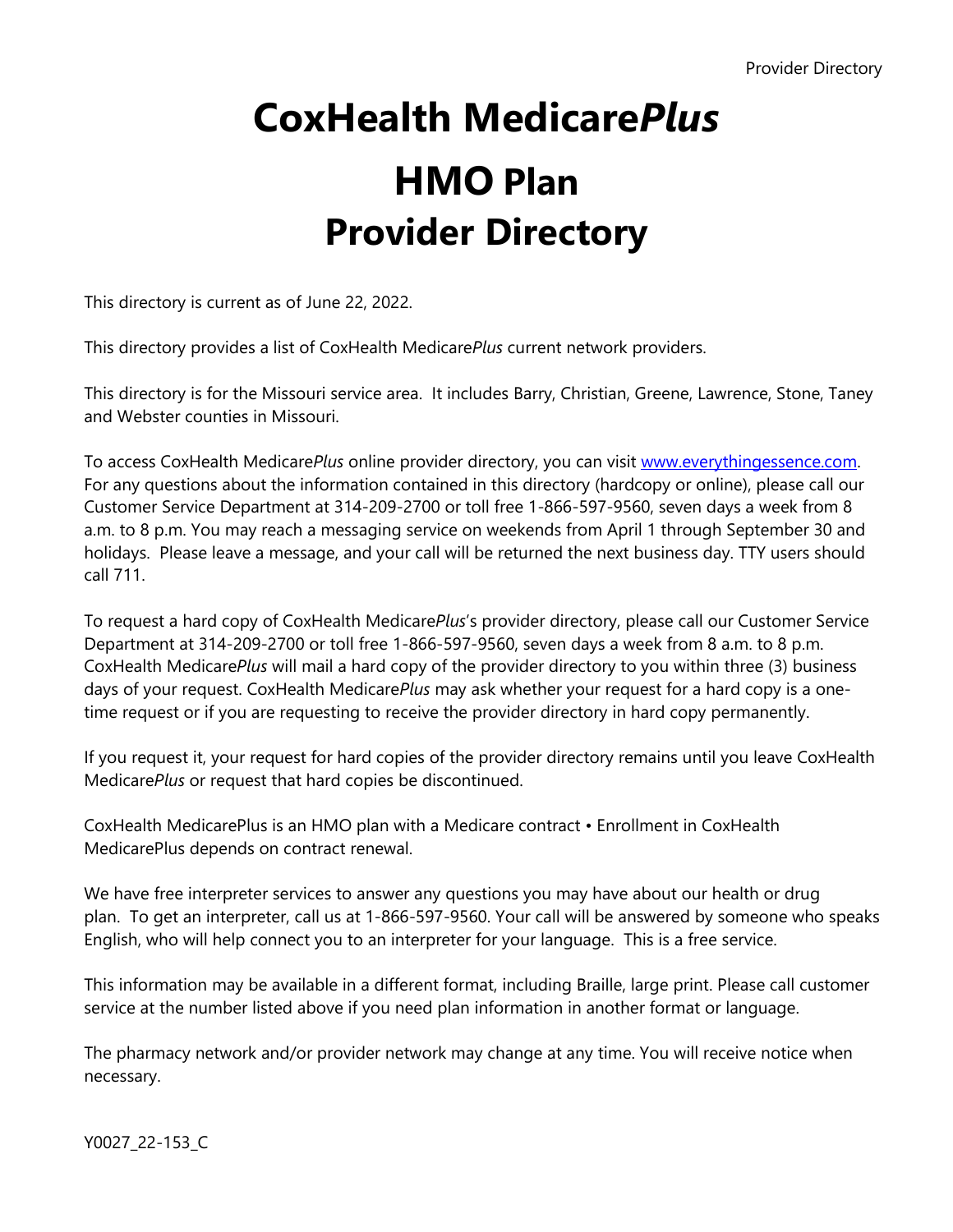Provider Directory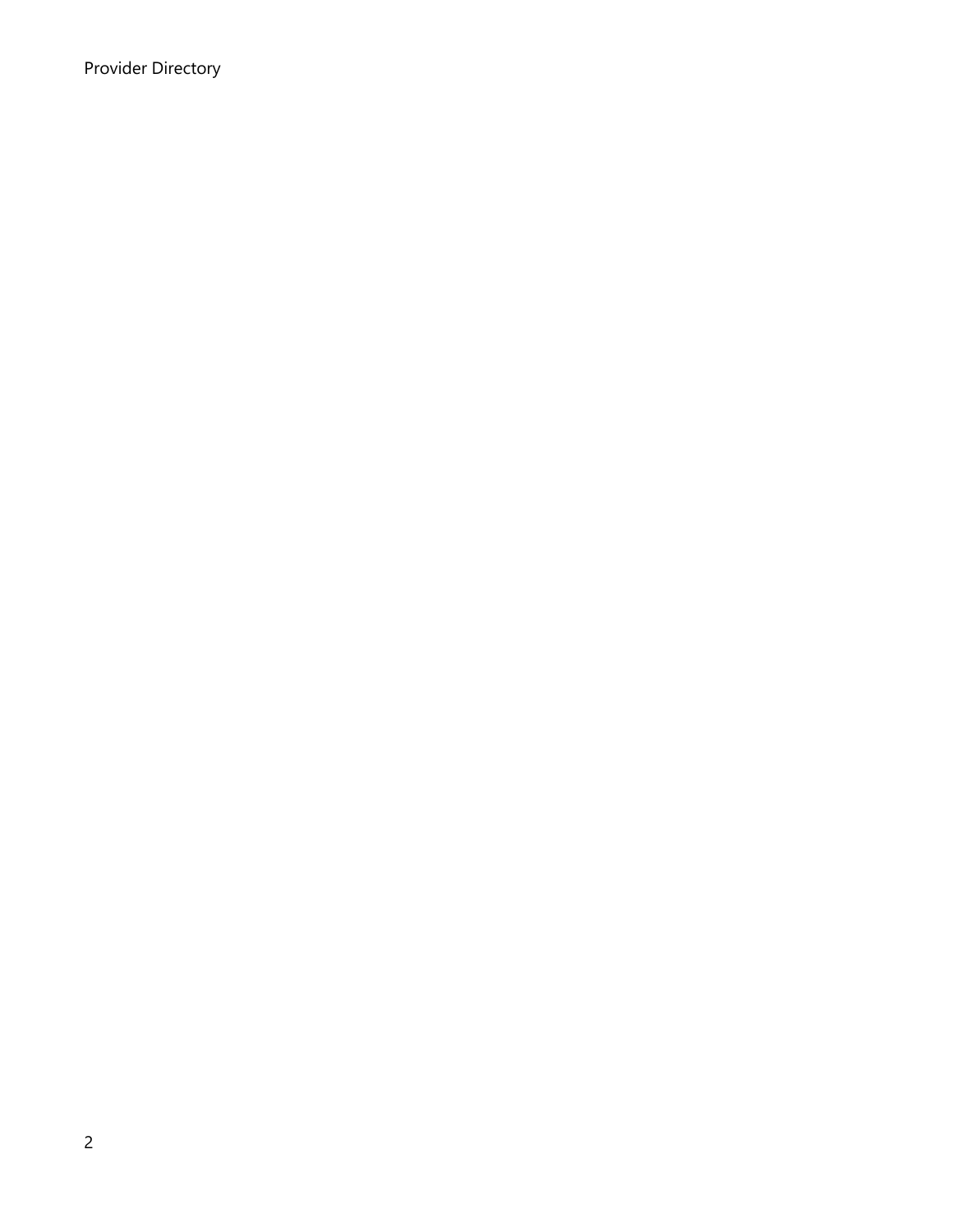# TABLE OF CONTENTS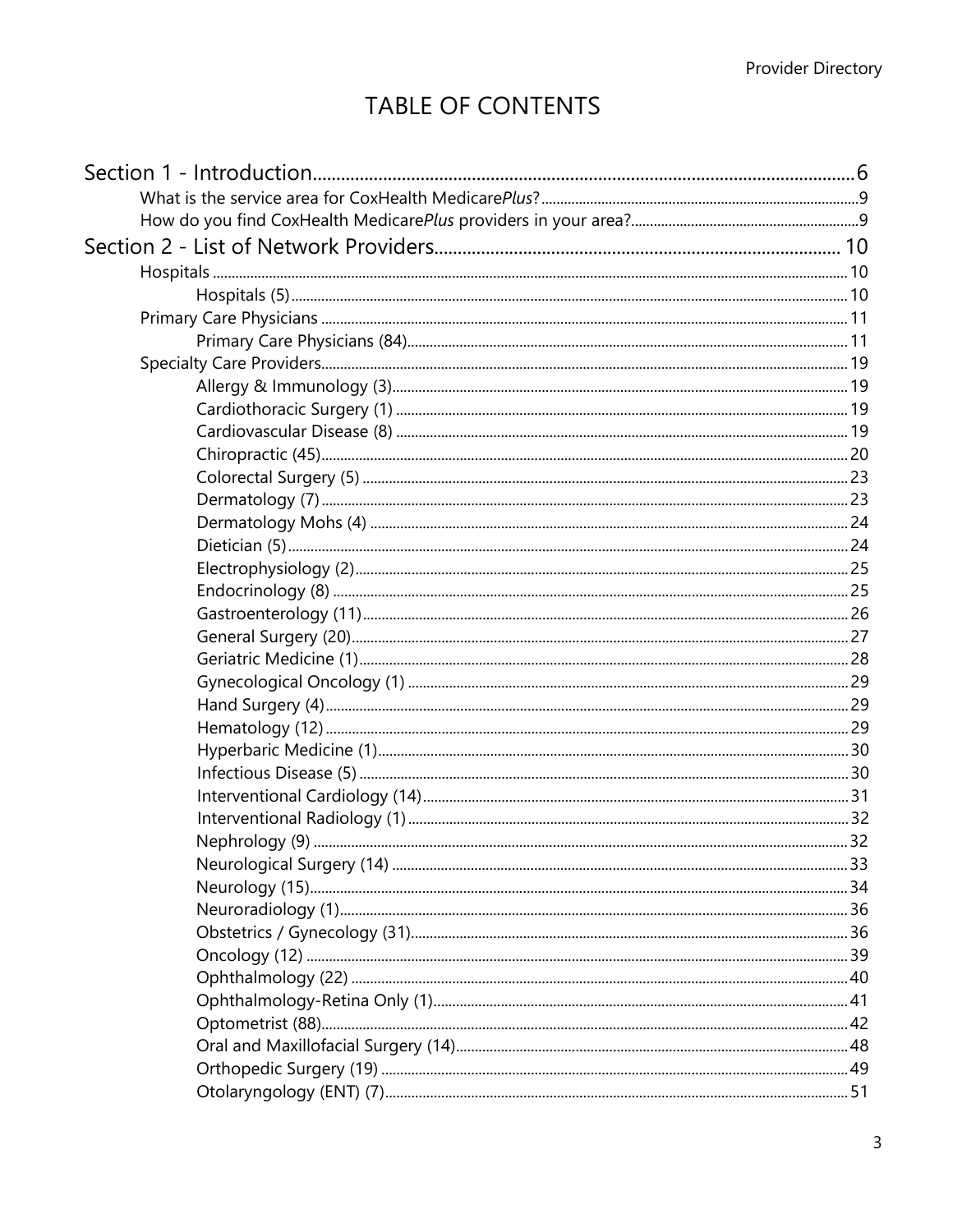| 65 |
|----|
|    |
|    |
|    |
|    |
|    |
|    |
|    |
|    |
|    |
|    |
|    |
|    |
|    |
|    |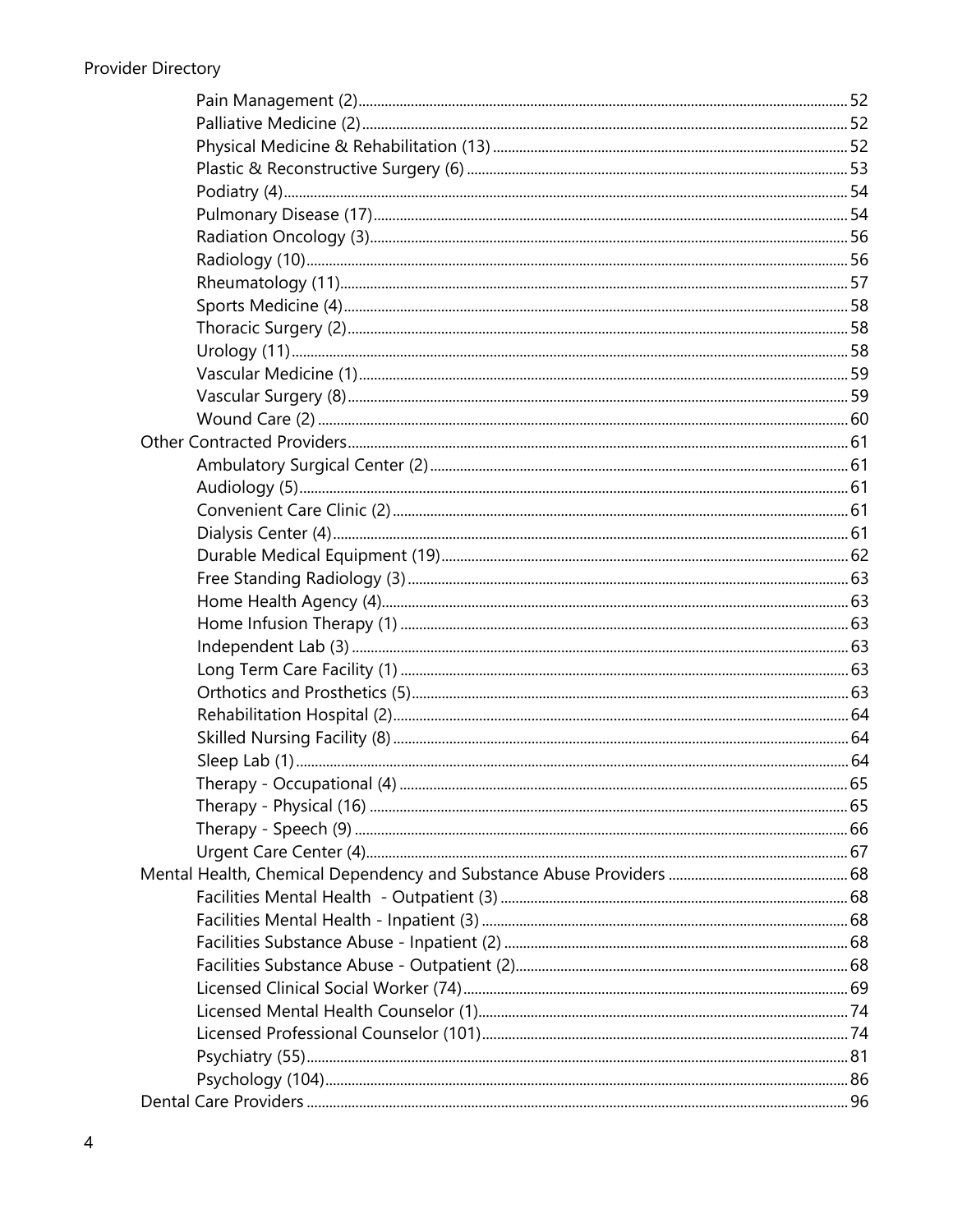#### **Provider Directory**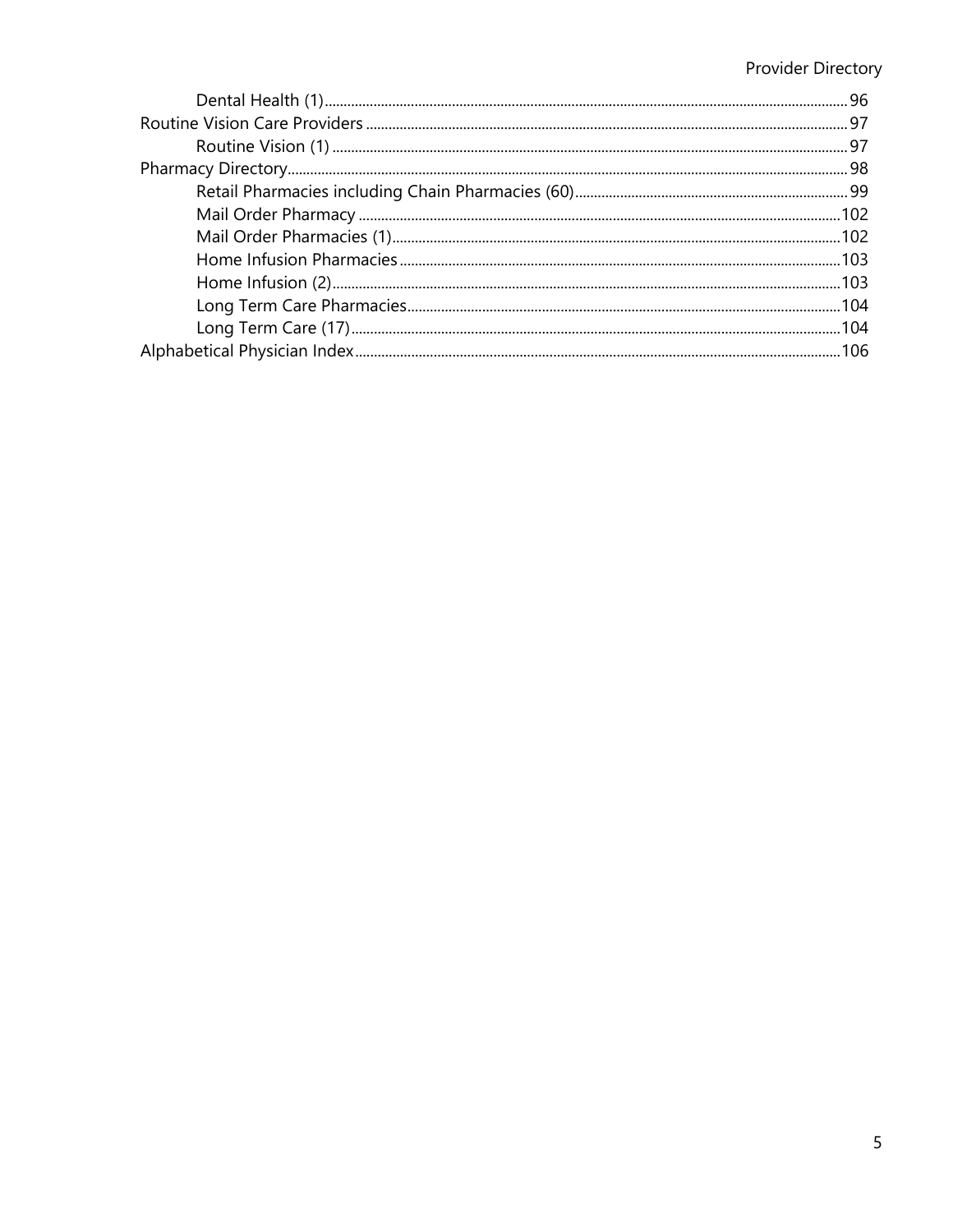# **Section 1 - Introduction**

This directory provides a list of CoxHealth Medicare*Plus* current network providers. To get detailed information about your healthcare coverage, please see your Evidence of Coverage (EOC).

You will have to choose one of our network providers listed in this directory to be your **P**rimary **C**are **P**hysician (PCP). Generally, you must get your healthcare services from your PCP. The name and telephone number of your PCP is printed on your membership ID card.

The network providers listed in this directory have agreed to provide you with your healthcare, vision and dental services. You may go to any of our network providers listed in this directory; however, some services may require a referral. If you have been going to one network provider, you are not required to continue to go to that same provider. In some cases, you may get covered services from non-network providers. Please refer to your EOC for details.

**Providers identified with an asterisk (\*) also accept Medicaid.** The number following the 10-digit number listed below the provider's name is the provider's National Provider Identifier (NPI) number. In the Hospital section, the capital letters following the word "Code" show that hospital's code. When a hospital's code follows a provider's information, it indicates to which hospital(s) that provider has privileges for admitting patients.

You will get your routine or basic care from your PCP. Your PCP will coordinate the rest of the covered services you need. This includes x-rays, laboratory tests, therapies, specialist visits, hospital admissions, and follow-up care. Your PCP also contacts other network providers for updates about your care and/or treatment. If you need certain types of covered services or supplies, your PCP must give approval ahead of time.

**In some cases, your PCP will need to get prior authorization from CoxHealth MedicarePlus.** A prior authorization is an approval from the plan for medical services and must be requested **before** services are received. Since your PCP will provide and coordinate your healthcare, you should have all of your past medical records sent to your new PCP's office. The law requires us to protect the privacy of your medical records and personal health information. For more information about privacy, see your Evidence of Coverage.

**You may change your PCP for any reason, at any time.** To change your PCP, call our Customer Service Department. **PCP changes take effect the first day of the following month**. **Requests for** *retroactive changes* **are typically not approved.** When you call, be sure to let the customer service representative know if you are seeing specialists or getting other covered services that needed your PCP's approval (such as home health services and durable medical equipment). The customer service representative will change your membership record to show the name of your new PCP. They will also send you an updated membership card with the name and telephone number of your new PCP.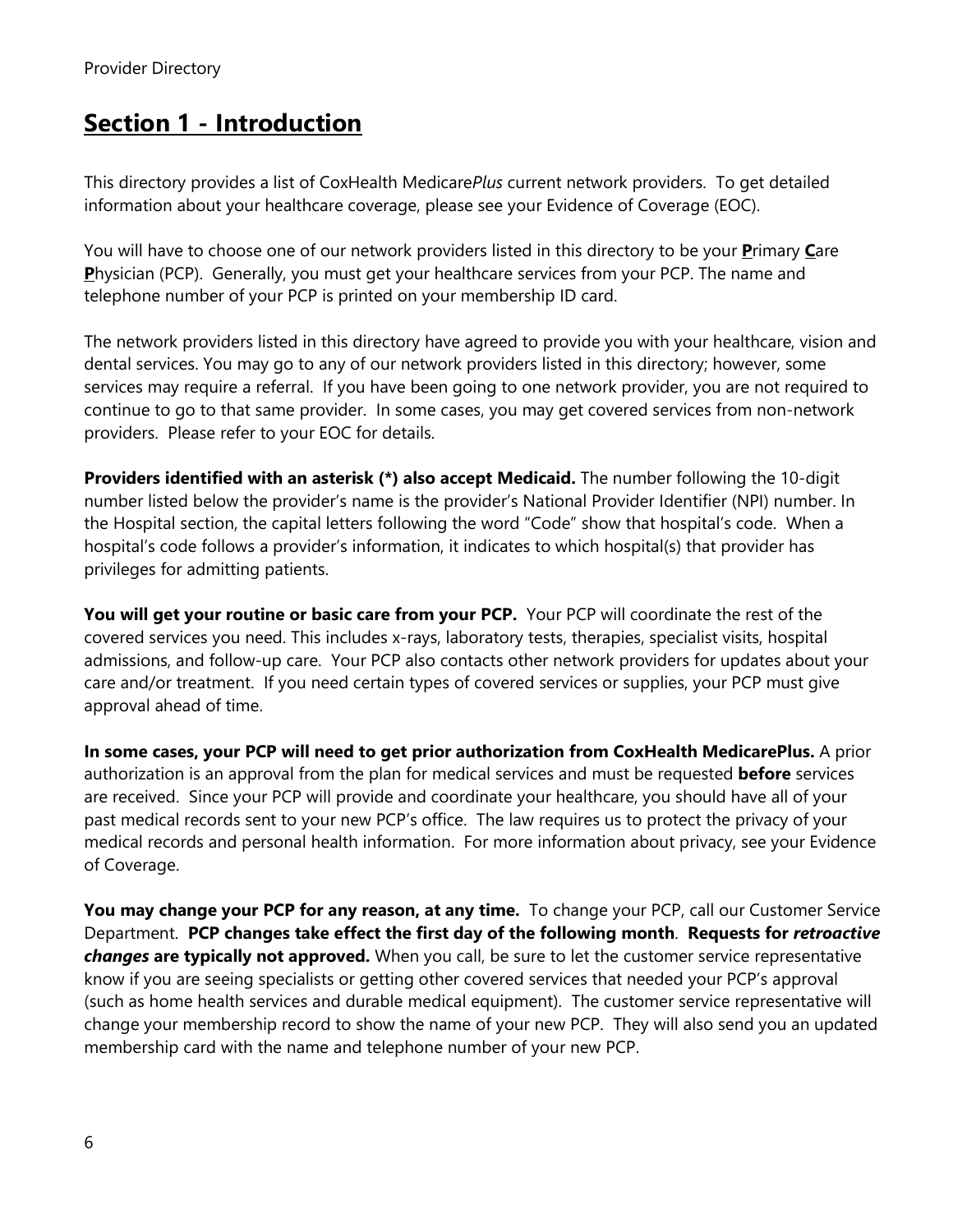**Some services you may get on your own.** There are only a few types of covered services you can get without seeing your PCP first. **"Self-referred"** means you get service on your own. If you get selfreferred services, you still have to pay a copayment. If you get a self-referred service from a network provider, you will only have to pay the in-network copayment. If you go to an out-of-network provider for these services, you will have to pay more.

#### **The following services may be self-referred:**

- Routine eye exam an annual exam for the purposes of determining changes to your vision and the possible need for eyeglasses or contact lenses. **Please see the "Routine Vision Care Provider" section at the end of this directory for information on how to find network providers you may use without a referral from your PCP.**
- Routine women's healthcare this includes breast exams, mammograms (x-rays of the breast), pap tests, and pelvic exams. This care is covered without a referral from your PCP *only* if you get it from a network provider.
- Flu shots and pneumonia vaccinations these are covered *only* if you get them from a network provider.
- Emergency services whether you get these services from network providers or out-of-network providers, emergency services including hospital care after you are stable (known as poststabilization) are also covered.
- Urgently needed care this includes care you receive from out-of-network providers when you are temporarily outside the plan's service area.
- Renal dialysis kidney services that you get when you are temporarily outside the plan's service area are covered. If possible, please let us know before you leave the service area and where you will be. We can help arrange for you to have maintenance dialysis while you are away.

**Getting care when traveling or are away from the plan's service area.** If you need medical care when you are outside the service area, your healthcare coverage is very limited. The only services we cover when you are outside our service area are care for a medical emergency, including maintenance care and hospital care after you are stable (known as post-stabilization care), urgently needed care, renal dialysis (kidney), and care that CoxHealth MedicarePlus has approved in advance. If you question whether a service is covered when you travel, please call our Customer Service Department.

#### **The difference between a medical emergency and urgently needed care is the seriousness of the condition.**

- A medical emergency is when you believe your health is in serious danger when every second counts. You may have a bad injury, sudden illness or an illness that is quickly getting much worse.
- Urgently needed care is care you get for a sudden illness or injury that needs medical care right away, but is not life threatening. Treatment for a sprained ankle is an example of urgently needed care.

**Your PCP generally provides urgently needed care.** If you have a sudden illness or injury that is *not a medical emergency* and you are in the plan's service area, please call your PCP. If the office is closed,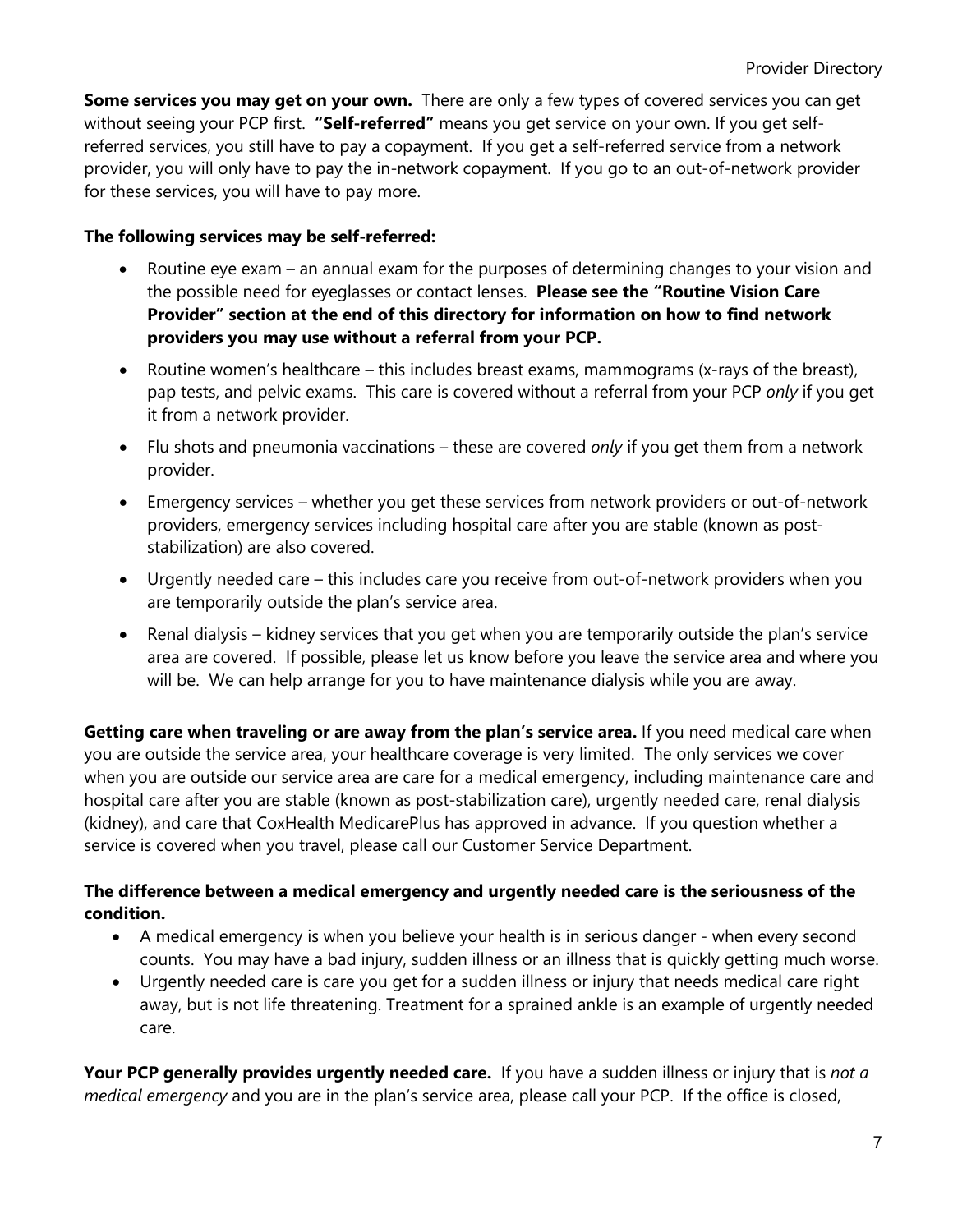#### Provider Directory

there will always be a doctor on call to help you. **Please note: If you have an urgent need for care while you are in the plan's service area, you should get this care from network providers. In most cases, we will not pay for urgently needed care that you get from out-of-network providers while you are in the plan's service area.**

If you are out of the plan's service area and cannot wait until you return, CoxHealth MedicarePlus will pay for urgently needed care you receive from out-of-network providers. We will cover follow-up care that you get from out-of-network providers outside the plan's service area if the care you receive still meets the urgently needed care definition. Once you return to the service area, your PCP will provide any needed follow-up care.

#### **If you have a medical emergency:**

- Get medical help as quickly as possible. Call 911 for help or go directly to the nearest emergency room. In any emergency, you do not need permission (authorization) or a referral before getting medical assistance.
- Emergency medical care is covered whenever you need it, anywhere in the world.
- Ambulance services are covered in situations where other means of transportation, anywhere in the world, would endanger your health.
- As soon as possible, you or someone else should contact your PCP about your emergency. Your PCP's telephone number is located on your membership ID card. Your PCP needs to know about your emergency because he/she will provide or arrange follow-up care. Please try to contact your PCP about your emergency within 48 hours.

**Your PCP will help manage and follow-up on your emergency care.** It is important to know that every emergency has two stages. When the doctors or hospital providing emergency care consider your condition stable, the first stage of the medical emergency ends. However, even after your condition is stabilized, you are still considered in an emergency situation and CoxHealth MedicarePlus must pay for post-stabilization treatment provided by the hospital (whether or not this hospital is a network provider or not). The second stage of the emergency, after your condition is stabilized, is called post-stabilization.

Generally, the hospital, or doctors, providing emergency care will try to talk to your PCP. This helps the plan arrange for network providers to take over your care as soon as your condition and circumstances get better. Once your PCP takes over your care or agrees with the attending hospital on an appropriate course of action (or once you are discharged, if you are fully recovered), you are no longer in an emergency or post-stabilization situation.

When you are past the emergency and post-stabilization stages, you may still need follow-up care. CoxHealth MedicarePlus is responsible for your follow-up care. CoxHealth MedicarePlus will *only* pay for follow-up care (care provided after your emergency and post-stabilization stages) if you follow the plan rules. Your PCP can assist you with finding network providers and securing the appropriate referrals and authorizations.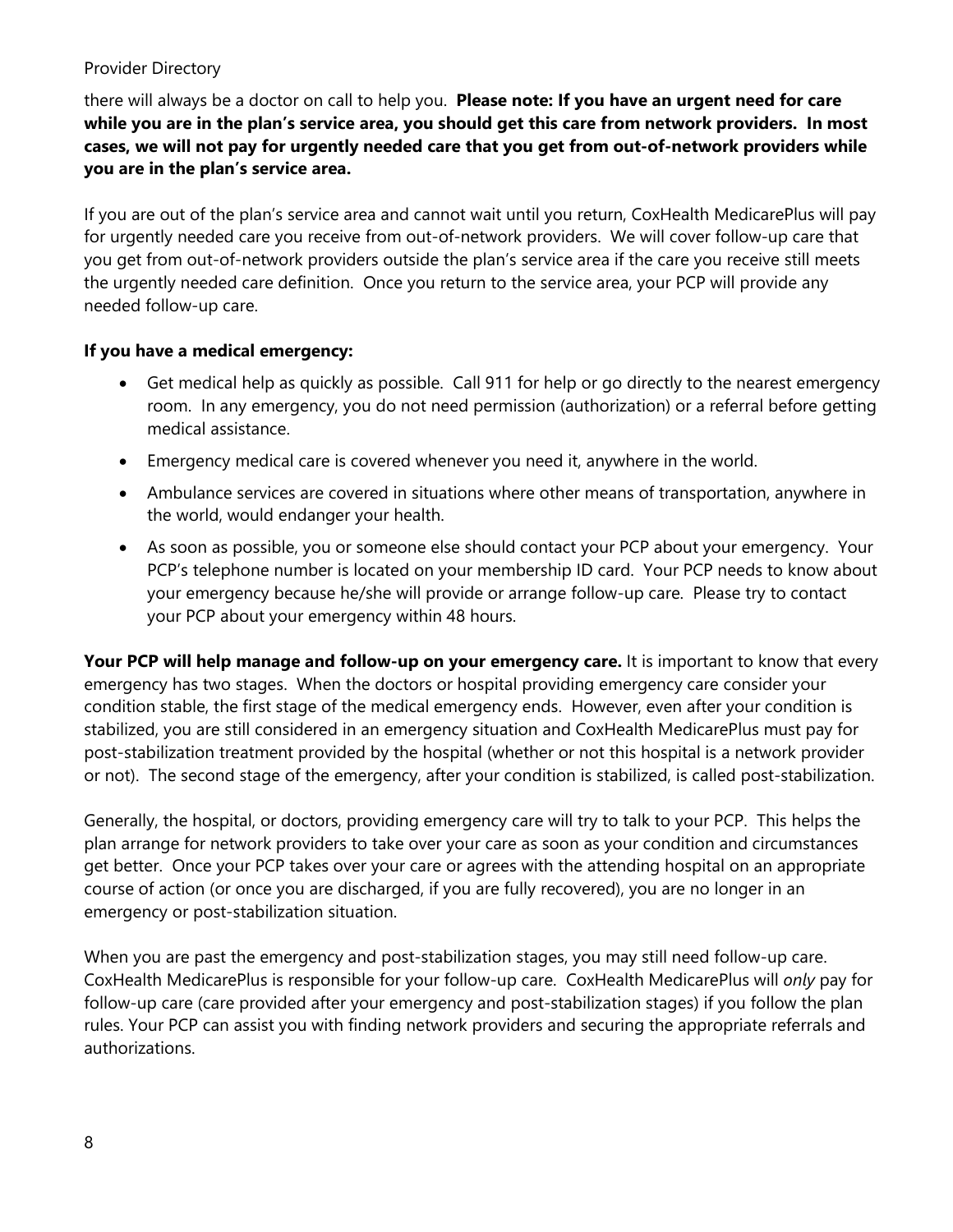You should never pay any out-of-network provider more than what the provider is allowed by Medicare. The provider has a right to get his or her fees, but does not have a right to receive them from you. Ask the out-of-network provider to bill us first. If you have already paid for the covered services, we will reimburse you for our share of the cost. If you get a bill for the services, you can send the bill to us for payment. We will pay the out-of-network provider for our share of the bill if it meets the criteria noted above and will let you know what, if anything, you must pay. If an out-of-network provider asks you to pay for covered services you get in these situations, please call our Customer Service Department.

While CoxHealth MedicarePlus does not contract with specialists who provide certain services at a healthcare facility (such as anesthesiologists and pathologists), we do pay the facility for the cost of these services when provided at a CoxHealth MedicarePlus contracted facility. If you receive a bill for such services, please contact CoxHealth MedicarePlus customer service.

You must use network providers except in emergency or urgent care situations or for out-of-area renal dialysis or other services. If you obtain routine care from out-of-network providers neither Medicare nor CoxHealth MedicarePlus will be responsible for the costs.

#### **What is the service area for CoxHealth Medicare***Plus***?**

The counties in our service area are listed below.

In Missouri – Barry County Christian County Greene County Lawrence County Stone County Taney County Webster County

#### **How do you find CoxHealth Medicare***Plus* **providers in your area?**

This directory includes individual sections for our network Hospitals, Primary Care Physicians, Specialists, Other Contracted Providers, Mental Health Providers, Routine Vision Care Providers and Pharmacies. Each section is organized first by state, then by county. An alphabetical index of physicians can be found at the end of the directory.

If you have questions about CoxHealth MedicarePlus or require assistance in selecting a PCP, please call our Customer Service Department at 314-209-2700 or toll free 1-866-597-9560, seven days a week from 8 a.m. to 8 p.m. You may reach a messaging service on weekends from April 1 through September 30 and holidays. Please leave a message, and your call will be returned the next business day. TTY users should call 711. You can also visit [www.everythingessence.com.](http://www.everythingessence.com/)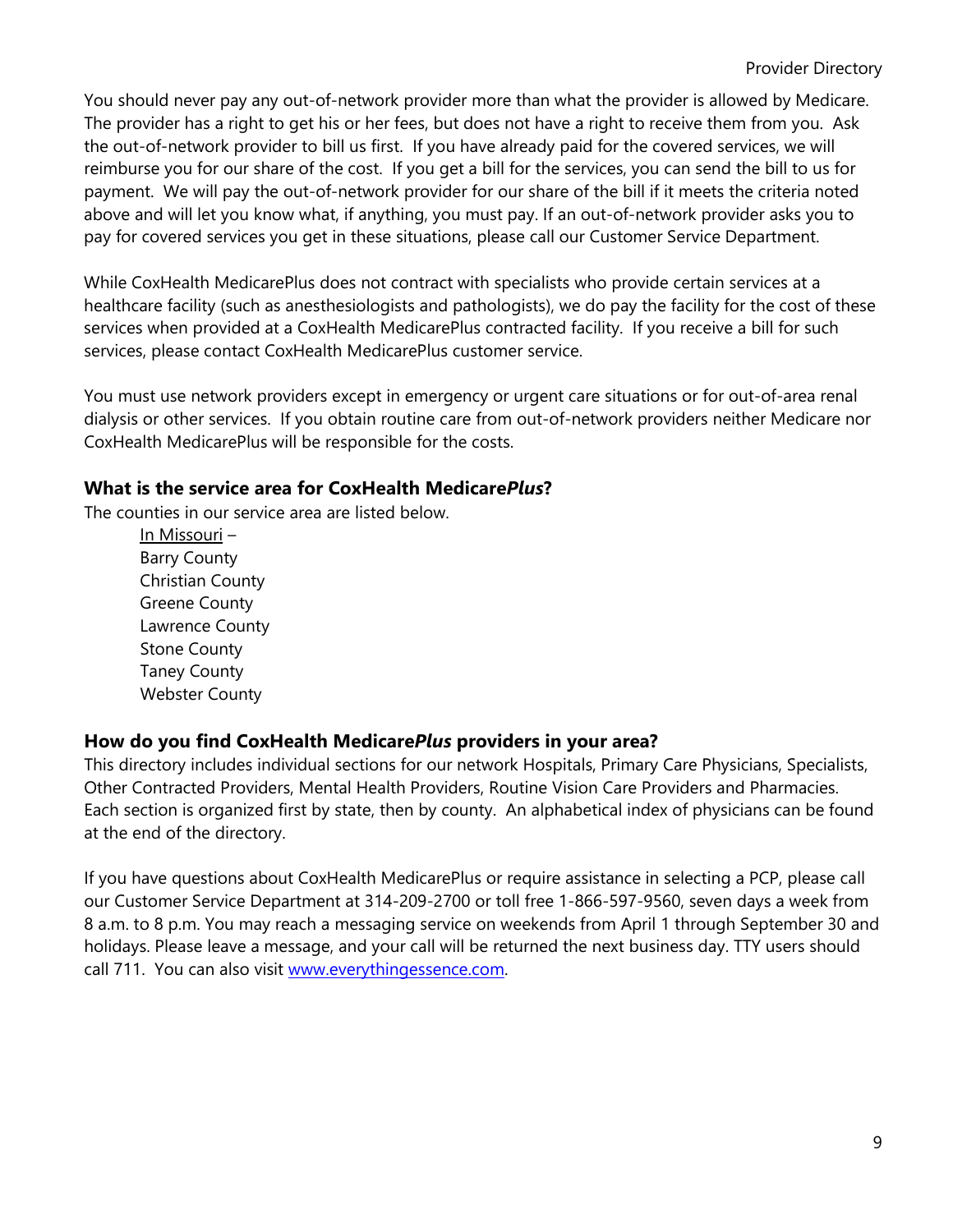# **CoxHealth Medicare***Plus* **Hospitals**

# **Hospitals (5) MISSOURI**

#### **Barry County, MO Cox Monett Hospital #1194757500**

*Code: CMH* 801 N. Lincoln Ave. Monett, MO 65708 (417) 354-1170

#### **Greene County, MO Cox Medical Center South \* #1093740128** *Code: CMCS* 3801 S National Ave Springfield, MO 65807 (417) 269-6000

#### **Cox North Hospital \* #1093740128** *Code: CNH* 1423 N. Jefferson Ave. Springfield, MO 65802 (417) 269-3000

**Meyer Orthopedic and Rehabilitation Hospital #1093740128** *Code: MORH* 3535 S. National Ave. Springfield, MO 65807 (417) 269-9800

#### **Taney County, MO**

**Cox Medical Center Branson #1760443980**

*Code: CMCB* 525 Branson Landing Blvd. Branson, MO 65616 (417) 335-7000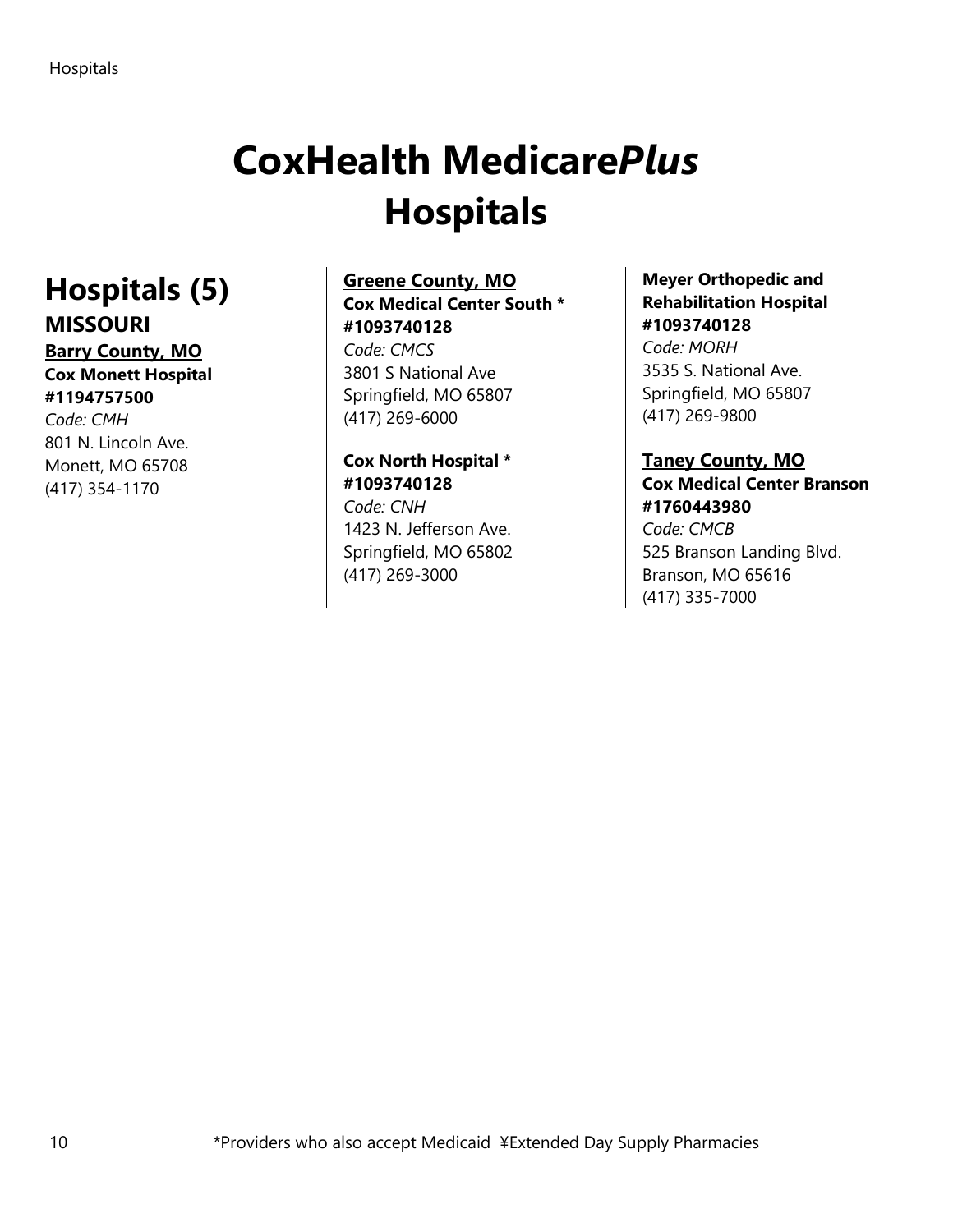# **CoxHealth Medicare***Plus*  **Primary Care Physicians**

# **Primary Care Physicians (84) MISSOURI**

**Barry County, MO Conklin, Angela L., DO #1568877231**

**FAMILY PRACTICE** *Board Certified* COXHEALTH CENTER CASSVILLE 75 Smithson Dr. Ste A

Cassville, MO 65625 (417) 847-3500 ––

CASSVILLE MEDICAL CARE ASSOCIATES 75 Smithson Dr. Ste. A Cassville, MO 65625 (417) 847-3500 *CNH CMCS*

**Crow, Tobin S., DO #1033397567 FAMILY PRACTICE GENDER: M**  *Board Certified*

COXHEALTH MONETT CLINIC 1000 E Highway 60 Monett, MO 65708 (417) 354-1580

––

COX FAMILY MEDICINE OF MONETT 1000 E. Highway 60 Monett, MO 65708 (417) 354-1580

**Dybedock, Lawrence L., MD #1952411860 FAMILY PRACTICE GENDER: M**  COXHEALTH CENTER SHELL KNOB 25376 State Highway 39 Ste 301 Shell Knob, MO 65747 (417) 269-2470 *CNH CMCS*

#### **Heider, Allison A., MD #1952314833 FAMILY PRACTICE**

**GENDER: F**  *Board Certified* FAMILY & OCCUPATIONAL MEDICINE OF **MONETT** 1000 E Highway 60 Monett, MO 65708

–– FAMILY & OCCUPATIONAL MEDICINE OF **MONETT** 1000 E Highway 60 Monett, MO 65708 (417) 236-2600

COXHEALTH CENTER SHELL KNOB 25376 State Highway 39 Ste 301 Shell Knob, MO 65747 (417) 269-2470 *CNH CMCS*

––

**Lucore, Elizabeth S., DO #1427212083 FAMILY PRACTICE** *Board Certified* COXHEALTH CENTER CASSVILLE 1000 E Highway 60 Monett, MO 65708 (417) 354-1580 *CNH CMCS*

**Morgan-Azelton, Ronda D., DO #1679510358 FAMILY PRACTICE GENDER: F**  COXHEALTH CENTER CASSVILLE 815 N. Lincoln Ave. Ste. G Monett, MO 65708 (417) 354-1500 *CMH*

**Nowlin, Justin W., MD #1811336795 FAMILY PRACTICE** *Board Certified* COXHEALTH CENTER CASSVILLE 815 N. Lincoln Ave. Ste. G Monett, MO 65708 (417) 354-1500 *CNH CMCS*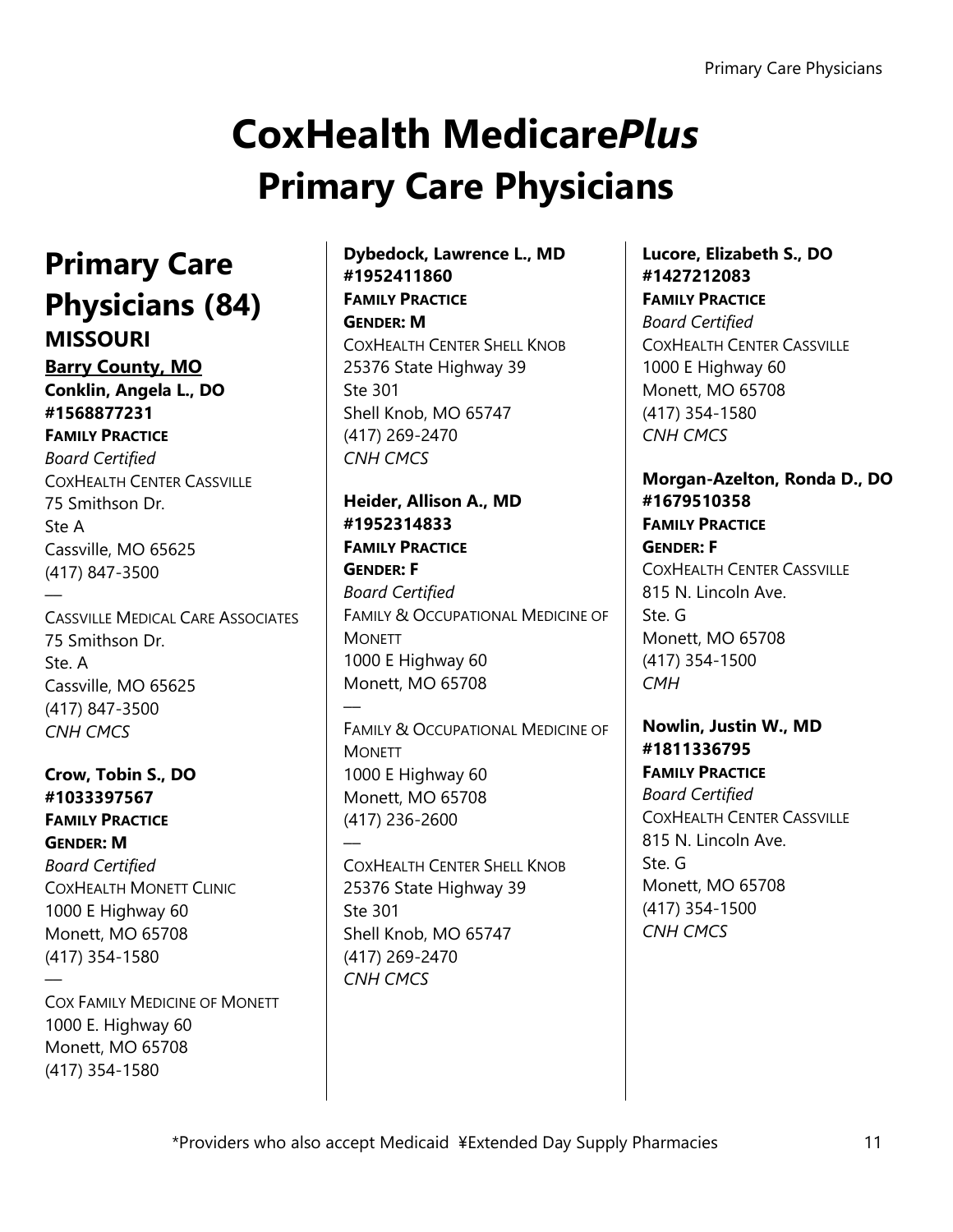**Payne, Michael K., MD #1477650265 INTERNAL MEDICINE** *Board Certified* CASSVILLE MEDICAL CARE ASSOCIATES 75 Smithson Dr. Ste. A Cassville, MO 65625 (417) 847-3500 *CMH Not accepting new patients*

**Christian County, MO Duff, Brian J., MD \* #1447411145 FAMILY PRACTICE** COXHEALTH CENTER NIXA 501 N Old Wilderness Rd

Nixa, MO 65714 (417) 269-2227 *CNH CMCS*

**Killen, Kristen N., MD #1144679960 FAMILY PRACTICE GENDER: F**  *Board Certified* COXHEALTH CENTER NIXA 501 N Old Wilderness Rd Nixa, MO 65714 (417) 269-2227 *CNH CMCS*

**Legris, Justin S., MD #1952715716 FAMILY PRACTICE**

COXHEALTH CENTER NIXA 411 N. McCroskey St. Nixa, MO 65714 (417) 269-2227 *CNH CMCS*

**Luthy, Siu P., MD \* #1275546947 FAMILY PRACTICE** COXHEALTH CENTER NIXA 411 N. McCroskey St. Nixa, MO 65714 (417) 269-2227 *CNH CMCS*

**Settle, Julie L., MD \* #1003103847 FAMILY PRACTICE** COXHEALTH CENTER OZARK 1741 S. 15th St. Ozark, MO 65721 (417) 269-2215

COXHEALTH CENTER OZARK 5548 N Farmer Branch Rd Ozark, MO 65721 (417) 269-2215 *CNH CMCS*

––

**Turner, Scott A., MD #1629093661 FAMILY PRACTICE** COXHEALTH OZARK 5100 N. Towne Centre Dr. Ozark, MO 65721 (417) 730-5510

**Wylie, McKenzie E., DO #1568956670 FAMILY PRACTICE** COXHEALTH OZARK 5100 N Towne Centre Dr Ozark, MO 65721 (417) 269-2115

**Douglas County, MO Gentry, Christine, DO \* #1598863896 FAMILY PRACTICE** COXHEALTH CENTER AVA 806 Collins Ave. Ava, MO 65608

(417) 269-2293

**Greene County, MO Baker, Gigi E., MD \* #1184666117 INTERNAL MEDICINE GENDER: F**  FERRELL-DUNCAN CLINIC 1001 E. Primrose St. Springfield, MO 65807 (417) 875-3219 *CNH CMCS Not accepting new patients*

**Branham, Lauren J., DO \* #1407376619 FAMILY PRACTICE GENDER: F**  *Board Certified* COXHEALTH MEDICAL MILE CLINIC 2900 S. National Ave. Springfield, MO 65804 (417) 269-1499 *CNH CMCS*

**Bray, Marlana M., DO #1437565223 FAMILY PRACTICE** *Board Certified* COXHEALTH MEDICAL MILE CLINIC 2900 S. National Ave. Springfield, MO 65804 (417) 269-1499 *CNH CMCS*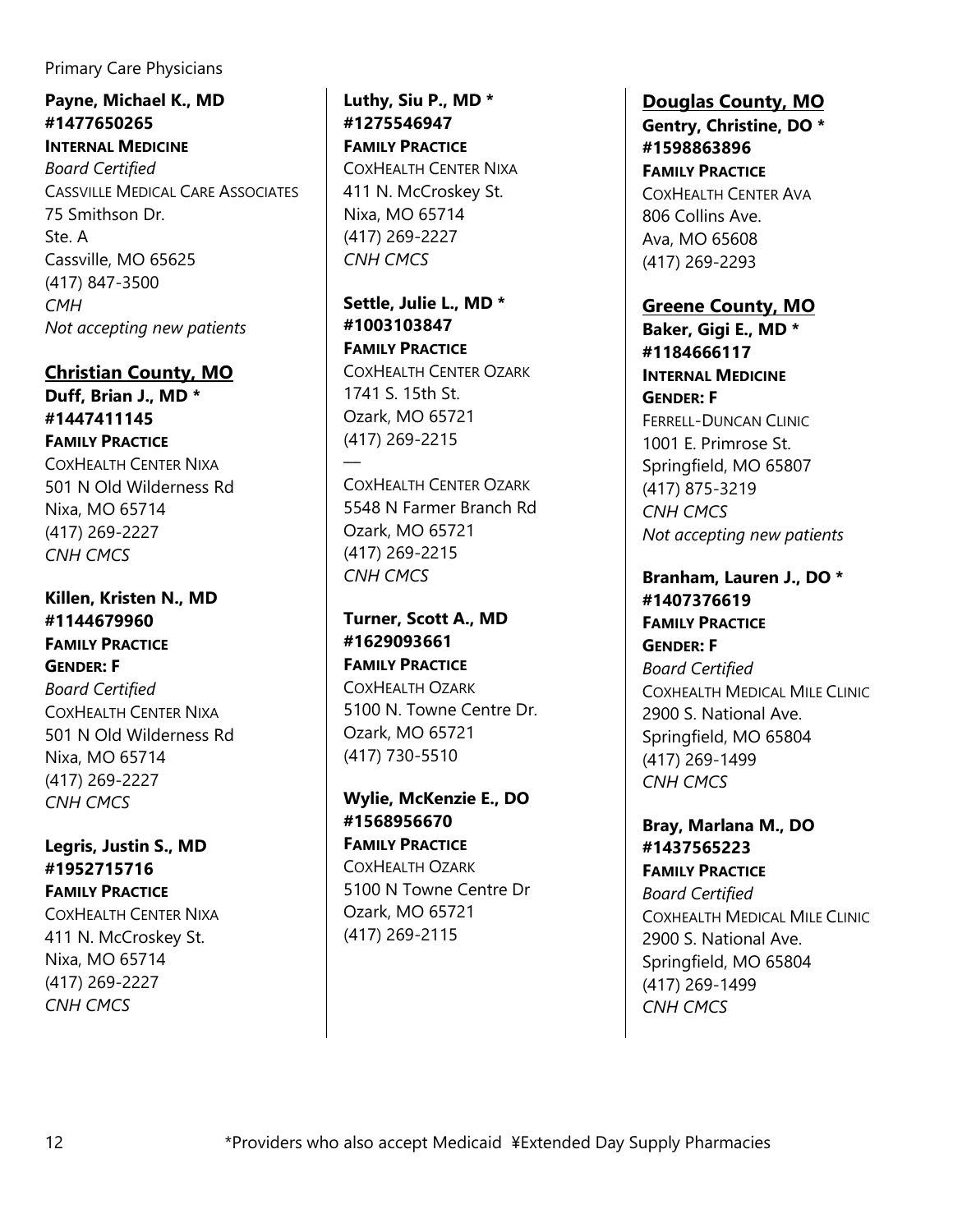#### **Burnett, Timothy R., DO #1477817377 FAMILY PRACTICE**

*Board Certified* COXHEALTH CENTER STEEPLECHASE 1530 E Republic Rd Springfield, MO 65804 (417) 269-1362 *CNH CMCS*

**Caster, John, MD \* #1902849854 INTERNAL MEDICINE**

*Board Certified* FERRELL-DUNCAN CLINIC 1001 E. Primrose St. Springfield, MO 65807 (417) 875-3101 *CNH CMCS*

#### **Chang, Shari A., MD #1467833582 FAMILY PRACTICE**

COXHEALTH CENTER CHESTERFIELD 3805 S. Kansas Expy. Ste. B Springfield, MO 65807 (417) 269-0269 *CNH CMCS*

**Choe, Mira L., MD #1205849569 INTERNAL MEDICINE ENGLISH** FERRELL-DUNCAN CLINIC FERRELL-DUNCAN CLINIC 1001 E. Primrose St. Springfield, MO 65807 (417) 875-2750 *CNH CMCS Not accepting new patients*

#### **Den Ouden, Laura B., MD #1003929985 INTERNAL MEDICINE ENGLISH** FERRELL-DUNCAN CLINIC FERRELL-DUNCAN CLINIC 1001 E. Primrose St. Springfield, MO 65807 (417) 875-2740 *CNH CMCS Not accepting new patients*

#### **Detten, William R., DO \* #1033229935 FAMILY PRACTICE**

*Board Certified* COXHEALTH CENTER STEEPLECHASE 1530 E. Republic Rd. Springfield, MO 65804 (417) 269-1362 *CNH CMCS Not accepting new patients*

**Duff, Brian J., MD #1447411145 FAMILY PRACTICE GENDER: M**  FERRELL-DUNCAN CLINIC 1001 E. Primrose Springfield, MO 65807 (417) 875-3013 *CNH CMCS*

**Durfey, Jamie D., MD \* #1407169881 FAMILY PRACTICE** *Board Certified* MEDICAL MILE CLINIC 2900 S. National Ave. Springfield, MO 65804 (417) 269-1499 *CNH CMCS*

**Ellis, Mark R., MD #1982714804 FAMILY PRACTICE** *Board Certified* MEDICAL MILE CLINIC 2900 S. National Ave. Springfield, MO 65804 (417) 269-1499 *CNH CMCS*

**Flax, Julia L., MD \* #1053421875 FAMILY PRACTICE**

*Board Certified* COXHEALTH CENTER STEEPLECHASE 1530 E. Republic Rd. Springfield, MO 65804 (417) 269-1362 *CNH CMCS*

**Froncek, James C., DO #1326031915 INTERNAL MEDICINE** *Board Certified* ADULT MEDICINE & ENDOCRINOLOGY **SPECIALISTS** 960 E. Walnut Lawn St. Ste. 201 Springfield, MO 65807 (417) 269-4450 *CNH CMCS*

**Gaines, Melissa A., MD #1376557264 GERIATRIC MEDICINE**

COX SENIOR HEALTH CENTER SOUTH 3525 S. National Ave. Ste. 207 Springfield, MO 65807 (417) 269-9220 *CNH CMCS*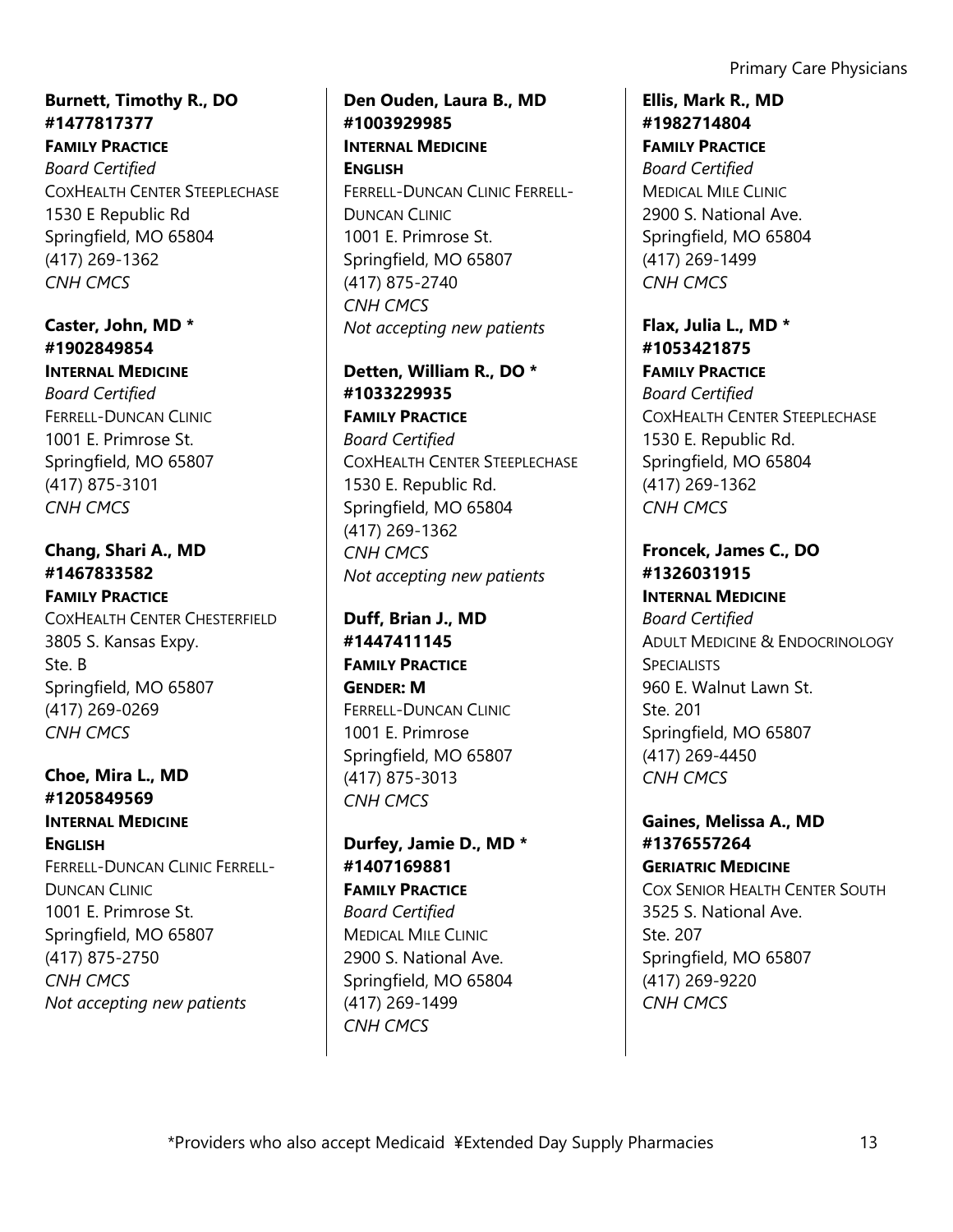**Garcia, Silvia I., MD #1518077049 INTERNAL MEDICINE** FERRELL-DUNCAN CLINIC 1001 E. Primrose St. Springfield, MO 65807 (417) 875-2740 *CNH CMCS Not accepting new patients*

#### **Godwin, Lehman W., MD \* #1851339303 INTERNAL MEDICINE**

*Board Certified* FERRELL-DUNCAN CLINIC 1001 E. Primrose St. Springfield, MO 65807 (417) 875-3330 *CNH CMCS Not accepting new patients*

#### **Graves, Susan E., MD \* #1861581084**

**FAMILY PRACTICE** COXHEALTH REPUBLIC CLINIC 3203 E Old Stone Ave Brookline, MO 65619 (417) 269-1910 *CNH CMCS*

#### **Guan, Jean Y., MD #1215314422 INTERNAL MEDICINE**

*Board Certified* FERRELL-DUNCAN CLINIC 1001 E. Primrose St. Springfield, MO 65807 (417) 875-2750 *CNH CMCS*

#### **Holmes, Stephen, MD \* #1831132240 INTERNAL MEDICINE GENDER: M**  FERRELL-DUNCAN CLINIC 1001 E. Primrose St. Springfield, MO 65807 (417) 875-3030 *CNH CMCS Not accepting new patients*

#### **Hull, Darla K., MD #1952440679**

**FAMILY PRACTICE** *Board Certified* COXHEALTH CENTER CHESTERFIELD 3805 S. Kansas Expwy. Ste. B Springfield, MO 65807 (417) 269-0269 *CNH CMCS*

#### **Jones, Timothy L., DO \* #1780784306 FAMILY PRACTICE**

*Board Certified* COXHEALTH CENTER STEEPLECHASE 1530 E Republic Rd Springfield, MO 65804 (417) 269-1362 *CNH CMCS Not accepting new patients*

**Kamel, Nabil S., MD \* #1326080276 GERIATRIC MEDICINE** COX SENIOR HEALTH CENTER SOUTH 3525 S. National Ave. Ste. 207 Springfield, MO 65807 (417) 269-9220 *CNH CMCS*

#### **Kankanala, Ramana R., MD \* #1679756381 FAMILY PRACTICE**

*Board Certified* ADULT MEDICINE & ENDOCRINOLOGY **SPECIALISTS** 960 E. Walnut Lawn St. Ste. 201 Springfield, MO 65807 (417) 269-4450 *CNH CMCS*

#### **Krenn, Louis P., MD \* #1528071263 FAMILY PRACTICE** *Board Certified* COXHEALTH CENTER CHESTERFIELD 3805 S. Kansas Expy. Ste. B Springfield, MO 65807 (417) 269-0269 *CNH CMCS*

**Moore, William C., MD \* #1700829819 INTERNAL MEDICINE** *Board Certified* FERRELL-DUNCAN CLINIC 1001 E Primrose St Springfield, MO 65807 (417) 875-3270 *CNH CMCS*

#### **Newbold, Steven E., MD #1447347729**

**FAMILY PRACTICE** *Board Certified* COXHEALTH CENTER STEEPLECHASE 1530 E. Republic Rd. Springfield, MO 65804 (417) 269-1362 *CNH CMCS Not accepting new patients*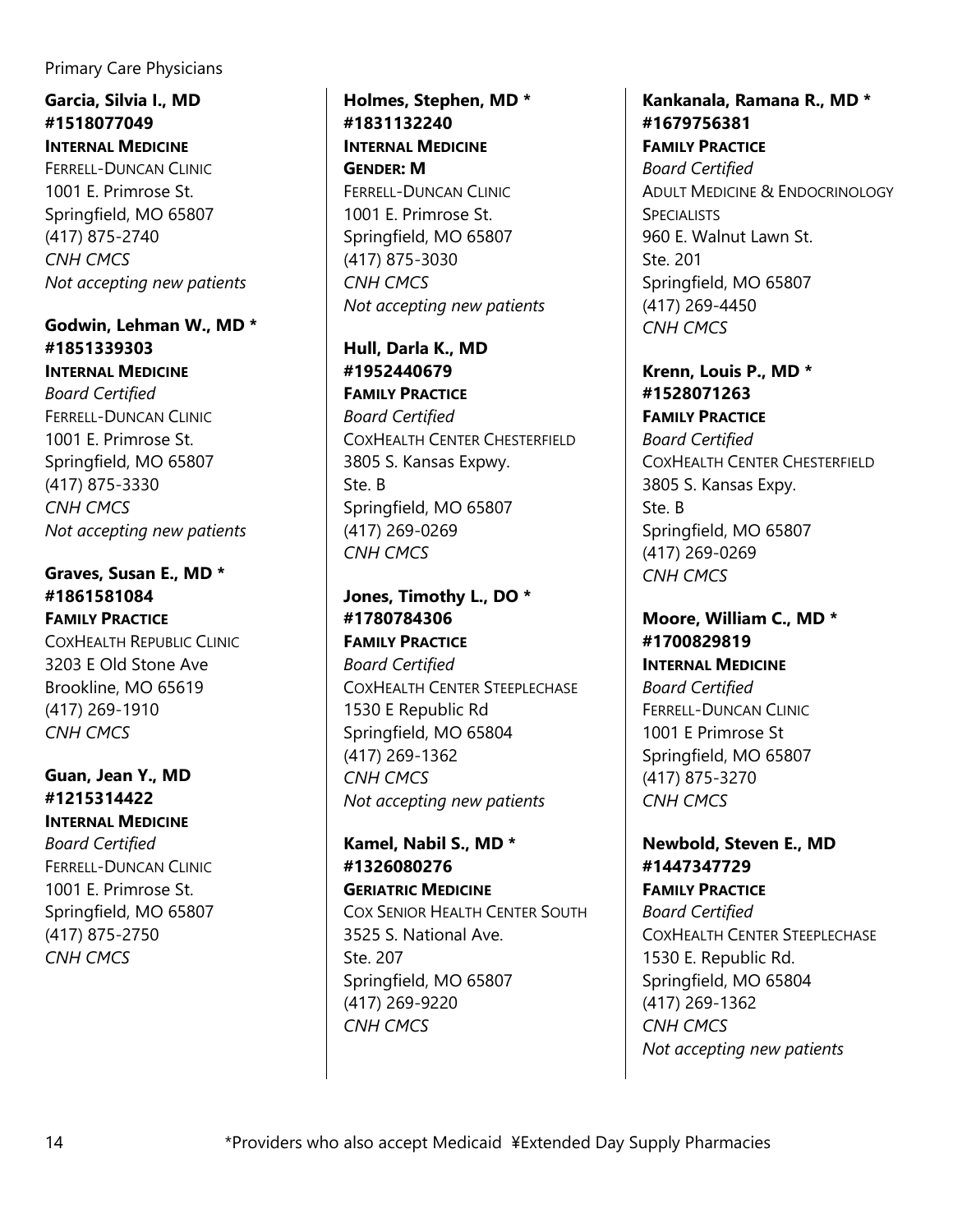**Parrish, Bernie P., MD \* #1629178108 FAMILY PRACTICE**

*Board Certified* COXHEALTH CENTER SOUTHERN HILLS 2702 E. Sunshine St. Springfield, MO 65804 (417) 269-1922 *CMCB CNH*

#### **Pendergrass, Stephanie E., MD \* #1902119290 FAMILY PRACTICE**

*Board Certified* MEDICAL MILE CLINIC 2900 S. National Ave. Springfield, MO 65804 (417) 269-1499 *CNH CMCS*

### **Pennington, M. Steven, MD \* #1689617755**

**FAMILY PRACTICE** *Board Certified*

FERRELL-DUNCAN CLINIC 1001 E. Primrose St. Springfield, MO 65807 (417) 875-3128 *CNH CMCS Not accepting new patients*

### **Pharris, Jennifer L., DO \* #1508020165**

**FAMILY PRACTICE** *Board Certified* FERRELL-DUNCAN CLINIC 1001 E. Primrose St. Springfield, MO 65807 (417) 875-3013

#### **Pohlers, Jaclyn N., DO \* #1528407491 FAMILY PRACTICE**

*Board Certified* COX REGIONAL SERVICES 3203 E Old Stone Ave Brookline, MO 65619 (417) 269-1910 *CMCS*

### **Post, Andrew A., DO \* #1538159421 FAMILY PRACTICE**

COXHEALTH CENTER CAMPBELL 2750 S. Campbell Ave. Springfield, MO 65807 (417) 269-2281 *CNH CMCS*

#### **Rana, Pranav, MD \* #1508886060 INTERNAL MEDICINE**

*Board Certified* FERRELL-DUNCAN CLINIC 1001 E. Primrose St. Springfield, MO 65807 (417) 875-3280 *CNH CMCS*

#### **Rayborn, Mary Y., MD #1992865828 FAMILY PRACTICE GENDER: F**  COXHEALTH REPUBLIC CLINIC 3203 E Old Stone Ave Brookline, MO 65619 (417) 269-1910

#### **Reeder, Stephen M., MD \* #1356441851 INTERNAL MEDICINE** *Board Certified* ADULT MEDICINE & ENDOCRINOLOGY **SPECIALISTS** 960 E. Walnut Lawn St. Ste. 201 Springfield, MO 65807 (417) 269-4450 *CNH CMCS Not accepting new patients*

#### **Roberts, Donna M., MD \* #1780784298 FAMILY PRACTICE**

COX SENIOR HEALTH CENTER SOUTH Accepts Long Term Nursing Home Residents Only In Selected Facilities Springfield, MO 65807 (417) 269-9220 *CNH CMCS*

### **Rosen, William K., MD \* #1437240520**

**FAMILY PRACTICE** *Board Certified* COX SENIOR HEALTH CENTER 3525 S National Ave Springfield, MO 65807 (417) 269-3915

–– COX SENIOR HEALTH CENTER SOUTH 3525 S National Ave Ste 207 Springfield, MO 65807 (417) 269-9220 *CNH CMCS*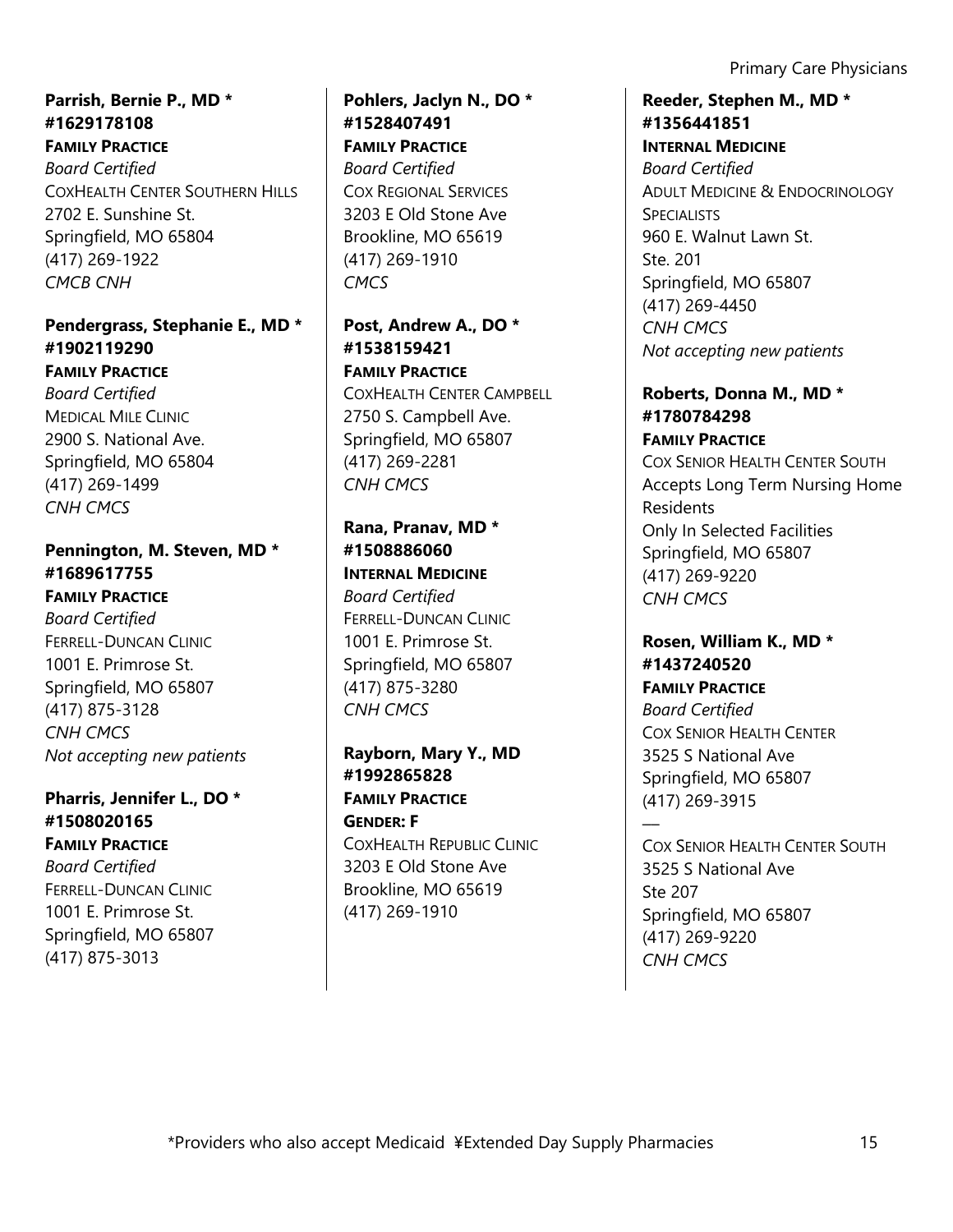**Schudy, Martin J., MD \* #1639113103 INTERNAL MEDICINE** *Board Certified* FERRELL-DUNCAN CLINIC 1001 E. Primrose St. Springfield, MO 65807 (417) 875-3416 *CNH CMCS Not accepting new patients*

#### **Schultz, Mark J., MD #1265477517**

**FAMILY PRACTICE** COXHEALTH CENTER CHESTERFIELD 3805 S. Kansas Expressway Ste. B Springfield, MO 65807 (417) 269-0269 *CMCB*

**Shimizu, Richard, MD \* #1164466645 INTERNAL MEDICINE GENDER: M**  *Board Certified* FERRELL-DUNCAN CLINIC 1001 E. Primrose St. Springfield, MO 65807

(417) 875-3280 *CNH CMCS*

**Tummala, Sailaja, MD \* #1174690630 FAMILY PRACTICE GENDER: F**  *Board Certified* FERRELL-DUNCAN CLINIC 1001 E. Primrose St. Springfield, MO 65807 (417) 875-3013 *CNH CMCS Not accepting new patients This provider will leave the network on Jul 31, 2022*

**Van Riessen, J. Erek, MD \* #1184721219 FAMILY PRACTICE** COXHEALTH CENTER CHESTERFIELD 3805 S. Kansas Expwy. Ste. B Springfield, MO 65807 (417) 269-0269 *CNH CMCS*

#### **VanDeWege, Corbin S., MD \* #1174713564 FAMILY PRACTICE**

*Board Certified* COXHEALTH CENTER CAMPBELL 2750 S. Campbell Ave. Springfield, MO 65807 (417) 269-2281 ––

COXHEALTH CENTER WILLARD 304 E. Jackson St. Ste. 5-H Willard, MO 65781 (417) 269-2458 *CNH CMCS*

**Wiley, Brad, MD \* #1013950070 INTERNAL MEDICINE** *Board Certified* FERRELL-DUNCAN CLINIC 1001 E. Primrose St. Springfield, MO 65807 (417) 875-3220 *CNH CMCS*

**Zubair, Ovais, MD \* #1598862567 GERIATRIC MEDICINE GENDER: M**  *Board Certified* COX SENIOR HEALTH CENTER SOUTH 3525 S. National Ave. Ste. 207 Springfield, MO 65807 (417) 269-9220 *CNH CMCS*

**Lawrence County, MO Dybedock, Lawrence L., MD \* #1952411860 FAMILY PRACTICE** COXHEALTH CENTER MT VERNON 10763 Hwy. 39 Ste. 200 Mount Vernon, MO 65712 (417) 269-2460 *CNH CMCS*

**Spruill, J-Pia, MD #1306027297 FAMILY PRACTICE** *Board Certified* COXHEALTH CENTER AURORA 106 Commerce Dr. Aurora, MO 65605 (417) 269-2400 *CNH CMCS*

**Stone County, MO Ballard, Elizabeth J., MD \* #1043284730 FAMILY PRACTICE GENDER: F**  COXHEALTH CENTER BRANSON WEST 18452 Business 13 Branson West, MO 65737 (417) 272-8911 *CNH CMCS Not accepting new patients*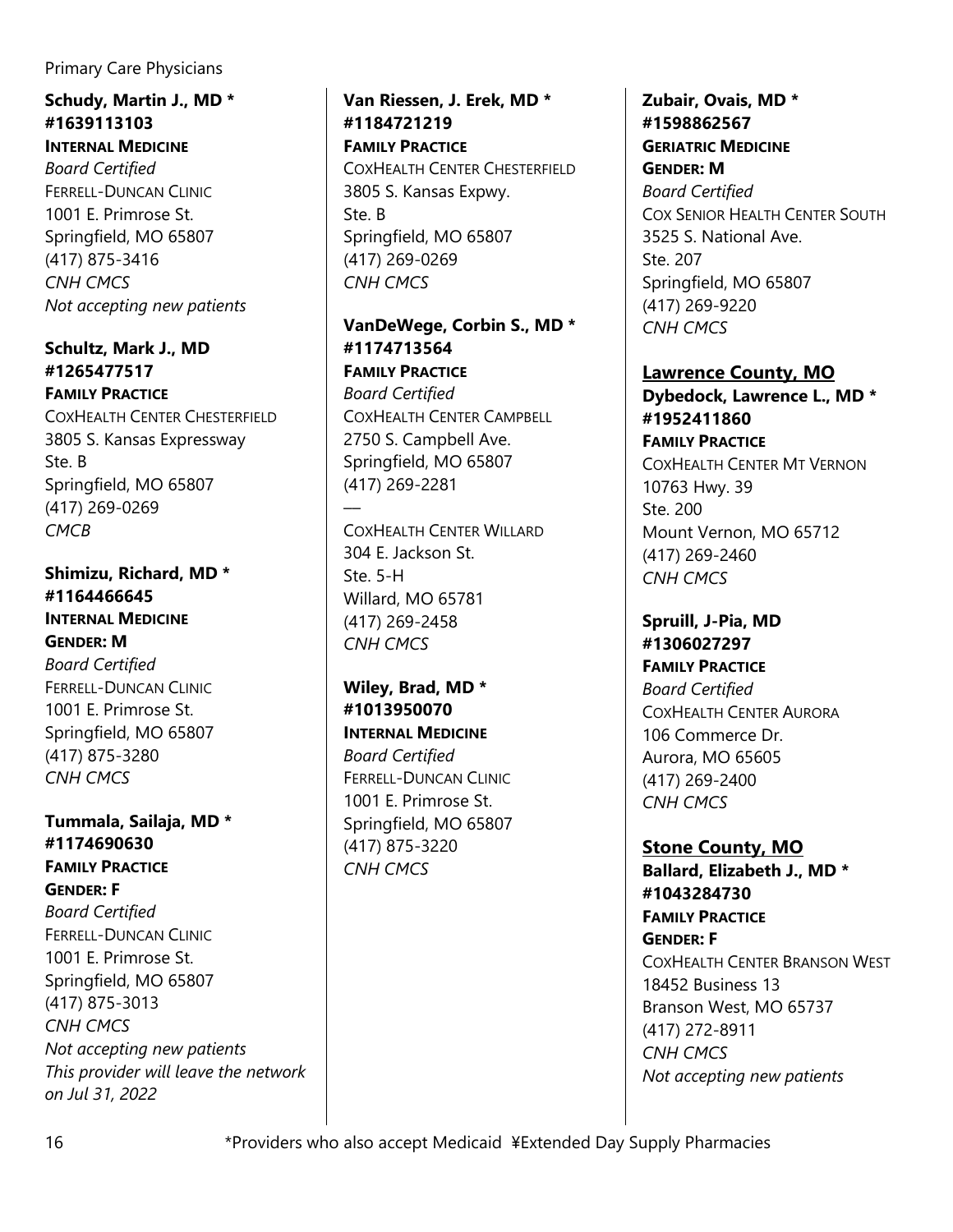**Jarrett, Deborah J., DO #1417183484 FAMILY PRACTICE GENDER: F**  COXHEALTH CENTER BRANSON WEST 18452 Business 13 Branson West, MO 65737 (417) 272-8911 *CNH CMCS Not accepting new patients*

#### **Thomas, Damon J., MD \* #1023100773**

**FAMILY PRACTICE** *Board Certified* COXHEALTH CENTER CRANE 102 Cortney Ln. Crane, MO 65633 (417) 269-2264 *CNH CMCS*

#### **Taney County, MO Ashley, Cassandra L., MD \***

**#1649492927 INTERNAL MEDICINE** *Board Certified* COXHEALTH INTERNAL MEDICINE & INFECTIOUS DISEASE 525 Branson Landing Blvd Ste 407 Branson, MO 65616 (417) 335-7020 *CMCB*

#### **Benbow, Catherine E., DO \* #1831486661**

**FAMILY PRACTICE** COXHEALTH FAMILY MEDICINE & **OBSTETRICS** 525 Branson Landing Blvd. Ste. 508 Branson, MO 65616 (417) 335-7540 *CMCB*

#### **Bridges, Janiece R., MD \* #1184758617 GENERAL PRACTICE**

BRIDGES MEDICAL SERVICES 256 State Hwy. Y Forsyth, MO 65653 (417) 546-4200

––

––

BRIDGES MEDICAL SERVICES 1440 State Hwy. 248 Ste. O Branson, MO 65616 (417) 239-0706 *CMCB*

#### **Bridges, Leonard W., MD \* #1225162779**

**GENERAL PRACTICE** BRIDGES MEDICAL SERVICES 256 State Hwy. Y Forsyth, MO 65653 (417) 546-4200

BRIDGES MEDICAL SERVICES 1440 State Hwy. 248 Ste. O Branson, MO 65616 (417) 239-0706 *CMCB*

#### **Havermale, Gregory P., DO #1386026706 FAMILY PRACTICE** *Board Certified* COXHEALTH FAMILY MEDICINE HWY. 248 1150 State Hwy. 248 Ste. 202 Branson, MO 65616

**Jett, Dayna R., MD #1942640305 FAMILY PRACTICE** *Board Certified* COXHEALTH FAMILY MEDICINE & **OBSTETRICS** 525 Branson Landing Blvd. Ste. 508 Branson, MO 65616 (417) 335-7540 *CNH CMCS*

#### **Mabe, Jeremy D., MD \* #1053355206 FAMILY PRACTICE**

COXHEALTH FAMILY MEDICINE BRANSON 1150 State Hwy. 248 Ste. 202 Branson, MO 65616 (417) 348-8964 ––

COXHEALTH CENTER FORSYTH 13852 US Hwy 160 Forsyth, MO 65653 (417) 546-3500 *CNH CMCS*

**Medrano Juarez, Rita M., MD \* #1396266656 INTERNAL MEDICINE** *Board Certified* COXHEALTH CENTER BRANSON 890 State Highway 248 Ste. 200 Branson, MO 65616 (417) 335-2299 *CNH CMCS*

(417) 348-8964

*CMCB*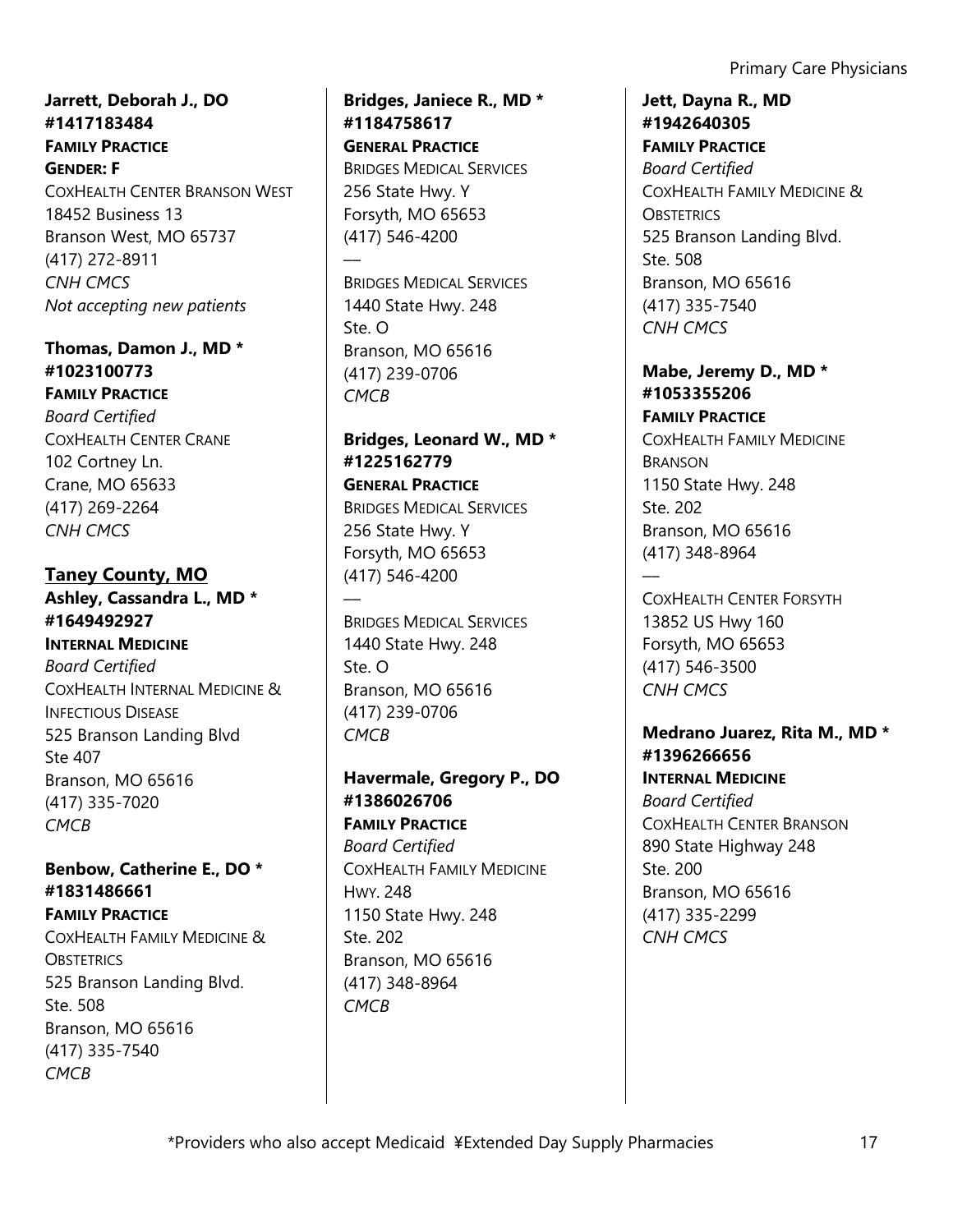**Pendergrass, Stephanie E., MD #1902119290 FAMILY PRACTICE**

*Board Certified* COXHEALTH CENTER BRANSON 890 State Highway 248 Ste 200 Branson, MO 65616 (417) 335-2299 *CNH CMCS*

#### **Salmon, John D., MD \* #1871684969**

#### **FAMILY PRACTICE GENDER: M**

*Board Certified* COXHEALTH CENTER BRANSON 890 State Hwy. 248 Branson, MO 65616 (417) 335-2299 *CMCB CNH CMCS Not accepting new patients*

#### **Skaggs, Katherine D., DO #1629429329**

**FAMILY PRACTICE** *Board Certified*

COXHEALTH FAMILY MEDICINE HWY. 248 1150 Hwy 248 Ste. 202 Branson, MO 65616 (417) 348-8964 *CMCB*

**Spurling, Maria C., MD \* #1881720407 FAMILY PRACTICE** *Board Certified* COXHEALTH CENTER BRANSON 890 State Hwy. 248 Ste 200 Branson, MO 65616 (417) 335-2299 *CMCB*

**Tallah, Clarisse, MD \* #1609225499 FAMILY PRACTICE GENDER: F**  COXHEALTH FAMILY MEDICINE & **OBSTETRICS** 525 Branson Landing Ste 508 Branson, MO 65616 (417) 335-7540

**Tripp, Dustin, MD \* #1851555411 FAMILY PRACTICE** COXHEALTH CENTER BRANSON 890 State Hwy. 248

Ste. 200 Branson, MO 65616 (417) 335-2299 *CMCB*

#### **Wherry, Holly L., MD \* #1861528432 FAMILY PRACTICE**

*Board Certified* COXHEALTH FAMILY MEDICINE & **OBSTETRICS** 525 Branson Landing Blvd. Ste. 508 Branson, MO 65616 (417) 335-7540 *CMCB*

**Webster County, MO Geron, Kathryn G., DO #1326335159 FAMILY PRACTICE GENDER: F**  COXHEALTH CENTER ROGERSVILLE 151 Johnstown Dr Rogersville, MO 65742 (417) 269-2252 *CNH CMCS Not accepting new patients*

**Guthrie-Baker, Meghan E., MD #1982085189 FAMILY PRACTICE** COX HEALTH CENTER MARSHFIELD 1245 Banning St. Marshfield, MO 65706 (417) 269-1940 *CNH CMCS*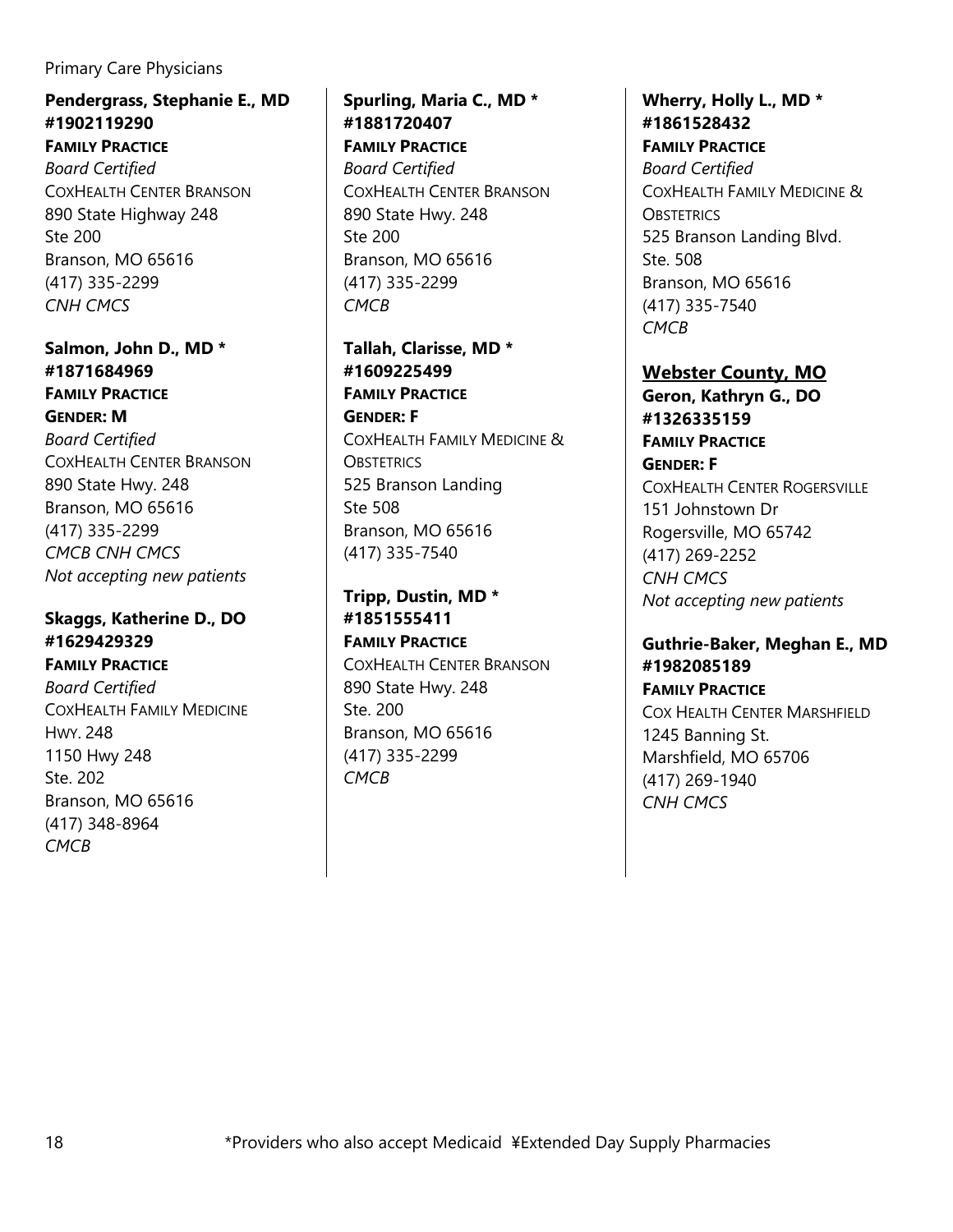# **CoxHealth Medicare***Plus* **Specialty Care Providers**

# **Allergy & Immunology (3)**

## **MISSOURI Greene County, MO**

#### **Hronek, Brett W., MD \* #1275791568**

FERRELL-DUNCAN CLINIC 1001 E. Primrose St. Springfield, MO 65807 (417) 875-3742 *CNH CMCS*

#### **Le, Minh-Thu N., MD \* #1174559116**

*Board Certified* FERRELL-DUNCAN CLINIC 1001 E. Primrose St. Springfield, MO 65807 (417) 875-3742 *CMCB CNH CMCS*

# **Taney County, MO**

#### **Hronek, Brett W., MD #1275791568**

FERRELL-DUNCAN CLINIC BRANSON 525 Branson Landing Blvd. Ste. 307 Branson, MO 65616 (417) 875-3742 *CNH CMCS*

# **Cardiothoracic Surgery (1) MISSOURI Greene County, MO**

### **Zolfaghari, David, MD #1104853316**

*Board Certified* COXHEALTH CARDIOVASCULAR **SERVICES** 3800 S National Ave Ste 400 Springfield, MO 65807 (417) 875-2622 *CNH CMCS*

# **Cardiovascular**

# **Disease (8)**

# **MISSOURI**

# **Greene County, MO**

**Baron, Keesag A., MD \* #1891736930** *Board Certified* BARON CARDIOLOGY GROUP 1242 E. Independence St. Ste. 200 Springfield, MO 65804 (417) 883-5500 *CNH CMCS*

#### **Birchem, Sandra K., DO #1902888241**

COXHEALTH CARDIOVASCULAR **SERVICES** 3800 S National Ave Ste 400 Springfield, MO 65807 (417) 875-2718 *CNH CMCS*

#### **Penick, Danny R., MD #1033153614**

*Board Certified* **COXHEALTH** 3801 S. National Ave. Springfield, MO 65807 (417) 269-6000 *CMCB CNH CMCS*

#### **Pitta, Sridevi R., MD #1609072065**

FERRELL-DUNCAN CLINIC 3800 S. National Ave. Ste. 400 Springfield, MO 65807 (417) 875-2628 *CNH CMCS*

#### **Rice, James B., MD #1417991894**

COXHEALTH CARDIOVASCULAR **SERVICES** 3800 S National Ave Ste 400 Springfield, MO 65807 (417) 875-2621 *CNH CMCS*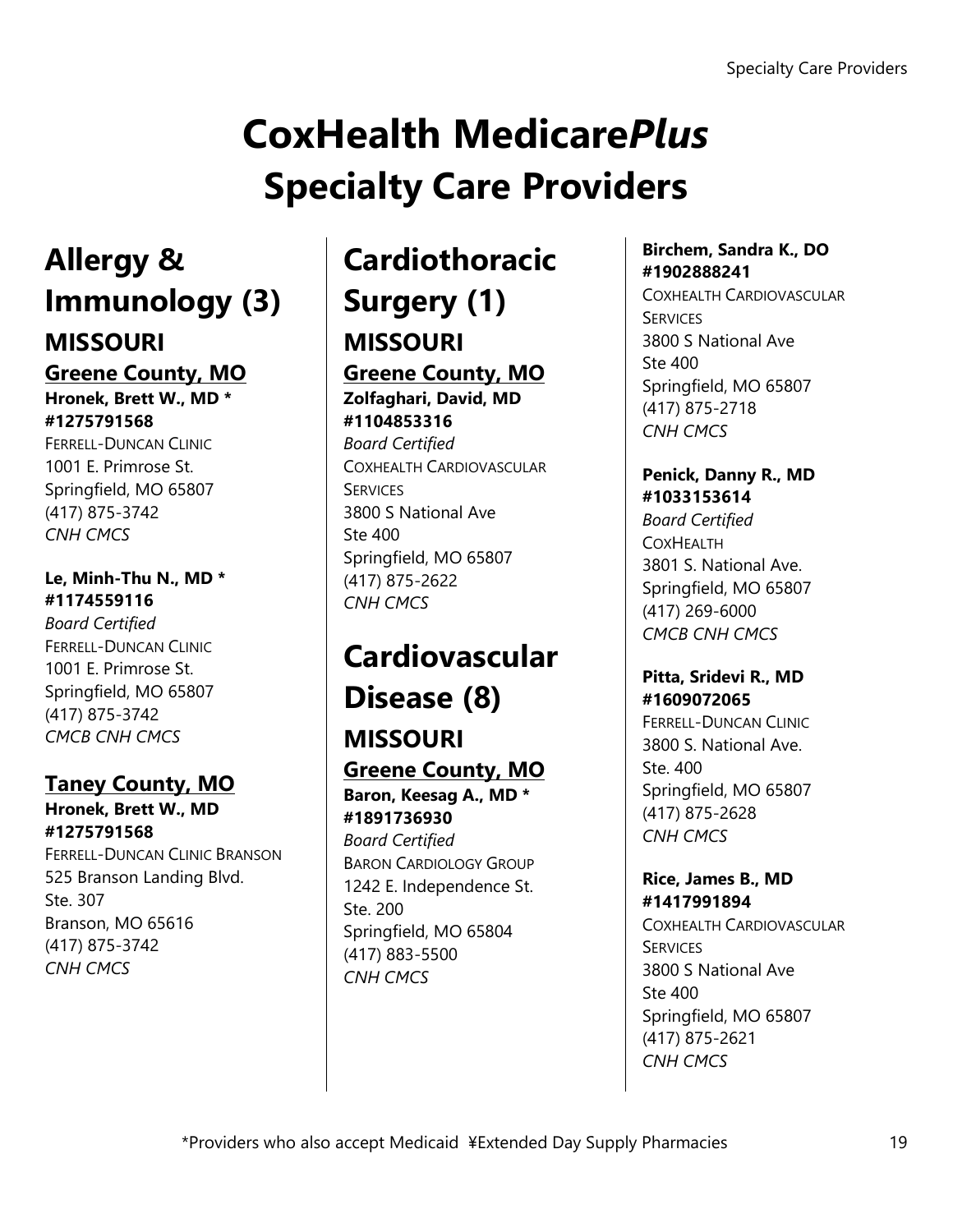#### Chiropractic (45)

#### **Taney County, MO**

**Mangalasseril, Robbie T., MD \* #1467681486** *Board Certified* COX HEART CENTER BRANSON 1150 State Hwy. 248 Ste. 200

Branson, MO 65616 (417) 336-4112 *CMCB*

#### **Vijitbenjaronk, Prasert, MD \* #1124002951**

*Board Certified* COXHEALTH EMERGENCY SERVICES 525 Branson Landing Blvd. Branson, MO 65616 (417) 335-7000 *CMCB CNH CMCS*

#### **Wiesner, Philipp A., MD #1609162817**

*Board Certified* FERRELL-DUNCAN CLINIC BRANSON 525 Branson Landing Blvd Branson, MO 65616 (417) 269-7900 *CNH CMCS*

# **Chiropractic (45) MISSOURI**

### **Barry County, MO**

**Batson, Rawn M., DC #1609812783** FAMILY CARE CHIROPRACTIC, LLC 211 E. Bond St. Monett, MO 65708 (417) 235-2235

#### **Carr, Jeff, DC \* #1184796567** WEBER/CARR CHIROPRACTIC

709 E. Cleveland Ave. Monett, MO 65708 (417) 235-5555

#### **Montz-Goble, Kristy, DC \* #1942354709**

KRISTY MONTZ-GOBLE DC 16500 State Hwy. 76 Cassville, MO 65625 (417) 847-5081 *CNH CMCS*

#### **Christian County, MO Pantleo, Justin D., DC**

**#1376910216** LIFE CHIROPRACTIC CLINIC LLC 611 W. Mount. Vernon St. Ste. C

Nixa, MO 65714 (417) 724-2225

#### **Vega, Michael A., DC #1982892618**

VEGA CHIROPRACTIC 1405 W. State Hwy. J Ozark, MO 65721 (417) 581-1300

#### **Witt, Rodney, DC \* #1447473806**

WITT CHIROPRACTIC CENTER 1845 N. Commerce Dr. Nixa, MO 65714 (417) 725-5553 *CNH CMCS*

## **Greene County, MO**

**Arnold, Michael W., DC \* #1548346273**

ARNOLD CHIROPRACTIC CENTER 2239 E. Kearney St. Springfield, MO 65803 (417) 862-0077

#### **Baca, Steven P., DC #1790869394**

LOEHR CHIROPRACTIC AND ACUPUNCTURE, LLC 2144 E. Republic Rd. Ste. 104-A Springfield, MO 65804 (417) 887-8075

#### **Clements, Tricia, DC #1083141451**

LOEHR CHIROPRACTIC AND ACUPUNCTURE, LLC 2144 E. Republic Rd. Ste. 104-A Springfield, MO 65804 (417) 887-8075

#### **Cleous, Ryan, DC #1255947776**

LOEHR CHIROPRACTIC AND ACUPUNCTURE, LLC 2144 E Republic Rd Ste A-104 Springfield, MO 65804 (417) 887-8075

#### **Crawford, James, DC #1578179412**

LOEHR CHIROPRACTIC AND ACUPUNCTURE, LLC 2144 E Republic Rd Springfield, MO 65804 (417) 887-8075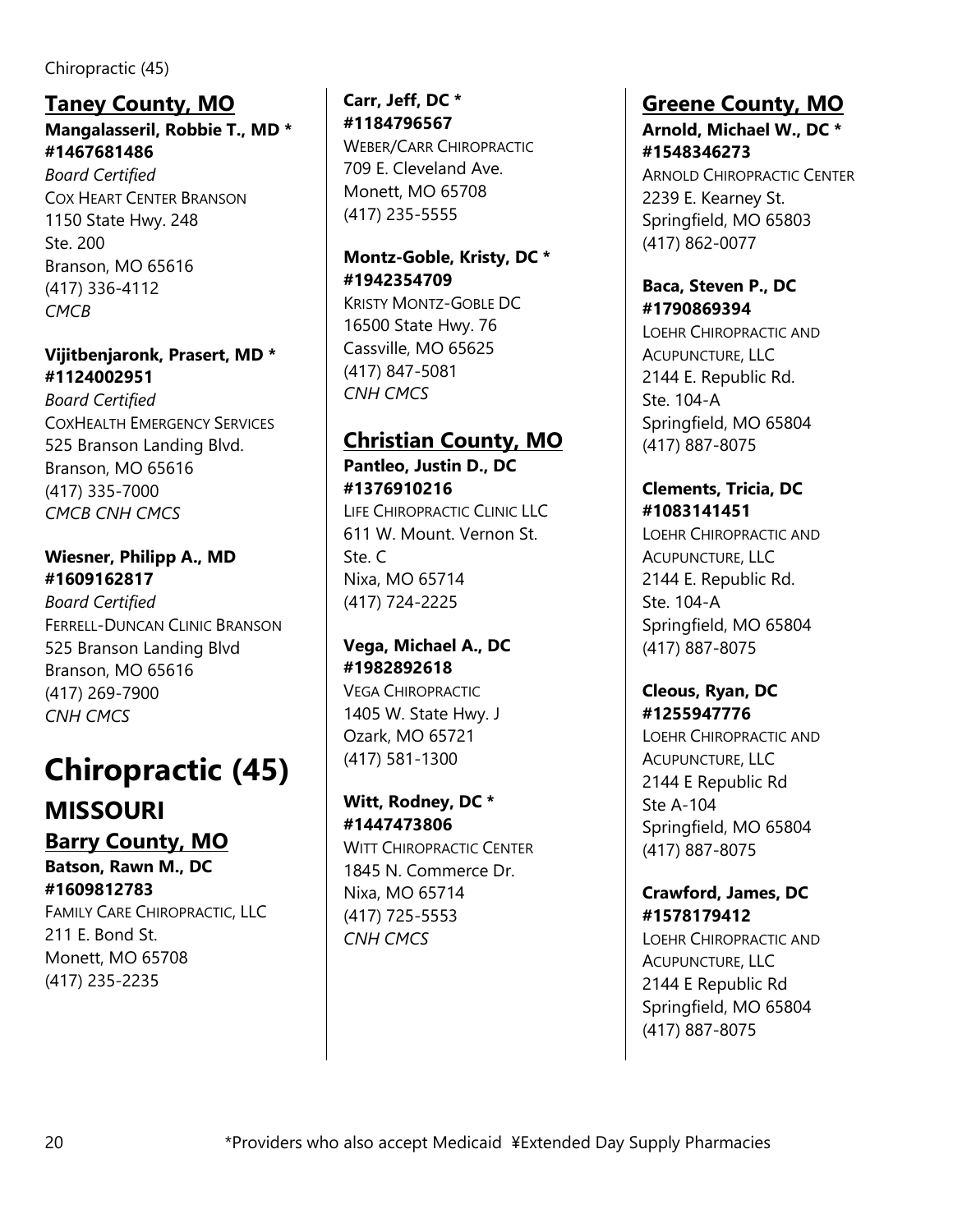Chiropractic (45)

#### **Crockett, Jason M., DC \* #1821075375**

CROCKETT CHIROPRACTIC 733 W. Kearney St. Springfield, MO 65803 (417) 831-7575

#### **Dame, Bryan M., DC \* #1508023367**

HARSHMAN CHIROPRACTIC CLINIC LLC 636 W. Republic Rd. Ste. 108 Springfield, MO 65807 (417) 862-1922

#### **Emery, Abigail, DC #1952757353**

LOEHR CHIROPRACTIC AND ACUPUNCTURE, LLC 2144 E. Republic Rd. Ste. 104-A Springfield, MO 65804 (417) 887-8075

#### **Engle, Danielle N., DC #1942646609**

MEEK CHIROPRACTIC AND **REHABILITATION** 1934 S. Glenstone Ave. Springfield, MO 65804 (417) 887-0340

#### **Evans, Troy D., DC #1942223649**

SHORTER CHIROPRACTIC CARE & **REHABILITATION** 1335 E Independence St Springfield, MO 65804 (417) 877-7800

#### **Fitzgerald, Nathan E., DC #1841260650**

NEPTUNE CHIROPRACTIC CLINIC, P.C. 1525 W. Sunshine St. Ste. A Springfield, MO 65807 (417) 863-1434

# **Goins, Justin T., DC #1861901407**

LOEHR CHIROPRACTIC AND ACUPUNCTURE, LLC 2144 E. Republic Rd. Ste. 104-A Springfield, MO 65804 (417) 887-8075

#### **Harshman, Kort W., DC #1639153307**

HARSHMAN CHIROPRACTIC CLINIC LLC 636 W. Republic Rd. Ste. 108 Springfield, MO 65807 (417) 862-1922

#### **Haug, Derek M., DC #1932667284**

MITCHELL CHIROPRACTIC AND REHABILITATION CENTER LLC 3952 S. Fairview Ave. Springfield, MO 65807 (417) 885-9078

#### **Iseman, Amber N., DC #1962009654**

MEEK CHIROPRACTIC AND REHABILITATION 1934 S. Glenstone Springfield, MO 65804 (417) 887-0340

#### **Koban, Michael J., DC \* #1821022252**

CHERRY HEALTH CENTER 607 W. Battlefield St. Springfield, MO 65807 (417) 869-2000

#### **LaBrie, Aimee D., DC #1437489945**

LOEHR CHIROPRACTIC AND ACUPUNCTURE, LLC 2144 E. Republic Rd. Ste. 104-A Springfield, MO 65804 (417) 887-8075

#### **Langenberg, Michael L., DC \* #1588660617**

LANGENBERG CHIROPRACTIC, LLC 1525 W. Sunshine St. Ste. A Springfield, MO 65807 (417) 869-3888

#### **Loehr, Steven D., DC \* #1508905654**

LOEHR CHIROPRACTIC AND ACUPUNCTURE, LLC 2144 E. Republic Rd. Ste. 104-A Springfield, MO 65804 (417) 887-8075

#### **Loyd, Philip L., DC #1538223201**

CHERRY HEALTH CENTER 607 W. Battlefield St.. Springfield, MO 65807 (417) 869-2000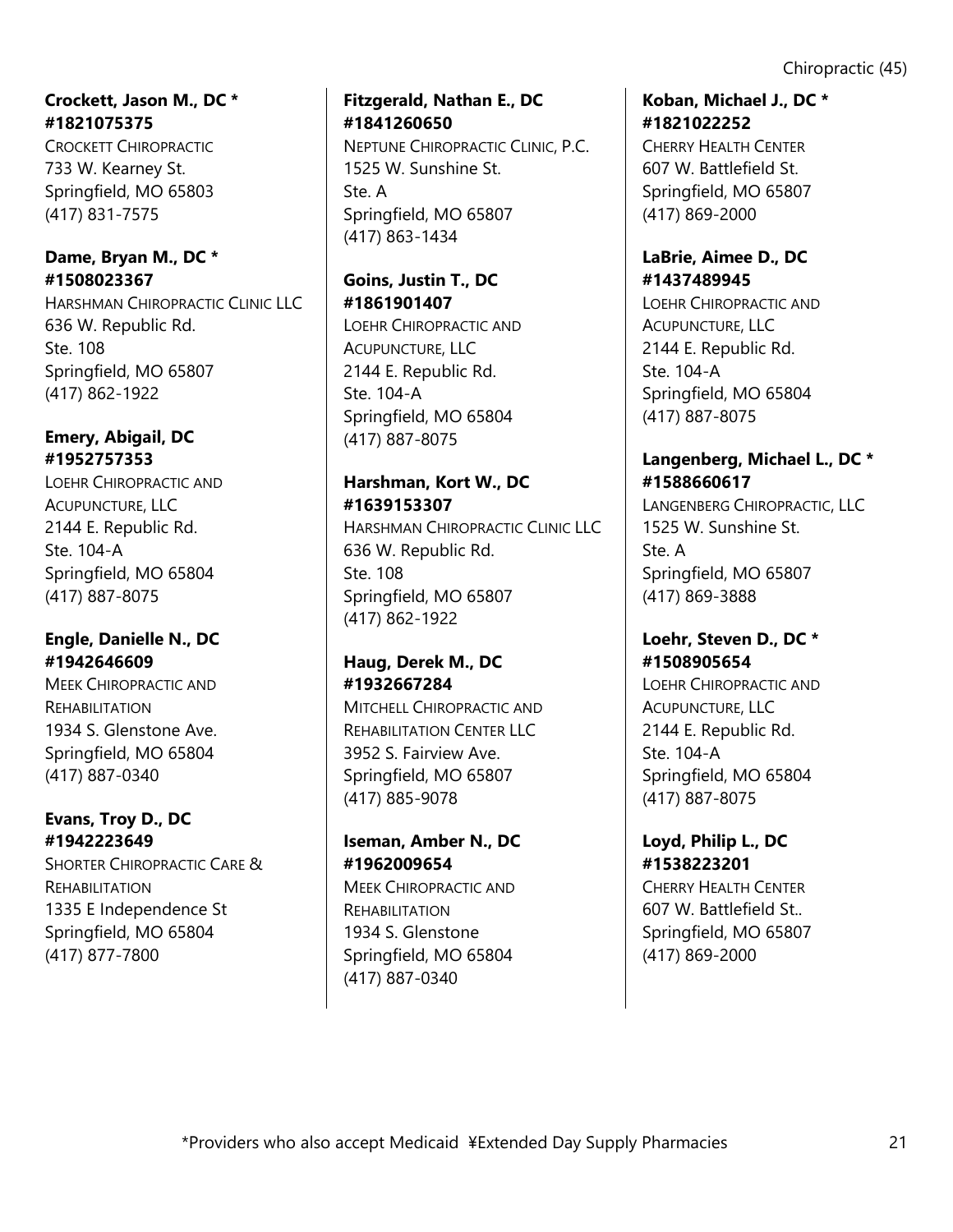#### Chiropractic (45)

**Meek, Gary L., DC #1396726568** MEEK CHIROPRACTIC AND REHABILITATION 1934 S. Glenstone Ave. Springfield, MO 65804 (417) 887-0340

#### **Miller, Michael J., DC #1508834383**

MITCHELL CHIROPRACTIC AND REHABILITATION CENTER LLC 3952 S Fairway Ave Springfield, MO 65807 (417) 885-9078

#### **Mitchell-Stearns, Amber, DC #1902029556**

MITCHELL CHIROPRACTIC AND REHABILITATION CENTER LLC 3952 S. Fairview Ave. Springfield, MO 65807 (417) 885-9078

#### **Neptune, James, DC #1497733380**

NEPTUNE CHIROPRACTIC CLINIC, P.C. 1525 W. Sunshine St Ste A Springfield, MO 65807 (417) 863-1434

#### **Norris, Adrianna, DC #1295184307**

MITCHELL CHIROPRACTIC AND REHABILITATION CENTER LLC 3952 S. Fairview Ave. Springfield, MO 65807 (417) 885-9078

### **Perkins, Ryan B., DC #1790951671**

1354 E. Kingsley St. Ste. E Springfield, MO 65804 (417) 885-1200

#### **Perkins, Steven M., DC \* #1871591420**

PERKINS CHIROPRACTIC 1354 E. Kingsley St. Ste. E Springfield, MO 65804 (417) 885-1200

#### **Shorter, Chris M., DC #1982757811**

SHORTER CHIROPRACTIC CARE & REHABILITATION 1919 S. Glenstone Ave. Springfield, MO 65804 (417) 877-7800 *CNH CMCS*

#### **Steed, Samantha J., DC #1497219059**

MEEK CHIROPRACTIC AND **REHABILITATION** 1934 S. Glenstone Ave. Springfield, MO 65804 (417) 887-0340 *CNH CMCS*

### **Vance, Joshua W., DC \* #1619934395**

VANCE CHIROPRACTIC INC 851 S. Colorado Ave. Republic, MO 65738 (417) 732-4000 *CNH CMCS*

#### **Vance, Kari L., DC \* #1699732370**

VANCE CHIROPRACTIC INC 851 S. Colorado Ave. Republic, MO 65738 (417) 732-4000 *CNH CMCS*

#### **Zackery, Timothy J., DC #1881282010**

MEEK CHIROPRACTIC AND **REHABILITATION** 1934 S Glenstone Ave Springfield, MO 65804 (417) 887-0340

# **Stone County, MO**

**Jackson, Michael W., DC #1144207556** ELITE CHIROPRACTIC OF BRANSON

**WEST** 108 Silver Lady Ln. Branson West, MO 65737 (417) 272-9191 *CNH CMCS*

#### **Smalley, Nash E. #1366058687**

ELITE CHIROPRACTIC OF BRANSON **WEST** 108 Silver Lady Ln. Branson West, MO 65737 (417) 272-9191

### **Taney County, MO**

**Franklin, Michael D., DC #1306038799**

FRANKLIN CHIROPRACTIC 2404 State Hwy. 248 Ste. 3 Branson, MO 65616 (417) 336-5856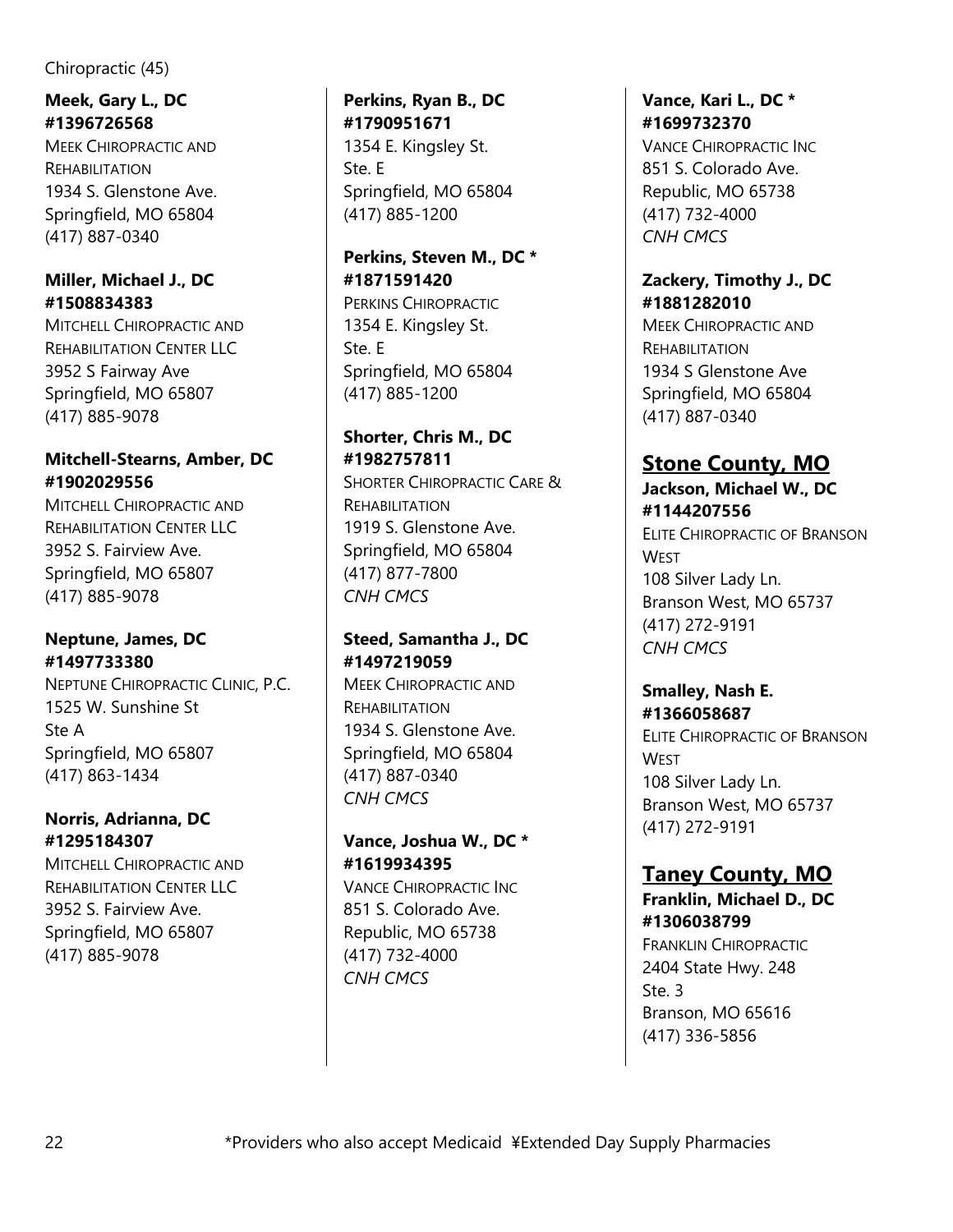**Hussey, James E., DC #1528177599** HEALING ARTS CENTER

225 Violyn Dr. Branson, MO 65616 (417) 334-6660

#### **Sams, Matthew D., DC \* #1457434367**

HEALING ARTS CENTER 225 Violyn Dr. Branson, MO 65616 (417) 334-6660

### **Vahldick, Zachary T., DC \* #1558535328**

ADVANCED SPINE AND JOINT CENTER LLC 2001 State Hwy. 248 Ste. 6 Branson, MO 65616 (417) 334-1334 *This provider will leave the network on Jul 15, 2022*

#### **Wineinger, Kimberly L., DC \* #1114958105**

213 W. Atlantic St. Branson, MO 65616 (417) 334-3688

# **Colorectal Surgery (5) MISSOURI**

# **Greene County, MO**

**Dominguez, Jose M., MD \* #1295773927** *Board Certified* FERRELL-DUNCAN CLINIC 1001 E. Primrose St. Springfield, MO 65807 (417) 875-3276 *CNH CMCS*

### **Hegde, Rakesh, MD #1164759924**

FERRELL-DUNCAN CLINIC 1001 E Primrose St Springfield, MO 65807 (417) 875-3276 *CNH CMCS*

#### **Nicolas, Megan E., MD \* #1427439322** *Board Certified*

FERRELL-DUNCAN CLINIC 1001 E Primrose St Springfield, MO 65807 (417) 875-3276 *CNH CMCS*

### **Trombold, John M., MD \* #1164554044**

*Board Certified* FERRELL-DUNCAN CLINIC 1001 E. Primrose St. Springfield, MO 65807 (417) 875-3276 *CNH CMCS*

# **Taney County, MO**

**Hegde, Rakesh, MD #1164759924** FERRELL-DUNCAN CLINIC BRANSON 525 Branson Landing Blvd Ste 307 Branson, MO 65616 (417) 348-8080 *CNH CMCS*

# **Dermatology (7)**

# **MISSOURI**

### **Greene County, MO**

**Dimmick, Joshua, MD \* #1285838847**

*Board Certified* DIMMICK LAUGHLIN DERMATOLOGY LLC 1530 E. Primrose St. Ste. D Springfield, MO 65804 (417) 882-1818 *CNH CMCS*

#### **Hawley, Lesley A., MD #1295963536**

*Board Certified* CRAIG W NAUGLE MD LLC 3808 S. Greystone Ct. Springfield, MO 65804 (417) 889-3332

#### **Laughlin, Catherine, MD \* #1114961067**

*Board Certified* DIMMICK LAUGHLIN DERMATOLOGY LLC 1530 E. Primrose St. Ste. D Springfield, MO 65804 (417) 882-1818 *CNH CMCS*

#### **Pearcy, Jay L., MD \* #1558304600**

*Board Certified* FERRELL-DUNCAN CLINIC 1001 E. Primrose St. Springfield, MO 65807 (417) 875-3664 *CNH CMCS Not accepting new patients*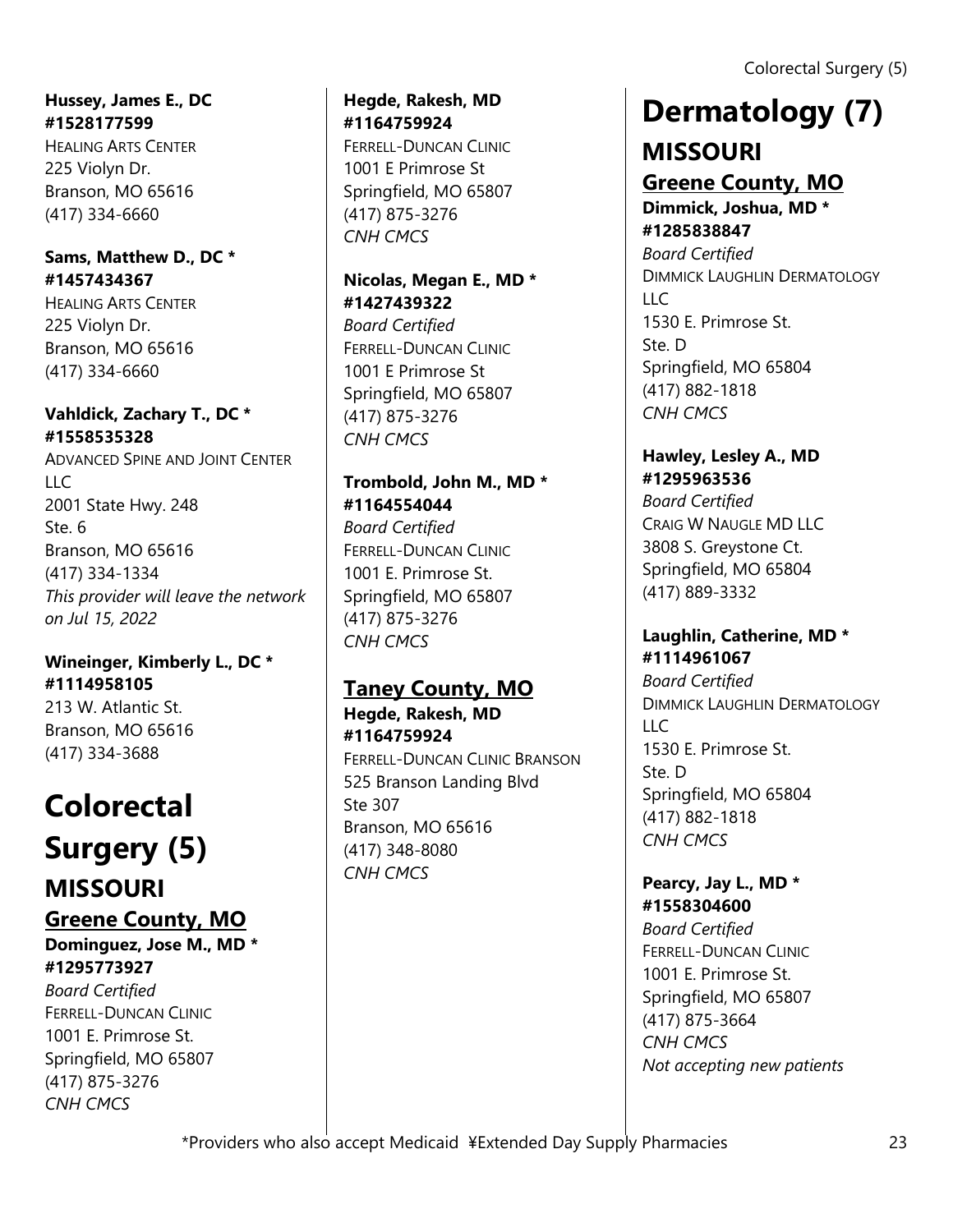#### Dermatology Mohs (4)

#### **Pennella, Raffaele, MD #1558400788** *Board Certified* CRAIG W NAUGLE MD LLC 3808 S. Greystone Ct.

Springfield, MO 65804 (417) 889-3332 ––

RAFFAELE PENNELLA MD LLC 3808 S. Greystone Ct. Springfield, MO 65804 (417) 889-3332

#### **Wilbers, Christopher, MD \* #1669416616**

*Board Certified* FERRELL-DUNCAN CLINIC 1001 E. Primrose St. Springfield, MO 65807 (417) 875-3384 *CNH CMCS Not accepting new patients*

### **Taney County, MO**

**Rainey, Christy S., MD \* #1790999100**

*Board Certified* BRANSON DERMATOLOGY 110 Business Park Dr. Ste. C Branson, MO 65616 (417) 336-0033 *CMCB*

# **Dermatology Mohs (4) MISSOURI**

**Greene County, MO Naugle, Craig W., MD \* #1104805381** CRAIG W NAUGLE MD LLC

3808 S. Greystone Ct. Springfield, MO 65804 (417) 889-3332 *CNH CMCS*

#### **Seago, Meghan E., MD #1972764017**

ADMIRAL DERMATOLOGY 3808 S Greystone Ct Springfield, MO 65804 (619) 889-3332

#### **Swann, Michael H., MD \* #1972607158**

SWANN DERMATOLOGY AND ESTHETICS 3850 S. National Ave. Ste. 705 Springfield, MO 65807 (417) 888-0858 *CNH CMCS*

#### **Taney County, MO**

**Swann, Michael H., MD \* #1972607158** SWANN DERMATOLOGY AND ESTHETICS 590 Birch Rd. Ste. 2-C Hollister, MO 65672 (417) 888-0858 *CNH CMCS*

# **Dietician (5)**

#### **MISSOURI Barry County, MO**

**Hardy, Claira, RD #1942978259**

*Board Certified* COX-MONETT HOSPITAL INC 1000 E Highway 60 Monett, MO 65708 (417) 354-1400

### **Greene County, MO**

#### **Braden-Moll, Danielle R., RD #1932104544**

ADULT MEDICINE & ENDOCRINOLOGY **SPECIALISTS** 960 E. Walnut Lawn St. Ste. 201 Springfield, MO 65807 (417) 269-4450

#### **Fields, Alyse M., RD #1871892083**

COXHEALTH MEDICAL MILE CLINIC 2900 S. National Ave. Springfield, MO 65804 (417) 269-1499

#### **Hardy, Claira, RD #1942978259**

*Board Certified* LESTER E COX MEDICAL CENTERS 1423 N Jefferson Ave Springfield, MO 65802 (417) 269-6000

#### **Spangler, Crystal, RD #1518491042**

COXHEALTH MEDICAL MILE CLINIC 3525 E Battlefield Rd Springfield, MO 65809 (417) 269-1499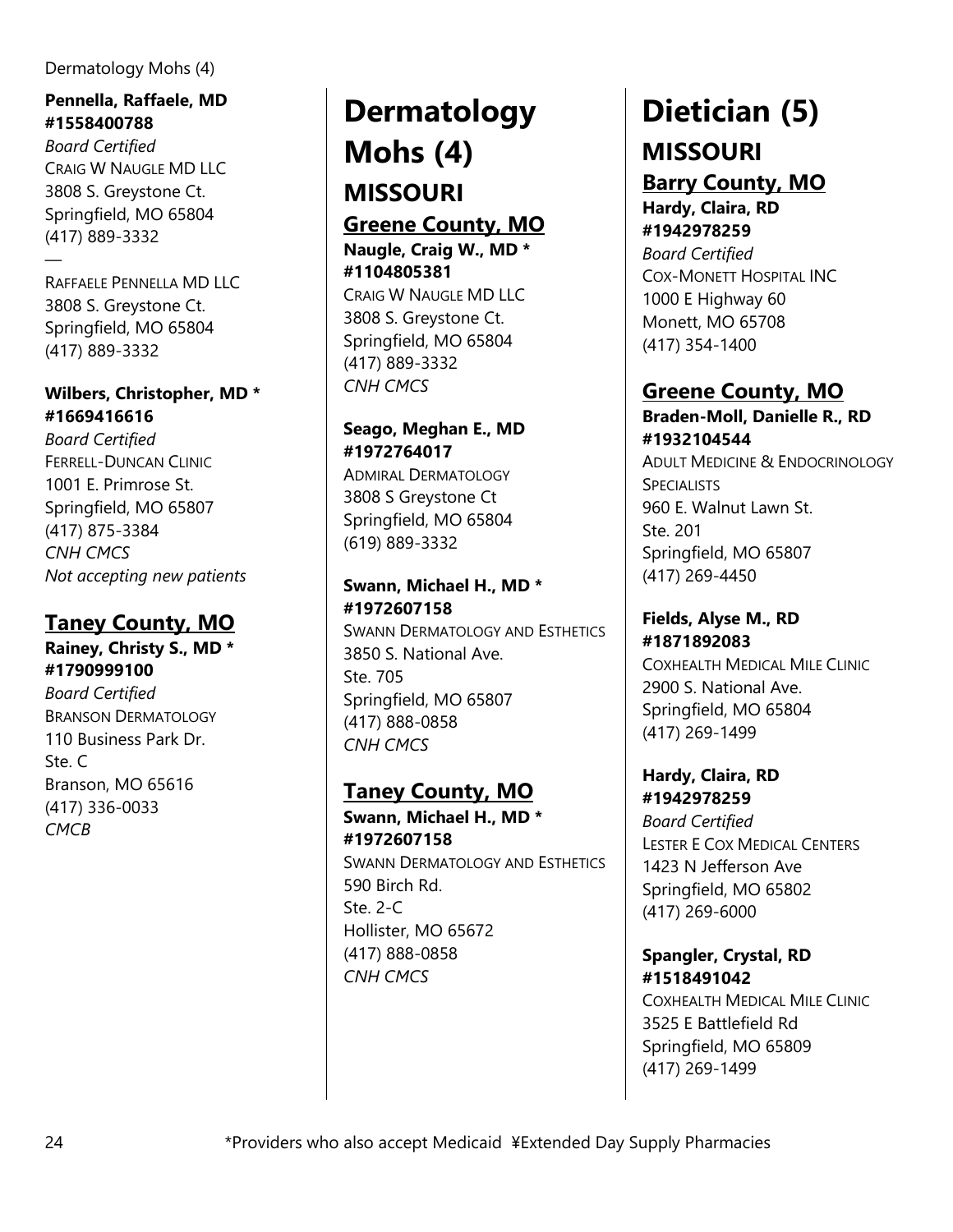#### Electrophysiology (2)

# **Electrophysiology (2)**

### **MISSOURI Greene County, MO**

#### **Ferreira, Scott W., MD #1134221393**

*Board Certified* COXHEALTH ELECTROPHYSIOLOGY 3800 S National Ave Ste 170 Springfield, MO 65807 (417) 875-2624 *CMCS*

#### **Garner, John B., MD #1093861601**

COXHEALTH ELECTROPHYSIOLOGY 3800 S National Ave Ste 170 Springfield, MO 65807 (417) 875-2624 *CNH CMCS*

# **Endocrinology (8)**

# **MISSOURI**

# **Barry County, MO**

#### **MacGorman, Linda R., MD \* #1124023726**

*Board Certified* COX MONETT HOSPITAL INC 1000 E Hwy 60 Monett, MO 65708 (417) 235-1150 *CNH CMCS*

#### **Greene County, MO Bonucchi, James T., DO \* #1225054109**

GLYCEMIC MANAGEMENT SERVICES 3801 S National Ave Springfield, MO 65807 (417) 269-5158

–– ADULT MEDICINE & ENDOCRINOLOGY SPECIALISTS 960 E. Walnut Lawn St. Ste. 201 Springfield, MO 65807 (417) 269-4450 *CMCB CNH CMCS*

#### **Gathaiya, Nicola W., MD \* #1154513752**

*Board Certified* GLYCEMIC MANAGEMENT SERVICES 3801 S National Ave Springfield, MO 65807 (417) 269-5158 ––

ADULT MEDICINE & ENDOCRINOLOGY SPECIALISTS 960 E. Walnut Lawn St. Ste. 201 Springfield, MO 65807 (417) 269-4450 *CNH CMCS*

#### **Prasad, Anju S., MD \* #1992069736**

ADULT MEDICINE & ENDOCRINOLOGY **SPECIALISTS** 960 E Walnut Lawn St Ste 201 Springfield, MO 65807 (417) 269-4450 *CMCB*

#### **Rivas Mejia, Ana M., MD #1275898017**

*Board Certified* ADULT MEDICINE & ENDOCRINOLOGY **SPECIALISTS** 960 E. Walnut Lawn St. Springfield, MO 65807 (417) 269-4450 *CNH CMCS*

#### **Svoboda, JonBen D., MD \* #1831198993**

ADULT MEDICINE & ENDOCRINOLOGY **SPECIALISTS** 960 E. Walnut Lawn St. Ste. 201 Springfield, MO 65807 (417) 269-4450 *CMCB CNH CMCS*

## **Taney County, MO**

#### **Bonucchi, James T., DO \* #1225054109**

COXHEALTH DIABETES & **ENDOCRINOLOGY** 1150 State Hwy. 248 Ste. 102 Branson, MO 65616 (417) 348-8990 *CMCB CNH CMCS*

#### **Prasad, Anju S., MD #1992069736**

COXHEALTH DIABETES & **ENDOCRINOLOGY** 1150 State Hwy. 248 Ste. 102 Branson, MO 65616 (417) 348-8990 *CMCB*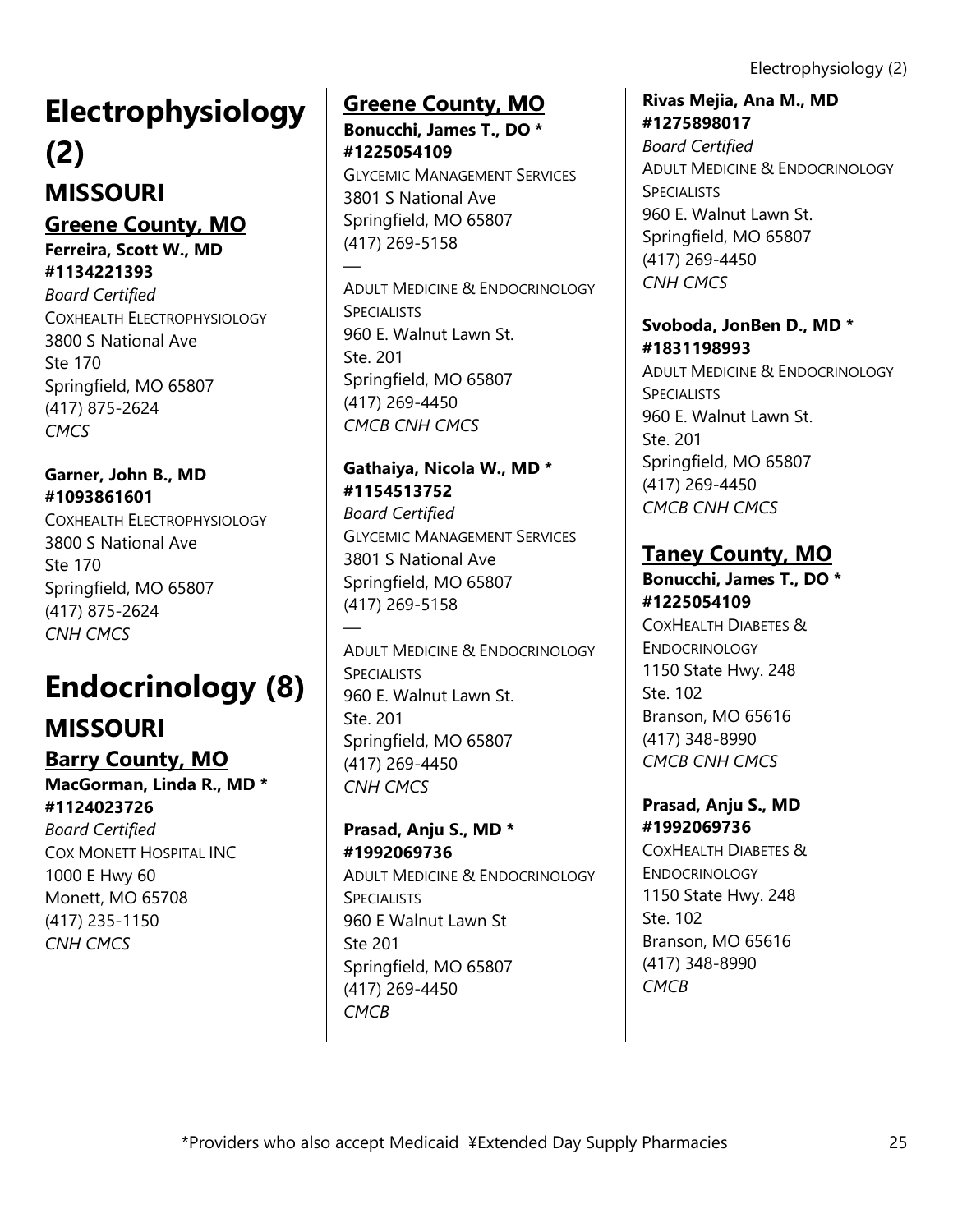#### Gastroenterology (11)

# **Gastroenterology (11) MISSOURI Barry County, MO**

**Hover, Alexander R., MD #1144398256** *Board Certified*

FERRELL-DUNCAN CLINIC 2200 E Cleveland St Monett, MO 65708 (417) 875-3760

### **Greene County, MO**

**Haas, Jason, DO \* #1790948008** FERRELL-DUNCAN CLINIC 3901 S. Fremont Ave. 4th Floor Springfield, MO 65804 (417) 875-3250 *CNH CMCS This provider will leave the network on Aug 19, 2022*

#### **Havaldar, Sanjay, MD \* #1881637296**

*Board Certified* FERRELL-DUNCAN CLINIC 3901 S. Fremont Ave. 4th Floor Springfield, MO 65804 (417) 875-3250 *CNH CMCS*

### **Hossain, Sarah, MD \* #1639478662**

*Board Certified* FERRELL-DUNCAN CLINIC 3901 S. Fremont Ave. 4th Floor Springfield, MO 65804 (417) 875-3250 *CNH CMCS*

#### **Khan, Mubashir H., MD #1417990425**

FERRELL-DUNCAN CLINIC 3901 S. Fremont Ave. 4th Floor Springfield, MO 65804 (417) 875-3250

#### **Lyford, Gregory L., MD \* #1215975339**

*Board Certified* FERRELL-DUNCAN CLINIC 3901 S. Fremont Ave. 4th Floor Springfield, MO 65804 (417) 875-3250 *CNH CMCS Not accepting new patients*

#### **Ng, Dennis, MD \* #1740493162**

FERRELL-DUNCAN CLINIC 3901 S. Fremont Ave. 4th Floor Springfield, MO 65804 (417) 875-3250 *CNH CMCS*

#### **Ramsey, Peter J., MD \* #1114034345**

*Board Certified* FERRELL-DUNCAN CLINIC 3901 S. Fremont Ave. 4th Floor Springfield, MO 65804 (417) 875-3250 *CNH CMCS*

# **Taney County, MO**

**Haas, Jason, DO #1790948008**

FERRELL-DUNCAN CLINIC BRANSON 525 Branson Landing Blvd. Ste. 307 Branson, MO 65616 (417) 875-3250 *CNH CMCS This provider will leave the network on Aug 19, 2022*

#### **Khan, Mubashir H., MD #1417990425**

FERRELL-DUNCAN CLINIC BRANSON 525 Branson Landing Blvd Ste 307 Branson, MO 65616 (417) 875-3250

#### **Ramsey, Peter J., MD #1114034345**

*Board Certified* FERRELL-DUNCAN CLINIC BRANSON 525 Branson Landing Blvd. Ste. 307 Branson, MO 65616 (417) 348-8080 *CNH CMCS*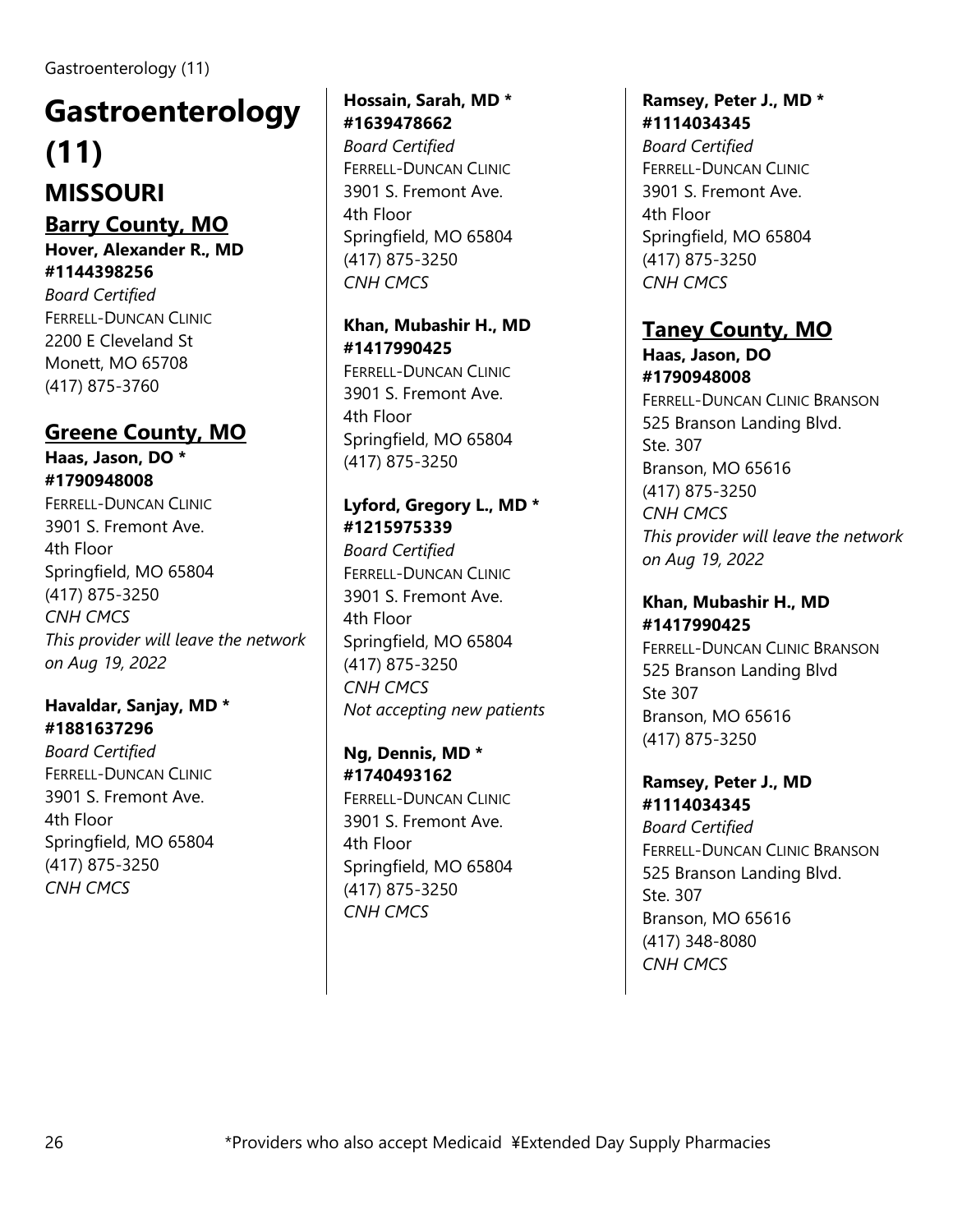#### General Surgery (20)

# **General Surgery (20)**

### **MISSOURI Barry County, MO**

### **Kamyab, Armin, MD \* #1043469455**

*Board Certified* CASSVILLE MEDICAL CARE ASSOCIATES 75 Smithson Dr. Ste. A Cassville, MO 65625 (417) 847-3500

#### COXHEALTH CENTER CASSVILLE 75 Smithson Dr. Ste. B Cassville, MO 65625 (417) 847-3500 ––

––

COXHEALTH SURGERY MONETT 801 N. Lincoln Ave. Monett, MO 65708 (417) 236-2440 *CMH*

#### **Steele, David M., MD \* #1629148135**

*Board Certified* COXHEALTH SURGERY MONETT 1000 E Hwy 60 Monett, MO 65708 (417) 236-2440

```
–– 
COX-MONETT HOSPITAL INC
1000 E Hwy 60
Monett, MO 65708
(417) 354-1150
CNH CMCS
```
# **Greene County, MO**

#### **Biggers, Brian D., MD \* #1447474762**

*Board Certified* CRIGHTON, OLIVE & DUNN SURGICAL **GROUP** 1230 E. Kingsley St. Ste. C Springfield, MO 65804 (417) 882-2349 *CNH CMCS*

#### **Buckner III, John W., MD \* #1497797625**

*Board Certified* FERRELL-DUNCAN CLINIC 1001 E. Primrose St. Springfield, MO 65807 (417) 875-3761 *CNH CMCS*

#### **Cardwell, Daniel R., MD \* #1477595627**

*Board Certified* FERRELL-DUNCAN CLINIC 1001 E Primrose St Springfield, MO 65807 (417) 875-3230 *CNH CMCS*

#### **Christian, Kevin C., DO \* #1194019968** *Board Certified*

FERRELL-DUNCAN CLINIC 3800 S. National Ave. Ste. 600 Springfield, MO 65807 (417) 875-3846 *CMCB CNH CMCS*

#### **Crighton, John, MD \* #1891895553**

*Board Certified* CRIGHTON, OLIVE & DUNN SURGICAL **GROUP** 1230 E. Kingsley St. Ste. C Springfield, MO 65804 (417) 882-2349 *CNH CMCS*

#### **Dunn, Charles W., MD \* #1053418152**

*Board Certified* FERRELL-DUNCAN CLINIC 3800 S. National Ave. Ste. 600 Springfield, MO 65807 (417) 875-3846 *CNH CMCS*

#### **Gibson, James D., MD \* #1124061684**

FERRELL-DUNCAN CLINIC 1001 E Primrose St. Springfield, MO 65807 (417) 875-3240 *CNH CMCS*

#### **Moll, John, MD #1275506099**

*Board Certified* COX HYPERBARIC MEDICINE AND WOUND CARE 3525 S. National Ave. Ste. 101 Springfield, MO 65807 (417) 269-9950 *CNH CMCS*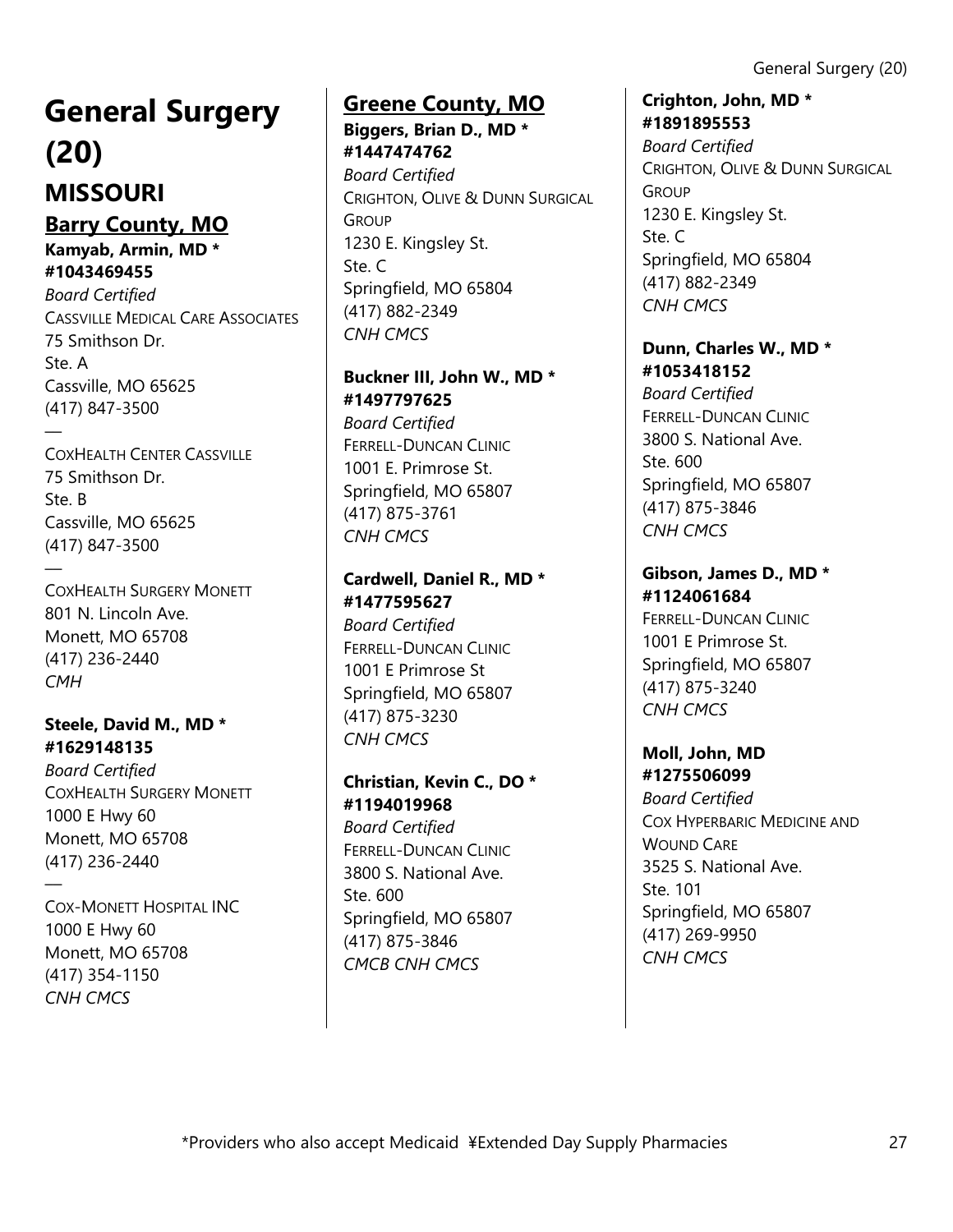#### Geriatric Medicine (1)

**Nicolas, Mark D., MD \* #1447645221** FERRELL-DUNCAN CLINIC 3800 S National Ave Ste 600 Springfield, MO 65807 (417) 875-3846 *CNH CMCS*

#### **Olive, G. Chapman, MD \* #1154412989**

*Board Certified* CRIGHTON, OLIVE & DUNN SURGICAL **GROUP** 1230 E. Kingsley St. Ste. C Springfield, MO 65804 (417) 882-2349 *CNH CMCS*

#### **Steele, David M., MD \* #1629148135**

*Board Certified* COX-MONETT HOSPITAL INC 1423 N Jefferson Ave Springfield, MO 65802 (417) 235-1150 *CNH CMCS*

#### **Woodall, III, Charles E., MD \* #1730279506**

*Board Certified* FERRELL-DUNCAN CLINIC 3800 S. National Ave. Ste. 600 Springfield, MO 65807 (417) 875-3846 *CNH CMCS*

#### **Woods, Timothy D., MD \* #1053334516** *Board Certified*

FERRELL-DUNCAN CLINIC 3800 S. National Ave. Ste. 600 Springfield, MO 65807 (417) 875-3846 *CNH CMCS SLUH*

### **Taney County, MO**

**Cameron, Kathryn E., MD \* #1578828455** *Board Certified* FERRELL-DUNCAN CLINIC BRANSON 525 Branson Landing Blvd.

Ste. 307 Branson, MO 65616 (417) 348-8080 *CMCB*

#### **Gibson, James D., MD #1124061684**

FERRELL-DUNCAN CLINIC BRANSON 525 Branson Landing Blvd Ste 307 Branson, MO 65616 (417) 348-8080 *CNH CMCS*

#### **Mason, Mark D., MD #1386930626**

FERRELL-DUNCAN CLINIC BRANSON 525 Branson Landing Blvd. Ste. 307 Branson, MO 65616 (417) 348-8080 *CNH CMCS*

#### **McMurray, Dirk, MD \* #1629207840**

*Board Certified* FERRELL-DUNCAN CLINIC BRANSON 525 Branson Landing Blvd. Ste. 307 Branson, MO 65616 (417) 348-8080 *CMCB*

#### **Moll, John, MD \* #1275506099**

*Board Certified* COXHEALTH WOUND CARE & HYPERBARIC MEDICINE 101 Skaggs Rd. Ste. 103 Branson, MO 65616 (417) 335-7792

–– FERRELL-DUNCAN CLINIC BRANSON 525 Branson Landing Blvd. Ste. 307 Branson, MO 65616 (417) 348-8080 *CNH CMCS*

# **Geriatric Medicine (1) MISSOURI**

**Greene County, MO Rosen, William K., MD \* #1437240520**

LESTER E COX MEDICAL CENTERS 1423 N Jefferson Ave Springfield, MO 65802 (417) 269-3000 *CNH CMCS*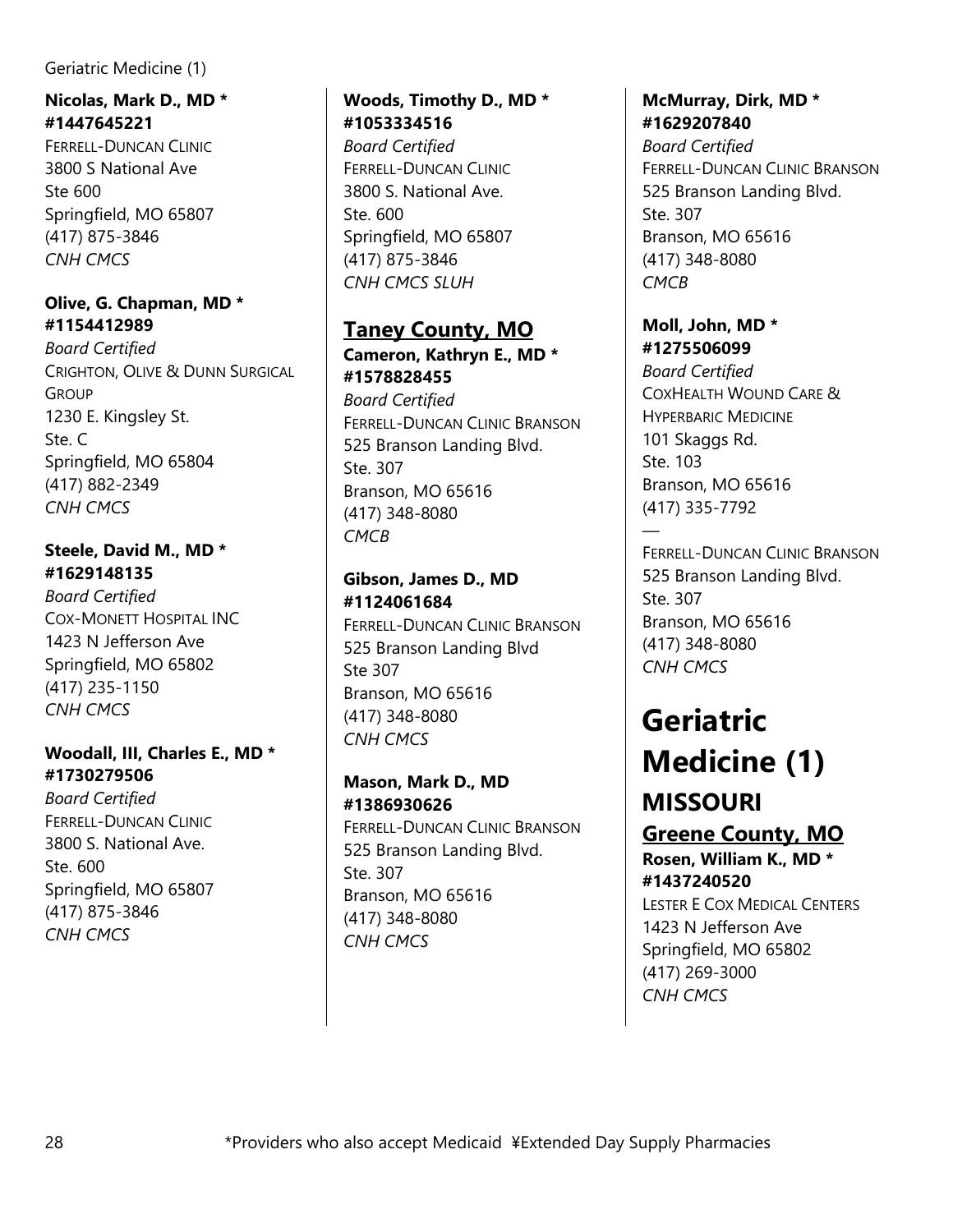Gynecological Oncology (1)

# **Gynecological Oncology (1) MISSOURI**

# **Greene County, MO**

**Bonebrake, Albert, MD \* #1881636090**

FERRELL-DUNCAN CLINIC 3850 S. National Ave. Springfield, MO 65807 (417) 875-3065 *CNH CMCS*

# **Hand Surgery (4) MISSOURI**

# **Barry County, MO**

**Greer, Erin K., MD \* #1598845851** *Board Certified* FERRELL-DUNCAN CLINIC 700 E. Cleveland Ave. Monett, MO 65708 (417) 875-3800 *CNH CMCS*

# **Greene County, MO**

**Cook, Jonathan F., MD #1215046388** *Board Certified* FERRELL-DUNCAN CLINIC 3555 S. National Ave. Springfield, MO 65807 (417) 875-3800 *CNH CMCS*

# **Greer, Erin K., MD \* #1598845851**

*Board Certified* FERRELL-DUNCAN CLINIC 3555 S. National Ave. Springfield, MO 65807 (417) 875-3800 *CNH CMCS*

#### **Schippert, David W., MD \* #1528077955**

FERRELL-DUNCAN CLINIC 3555 S. National Ave. Springfield, MO 65807 (417) 875-3800 *CNH CMCS*

# **Hematology (12)**

# **MISSOURI**

# **Greene County, MO**

#### **Banderudrappagari, Rajesh, MD #1093094260**

FERRELL-DUNCAN CLINIC 3850 S. National Ave. Springfield, MO 65807 (417) 875-2607 *CNH CMCS*

#### **Cunningham, William F., MD \* #1043288483**

AMERICAN ONCOLOGY PARTNERS 3850 S. National Ave. Ste. 600 Springfield, MO 65807 (417) 882-4880 *CNH CMCS*

#### **Ding, Jiantao, MD \* #1396764551**

*Board Certified* AMERICAN ONCOLOGY PARTNERS 3850 S. National Ave. Ste. 600 Springfield, MO 65807 (417) 882-4880 *CNH CMCS*

#### **Ellis, Robert J., MD \* #1720056823**

*Board Certified* AMERICAN ONCOLOGY PARTNERS 3805 S. National Ave. Ste. 600 Springfield, MO 65807 (855) 963-2100 *CNH CMCS*

#### **Gillett, Brooke, DO #1356538003**

AMERICAN ONCOLOGY PARTNERS 3850 S National Ave Ste. 600 Springfield, MO 65807 (417) 882-4880 *CNH CMCS*

#### **Lobins, Raymond L., DO \* #1356391064**

*Board Certified* COX MEDICAL ONCOLOGY 3850 S. National Ave. Ste. 520 Springfield, MO 65807 (417) 875-2607 *CMCB CNH CMCS*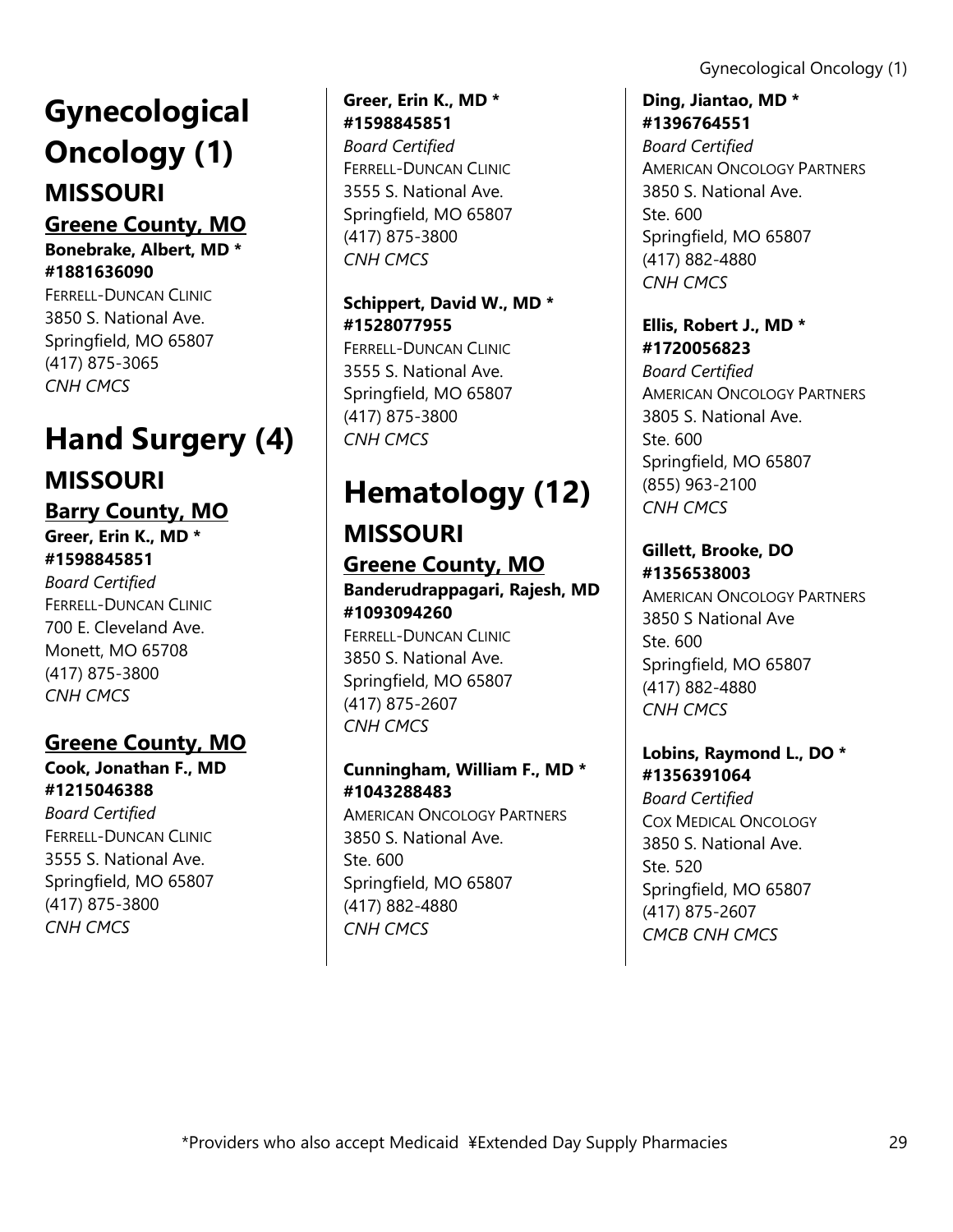#### Hyperbaric Medicine (1)

#### **Nannapaneni, Srikant, MD \* #1407174782**

*Board Certified* COX MEDICAL ONCOLOGY 3850 S. National Ave. Ste. 520 Springfield, MO 65807 (417) 875-2607 *CNH CMCS*

#### **Verma, Dushyant, MD \* #1164477014**

HEMATOLOGY ONCOLOGY CLINIC 3850 S. National Ave. Ste. 600 Springfield, MO 65807 (417) 882-4880 *CNH CMCS*

#### **Welaya, Karim Y., MD \* #1841600491**

FERRELL-DUNCAN CLINIC 3850 S. National Ave. Ste. 520 Springfield, MO 65807 (417) 875-2607 *CNH CMCS*

# **Taney County, MO**

#### **Banderudrappagari, Rajesh, MD #1093094260**

FERRELL-DUNCAN CLINIC BRANSON 525 Branson Landing Blvd. Branson, MO 65616 (417) 348-8032 *CNH CMCS*

#### **Gonzalez, Gus A., MD #1962497594**

COX CANCER CENTER BRANSON 525 Branson Landing Blvd. Branson, MO 65616 (417) 348-8032 *CMCB*

### **Tahn, Carl, MD #1508961319**

FERRELL-DUNCAN CLINIC BRANSON 525 Branson Landing Blvd Branson, MO 65616 (417) 348-8032 *CNH CMCS*

# **Hyperbaric Medicine (1) MISSOURI Greene County, MO**

#### **Le, Tri H., MD #1053671743**

COX HYPERBARIC MEDICINE AND WOUND CARE 3525 S. National Ave. Ste. 101 Springfield, MO 65807 (417) 269-9950 *CNH CMCS*

# **Infectious Disease (5)**

### **MISSOURI Greene County, MO**

**Adkins, Ryan K., MD \* #1497013304** COX HYPERBARIC MEDICINE AND WOUND CARE 3525 S. National Ave. Ste. 101 Springfield, MO 65807 (417) 269-9950

––

COXHEALTH INFECTIOUS DISEASES SPECIALTY CLINIC 3800 S. National Ave. Ste. 100 - Ll Springfield, MO 65807 (417) 269-7784 *CNH CMCS*

#### **Painter, Benedict, MD #1154314839**

*Board Certified* COXHEALTH INFECTIOUS DISEASES SPECIALTY CLINIC 3800 S National Ave Ste 100 Springfield, MO 65807 (417) 269-7784

COXHEALTH INFECTIOUS DISEASE SPECIALTY CLINIC 3800 S National Ave Ste Ll100 Springfield, MO 65807 (417) 269-7784 *CNH CMCS*

––

#### **Trotman, Robin L., DO \* #1205897857**

*Board Certified* COXHEALTH INFECTIOUS DISEASE SPECIALTY CLINIC 3800 S National Ave #Ll100 Springfield, MO 65807 (417) 269-7784

–– COXHEALTH INFECTIOUS DISEASES SPECIALTY CLINIC 3800 S. National Ave. Ste 1122 Springfield, MO 65807 (417) 269-7728 *CNH CMCS*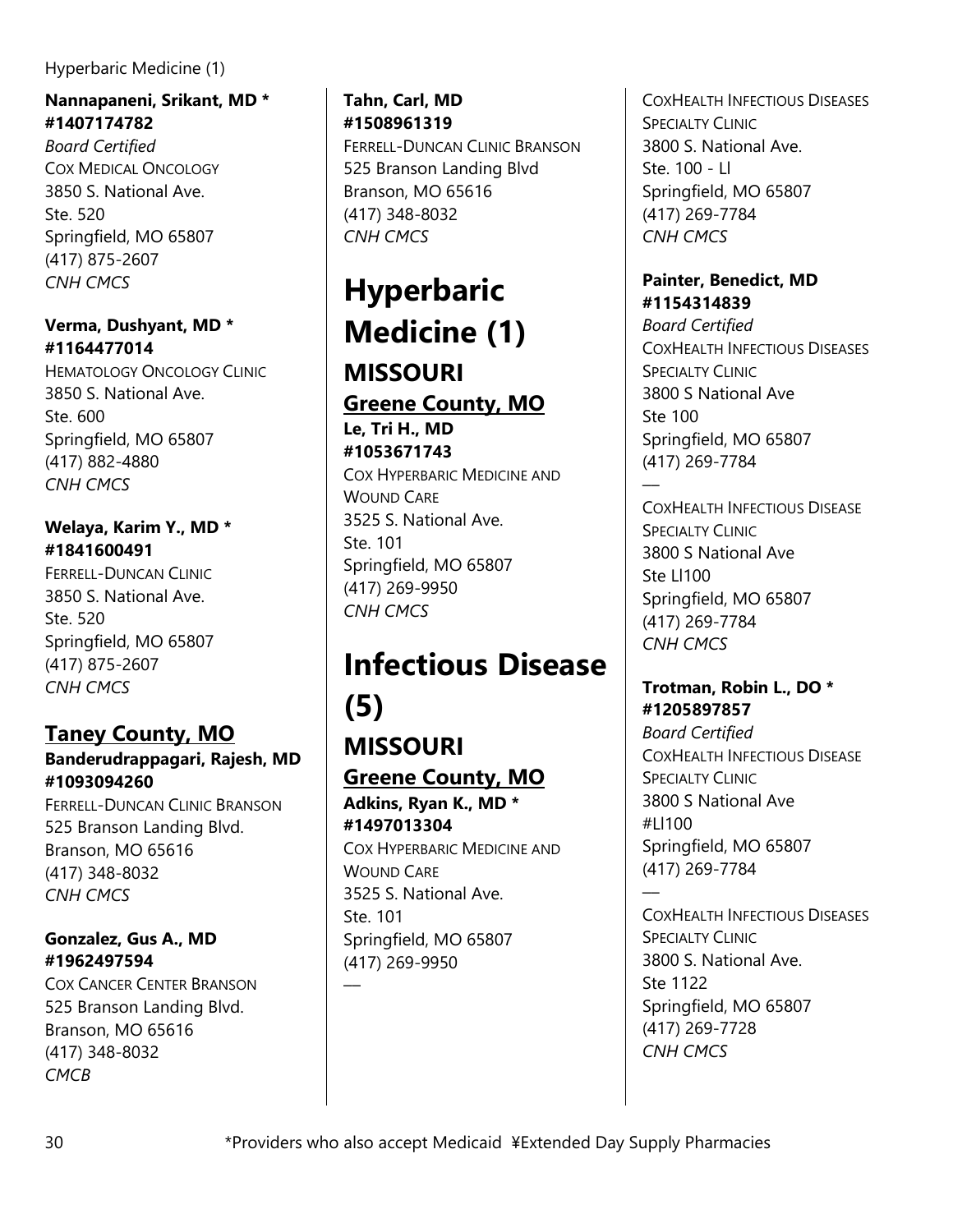#### Interventional Cardiology (14)

## **Vu, Thanh T., MD #1619006137**

*Board Certified* COXHEALTH INFECTIOUS DISEASES SPECIALTY CLINIC 3800 S. National Ave. Ste. 100 Springfield, MO 65807 (417) 269-7784 *CNH CMCS*

# **Taney County, MO**

#### **Ashley, Cassandra L., MD \* #1649492927**

*Board Certified* COXHEALTH INTERNAL MEDICINE & INFECTIOUS DISEASE 525 Branson Landing Blvd Ste 407 Branson, MO 65616 (417) 335-7020 *CMCB*

# **Interventional Cardiology (14)**

# **MISSOURI**

### **Barry County, MO**

**Pitta, Sridevi R., MD #1609072065** COX MONETT HOSPITAL INC 801 N. Lincoln Ave. Monett, MO 65708 (417) 235-1150

*CNH CMCS*

#### **Christian County, MO Arunakul, Narin, MD \* #1659355477**

*Board Certified* COXHEALTH URGANT CARE NIXA 501 N Old Wilderness Rd Nixa, MO 65714 (417) 269-2150 *CNH CMCS*

## **Greene County, MO Arunakul, Narin, MD**

**#1659355477** *Board Certified* COX HEART CENTER BRANSON 3801 S. National Ave. Springfield, MO 65807 (417) 875-3000 *CNH CMCS*

#### **Ceaser, James H., MD #1578500120**

FERRELL-DUNCAN CLINIC 3800 S. National Ave. Ste. 400 Springfield, MO 65807 (417) 875-2629 *CMCB CNH CMCS Not accepting new patients*

#### **Durga, Sridevi, MD #1013175389** *Board Certified* COXHEALTH CARDIOVASCULAR **SERVICES** 3800 S National Ave Ste 400 Springfield, MO 65807 (417) 875-2633 *CMCS*

#### **Kuehn, Stephen, MD #1750317533**

*Board Certified* COXHEALTH CARDIOVASCULAR **SERVICES** 3800 S National Ave Ste 400 Springfield, MO 65807 (417) 875-3000 *CNH CMCS*

#### **Patni, Meghan K., MD #1093077687**

COXHEALTH CARDIOVASCULAR SERVICES 3800 S National Ave Ste 400 Springfield, MO 65807 (417) 875-2630 ––

FERRELL-DUNCAN CLINIC 3800 S. National Ave. Ste. 400 Springfield, MO 65807 (417) 875-2630 *CNH CMCS This provider will leave the network on Jul 22, 2022*

#### **Penick, Danny R., MD #1033153614**

COXHEALTH CARDIOVASCULAR **SERVICES** 3801 S National Ave Springfield, MO 65807 (417) 225-9770 *CMCB CNH CMCS*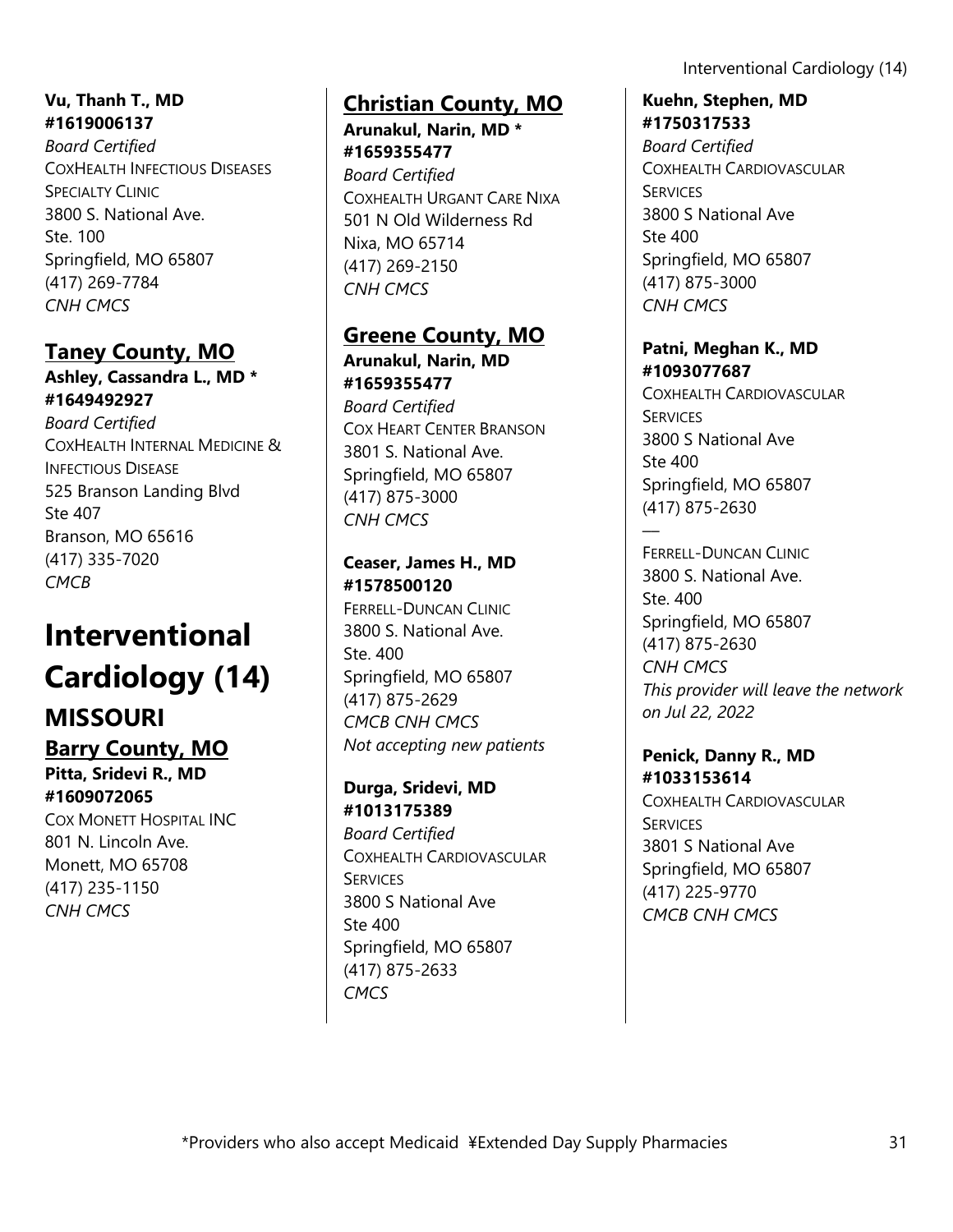#### Interventional Radiology (1)

**Pitta, Sridevi R., MD #1609072065** FERRELL-DUNCAN CLINIC 3800 S. National Ave. Ste. 400 Springfield, MO 65807 (417) 875-2628 *CNH CMCS*

#### **Wiesner, Philipp A., MD #1609162817**

COXHEALTH CARDIOVASCULAR **SERVICES** 3800 S National Ave Ste 400 Springfield, MO 65807 (417) 875-2718 *CNH CMCS*

# **Taney County, MO**

#### **Arunakul, Narin, MD #1659355477**

*Board Certified* COX HEART CENTER BRANSON 1150 State Hwy. 248 Ste. 200 Branson, MO 65616 (417) 336-4112 *CNH CMCS*

#### **Orellana Barrios, Menfil A., MD \* #1740621457**

*Board Certified* FERRELL-DUNCAN CLINIC BRANSON 525 Branson Landing Blvd. Branson, MO 65616 (417) 875-2627 *CMCB*

#### **Soontrapa, Suthipong, MD #1841511052**

COX HEART CENTER BRANSON 1150 State Hwy. 248 Ste. 200 Branson, MO 65616 (417) 336-4112 *CMCB*

#### **Vijitbenjaronk, Prasert, MD \* #1124002951**

*Board Certified* COX HEART CENTER BRANSON 1150 State Hwy. 248 Ste. 200 Branson, MO 65616 (417) 336-4112 *CMCB CNH CMCS*

# **Interventional Radiology (1) MISSOURI**

#### **Greene County, MO Bhoot, Veeral R., DO #1598982167**

*Board Certified* FERRELL-DUNCAN CLINIC 1001 E. Primrose St. Springfield, MO 65807 (417) 875-3000 *CNH CMCS*

# **Nephrology (9) MISSOURI Barry County, MO**

**Akins, Timi A., MD \* #1023099561**

*Board Certified* FERRELL-DUNCAN CLINIC 825 E. US Hwy. 60 Ste. B Monett, MO 65708 (417) 875-3627 *CNH CMCS*

#### **Aslam, Abid, MD \* #1912223298**

*Board Certified* FERRELL-DUNCAN CLINIC 825 E. US Hwy. 60 Ste. B Monett, MO 65708 (417) 875-3627 *CNH CMCS*

#### **Nayar, Sailesh, MD \* #1124068630**

FERRELL-DUNCAN CLINIC 825 E. US Hwy. 60 Ste. B Monett, MO 65708 (417) 875-3627 *CNH CMCS*

### **Greene County, MO**

**Akins, Timi A., MD \* #1023099561** *Board Certified* FERRELL-DUNCAN CLINIC 1001 E. Primrose St. Springfield, MO 65807 (417) 875-3627 *CNH CMCS*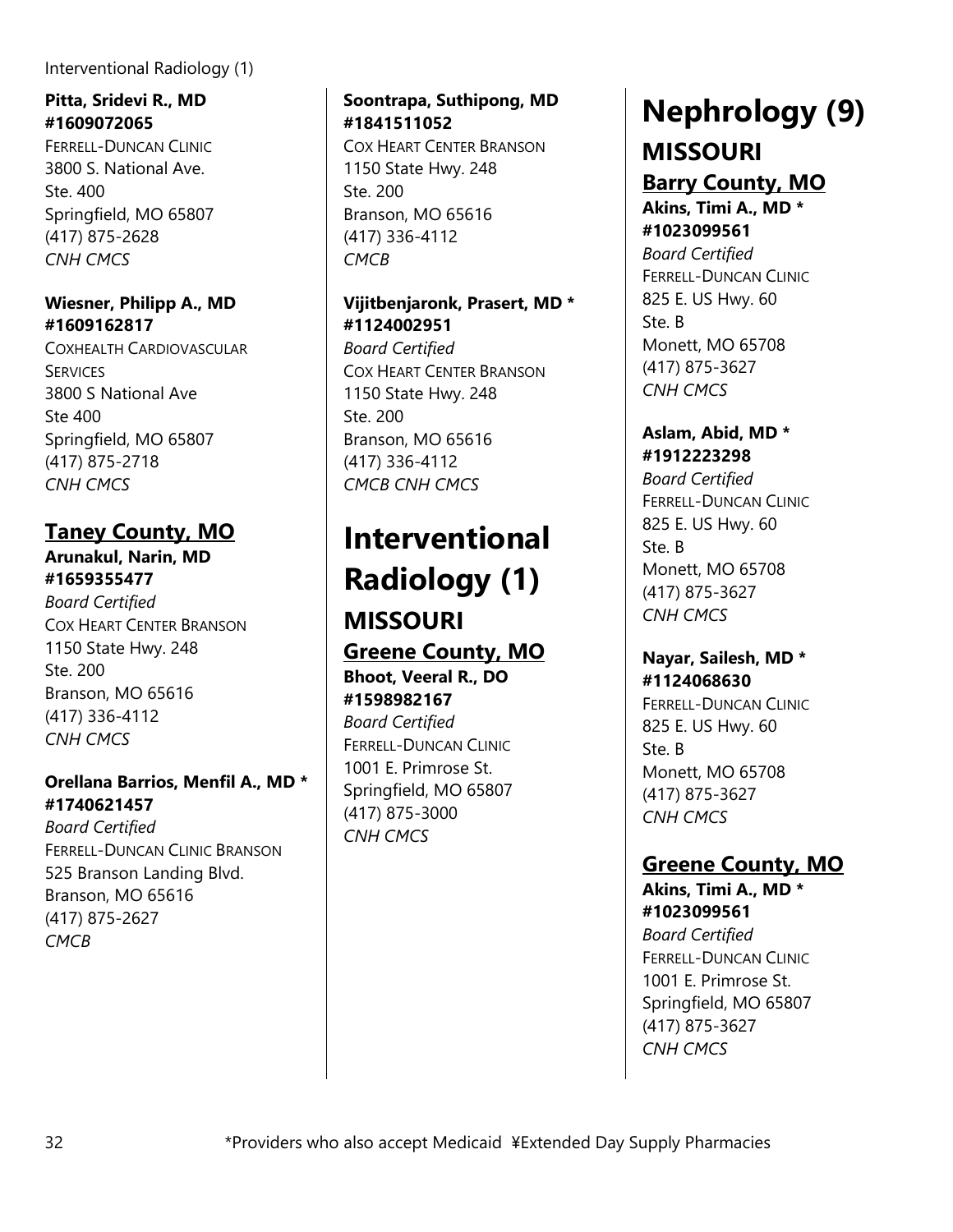Neurological Surgery (14)

#### **Aslam, Abid, MD \* #1912223298**

*Board Certified* FERRELL-DUNCAN CLINIC 1001 E. Primrose St. Springfield, MO 65807 (417) 875-3627 *CNH CMCS*

#### **May, Robert C., MD \* #1376585257**

*Board Certified* PRIMROSE NEPHROLOGY 1540 E. Evergreen St. Springfield, MO 65803 (417) 823-2900 *CNH CMCS*

#### **Nayar, Sailesh, MD \* #1124068630**

FERRELL-DUNCAN CLINIC 1001 E. Primrose St. Springfield, MO 65807 (417) 875-3150 *CNH CMCS*

### **Taney County, MO**

#### **Martinez, John R., MD \* #1154352417**

BRANSON NEPHROLOGY LLC 101 Skaggs Rd. Ste. 302 Branson, MO 65616 (417) 334-8288 *CMCB*

#### **Zabel, Dwight P., MD \* #1245268051**

*Board Certified* BRANSON NEPHROLOGY LLC 101 Skaggs Rd. Ste. 302 Branson, MO 65616 (417) 334-8288 *CMCB*

# **Neurological Surgery (14) MISSOURI**

**Greene County, MO Crabtree, H. Mark, MD \* #1659325785**

*Board Certified* SPRINGFIELD NEUROLOGICAL & SPINE **INSTITUTE** 3801 S. National Ave. Ste. 700 Springfield, MO 65807 (417) 885-3888 *CMCB CNH CMCS*

#### **Cunningham, Edwin J., MD \* #1578510954**

SPRINGFIELD NEUROLOGICAL & SPINE **INSTITUTE** 3801 S. National Ave. Ste. 700 Springfield, MO 65807 (417) 885-3888 *CMCB CNH CMCS*

#### **Jayarao, Mayur, MD \* #1881853158** SPRINGFIELD NEUROLOGICAL & SPINE INSTITUTE 3801 S. National Ave.

Ste. 700 Springfield, MO 65807 (417) 885-3888 *CNH CMCS*

#### **Mace, J. Charles, MD \* #1114971264** *Board Certified* SPRINGFIELD NEUROLOGICAL & SPINE INSTITUTE 3801 S. National Ave. Ste. 700 Springfield, MO 65807 (417) 885-3888 *CMCB CNH CMCS*

#### **Morgan, Chad J., MD \* #1013964493**

*Board Certified* SPRINGFIELD NEUROLOGICAL & SPINE INSTITUTE 3801 S National Ave Ste 700 Springfield, MO 65807 (417) 885-3888 *CNH CMCS*

#### **Mumert, Michael L., MD \* #1871747469**

SPRINGFIELD NEUROLOGICAL & SPINE **INSTITUTE** 3801 S. National Ave. Ste. 700 Springfield, MO 65807 (417) 885-3888 *CNH CMCS*

#### **Rahman, Salim, MD \* #1295782670** *Board Certified*

SPRINGFIELD NEUROLOGICAL & SPINE INSTITUTE 3801 S. National Ave. Ste. 700 Springfield, MO 65807 (417) 885-3888 *CMCB CNH CMCS*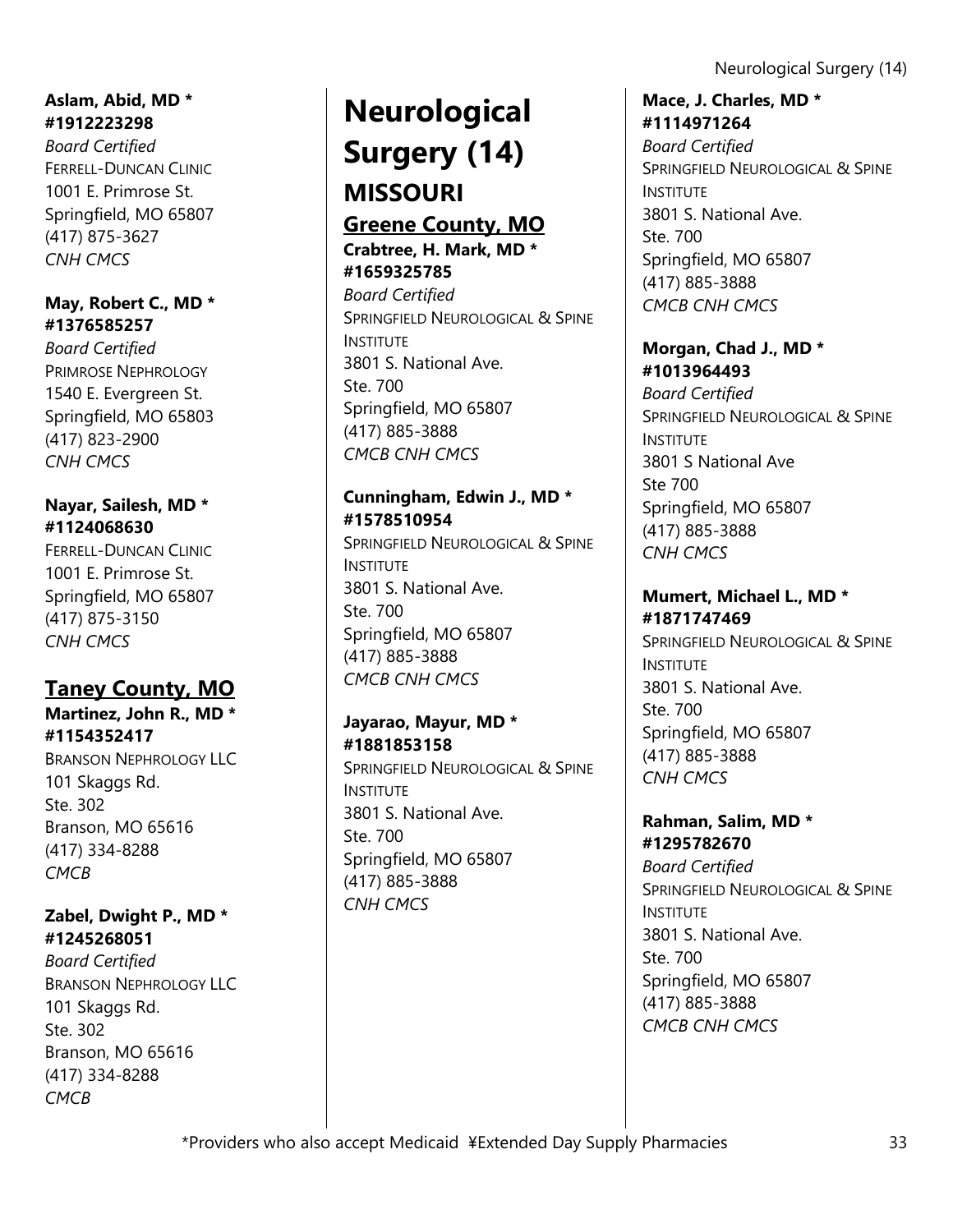Neurology (15)

#### **Spurgeon, Angela N., DO #1235367665**

SPRINGFIELD NEUROLOGICAL & SPINE **INSTITUTE** 3801 S. National Ave. Ste. 700 Springfield, MO 65807 (417) 885-3888 *CNH CMCS*

#### **Strang, Robert D., MD \* #1013962935**

*Board Certified* SPRINGFIELD NEUROLOGICAL & SPINE INSTITUTE 3801 S. National Ave. Ste. 700 Springfield, MO 65807 (417) 885-3888 *CMCB CNH CMCS*

# **Taney County, MO**

#### **Crabtree, H. Mark, MD \* #1659325785**

*Board Certified* NEUROLOGICAL & SPINE INSTITUTE OF THE OZARKS LLC 525 Branson Landing Blvd. Ste. 301 Branson, MO 65616 (417) 885-3888 *CMCB CNH CMCS*

#### **Jayarao, Mayur, MD #1881853158**

NEUROLOGICAL & SPINE INSTITUTE OF THE OZARKS LLC 525 Branson Landing Blvd. Ste. 301 Branson, MO 65616 (417) 885-3888 *CNH CMCS*

### **Mace, J. Charles, MD \* #1114971264**

*Board Certified* NEUROLOGICAL & SPINE INSTITUTE OF THE OZARKS LLC 525 Branson Landing Blvd. Ste. 301 Branson, MO 65616 (417) 885-3888 *CMCB CNH CMCS*

#### **Mumert, Michael L., MD \* #1871747469**

NEUROLOGICAL & SPINE INSTITUTE OF THE OZARKS LLC 121 Cahill Rd. Ste. 205 Branson, MO 65616 (417) 885-3888 ––

NEUROLOGICAL & SPINE INSTITUTE OF THE OZARKS LLC 525 Branson Landing Blvd. Ste. 301 Branson, MO 65616 (417) 885-3888 *CNH CMCS*

#### **Rahman, Salim, MD \* #1295782670** *Board Certified* NEUROLOGICAL & SPINE INSTITUTE OF THE OZARKS LLC 525 Branson Landing Blvd. Ste. 301 Branson, MO 65616 (417) 885-3888 *CMCB CNH CMCS*

# **Neurology (15)**

# **MISSOURI**

# **Barry County, MO**

**Adstamongkonkul, Dusit, MD #1619382645**

COX MONETT HOSPITAL INC 1000 E Highway 60 Monett, MO 65708 (417) 875-2628 *CNH CMCS*

# **Greene County, MO**

**Batchu, Sudhir S., MD #1871698662** *Board Certified* FERRELL-DUNCAN CLINIC 3801 S. National Ave. Springfield, MO 65807 (417) 875-3087 *BH CMCB SJHW SMHC*

#### **Beltran-Papsdorf, Tania B., MD \* #1053571760**

*Board Certified* FERRELL-DUNCAN CLINIC 3801 S. National Ave. Ste. 900 Springfield, MO 65807 (417) 875-3087 *CMCB CNH CMCS* 

#### **Ellis, Steven P., MD #1821431123**

*Board Certified* FERRELL-DUNCAN CLINIC 3801 S. National Ave. Ste. 900 Springfield, MO 65807 (417) 875-3087 *CNH CMCS*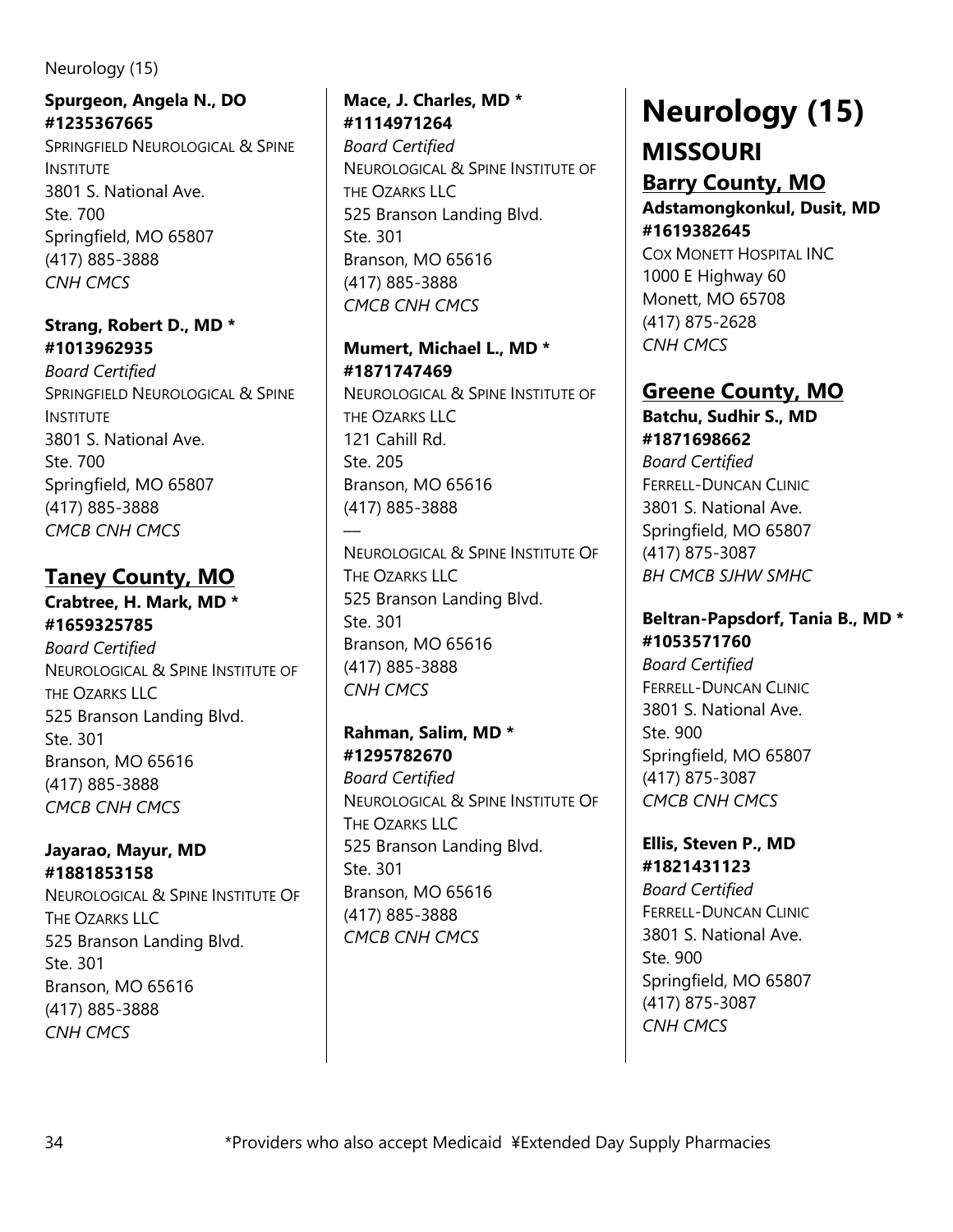#### Neurology (15)

#### **Hopewell, Donald K., MD #1497741334**

FERRELL-DUNCAN CLINIC 3801 S National Ave Ste 900 Springfield, MO 65807 (417) 875-3087 *CNH CMCS*

#### **Kraus, Jacqueline J., MD #1417994401**

*Board Certified* FERRELL-DUNCAN CLINIC 3801 S. National Ave. Springfield, MO 65807 (417) 875-3087 *CNH CMCS*

#### **Lisle, Benjamin N., MD \* #1598143505**

*Board Certified* FERRELL-DUNCAN CLINIC 3801 S. National Ave. Ste. 900 Springfield, MO 65807 (417) 875-3087 *CNH CMCS*

#### **Lynch, Jennifer K., MD \* #1700829165**

FERRELL-DUNCAN CLINIC 3801 S. National Ave. Ste. 900 Springfield, MO 65807 (417) 875-3087 *CNH CMCS Not accepting new patients*

### **Otto, Steven, MD \* #1154364289**

*Board Certified* FERRELL-DUNCAN CLINIC 3801 S. National Ave. Ste. 900 Springfield, MO 65807 (417) 875-3087 *CNH CMCS*

#### **Reddy, Venkatesha G., MD #1245218817**

*Board Certified* FERRELL-DUNCAN CLINIC 3801 S National Ave Ste 900 Springfield, MO 65807 (417) 875-3087 *SLH CMCB DHC SMHC*

#### **Sreepada, Papaiah, MD \* #1063452803**

FERRELL-DUNCAN CLINIC 3801 S. National Ave. Ste. 900 Springfield, MO 65807 (417) 875-3087 *CNH CMCS*

#### **Tummala, Pavan, MD #1407111313**

FERRELL-DUNCAN CLINIC 3801 S. National Ave. Ste. 900 Springfield, MO 65807 (417) 875-3087 *CNH CMCS*

### **Taney County, MO**

**Batchu, Sudhir S., MD #1871698662** *Board Certified* COXHEALTH PAIN & NEUROLOGY 121 Cahill Rd. Ste. 204 Branson, MO 65616 (417) 335-7222 *BH CMCB SJHW SMHC*

#### **Cornelison, Diane L., DO \* #1568406791**

*Board Certified* COXHEALTH PAIN & NEUROLOGY 121 Cahill Rd. Ste. 204 Branson, MO 65616 (417) 335-7222 *CMCB*

#### **Kuzez, Omar, MD #1558626572**

*Board Certified* FERRELL-DUNCAN CLINIC BRANSON 525 Branson Landing Blvd. Ste. 307 Branson, MO 65616 (417) 875-3087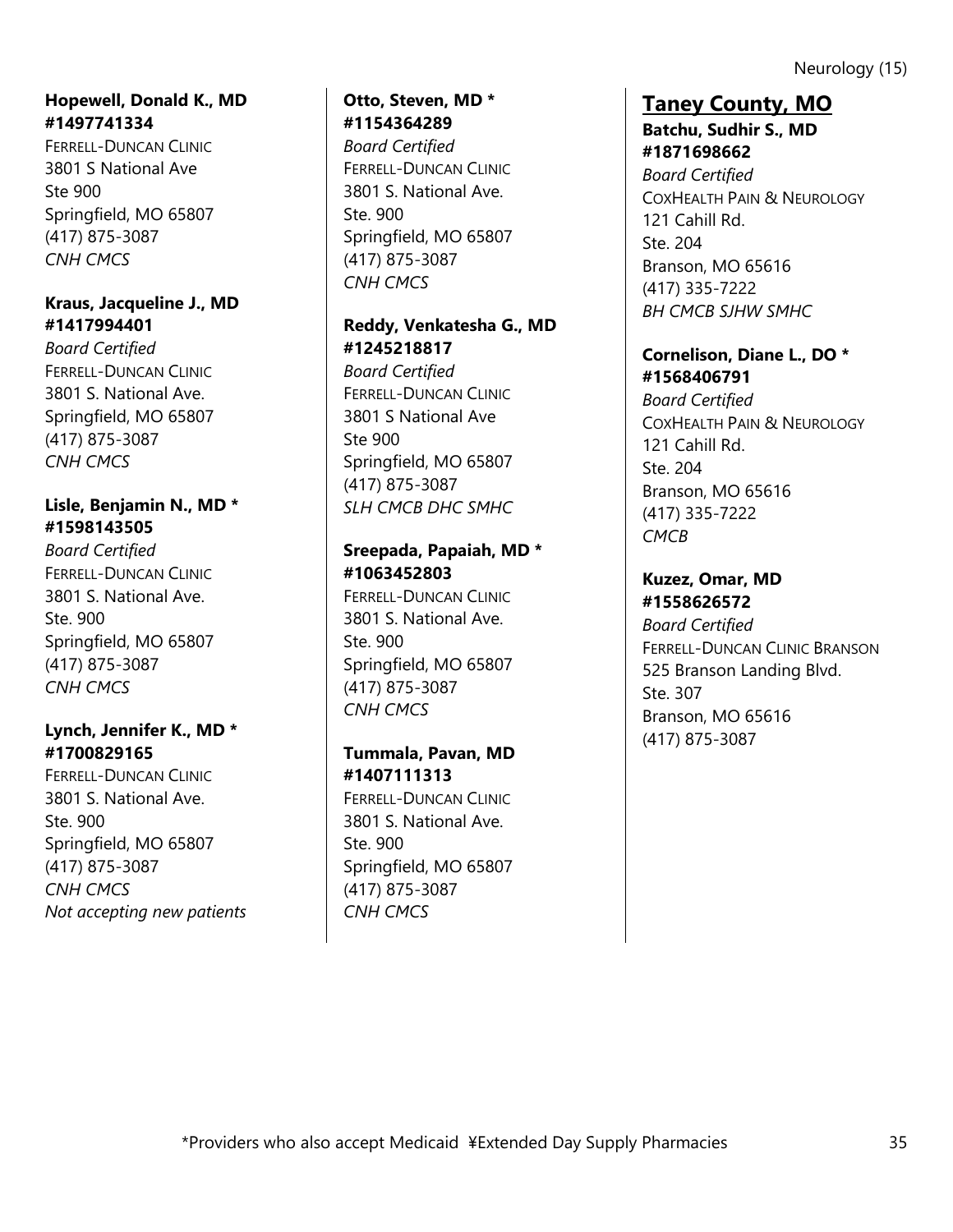#### Neuroradiology (1)

## **Neuroradiology (1) MISSOURI Greene County, MO**

**Workman, Michael J., MD \* #1104873587** SPRINGFIELD NEUROLOGICAL & SPINE **INSTITUTE** 3801 S. National Ave. Ste. 700 Springfield, MO 65807 (417) 885-3888 *CNH CMCS*

# **Obstetrics / Gynecology (31)**

## **MISSOURI**

## **Barry County, MO**

**Towmbly, Joanna D., DO #1780857284**

FAMILY PRACTICE AND OBSTETRICS OF **MONETT** 815 N. Lincoln Ave. Monett, MO 65708 (417) 354-1500 *CNH CMCS*

## **Greene County, MO**

#### **Ballmann, Scott M., MD \* #1467710558**

*Board Certified* FERRELL-DUNCAN CLINIC 1000 E. Primrose St. Ste. 400 Springfield, MO 65807 (417) 269-7900 *CNH CMCS*

#### **Cobb, Andrea R., MD #1194768788**

*Board Certified* **OBHG MISSOURI** 3801 S National Ave Ste G108-A Springfield, MO 65807 (417) 269-7728

#### **Duff, Mary H., MD \* #1952410862**

FERRELL-DUNCAN CLINIC 1000 E. Primrose St. Ste. 400 Springfield, MO 65807 (417) 269-7900 *CNH CMCS*

#### **Franklin, Tama, MD \* #1215047030**

*Board Certified* PHYSICIANS FOR WOMEN 1000 E Primrose St Ste 210 Springfield, MO 65807 (417) 269-6850

––

COXHEALTH PRIMROSE OB-GYN 1000 E. Primrose St. Ste. 270 Springfield, MO 65807 (417) 882-6900 *CNH CMCS*

#### **Gillen, Jessica, MD \* #1700290467**

FERRELL-DUNCAN CLINIC 3850 S National Ave Ste 700 Springfield, MO 65807 (417) 875-3065

#### **Greenwade, Molly, MD #1235574401**

*Board Certified* FERRELL-DUNCAN CLINIC 3850 S National Ave Ste. 700 Springfield, MO 65807 (417) 875-3065 *CNH CMCS*

#### **Haynes, Joseph H., MD #1104092717**

*Board Certified* FERRELL-DUNCAN CLINIC 1000 E. Primrose St. Ste. 400 Springfield, MO 65807 (417) 269-7900 *CNH CMCS*

#### **Hill, Randy C., MD \* #1730122334**

*Board Certified* FERRELL-DUNCAN CLINIC 1000 E. Primrose St. Ste. 400 Springfield, MO 65807 (417) 269-7900 *CNH CMCS*

#### **Kidder, Paul M., DO \* #1730395179**

*Board Certified* COXHEALTH PRIMROSE OB-GYN 1000 E. Primrose St. Ste. 270 Springfield, MO 65807 (417) 882-6900

–– COXHEALTH PHYSICIANS FOR WOMEN OB/GYN 1000 E Primrose St Springfield, MO 65807 (417) 269-6850 *CNH CMCS*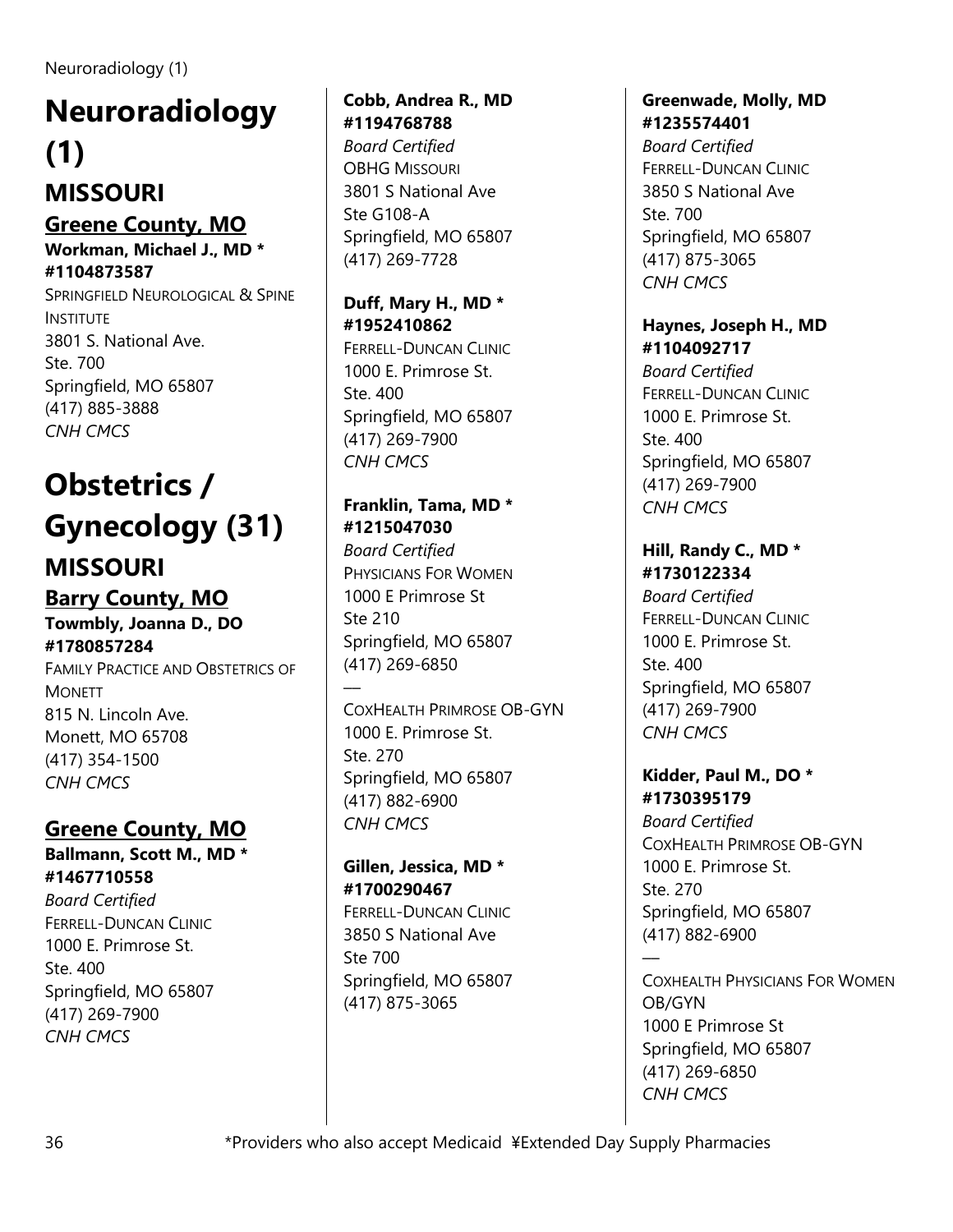#### Obstetrics / Gynecology (31)

**Lang, David L., DO #1053396200 OBHG MISSOURI** 

3801 S National Ave Springfield, MO 65807 (417) 269-7728 *CNH CMCS*

#### **LeMon, Daphne R., MD \* #1164460275**

FERRELL-DUNCAN CLINIC 1000 E. Primrose St. Ste. 400 Springfield, MO 65807 (417) 269-7900 *CNH CMCS Not accepting new patients*

#### **Lencki, Shaun G., MD #1639167562**

REGIONAL PERINATAL CENTER 1000 E. Primrose St. Ste. 360 Springfield, MO 65807 (417) 269-4037 *CNH CMCS*

#### **McCall, Kristy, MD \* #1821030958**

*Board Certified* FERRELL-DUNCAN CLINIC 1000 E Primrose St Ste 400 Springfield, MO 65807 (417) 269-7900 *CNH CMCS*

## **McCorcle, Marcus D., MD \* #1225155344**

*Board Certified* COXHEALTH PHYSICIANS FOR WOMEN OB/GYN 1000 E Primrose St Ste 210 Springfield, MO 65807 (417) 269-6850

COXHEALTH PRIMROSE OB-GYN 1000 E. Primrose St. Ste. 270 Springfield, MO 65807 (417) 882-6900 *CNH CMCS*

## **Powell, Lisa G., MD \* #1285731075**

––

––

*Board Certified* COXHEALTH PRIMROSE OB-GYN 1000 E. Primrose St. Ste. 270 Springfield, MO 65807 (417) 882-6900

PHYSICIANS FOR WOMEN 3850 S. National Ave. Ste. 400 Springfield, MO 65807 (417) 269-6850 *CNH CMCS*

#### **Rice, D. Cameron, DO #1376921833**

COXHEALTH OBSTETRICS & **GYNECOLOGY** 1000 E. Primrose St. Ste. 270 Springfield, MO 65807 (417) 882-6900

––

COXHEALTH PRIMROSE OB-GYN 1000 E. Primrose St. Ste. 270 Springfield, MO 65807 (417) 882-6900 *CNH CMCS*

#### **Richmond, Anthony G., MD \* #1972613479**

*Board Certified* COXHEALTH PRIMROSE OB-GYN 1000 E. Primrose St. Ste. 270 Springfield, MO 65807 (417) 882-6900

–– PHYSICIANS FOR WOMEN 3850 S. National Ave. Ste. 400 Springfield, MO 65807 (417) 269-6850 *CNH CMCS*

#### **Rogers, Staci D., MD #1043428121**

FERRELL-DUNCAN CLINIC 1000 E. Primrose St. Ste. 400 Springfield, MO 65807 (417) 269-7900 *CNH CMCS*

#### **Rooney, Megan C., MD #1043506801**

*Board Certified* PHYSICIANS FOR WOMEN 1000 E Primrose St Ste 210 Springfield, MO 65807 (417) 269-6850 *CNH CMCS*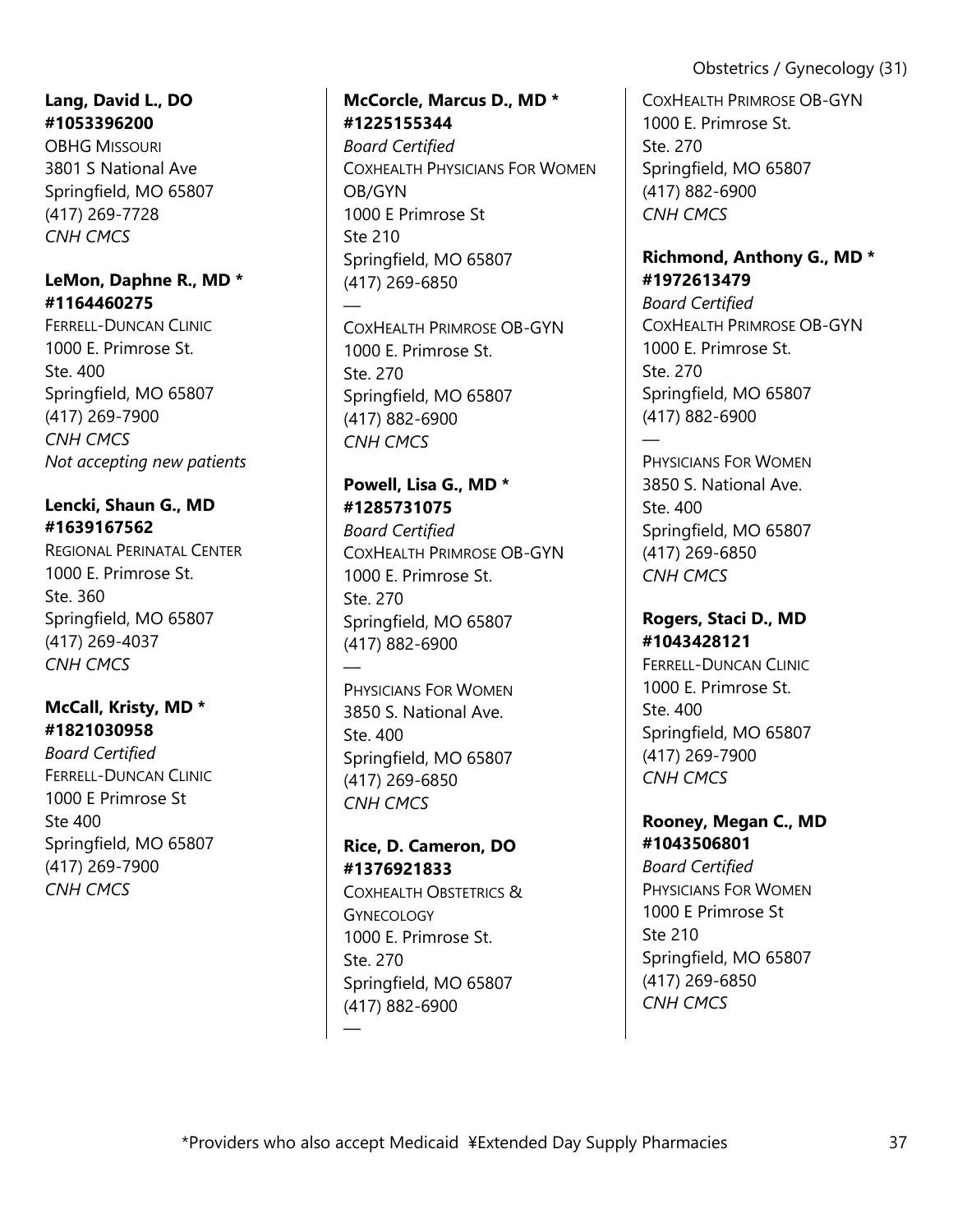#### Obstetrics / Gynecology (31)

#### **Sammarco, Michael J., MD #1609878420**

*Board Certified* **OBHG MISSOURI** 3801 S National Ave Springfield, MO 65807 (417) 269-7728 *CNH CMCS SJHC SCHC*

#### **Shultz, Thomas M., MD \* #1073630109**

COXHEALTH PRIMROSE OB-GYN 1000 E. Primrose St. Ste. 270 Springfield, MO 65807 (417) 882-6900 *CNH CMCS*

#### **Stamps, Gregory S., MD \* #1922125079**

*Board Certified* COXHEALTH PHYSICIANS FOR WOMEN OB/GYN 1000 E Primrose St Springfield, MO 65807 (417) 269-6850 ––

COXHEALTH PRIMROSE OB-GYN 1000 E. Primrose St. Ste. 270 Springfield, MO 65807 (417) 882-6900 *CNH CMCS*

#### **Thompson, Steven K., DO #1932367612**

*Board Certified* COXHEALTH PHYSICIANS FOR WOMEN OB/GYN 1000 E Primrose St Ste 210 Springfield, MO 65807 (417) 269-6850 ––

COXHEALTH PRIMROSE OB-GYN 1000 E Primrose St Ste 270 Springfield, MO 65807 (417) 882-6900 ––

**OBHG MISSOURI** 3801 S National Ave Springfield, MO 65807 (417) 269-7728 *CNH CMCS*

### **Tillman, David P., DO \* #1356608251**

**OBHG MISSOURI** 3801 S National Ave Springfield, MO 65807 (417) 269-7728

#### ––

PHYSICIANS FOR WOMEN 3850 S. National Ave. Ste. 400 Springfield, MO 65807 (417) 269-6850 *CNH CMCS*

### **Ting, Matthew H., MD \* #1952334468**

SPRINGFIELD OB-GYN, LLC 909 E. Montclair St. Ste. 120 Springfield, MO 65807 (417) 882-4466 *CNH CMCS*

#### **Weis, Matthew A., MD \* #1811124621**

*Board Certified* FERRELL-DUNCAN CLINIC 1000 E. Primrose St. Ste. 400 Springfield, MO 65807 (417) 269-7900 *CNH CMCS*

#### **Wiese, Courtney G., MD #1366738155**

*Board Certified* COXHEALTH PRIMROSE OB-GYN 1000 E. Primrose St. Ste. 270 Springfield, MO 65807 (417) 882-6900

PHYSICIANS FOR WOMEN 3850 S. National Ave. Ste. 400 Springfield, MO 65807 (417) 269-6850 *CNH CMCS*

––

### **Taney County, MO**

**Kratz, Donald P., MD \* #1225135171** *Board Certified*

WOMAN'S CLINIC OF BRANSON 5571 Gretna Rd. Branson, MO 65616 (417) 887-5500 *CMCB*

#### **McCarville Jr., John L., DO #1831192624**

COXHEALTH WOMEN'S CENTER BRANSON 525 Branson Landing Blvd. Ste. 408 Branson, MO 65616 (417) 348-8313 *CMCB*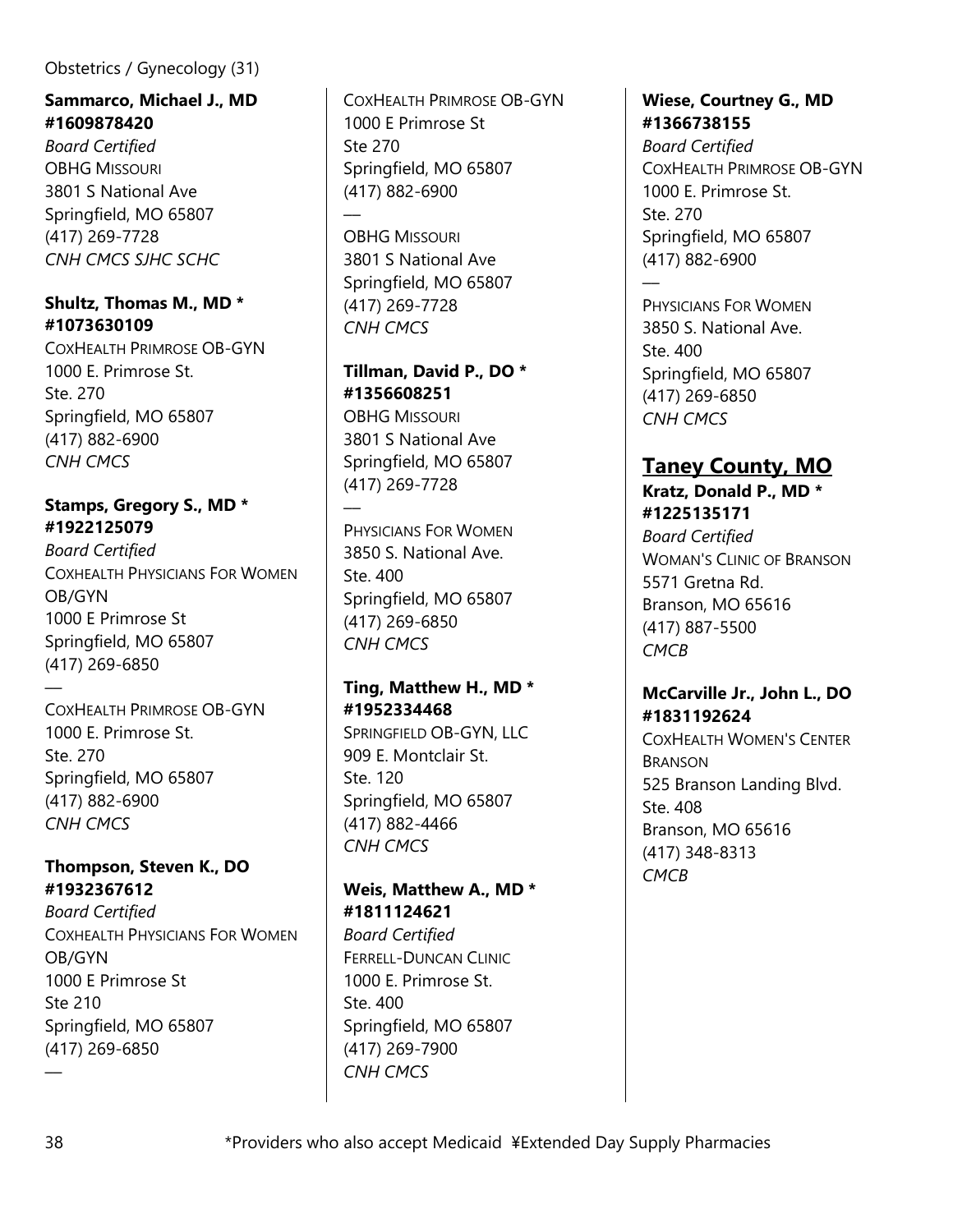Oncology (12)

## **Woods, Carrisann T., DO \* #1316210404** *Board Certified*

COXHEALTH WOMEN'S CENTER **BRANSON** 525 Branson Landing Blvd. Ste. 408 Branson, MO 65616 (417) 348-8313 *CMCB*

## **Oncology (12) MISSOURI Greene County, MO**

## **Banderudrappagari, Rajesh, MD #1093094260**

*Board Certified* FERRELL-DUNCAN CLINIC 3850 S. National Ave. Springfield, MO 65807 (417) 875-2607 *CNH CMCS*

#### **Cunningham, William F., MD \* #1043288483**

*Board Certified* AMERICAN ONCOLOGY PARTNERS 3850 S. National Ave. Ste. 600 Springfield, MO 65807 (417) 882-4880 *CNH CMCS*

#### **Ding, Jiantao, MD \* #1396764551**

*Board Certified* AMERICAN ONCOLOGY PARTNERS 3850 S. National Ave. Ste. 600 Springfield, MO 65807 (417) 882-4880 *CNH CMCS*

## **Ellis, Robert J., MD \* #1720056823**

*Board Certified* AMERICAN ONCOLOGY PARTNERS 3805 S. National Ave. Ste. 600 Springfield, MO 65807 (855) 963-2100 *CNH CMCS*

### **Gillett, Brooke, DO #1356538003**

*Board Certified* AMERICAN ONCOLOGY PARTNERS 3850 S National Ave Ste. 600 Springfield, MO 65807 (417) 882-4880 *CNH CMCS*

#### **Lobins, Raymond L., DO \* #1356391064**

COX MEDICAL ONCOLOGY 3850 S. National Ave. Ste. 520 Springfield, MO 65807 (417) 875-2607 *CMCB CNH CMCS*

#### **Nannapaneni, Srikant, MD \* #1407174782**

*Board Certified* COX MEDICAL ONCOLOGY 3850 S. National Ave. Ste. 520 Springfield, MO 65807 (417) 875-2607 *CNH CMCS*

#### **Verma, Dushyant, MD \* #1164477014**

HEMATOLOGY ONCOLOGY CLINIC 3850 S. National Ave. Ste. 600 Springfield, MO 65807 (417) 882-4880 *CNH CMCS*

#### **Welaya, Karim Y., MD \* #1841600491**

FERRELL-DUNCAN CLINIC 3850 S. National Ave. Ste. 520 Springfield, MO 65807 (417) 875-2607 *CNH CMCS*

## **Taney County, MO**

#### **Banderudrappagari, Rajesh, MD #1093094260**

*Board Certified* FERRELL-DUNCAN CLINIC BRANSON 525 Branson Landing Blvd. Branson, MO 65616 (417) 348-8032 *CNH CMCS*

#### **Gonzalez, Gus A., MD #1962497594**

COX CANCER CENTER BRANSON 525 Branson Landing Blvd. Branson, MO 65616 (417) 348-8032 *CMCB*

#### **Tahn, Carl, MD #1508961319**

FERRELL-DUNCAN CLINIC BRANSON 525 Branson Landing Blvd Branson, MO 65616 (417) 348-8032 *CNH CMCS*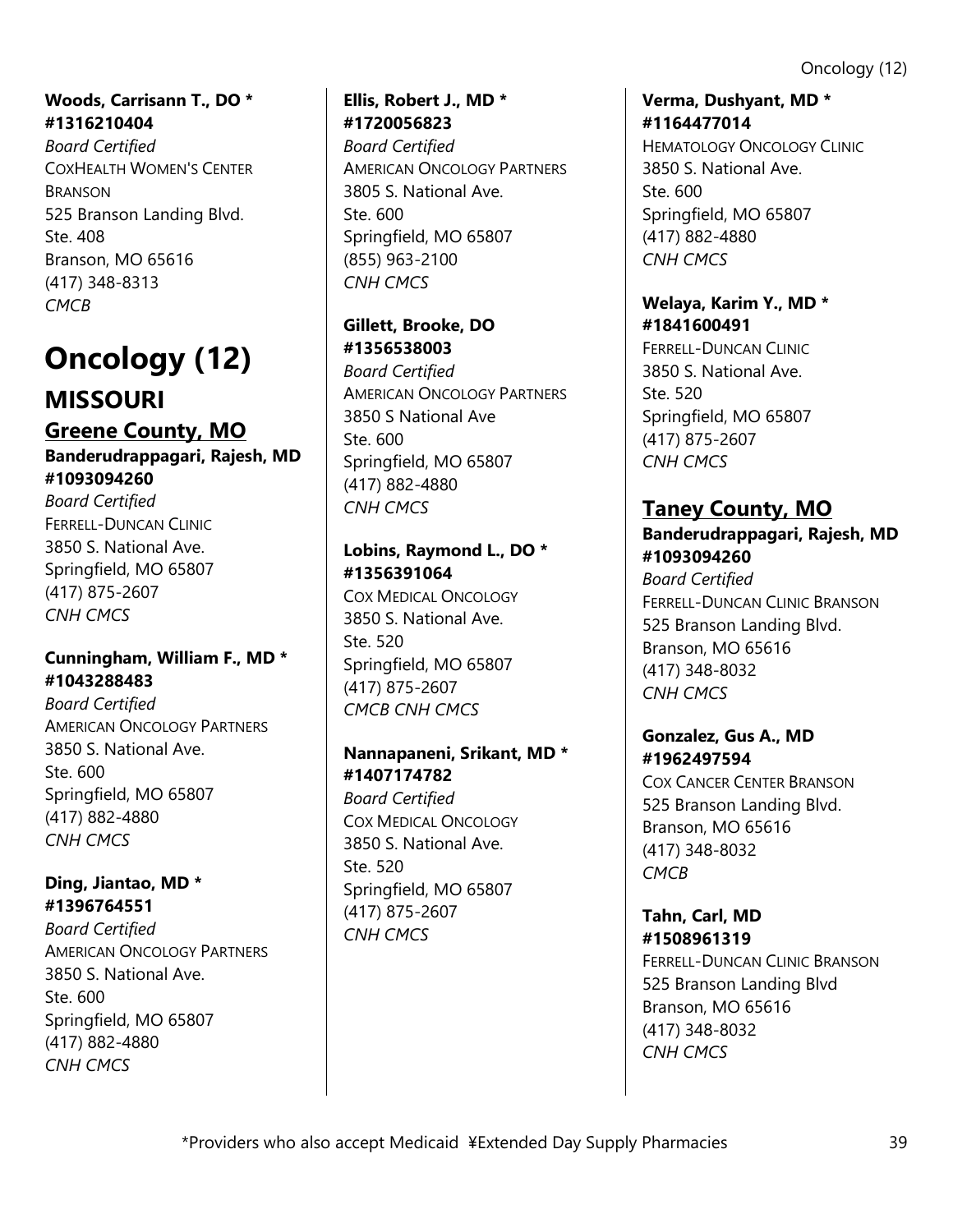#### Ophthalmology (22)

## **Ophthalmology (22) MISSOURI**

## **Barry County, MO**

**Haden, Benjamin P., MD #1952729600**

*Board Certified* MATTAX NEU PRATER EYE CENTER 2170 E Cleveland St Monett, MO 65708 (417) 886-3937 *CNH CMCS*

#### **Neu, Kenneth W., MD \* #1427026715**

*Board Certified* MATTAX NEU PRATER EYE CENTER 2170 F. Cleveland St. Monett, MO 65708 (417) 886-3937 *CNH CMCS*

#### **Prater, Thomas G., MD \* #1043289119**

*Board Certified* MATTAX NEU PRATER EYE CENTER INC 2170 E. Cleveland St. Monett, MO 65708 (417) 235-0853 *CNH CMCS*

#### **Thomas, Jacob K., MD \* #1538328489**

*Board Certified* MATTAX NEU PRATER EYE CENTER INC 2170 E. Cleveland St. Monett, MO 65708 (417) 235-0853 *CNH CMCS*

#### **Greene County, MO Akduman, Levent K., MD \* #1245344605** *Board Certified* COXHEALTH CENTER CAMPBELL 2750 S Campbell Ave Springfield, MO 65807

(417) 269-2281

–– COXHEALTH CENTER REPUBLIC 820 S Illnois Ave Republic, MO 65738 (417) 269-1910 *MBMC DPH SCHC SLUH SMHC Not accepting new patients*

#### **Collins, Warren P., MD \* #1043220874**

*Board Certified* COLLINS EYE CLINIC 1342 E. Primrose St. Ste. B Springfield, MO 65804 (417) 869-3200 *CNH CMCS*

#### **Faulkner, C. Byron, MD \* #1104826965**

*Board Certified* EYE SURGEONS OF SPRINGFIELD INC 1330 E. Kingsley St. Springfield, MO 65804 (417) 887-1965 *CNH CMCS*

### **Haden, Benjamin P., MD #1952729600**

*Board Certified* MATTAX NEU PRATER EYE CENTER 1265 E. Primrose St. Springfield, MO 65804 (417) 886-3937 *CNH CMCS*

#### **Jansen, Francis C., MD \* #1770578239**

*Board Certified* MISSOURI EYE INSTITUTE LLC 1531 E. Bradford Pkwy. Ste. 100 Springfield, MO 65804 (417) 887-3900 *CNH CMCS*

#### **Lenci, Lucas T., MD #1912310392**

*Board Certified* MISSOURI EYE INSTITUTE LLC 1531 E. Bradford Pkwy. Ste. 100 Springfield, MO 65804 (417) 887-3900 *CNH CMCS*

#### **Mattax, James, MD \* #1346244779**

*Board Certified* MATTAX NEU PRATER EYE CENTER INC 1265 E. Primrose St. Springfield, MO 65804 (417) 886-3937 *CNH CMCS*

#### **McNaughton, Judd L., MD \* #1629078480**

*Board Certified* EYE SURGEONS OF SPRINGFIELD INC 1330 E. Kingsley St. Springfield, MO 65804 (417) 887-1965 *CNH CMCS*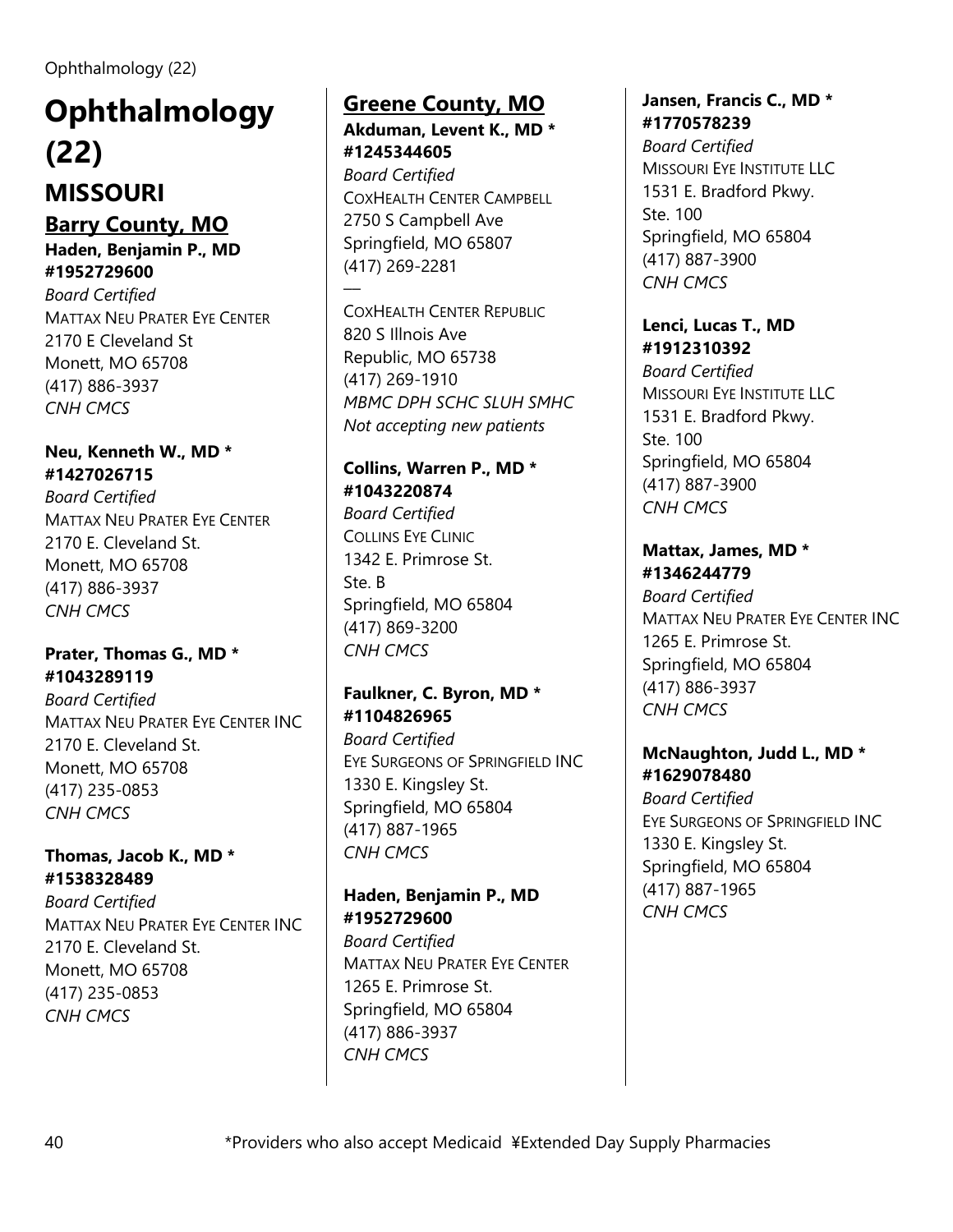#### **Neu, Kenneth W., MD \* #1427026715**

*Board Certified* MATTAX NEU PRATER EYE CENTER 1265 E. Primrose St. Springfield, MO 65804 (417) 886-3937 *CNH CMCS*

#### **Neu, Leo T., MD \* #1588632889**

*Board Certified* MATTAX NEU PRATER EYE CENTER INC 1265 E. Primrose St. Springfield, MO 65804 (417) 886-3937 *CNH CMCS*

#### **Osborn, Daniel R., MD \* #1093701211**

*Board Certified* MISSOURI EYE INSTITUTE LLC 1135 E. Lakewood St. Springfield, MO 65810 (417) 887-3900

#### MISSOURI EYE INSTITUTE LLC 1531 E Bradford Pkwy Ste. 100

Springfield, MO 65804 (417) 887-3900 *CNH CMCS*

––

#### **Prater, Thomas G., MD \* #1043289119**

*Board Certified* MATTAX NEU PRATER EYE CENTER INC 1265 E. Primrose St. Springfield, MO 65804 (417) 886-3937 *CNH CMCS*

## **Thomas, Jacob K., MD \* #1538328489**

*Board Certified* MATTAX NEU PRATER EYE CENTER 1265 E Primrose St Springfield, MO 65804 (417) 886-3937 ––

MATTAX NEU PRATER EYE CENTER INC 1265 E. Primrose St. Springfield, MO 65804 (417) 886-3937 *CNH CMCS*

## **Taney County, MO**

**Haden, Benjamin P., MD #1952729600** *Board Certified* MATTAX NEU PRATER EYE CENTER 168 S. Payne Stewart Dr. Ste. 200 Branson, MO 65616 (417) 348-1111 *CNH CMCS*

#### **Lenci, Lucas T., MD #1912310392**

*Board Certified* MISSOURI EYE INSTITUTE-BRANSON 1000 James F Epps Rd Ste 2 Branson, MO 65616 (417) 887-3900 *CNH CMCS*

### **Meyer, Larry W., MD #1245226463**

*Board Certified* MISSOURI EYE INSTITUTE LLC 1000 James F. Epps Rd. Ste. 2 Branson, MO 65616 (417) 334-5752 *CMCB CNH CMCS*

Ophthalmology-Retina Only (1)

#### **Neu, Leo T., MD \* #1588632889**

*Board Certified* MATTAX NEU PRATER EYE CENTER INC 548 N. Business US Hwy. 65 Branson, MO 65616 (417) 348-1111 *CNH CMCS*

#### **Thomas, Jacob K., MD \* #1538328489**

*Board Certified* MATTAX NEU PRATER EYE CENTER 168 S Payne Stewart Dr Ste 200 Branson, MO 65616 (417) 886-3937

––

MATTAX NEU PRATER EYE CENTER INC 168 S. Payne Stewart Dr. Branson, MO 65616 (417) 348-1111

–– MATTAX NEU PRATER EYE CENTER INC 548 N. Business US Hwy. 65 Branson, MO 65616 (417) 348-1111 *CNH CMCS*

## **Ophthalmology-Retina Only (1) MISSOURI**

## **Greene County, MO**

**Benedett, Robert E., MD #1194724211**

OZARK RETINA & MACULA 1230 E. Kingsley St. Ste. A Springfield, MO 65804 (417) 720-4916 *CNH CMCS*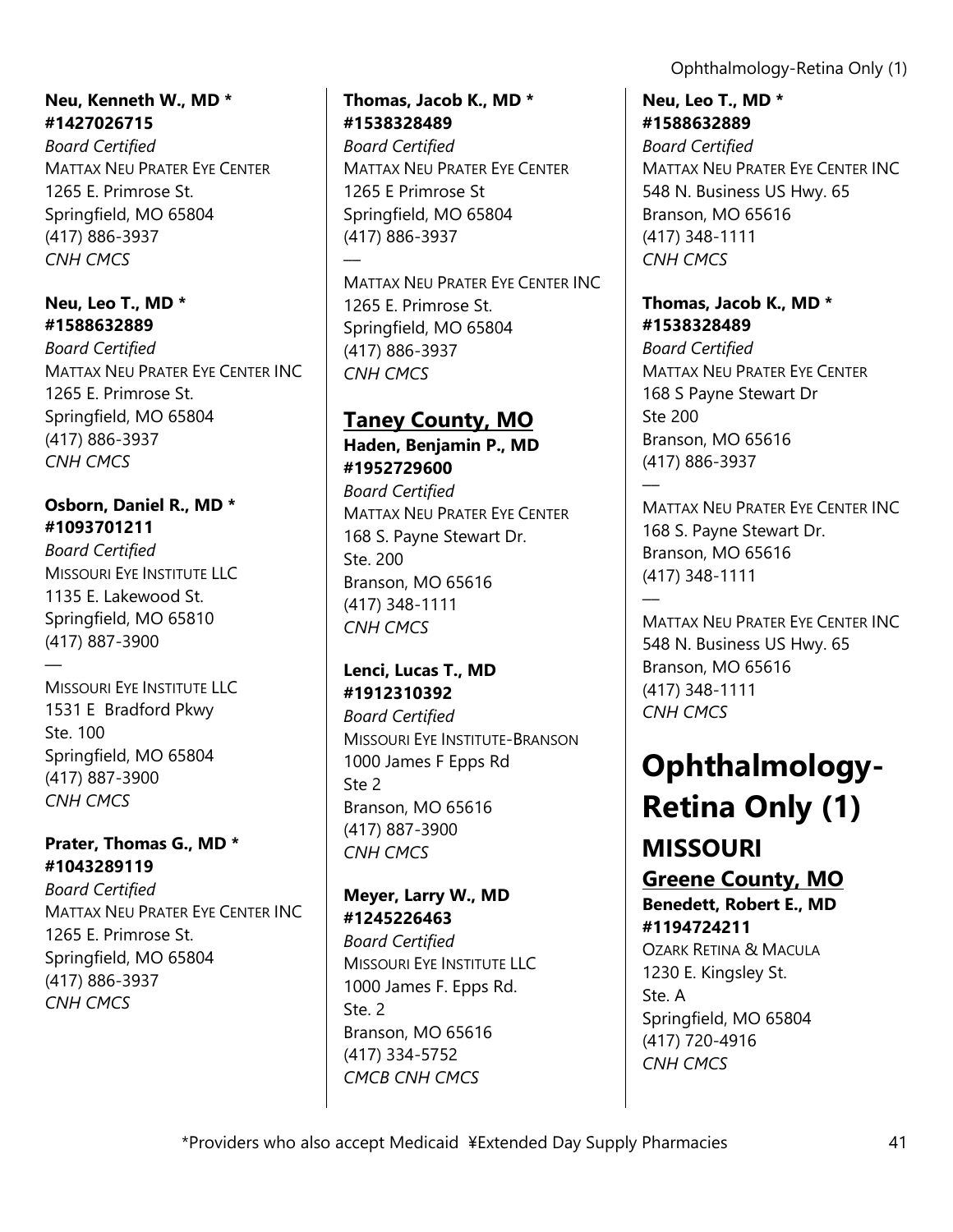## **MISSOURI Barry County, MO**

**Assing, Dale, OD \* #1669540373**

DALE E. ASSING OD 504 West St. Cassville, MO 65625 (417) 847-2515

#### **Engleman, Michael S., OD \* #1790754109**

MATTAX NEU PRATER EYE CENTER 2170 E Cleveland St Monett, MO 65708 (417) 886-3937

#### **Huntress, James, OD \* #1659340958**

VISIONHEALTH EYE CENTER 215 4th St. Monett, MO 65708 (417) 235-3431 *CMH*

### **McSpadden, Scott A., OD #1992068050**

VISIONHEALTH EYE CENTER 215 4th St. Monett, MO 65708 (417) 235-2020

#### **Roberts, Aubrey L., OD #1679002927**

NESTLEROAD & ROBERTS **OPTOMETRISTS** 507 E. Cleveland Ave. Monett, MO 65708 (417) 235-5250

## **Roberts, Jerry D., OD \* #1033180336**

NESTLEROAD & ROBERTS **OPTOMETRISTS** 507 E. Cleveland Ave. Monett, MO 65708 (417) 235-5250 *CMH*

#### **Roberts, Michael J., OD #1184153793**

NESTLEROAD & ROBERTS **OPTOMETRISTS** 507 E. Cleveland Ave. Monett, MO 65708 (417) 235-5250

#### **Smith, Matthew T., OD \* #1548239163**

MATTAX NEU PRATER EYE CENTER 2170 E Cleveland St Monett, MO 65708 (417) 886-3937

#### **Wilson, LaDona, OD \* #1548572530** COLLINS EYE CLINIC

101 Main St. Ste. 5 Cassville, MO 65625 (417) 869-3200

## **Christian County, MO**

**Boone, Daniel E., OD \* #1679521603** NIXA FAMILY EYE CARE

107 S. Village Center St. Nixa, MO 65714 (417) 725-0000

#### **Edwards, Emily R., OD \* #1235582313**

NIXA VISION CLINIC 413 N. McCroskey St. Nixa, MO 65714 (417) 725-0500

–– VISION CLINIC PC 6005 N. 21st. St. Ozark, MO 65721 (417) 582-2020

**Lewis, Brad C., OD \* #1619958188** THE VISION CLINIC

413 N. McCroskey St. Nixa, MO 65714 (417) 725-0500

THE VISION CLINIC 6005 N. 21st St. Ozark, MO 65721 (417) 582-2020

––

––

#### **Lewis, Mitzi H., OD \* #1073615951**

THE VISION CLINIC 413 N. McCroskey St. Nixa, MO 65714 (417) 725-0500

THE VISION CLINIC 6005 N. 21st St. Ozark, MO 65721 (417) 582-2020

#### **Pieper, Jacob R., DO #1801456199**

THE VISION CLINIC 413 N McCroskey St Nixa, MO 65714 (417) 725-0500 ––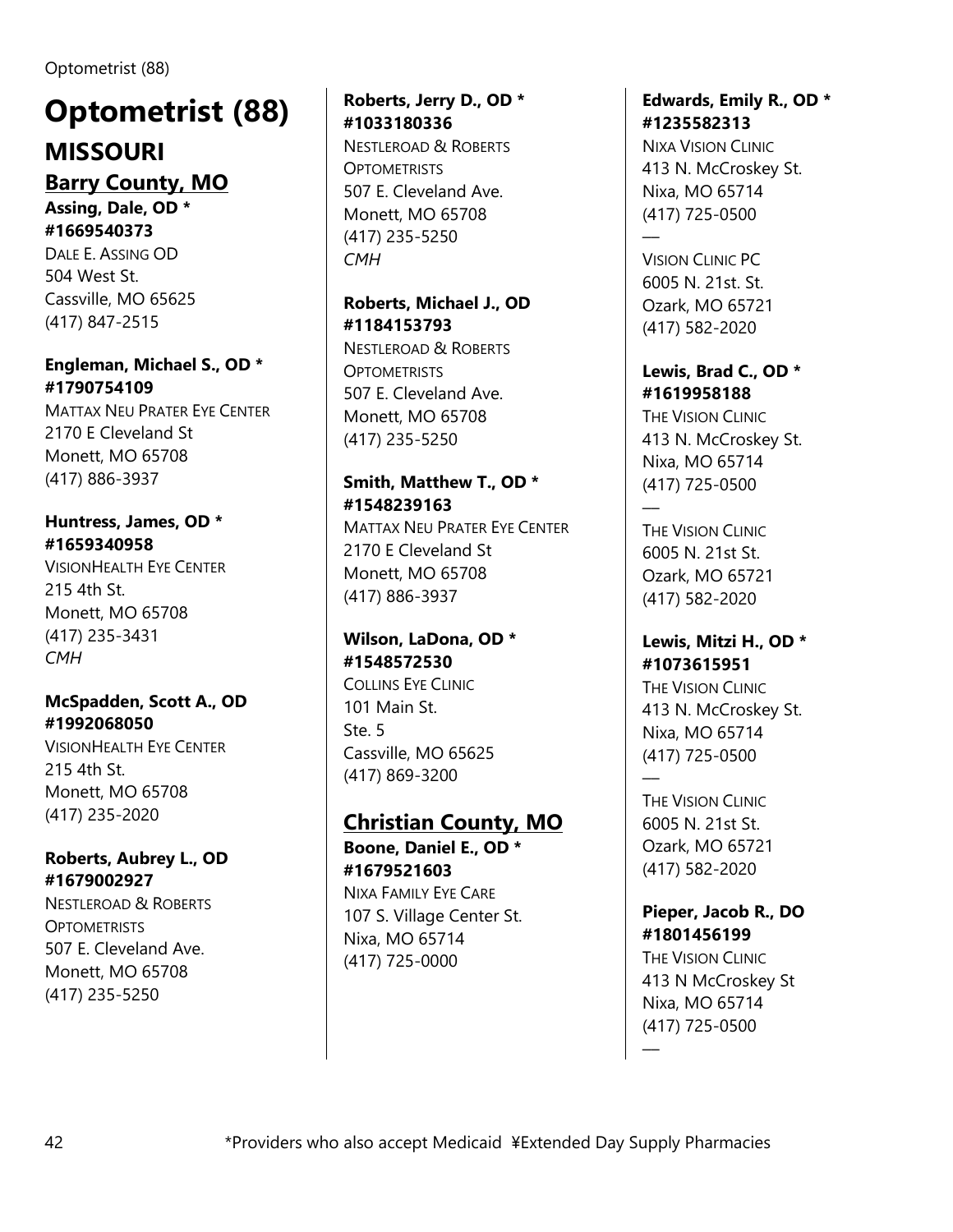THE VISION CLINIC 6005 N 21st St Ozark, MO 65721 (417) 882-2020

#### **Plank, Darren A., OD \* #1396726865**

NIXA VISION CLINIC 413 N. McCroskey St. Nixa, MO 65714 (417) 725-0500 ––

THE VISION CLINIC 413 N. McCroskey St. Nixa, MO 65714 (417) 725-0500

THE VISION CLINIC 6005 N. 21st St. Ozark, MO 65721 (417) 582-2020

––

#### **Rice, Kevin, OD #1366971426** NIXA VISION CLINIC 413 N. McCroskey St.

Nixa, MO 65714 (417) 725-0500

#### **Rice, Sandra, OD #1689104945**

THE VISION CLINIC 413 N McCroskey St. Nixa, MO 65714

THE VISION CLINIC 6005 N. 21st St. Ozark, MO 65721

––

### **Rice, Stephen R., OD \* #1558342808**

NIXA VISION CLINIC 413 N. McCroskey St. Nixa, MO 65714 (417) 725-0500

––

THE VISION CLINIC 413 N. McCroskey St. Nixa, MO 65714 (417) 725-0500 ––

THE VISION CLINIC 6005 N. 21st St. Ozark, MO 65721 (417) 582-2020

### **Scullawl, Matthew K., OD \* #1982631107**

THE VISION CLINIC 413 N. McCroskey St. Nixa, MO 65714 (417) 725-0500

–– THE VISION CLINIC 6005 N. 21st St. Ozark, MO 65721 (417) 582-2020

#### **Thomas, Emily S., OD \* #1467615641**

THE VISION CLINIC 413 N. McCroskey St. Nixa, MO 65714 (417) 725-0500 –– THE VISION CLINIC 6005 N. 21st St. Ozark, MO 65721

(417) 582-2020

#### **Turner, Dana E., OD #1336175199**

NIXA FAMILY EYE CARE 107 S. Village Center St. Nixa, MO 65714 (417) 725-0000

## **Douglas County, MO**

**Davis, Rick W., OD \* #1811971518**

OZARKS FAMILY VISION CENTRE 916 NW 12th Ave. Ste. A Ava, MO 65608 (417) 683-3612

#### **Griffith, Allison J., OD \* #1326150368**

OZARKS FAMILY VISION CENTRE 916 NW 12th Ave. Ste. A Ava, MO 65608 (417) 683-3612

#### **Pierson, Stephen, OD \* #1649254343**

OZARKS FAMILY VISION CENTRE 916 NW 12th Ave. Ste. A Ava, MO 65608 (417) 683-3612

#### **Wenger-Bowling, Stacey, OD \* #1780668491** OZARKS FAMILY VISION CENTRE

916 NW 12th Ave. Ste. A Ava, MO 65608 (417) 683-3612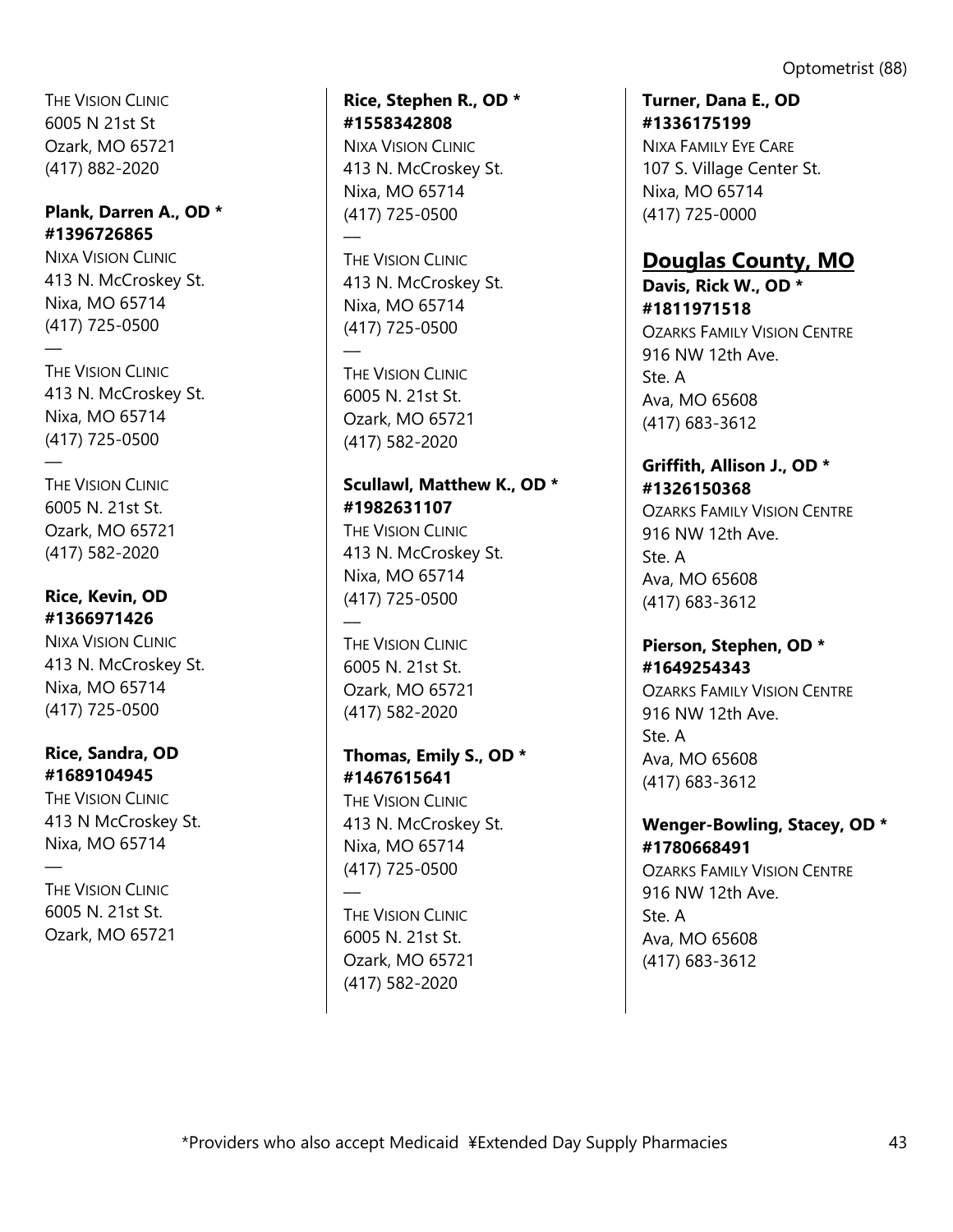**Greene County, MO Axford, Mark W., OD #1932405784** HEFFINGTON'S HOUSE OF VISION 1350 E. Woodhurst Dr. Springfield, MO 65804 (417) 882-3937

–– HEFFINGTON'S HOUSE OF VISION 640 W. Chestnut Expy. Springfield, MO 65806 (417) 869-3937

#### **Boschen, Christopher, OD \* #1649568072**

SUNSHINE EYE CLINIC 1441 E. Sunshine St. Springfield, MO 65804 (417) 886-2020

––

VISION REHABILITATION CENTER OF THE **OZARKS** 1661 W. Elfindale St. Springfield, MO 65807 (417) 831-0555

#### **Broaddus, Melissa L., OD #1376977439**

CHESTERFIELD EYEWORKS 1650 S. Enterprise Ave. Ste. 100-A Springfield, MO 65804 (417) 889-7788

#### **Brown, Bary M., OD \* #1386630580**

SUNSHINE EYE CLINIC 1441 E. Sunshine St. Springfield, MO 65804 (417) 886-2020

**Carrell, Brenda A., OD #1164418778** SUNSHINE EYE CLINIC 1441 E Sunshine St Springfield, MO 65804

#### **Carter, Chad, OD \* #1255323648**

MISSOURI EYE INSTITUTE LLC 1531 E. Bradford Pkwy. Ste. 100 Springfield, MO 65804 (417) 887-3900

## **Cook, Lyman D., OD #1477593564**

ADVANCED FAMILY EYE CARE 1724 W. Kearney St. Ste. 116 Springfield, MO 65803 (417) 865-4448

#### **Edwards, Emily R., OD \* #1235582313**

THE VISION CLINIC 3440 S. National Ave. Springfield, MO 65807 (417) 886-5444

#### **Engleman, Michael S., OD \* #1790754109**

MATTAX NEU PRATER EYE CENTER INC 1265 E. Primrose St. Springfield, MO 65804 (417) 886-3937

#### **Hart, Justin L., OD \* #1669491296** VISIONHEALTH EYE CENTER

612 E. Elm St. Republic, MO 65738 (417) 732-5575

#### **Heffington, Bryce R., OD #1972070191**

HEFFINGTON'S HOUSE OF VISION 1350 E. Woodhurst Dr. Springfield, MO 65804 (417) 882-3937

–– OPTILAND 640 W Chestnut St Springfield, MO 65806 (417) 869-3937

#### **Holmes, Alexandria P., OD #1194237826**

VISIONHEALTH EYE CENTER 970 N Oakwood Ave Republic, MO 65738 (417) 732-5575

#### **Holmes, William H., OD \* #1477586360**

CHESTERFIELD EYEWORKS 1650 S. Enterprise Ave. Ste. 100-A Springfield, MO 65804 (417) 889-7788

#### **Jarvis, Devon P., OD \* #1124069208**

JARVIS FAMILY EYE CARE 302 E. Proctor Rd. Willard, MO 65781 (417) 742-2733

#### **Jordan, Douglas R., OD \* #1790760197**

THE VISION CLINIC 3440 S. National Ave. Springfield, MO 65807 (417) 886-5444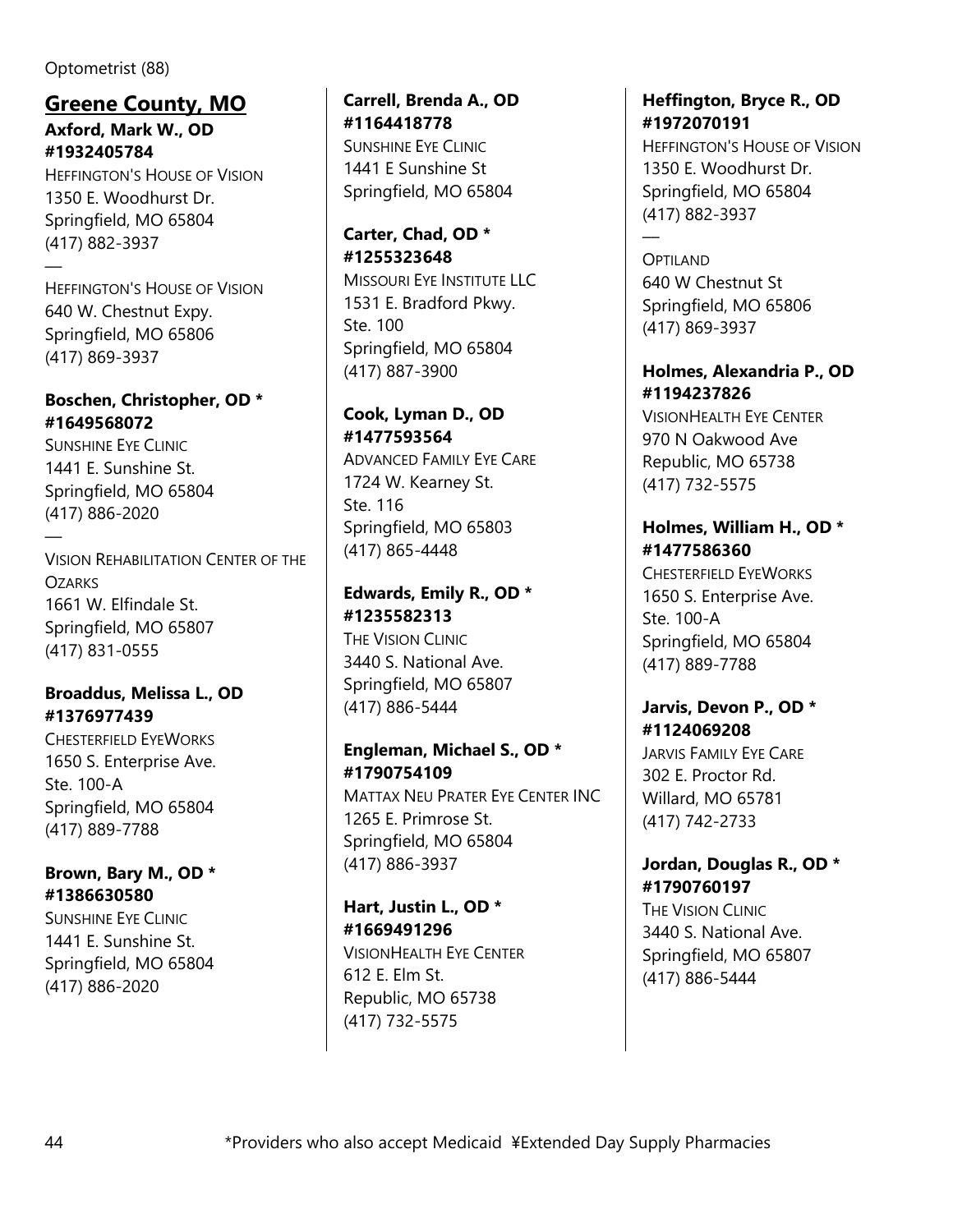#### **Kay, Laura, OD #1669821914**

COLLINS EYE CLINIC 1342 E. Primrose St. Springfield, MO 65804 (417) 869-3200 *CNH CMCS*

### **Keeling, Ronald W., OD \* #1285620880**

SUNSHINE EYE CLINIC 1441 E. Sunshine St. Springfield, MO 65804 (417) 886-2020

#### **Lewis, Brad C., OD \* #1619958188**

THE VISION CLINIC 3440 S. National Ave. Springfield, MO 65807 (417) 886-5444

#### **Lewis, Mitzi H., OD \* #1073615951**

THE VISION CLINIC 3440 S. National Ave. Springfield, MO 65807 (417) 886-5444

#### **McSpadden, Scott A., OD #1992068050**

VISIONHEALTH EYE CENTER 612 E. Elm St. Republic, MO 65738 (417) 732-5575

#### **Mobilio, Julia E., OD #1962926634**

PIERCE VISION SPECIALISTS 1426 E. Bradford Pkwy. Springfield, MO 65804 (417) 887-7151

### **Pieper, Jacob R., DO #1801456199**

THE VISION CLINIC 213 W Olive St Ste 101 Springfield, MO 65806 (417) 862-3937

–– THE VISION CLINIC 3440 S National Ave Springfield, MO 65807 (417) 886-5444

#### **Pierce, David M., OD #1316062722**

PIERCE VISION SPECIALISTS 1426 E. Bradford Pkwy. Springfield, MO 65804 (417) 887-7151

#### **Plank, Darren A., OD \* #1396726865**

THE VISION CLINIC 3440 S. National Ave. Springfield, MO 65807 (417) 886-5444

#### **Rice, Kevin, OD #1366971426**

VISION CLINIC - DOWNTOWN 213 W. Olive St. Ste. 101 Springfield, MO 65806 (417) 862-3937

## **Rice, Stephen R., OD \* #1558342808**

THE VISION CLINIC 3440 S. National Ave. Springfield, MO 65807 (417) 886-5444

#### **Schneid, Scott D., OD #1174636088**

HEFFINGTON'S HOUSE OF VISION 1350 E. Woodhurst Dr. Springfield, MO 65804 (417) 882-3937

–– OPTILAND 1350 E. Woodhurst Dr. Springfield, MO 65804 (417) 882-3937

–– HEFFINGTON'S HOUSE OF VISION 640 W. Chestnut St. Springfield, MO 65806 (417) 869-3937

–– OPTILAND 640 W. Chestnut St. Springfield, MO 65806 (417) 869-3937

#### **Scott, Carol L., OD #1467577866** VISION REHABILITATION CENTER OF THE **OZARKS** 1661 W. Elfindale St. Springfield, MO 65807 (417) 831-0555

## **Scullawl, Matthew K., OD \* #1982631107**

THE VISION CLINIC 213 W. Olive St. Springfield, MO 65806

–– VISION CLINIC - DOWNTOWN 213 W. Olive St. Ste. 101 Springfield, MO 65806 (417) 862-3937

––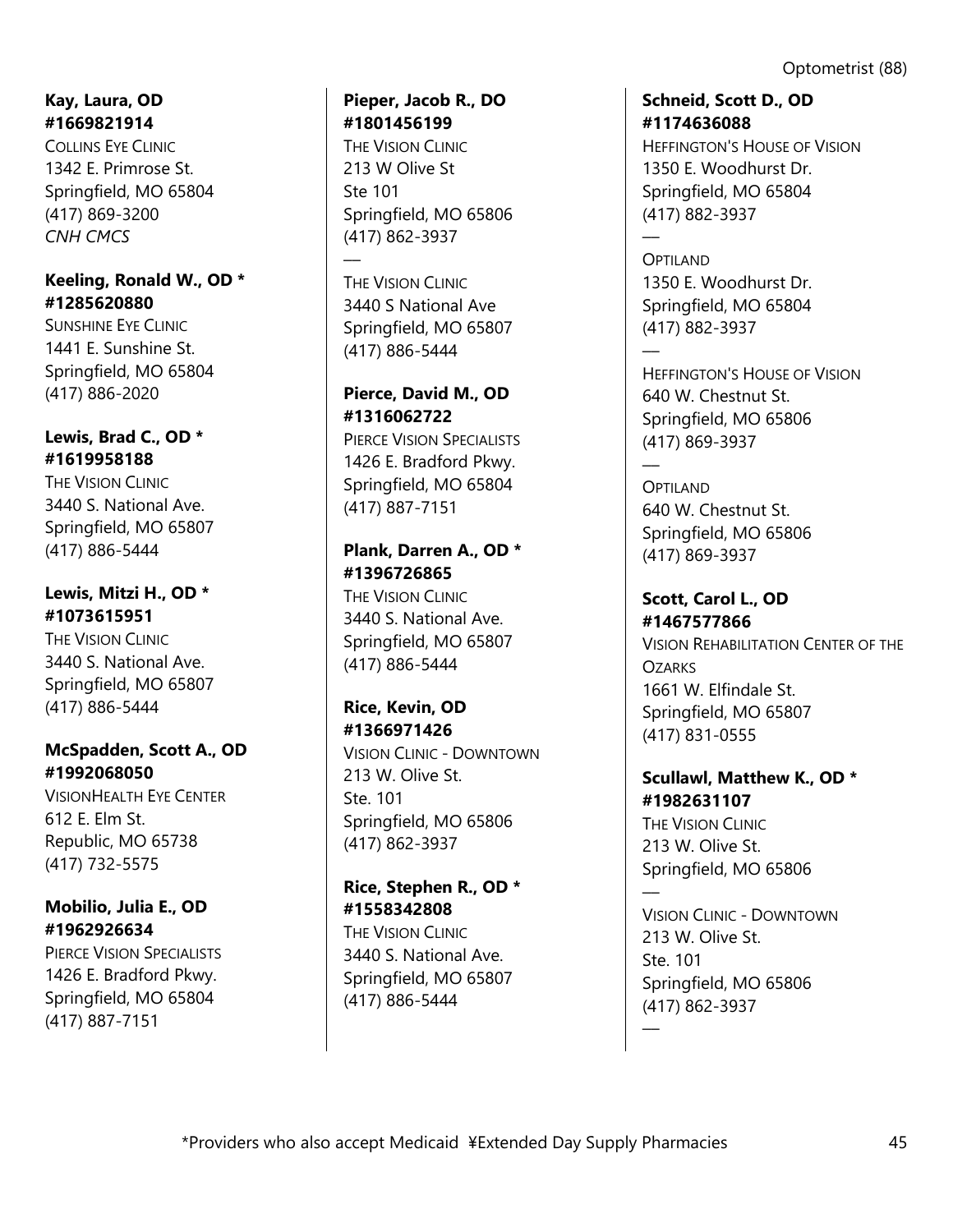THE VISION CLINIC 3440 S. National Ave. Springfield, MO 65807 (417) 886-5444

#### **Smith, Matthew T., OD \* #1548239163**

MATTAX NEU PRATER EYE CENTER INC 1265 E Primrose St Springfield, MO 65804 (417) 886-3937

#### **Sweeney, James E., OD #1891820205**

HEFFINGTON'S HOUSE OF VISION 1350 E. Woodhurst Dr. Springfield, MO 65804 (417) 869-3937

–– **OPTILAND** 640 W. Chestnut Expwy. Springfield, MO 65806 (417) 869-3937

### **Thomas, Emily S., OD \* #1467615641**

THE VISION CLINIC 3440 S. National Ave. Springfield, MO 65807 (417) 886-5444

#### **Tran, Agnes L., OD \* #1154435600**

*Board Certified* DOCTORS ONSITE EYECARE LLC 3846 W. Farm Rd. 68 Ste. C Springfield, MO 65803 (417) 831-8222

DOCTORS ONSITE EYECARE LLC 520 W. University St. Ste. C Springfield, MO 65807 (417) 831-8222

#### **White, Dennis L., OD \* #1487616124**

HEFFINGTON'S HOUSE OF VISION 1350 E Woodhurst Dr Springfield, MO 65804 (417) 882-3937

–– OPTILAND 1350 E. Woodhurst Dr. Springfield, MO 65804 (417) 882-3937

–– HEFFINGTON'S HOUSE OF VISION 640 W Chestnut St Springfield, MO 65806 (417) 869-3937

–– **OPTILAND** 640 W Chestnut St Springfield, MO 65806 (417) 869-3937

#### **Whitesell, Bethany J., OD #1861486946**

MISSOURI EYE INSTITUTE LLC 1531 E. Bradford Pkwy. Ste. 100 Springfield, MO 65804 (417) 887-3900

#### **Williams, Debra L., OD \* #1215931886**

VISION REHABILITATION CENTER OF THE **OZARKS** 1661 W Elfindale St Springfield, MO 65807 (417) 831-0555 *CMCB*

#### **Wilson, LaDona, OD \* #1548572530**

COLLINS EYE CLINIC 1342 E. Primrose St. Ste. B Springfield, MO 65804 (417) 869-3200

#### **Wintjen, Courtney L., OD #1801907670**

PIERCE VISION SPECIALISTS 1426 E. Bradford Pkwy. Springfield, MO 65804 (417) 887-7151

## **Lawrence County, MO**

**Negre, Dawn R., OD \* #1558418970** *Board Certified* AURORA FAMILY VISION CARE LLC 320 S. Madison Ave. Aurora, MO 65605 (417) 678-1177

#### **Roberts, Aubrey L., OD #1679002927**

MT VERNON EYE CARE ASSOCIATES 104 S. Hickory St. Mount Vernon, MO 65712 (417) 466-7620

#### **Roberts, Jerry D., OD \* #1033180336**

MT VERNON EYE CARE ASSOCIATES 104 S. Hickory St. Mount Vernon, MO 65712 (417) 466-7620 *CMH*

#### **Roberts, Michael J., OD #1184153793**

MT VERNON EYE CARE ASSOCIATES 104 S. Hickory St. Mount Vernon, MO 65712 (417) 466-7620

––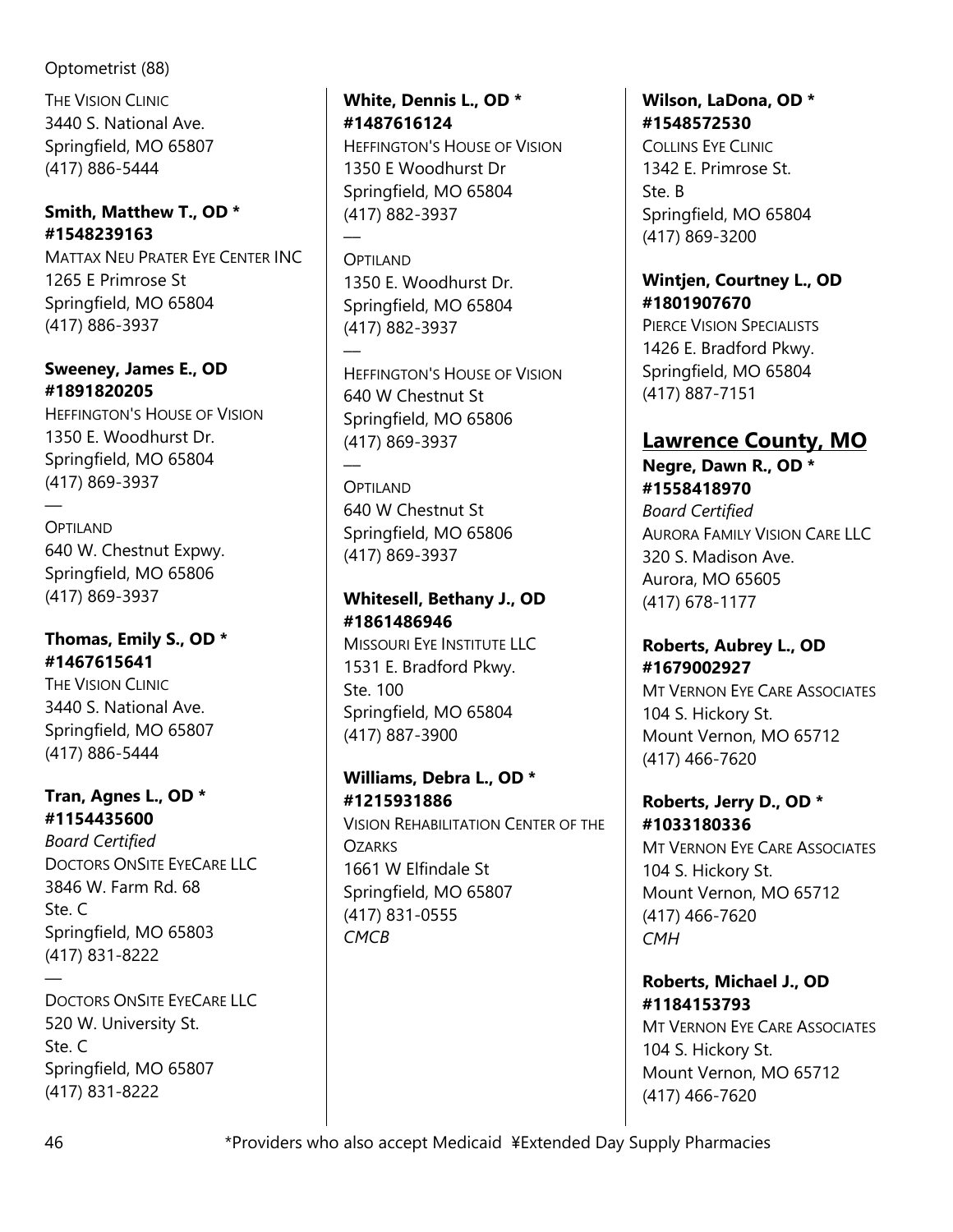## **Stone County, MO**

**Boone, Daniel E., OD \* #1679521603** TABLE ROCK FAMILY VISION CARE 16282 State Hwy. 13 Ste. C Reeds Spring, MO 65737 (417) 272-8333

#### **Goddard, Kylee, OD #1255916052**

KIMBERLING VISION CENTER 1 Woodland Ave Ste 2 Kimberling City, MO 65686 (417) 739-2411

## **Turner, Dana E., OD**

**#1336175199** TABLE ROCK FAMILY VISION CARE 16282 State Hwy. 13 Ste. C Branson West, MO 65737 (417) 272-8333

#### **Williams, Debra L., OD \* #1215931886**

KIMBERLING VISION CENTER 1 Woodland Ave. Ste 2 Kimberling City, MO 65686 (417) 739-2411 *CMCB*

## **Taney County, MO**

#### **Bradford, Kelsey N., OD #1093338170**

OZARKS FAMILY VISION CENTRE 1000 James F. Epps Rd. Ste. 1 Branson, MO 65616 (417) 334-7291 *CNH CMCS*

## **Bureman, James E., OD \* #1700872249**

MISSOURI EYE INSTITUTE-BRANSON 1000 James F. Epps Rd. Ste. 2 Branson, MO 65616 (417) 887-3900

#### **Davis, Rick W., OD \* #1811971518** OZARKS FAMILY VISION CENTRE

1000 James F. Epps Rd. Ste. 1 Branson, MO 65616 (417) 334-7291

#### **Edwards, Emily R., OD \* #1235582313** THE VISION CLINIC 915 State Hwy. 248 Ste. B Branson, MO 65616 (417) 334-0044

### **Griffith, Allison J., OD \* #1326150368**

OZARKS FAMILY VISION CENTRE 1000 James F. Epps Rd. Ste. 1 Branson, MO 65616 (417) 334-7291

–– OZARKS FAMILY VISION CENTRE 14974 US Hwy. 160 Ste. 6 Forsyth, MO 65653 (417) 546-4464

## **Jordan, Douglas R., OD \* #1790760197**

THE VISION CLINIC 915 State Hwy. 248 Ste. A Branson, MO 65616 (417) 334-0044

## **Lemonier, Eli B., OD #1013105022**

PEARL VISION 1077 Branson Hills Pkwy Ste N Branson, MO 65616 (417) 336-1801

#### **Pierson, Stephen, OD \* #1649254343**

OZARKS FAMILY VISION CENTRE 1000 James F. Epps Rd. Ste. 1 Branson, MO 65616 (417) 334-7291

–– OZARKS FAMILY VISION CENTRE 14974 US Hwy. 160 Ste. 6 Forsyth, MO 65653 (417) 546-4464

## **Rice, Sandra, OD**

**#1689104945** THE VISION CLINIC 915 State Hwy 248 Ste. A Branson, MO 65616 (417) 334-0044

#### **Smith, Matthew T., OD \* #1548239163**

MATTAX NEU PRATER EYE CENTER INC 168 S Payne Stewart Dr Ste 200 Branson, MO 65616 (417) 886-3937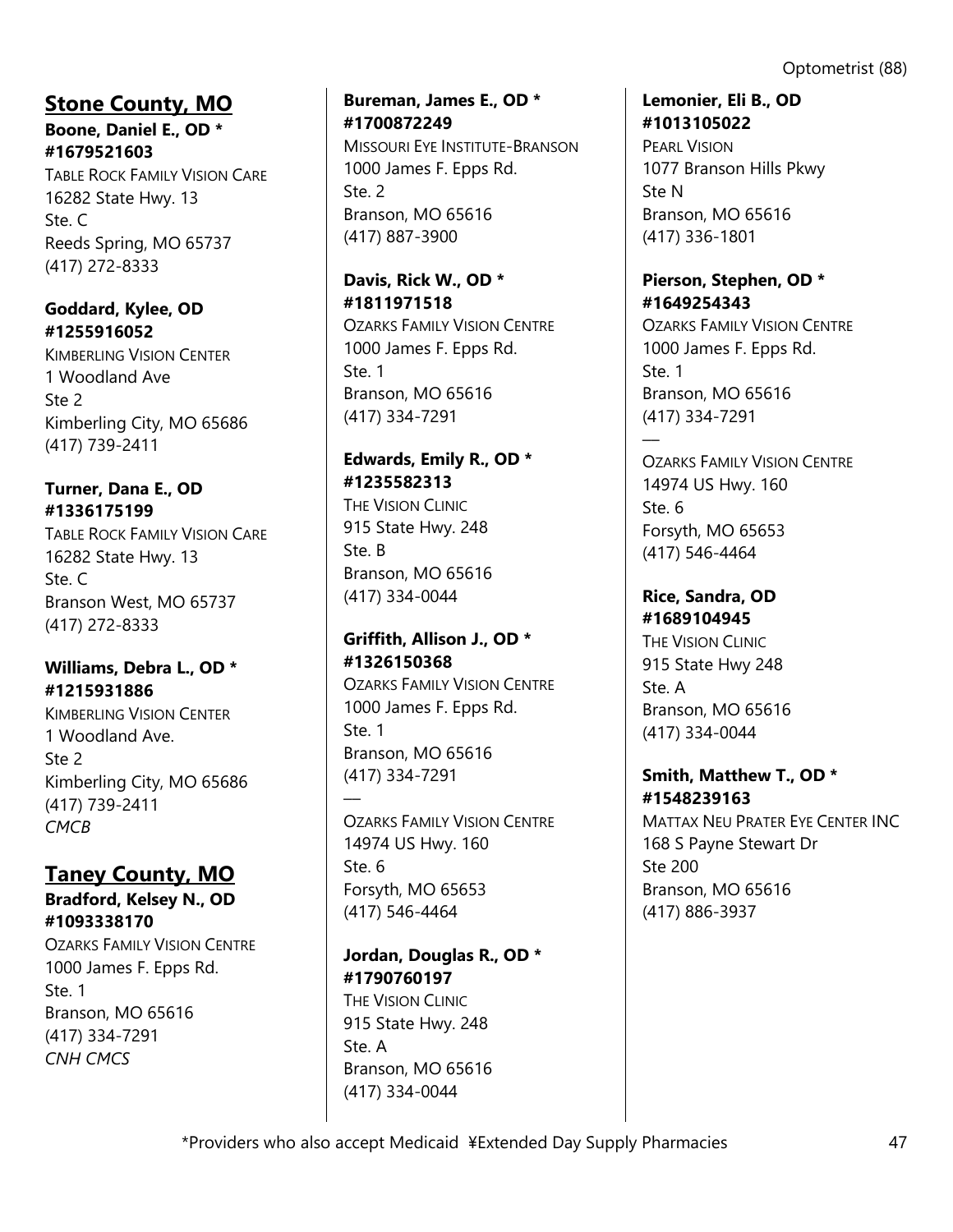#### Oral and Maxillofacial Surgery (14)

#### **Wenger-Bowling, Stacey, OD \* #1780668491**

OZARKS FAMILY VISION CENTRE 1000 James F. Epps Rd. Ste. 1 Branson, MO 65616 (417) 334-7291

–– OZARKS FAMILY VISION CENTRE 14974 US Hwy. 160 Ste. 6 Forsyth, MO 65653 (417) 546-4464

#### **Webster County, MO**

**Boone, Daniel A., OD #1609434604** MARSHFIELD FAMILY EYE CARE 1100 Spur Dr. Ste. 220 Marshfield, MO 65706 (417) 859-2010

#### **Boone, Daniel E., OD \* #1679521603**

MARSHFIELD FAMILY EYE CARE 1100 Spur Dr. Ste. 220 Marshfield, MO 65706 (417) 859-2010

#### **Burks, Scott M., OD \* #1598741084**

BUFFALO EYE CLINIC & MARSHFIELD EYE CLINIC 1350 Spur Dr. Ste. 150 Marshfield, MO 65706 (417) 468-6682

### **Ibrahim, Yousef, OD #1528597861**

BUFFALO EYE CLINIC & MARSHFIELD EYE CLINIC 1350 Spur Dr. Ste. 150 Marshfield, MO 65706 (417) 468-6682

## **Newcomb, Rex A., OD \* #1891771390**

BUFFALO EYE CLINIC & MARSHFIELD EYE CLINIC 1350 Spur Dr. Ste. 150 Marshfield, MO 65706 (417) 468-6682

#### **Yarnell, Shawn M., OD \* #1194037366**

BUFFALO EYE CLINIC & MARSHFIELD EYE CLINIC 1350 Spur Dr. Ste. 150 Marshfield, MO 65706 (417) 468-6682

## **Oral and Maxillofacial Surgery (14) MISSOURI**

### **Greene County, MO**

**Arquitt, George E., DDS MD \* #1720073703**

QUINN, COLLINS, GIPSON, ARQUITT AND MEYER DDS PC 1103 E. Montclair St. Ste. 100 Springfield, MO 65807 (417) 887-8800 *CNH CMCS*

#### **Becker, Julie B., DDS \* #1124096912**

ORAL SURGERY & DENTAL IMPLANT CENTER OF THE OZARKS 3820 S. Fremont Ave. Springfield, MO 65804 (417) 882-0948 *CNH CMCS*

#### **Collins, Thomas A., DDS \* #1831184423**

*Board Certified* QUINN, COLLINS, GIPSON, ARQUITT AND MEYER DDS PC 1103 E. Montclair St. Ste. 100 Springfield, MO 65807 (417) 887-8800 *CNH CMCS*

#### **Cornella, Frank A., DDS MD \* #1356322838**

ORAL SURGERY OF SPRINGFIELD 3237 E. Sunshine St. Ste. B Springfield, MO 65804 (417) 881-4546 *CNH CMCS*

#### **Gipson, J. David, DDS MD #1417942426**

QUINN, COLLINS, GIPSON, ARQUITT AND MEYER DDS PC 1103 E Montclair St Ste 100 Springfield, MO 65807 (417) 887-8800 *CNH CMCS*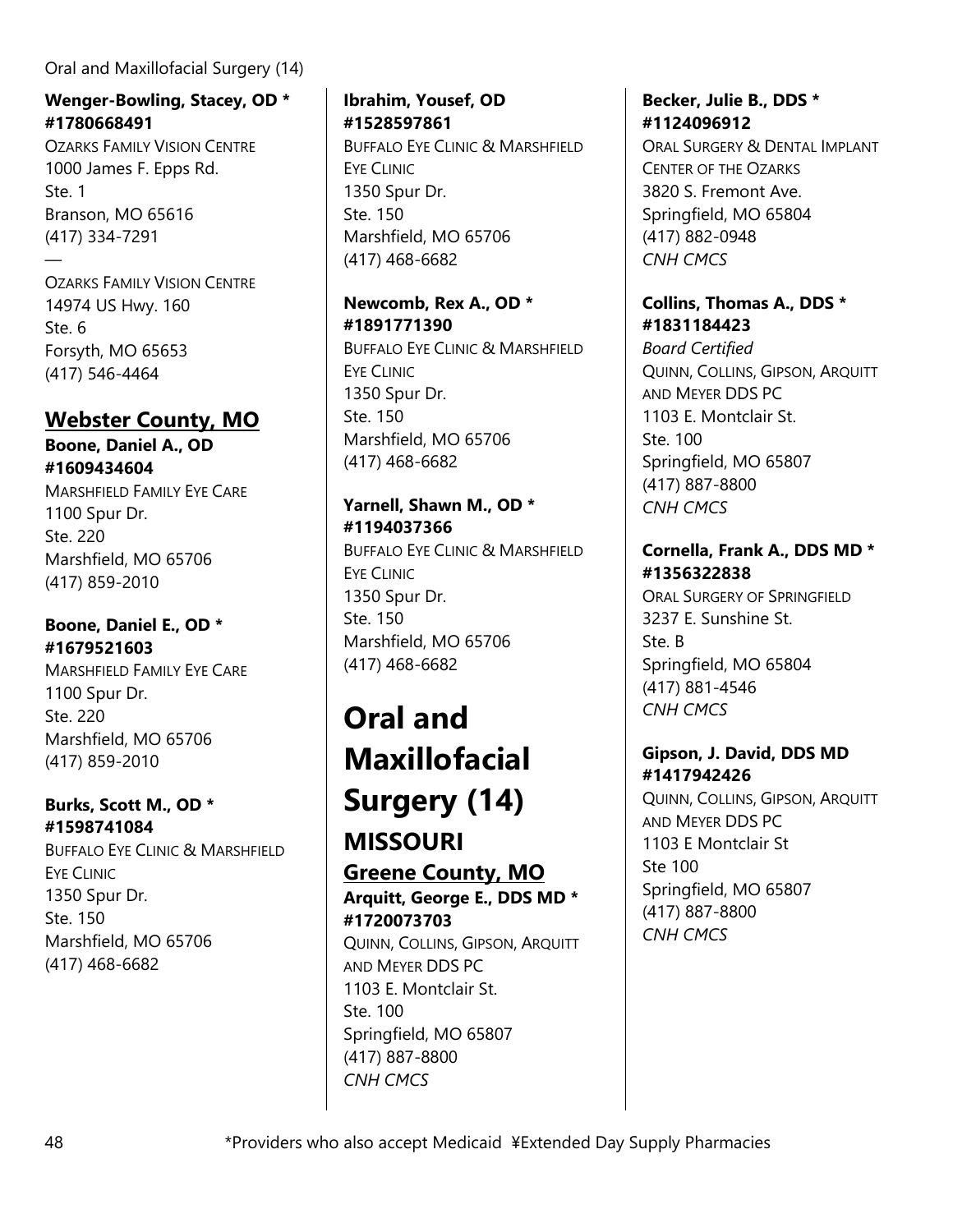Orthopedic Surgery (19)

**Leal, Joshua L., DDS #1487829420**

QUINN, COLLINS, GIPSON, ARQUITT AND MEYER DDS PC 1103 E Montclair St Ste 100 Springfield, MO 65807 (417) 887-8800

#### **Meyer, Christopher M., DDS MD #1861437055**

*Board Certified* QUINN, COLLINS, GIPSON, ARQUITT AND MEYER DDS PC 1103 E. Montclair St. Ste. 100 Springfield, MO 65807 (417) 887-8800 *CNH CMCS*

#### **Quinn, Steven P., DDS #1144215740**

*Board Certified* QUINN, COLLINS, GIPSON, ARQUITT AND MEYER DDS PC 1103 E. Montclair St. Ste. 100 Springfield, MO 65807 (417) 887-8800 *CNH CMCS*

#### **Shaner, James T., DDS #1952617698**

*Board Certified* QUINN, COLLINS, GIPSON, ARQUITT AND MEYER DDS PC 1103 E. Montclair St Ste 100 Springfield, MO 65807 (417) 887-8800

## **Taney County, MO Arquitt, George E., DDS MD \* #1720073703**

QUINN, COLLINS, GIPSON, ARQUITT AND MEYER DDS PC 102 Summit Pkwy. Branson, MO 65616 (417) 337-5770 *CNH CMCS*

### **Collins, Thomas A., DDS \* #1831184423**

*Board Certified* QUINN, COLLINS, GIPSON, ARQUITT AND MEYER DDS PC 102 Summit Pkwy. Branson, MO 65616 (417) 337-5770 *CNH CMCS*

#### **Gipson, J. David, DDS MD #1417942426**

QUINN, COLLINS, GIPSON, ARQUITT AND MEYER DDS PC 102 Summit Pkwy. Branson, MO 65616 (417) 337-5770 *CNH CMCS*

#### **Meyer, Christopher M., DDS MD #1861437055**

*Board Certified* QUINN, COLLINS, GIPSON, ARQUITT AND MEYER DDS PC 102 Summit Pkwy. Branson, MO 65616 (417) 337-5770 *CNH CMCS*

#### **Quinn, Steven P., DDS #1144215740**

*Board Certified* QUINN, COLLINS, GIPSON, ARQUITT AND MEYER DDS PC 102 Summit Pkwy. Branson, MO 65616 (417) 337-5770 *CNH CMCS*

# **Orthopedic Surgery (19) MISSOURI**

#### **Barry County, MO Carpenter, Ken J., MD \***

**#1073726964**

*Board Certified* FERRELL-DUNCAN CLINIC 700 E. Cleveland Ave. Monett, MO 65708 (417) 875-3800 *CNH CMCS*

#### **Duncan, William, MD \* #1679516231**

*Board Certified* COXHEALTH SURGERY MONETT 1000 E Hwy 60 Monett, MO 65708 (417) 236-2440 *CNH CMCS*

#### **Goodman, William W., MD \* #1215075403**

*Board Certified* COXHEALTH SURGERY MONETT 1000 E Hwy 60 Monett, MO 65708 (417) 236-2440 *CNH CMCS*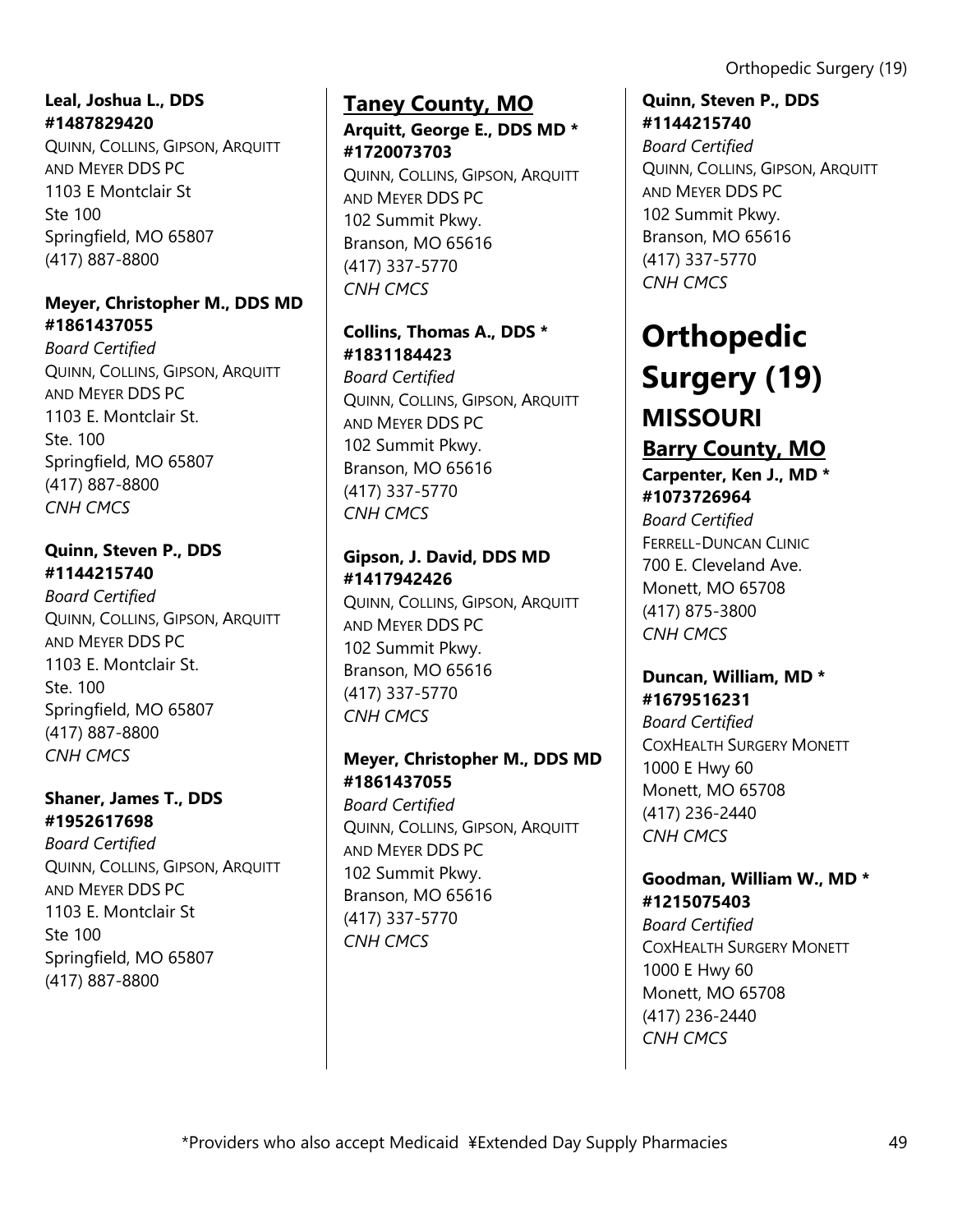#### Orthopedic Surgery (19)

**Samani, Daniel J., MD #1689668238** *Board Certified* COXHEALTH SURGERY MONETT 1000 E Highway 60 Monett, MO 65708 (417) 354-1504 *CNH CMCS*

### **Greene County, MO**

#### **Bravin, Lindsey N., MD #1255694865**

FERRELL-DUNCAN CLINIC 3800 S. National Ave. Ste. 600 Springfield, MO 65807 (417) 875-3846 *CNH CMCS*

#### **Brown, David W., MD #1073788998**

*Board Certified* COXHEALTH OCCUPATIONAL MEDICINE 1499 N Robberson Ave Ste 500-K Springfield, MO 65802 (417) 269-3814 *CNH CMCS*

#### **Carpenter, Ken J., MD \* #1073726964**

*Board Certified* FERRELL-DUNCAN CLINIC 3555 S. National Ave. Springfield, MO 65807 (417) 875-3800 *CNH CMCS*

## **Clothiaux, Pierre L., MD \* #1912944497**

*Board Certified* FERRELL-DUNCAN CLINIC 3555 S. National Ave. 2nd Floor Springfield, MO 65807 (417) 875-3800 *CNH CMCS*

#### **Duncan, Douglas, MD \* #1942243506**

*Board Certified* FERRELL-DUNCAN CLINIC 3555 S. National Ave. 2nd Floor Springfield, MO 65807 (417) 875-3800 *CNH CMCS*

#### **Duncan, William, MD \* #1679516231**

*Board Certified* FERRELL-DUNCAN CLINIC 3555 S. National Ave. 2nd Floor Springfield, MO 65807 (417) 875-3800 *CNH CMCS*

#### **Frewin, Paul R., MD \* #1659351674**

*Board Certified* SUN RIVER ORTHOPAEDICS 3800 S. National Ave. Ste. 700 Springfield, MO 65807 (417) 882-8437 *CNH CMCS*

#### **Hicks, David C., MD \* #1104807924**

*Board Certified* FERRELL-DUNCAN CLINIC 3555 S. National Ave. 3rd Fl. Springfield, MO 65807 (417) 875-3800 *CNH CMCS*

**Hoernschemeyer, Daniel G., MD** 

#### **#1558312165**

**\*** 

*Board Certified* UNIVERSITY PHYSICIANS SPECIALTY CARE ASSOCIATES 3555 S National Ave Springfield, MO 65807 (417) 875-3800

–– UNIVERSITY PHYSICIANS SPECIALTY CARE ASSOCIATES 3801 S National Ave Springfield, MO 65807 (417) 875-3800

#### **Nugent, Dylan, MD #1114153236**

*Board Certified* FERRELL-DUNCAN CLINIC 3800 S. National Ave. Ste. 600 Springfield, MO 65807 (417) 875-3846 *CNH CMCS*

#### **Putnam, John L., MD \* #1871569111**

*Board Certified* PUTNAM ORTHOPAEDIC CENTER 4350 S. National Ave. Ste. C-200 Springfield, MO 65810 (417) 447-1000 *CNH CMCS*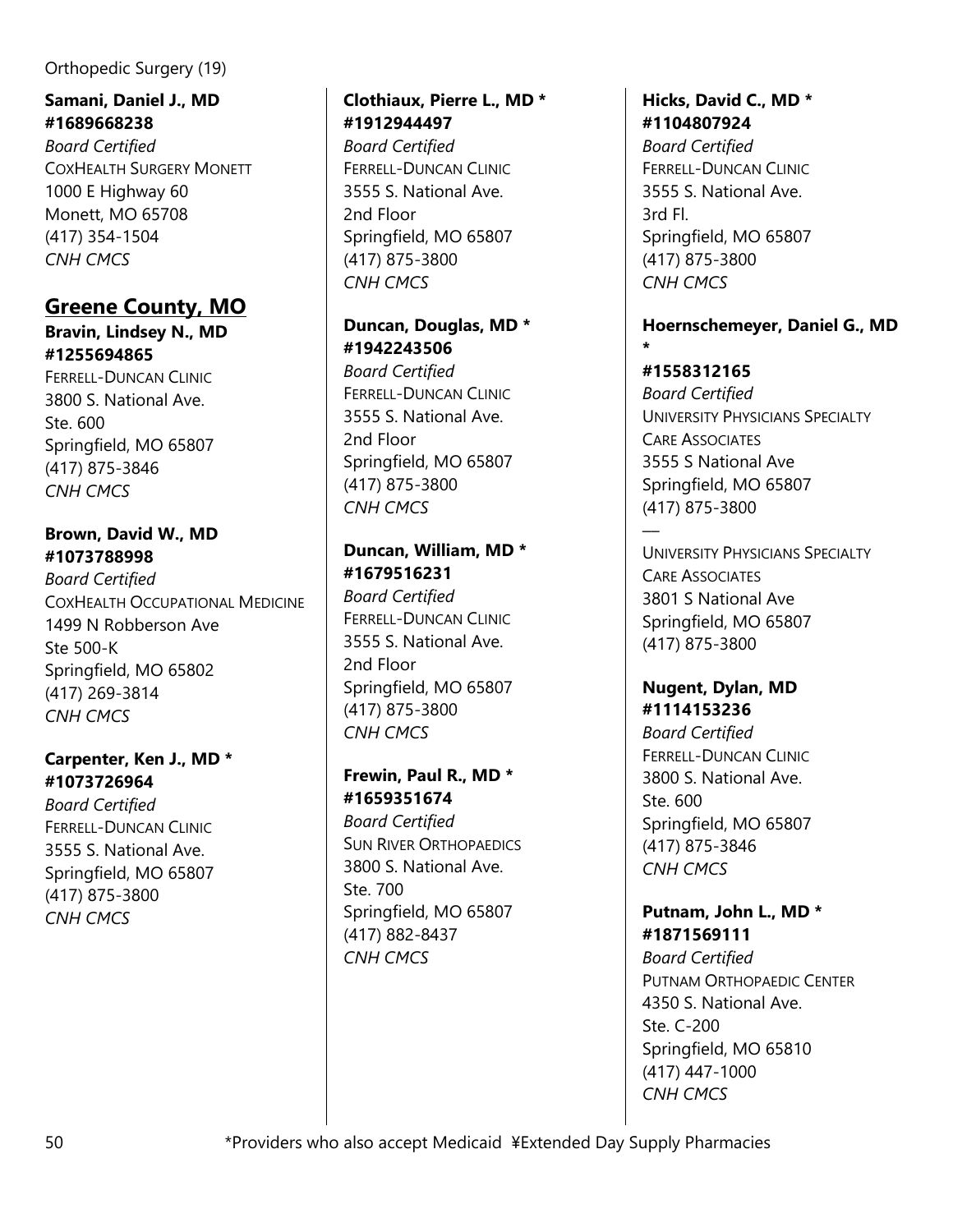Otolaryngology (ENT) (7)

## **Weissfeld, Steven C., MD #1982701041**

*Board Certified* FERRELL-DUNCAN CLINIC 3555 S. National Ave. Springfield, MO 65807 (417) 875-3800 *CNH CMCS*

#### **Wester, William T., MD \* #1669457917**

*Board Certified* FERRELL-DUNCAN CLINIC 3555 S. National Ave. Springfield, MO 65807 (417) 875-3800 *CNH CMCS*

## **Taney County, MO**

**Efird, Chad D., MD \* #1912948910** *Board Certified* COXHEALTH ORTHOPEDICS 121 Cahill Rd. Ste. 206 Branson, MO 65616 (417) 348-8100

#### **Finkbone, Patrick R., MD #1871759563**

*CMCB*

*Board Certified* COXHEALTH ORTHOPEDICS 121 Cahill Rd. Ste. 206 Branson, MO 65616 (417) 348-8100 *CMCB CNH CMCS*

## **Otolaryngology (ENT) (7) MISSOURI**

**Barry County, MO Fenwick, Jeffrey R., MD \* #1306846407** *Board Certified* FERRELL-DUNCAN CLINIC 815 N. Lincoln Ave. Ste. E Monett, MO 65708 (417) 875-3600 *CNH CMCS*

## **Greene County, MO**

**Bentley, Anthony A., DO \* #1316919855** *Board Certified* FERRELL-DUNCAN CLINIC 960 E. Walnut Lawn St. Ste. 102 Springfield, MO 65807 (417) 875-3600 *CNH CMCS*

#### **Estrem, Scott A., MD #1790824605**

*Board Certified* FERRELL-DUNCAN CLINIC 960 E. Walnut Lawn St. Ste. 102 Springfield, MO 65807 (417) 875-3600

### **Fenwick, Jeffrey R., MD \* #1306846407**

*Board Certified* FERRELL-DUNCAN CLINIC 960 E. Walnut Lawn St. Ste. 102 Springfield, MO 65807 (417) 875-3600 *CNH CMCS*

#### **Smith, Jacob E., MD \* #1538249016**

*Board Certified* FERRELL-DUNCAN CLINIC 960 E. Walnut Lawn St. Ste. 102 Springfield, MO 65807 (417) 875-3600 *CNH CMCS*

#### **Wiley, Rebecca L., MD #1124264825**

*Board Certified* FERRELL-DUNCAN CLINIC 960 E. Walnut Lawn St. Ste. 102 Springfield, MO 65807 (417) 875-3600 *CNH CMCS*

## **Taney County, MO**

**Brawner, James T., MD \* #1598804825** *Board Certified* OZARK MOUNTAIN EAR NOSE AND **THROAT** 186 S. Payne Stewart Dr. Ste. 201

Branson, MO 65616 (417) 335-3636 *CMCB*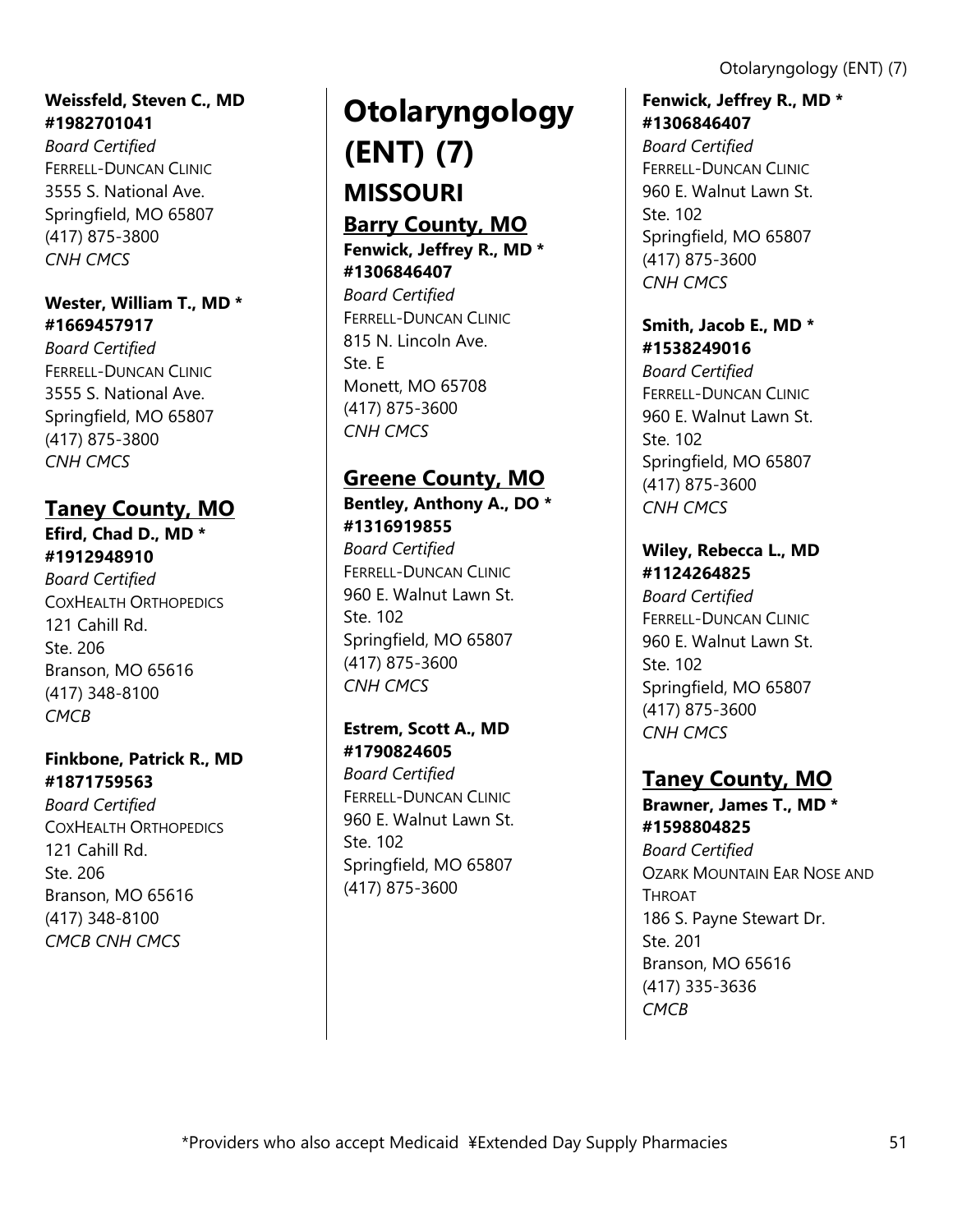## **Pain Management (2) MISSOURI**

#### **Greene County, MO Pulikal, Aditya B., MD**

**#1285993832** COXHEALTH PAIN MEDICINE CENTER 1001 E. Primrose St. Ste 2 Springfield, MO 65807 (417) 269-7246 *CNH CMCS*

#### **Webb, Clairese M., MD #1700290574**

INTERVENTIONAL PAIN MANAGEMENT 1001 E. Primrose St. Springfield, MO 65807 (417) 269-7246 *CNH CMCS*

## **Palliative Medicine (2)**

## **MISSOURI Greene County, MO**

**Coxhealth at Home Palliative Care #1093366999** 1550 E Sunshine St Springfield, MO 65804 (417) 269-4663

#### **Gaines, Melissa A., MD #1376557264**

*Board Certified* COXHEALTH INFUSION CLINIC 2240 W. Sunset St. Springfield, MO 65807 (417) 269-0650 *CNH CMCS*

## **Physical Medicine & Rehabilitation (13) MISSOURI Barry County, MO**

**Crockett, Boyd, MD \* #1427166537** *Board Certified* FERRELL-DUNCAN CLINIC 700 E. Cleveland Ave. Monett, MO 65708 (417) 269-6868 *CNH CMCS*

## **Greene County, MO**

**Bond, Russell R., DO \* #1871608406**

*Board Certified* FERRELL-DUNCAN CLINIC 3555 S National Ave Springfield, MO 65807 (417) 875-3800 *CNH CMCS*

### **Crockett, Boyd, MD \* #1427166537**

*Board Certified* FERRELL-DUNCAN CLINIC 3555 S National Ave Ste 302 Springfield, MO 65807 (417) 875-3800 *CNH CMCS*

### **Lennard, Ted A., MD \* #1932153913**

*Board Certified* SPRINGFIELD NEUROLOGICAL & SPINE INSTITUTE 3801 S. National Ave. Ste. 900 Springfield, MO 65807 (417) 885-3888 *CNH CMCS*

#### **Marquis, Cary, MD \* #1801988159**

*Board Certified* FERRELL-DUNCAN CLINIC 3555 S. National Ave. Ste. 302 Springfield, MO 65807 (417) 269-6868 *CNH CMCS*

#### **Woodward, Jeffrey L., MD \* #1306891296**

*Board Certified* SPRINGFIELD NEUROLOGICAL & SPINE **INSTITUTE** 3801 S. National Ave. Ste. 900 Springfield, MO 65807 (417) 885-3888 *CNH CMCS*

## **Taney County, MO**

### **Anderson, Nicholas R., MD \* #1295046712**

*Board Certified* COXHEALTH ORTHOPEDICS 121 Cahill Rd. Ste. 206 Branson, MO 65616 (417) 348-8100 ––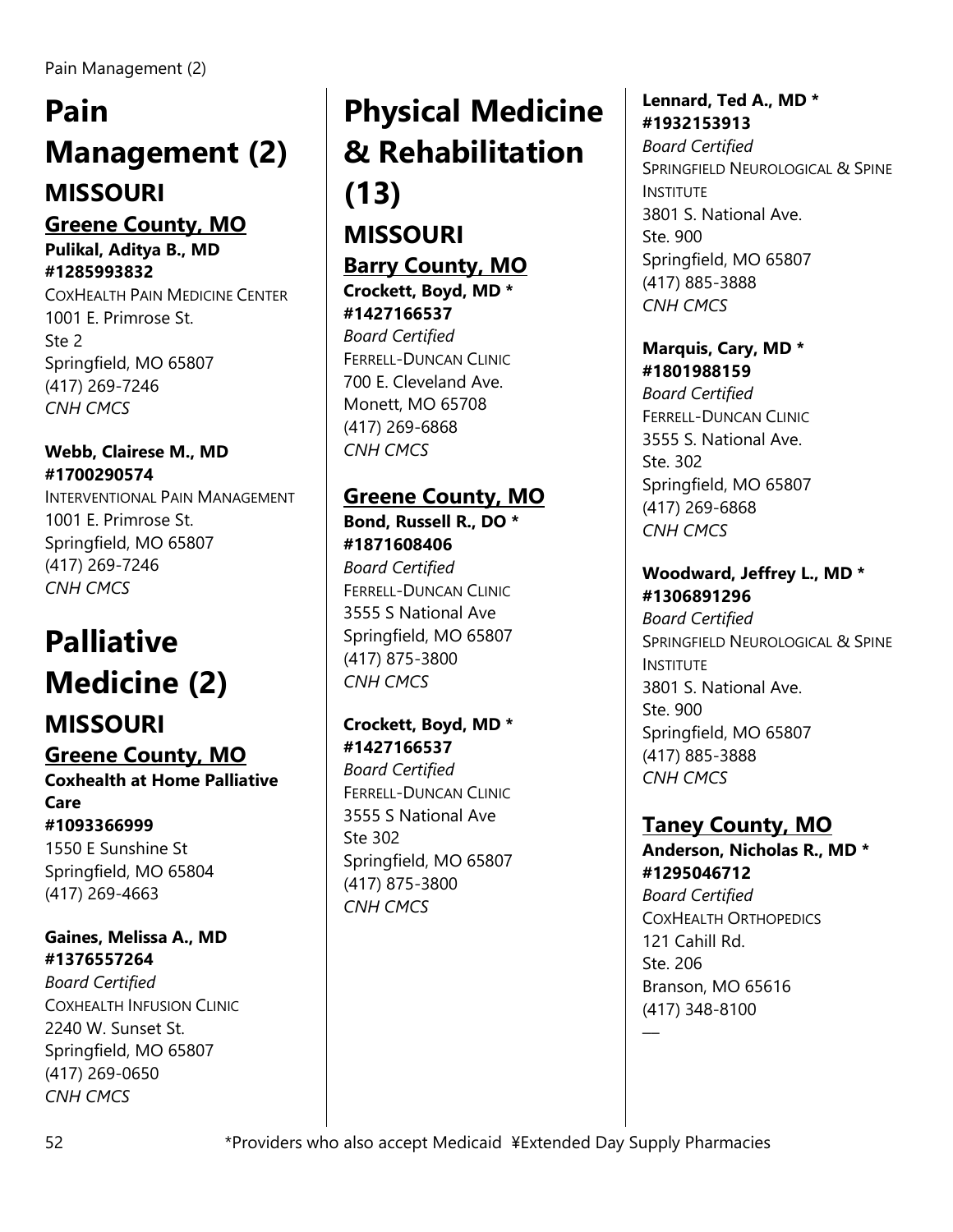COXHEALTH PHYSICAL MEDICINE & REHABILITATION 525 Branson Landing Blvd. Ste. 400 Branson, MO 65616 (417) 330-3480 *CMCB*

**Bond, Russell R., DO #1871608406** *Board Certified* FERRELL-DUNCAN CLINIC BRANSON 121 Cahill Rd Ste 206 Branson, MO 65616 (417) 875-3800 *CNH CMCS*

#### **Gorham, Jennie L., DO #1730166257**

*Board Certified* FERRELL-DUNCAN CLINIC BRANSON 121 Cahill Rd. Ste. 206 Branson, MO 65616 (417) 875-3800 *CNH CMCS*

#### **Hanson, Jessica A., MD #1013203553**

FERRELL-DUNCAN CLINIC BRANSON 121 Cahill Rd. Ste. 206 Branson, MO 65616 (417) 348-8100 *CNH CMCS*

#### **Haustein, David J., MD #1003922873**

COXHEALTH PAIN & NEUROLOGY 121 Cahill Rd. Ste. 204 Branson, MO 65616 (417) 335-7222 *CNH CMCS*

## **Hyppolite, Natalie A., DO #1831535798**

*Board Certified* COXHEALTH ORTHOPEDICS 525 Branson Landing Blvd. Ste. 400 Branson, MO 65616 (417) 330-3480 *CNH CMCS*

## **Weber, Christoffer, MD \* #1891744579**

*Board Certified* CHRIS J. WEBER LLC 574 State Hwy. 248 Ste. 3 Branson, MO 65616 (417) 337-5500 *CMCB*

## **Plastic & Reconstructive Surgery (6) MISSOURI Greene County, MO**

**Barnes, Connor W., MD \* #1568881407** FERRELL-DUNCAN CLINIC 3555 S. National Ave. Springfield, MO 65807

### **Garrison, Carla F., MD \* #1558361659**

(417) 875-3246

*Board Certified* GARRISON PLASTIC SURGERY 1530 E. Bradford Pkwy. Springfield, MO 65804 (417) 877-0630 *CNH CMCS*

Plastic & Reconstructive Surgery (6)

**Hawes, Arthur S., MD \* #1992743041** FERRELL-DUNCAN CLINIC 3555 S. National Ave. Springfield, MO 65807

(417) 875-3246 ––

FERRELL-DUNCAN CLINIC BRANSON 3555 S. National Ave. Springfield, MO 65807 (417) 875-3246 *CMCB CNH CMCS*

#### **Price, Carl I., MD \* #1336182476**

*Board Certified* FERRELL-DUNCAN CLINIC 3555 S National Ave Springfield, MO 65807 (417) 875-3800 ––

FERRELL-DUNCAN CLINIC BRANSON 3555 S. National Ave. 5th Floor Springfield, MO 65807 (417) 875-3246 *CNH CMCS*

#### **Reynolds, William R., MD \* #1154416006**

*Board Certified* REYNOLDS PLASTIC SURGERY 1531 E. Bradford Pkwy. Ste. 215 Springfield, MO 65804 (417) 823-9777 *CNH CMCS*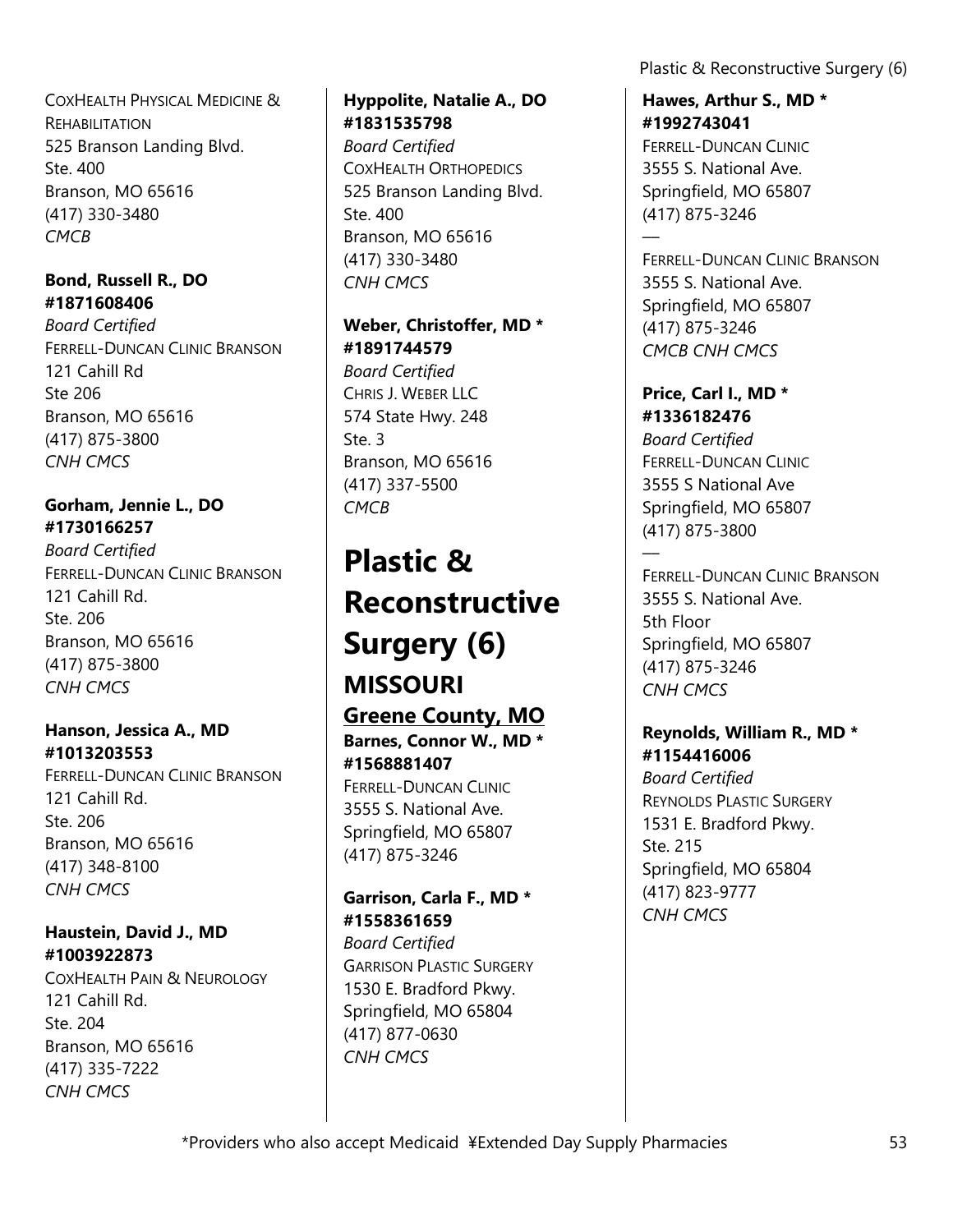#### Podiatry (4)

**Shaw, Robert B., MD \* #1508879412** *Board Certified* FERRELL-DUNCAN CLINIC 3555 S National Ave Springfield, MO 65807 (417) 875-3246

–– FERRELL-DUNCAN CLINIC BRANSON 3555 S. National Ave. 5th Floor Springfield, MO 65807 (417) 875-3246 *CNH CMCS*

## **Podiatry (4)**

## **MISSOURI Greene County, MO**

**Bricker, Geoffrey C., DPM \* #1710974316** SW MO FOOT & ANKLE SPECIALISTS 2828 N. National Ave. Ste. K Springfield, MO 65803 (417) 837-4191 *CNH CMCS*

#### **Marling, Michael D., DPM \* #1639494586**

THE FOOT DOCTORS 929 E. Montclair St. Ste. 100 Springfield, MO 65807 (417) 883-1881 *CNH CMCS*

#### **McShane, Patrick A., DPM \* #1881766863** *Board Certified* MCSHANE FOOT AND ANKLE CLINIC  $\overline{L}$

1834 S. Stewart Ave. Springfield, MO 65804 (417) 889-3338 *CNH CMCS*

#### **Seiden, Mark A., DPM \* #1588770390** *Board Certified* THE FOOT DOCTORS 929 E. Montclair St. Ste. 100 Springfield, MO 65807 (417) 883-1881 *CNH CMCS*

## **Pulmonary Disease (17) MISSOURI Greene County, MO Afroze, Anees, MD #1043352057**

*Board Certified* COXHEALTH PULMONOLGY 3800 S National Ave Ste 510 Springfield, MO 65807 (417) 875-3160 *CMCB CNH CMCS This provider will be effective with the network on Jul 01, 2022*

#### **Ahrens, Mitchell A., MD #1407967235**

COXHEALTH PULMONOLGY 3800 S National Ave Ste 510 Springfield, MO 65807 (417) 875-3160 *CNH CMCS This provider will be effective with the network on Jul 01, 2022*

#### **Barber, Laura C., MD \* #1982803631**

FERRELL-DUNCAN CLINIC 3800 S National Ave 510 Springfield, MO 65807 (417) 875-3160

#### **Coulter, Terrence D., MD #1477591303**

*Board Certified* COXHEALTH PULMONOLGY 3800 S National Ave Ste 510 Springfield, MO 65807 (417) 875-3160 *CNH CMCS This provider will be effective with the network on Jul 01, 2022*

#### **Edupuganti, Uma K., MD \* #1548455918**

*Board Certified* FERRELL-DUNCAN CLINIC 3800 S. National Ave. Ste. 510 Springfield, MO 65807 (417) 875-3916 *CNH CMCS*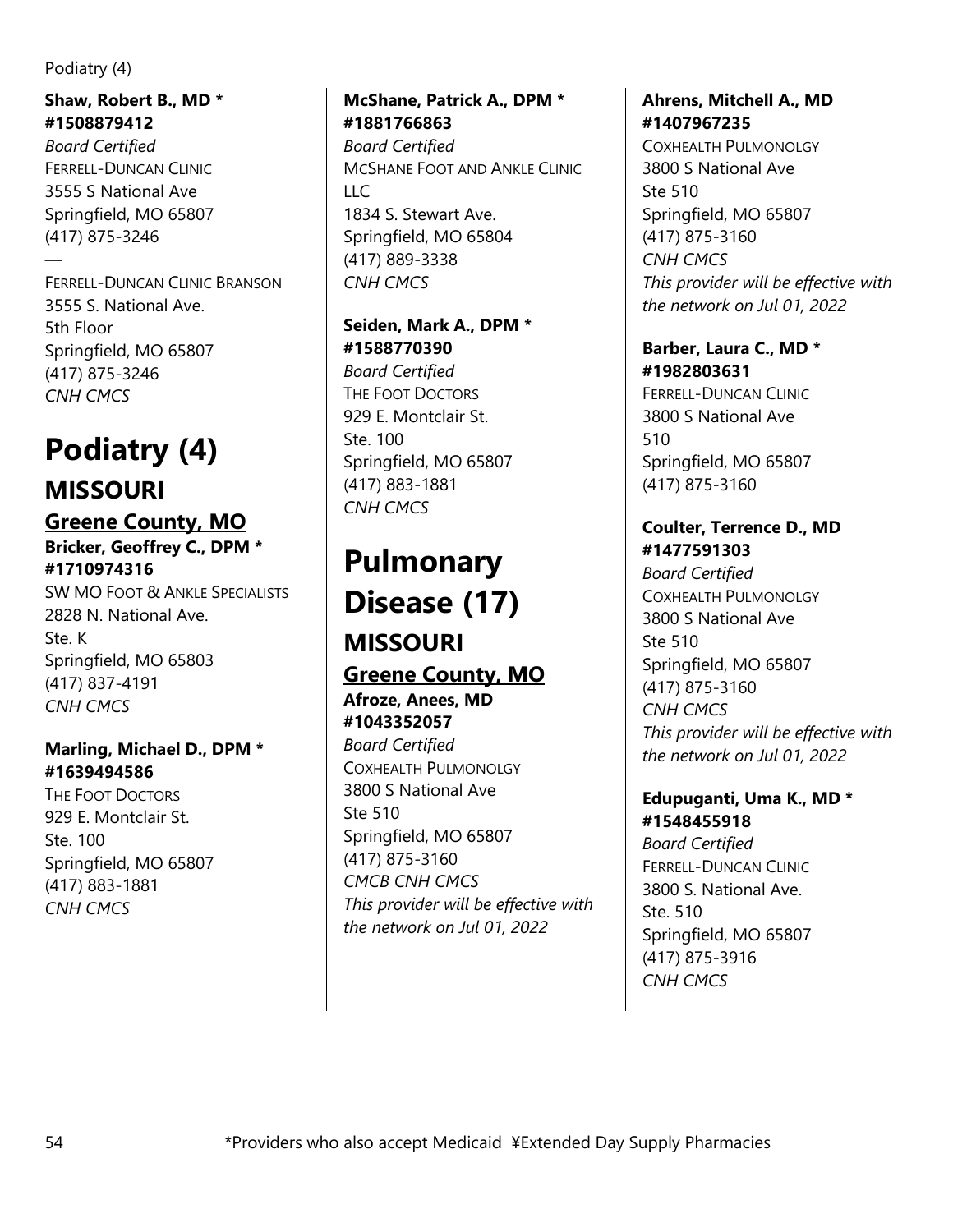Pulmonary Disease (17)

## **Ferraro, Ashley E., DO #1912917139**

*Board Certified* COXHEALTH PULMONOLGY 3800 S National Ave Ste 510 Springfield, MO 65807 (417) 875-3160 *CNH CMCS This provider will be effective with the network on Jul 01, 2022*

#### **Ford-Turner, Amy R., DO #1710188040**

*Board Certified* COXHEALTH PULMONOLGY 3800 S National Ave Ste 510 Springfield, MO 65807 (417) 875-3160 *CMCB CNH CMCS This provider will be effective with the network on Jul 01, 2022*

#### **Kim, S. Brian, MD \* #1922041839**

*Board Certified* CHEST AND SLEEP INSTITUTE 1540 E. Evergreen St. Springfield, MO 65803 (417) 823-2900 *CNH CMCS*

#### **Kreimid, Mosbah M., MD #1558347237**

COXHEALTH PULMONOLGY 3800 S National Ave Ste 510 Springfield, MO 65807 (417) 875-3160 *CMCB CNH CMCS This provider will be effective with the network on Jul 01, 2022*

## **Ravi, Vimal, MD #1578996419**

*Board Certified* COXHEALTH PULMONOLGY 3800 S National Ave Ste 510 Springfield, MO 65807 (417) 875-3160 *CNH CMCS This provider will be effective with the network on Jul 01, 2022*

#### **Tamashiro, Cecilia Y., MD #1750518080**

*Board Certified* COXHEALTH PULMONOLGY 3800 S National Ave Ste 510 Springfield, MO 65807 (417) 875-3160 *CNH CMCS This provider will be effective with the network on Jul 01, 2022*

#### **Trombold, Walter S., MD #1023027281**

*Board Certified* COXHEALTH PULMONOLGY 3800 S National Ave Springfield, MO 65807 (417) 875-3160 *CNH CMCS This provider will be effective with the network on Jul 01, 2022*

## **Taney County, MO**

**Anders, Gabriel I., DO #1710392162** *Board Certified* COXHEALTH PULMONOLOGY & SLEEP **MEDICINE** 525 Branson Landing Blvd Ste 306 Branson, MO 65616 (417) 335-7559 *CNH CMCS*

#### **Chapaton-Rivard, Elisabeth R., DO**

#### **#1174701635** *Board Certified* COXHEALTH PULMONOLOGY & SLEEP MEDICINE 525 Branson Landing Blvd. Ste. 306 Branson, MO 65616 (417) 335-7559 *CNH CMCS*

#### **Labuschagne, Heloise, MD #1821470832**

COXHEALTH PULMONOLOGY & SLEEP **MEDICINE** 525 Branson Landing Blvd Ste 306 Branson, MO 65616 (417) 335-7559 *CNH CMCS*

#### **Sharma, Hari O., MD #1922359652**

COXHEALTH PULMONOLOGY & SLEEP MEDICINE 525 Branson Landing Blvd. Ste. 306 Branson, MO 65616 (417) 335-7559 *CNH CMCS*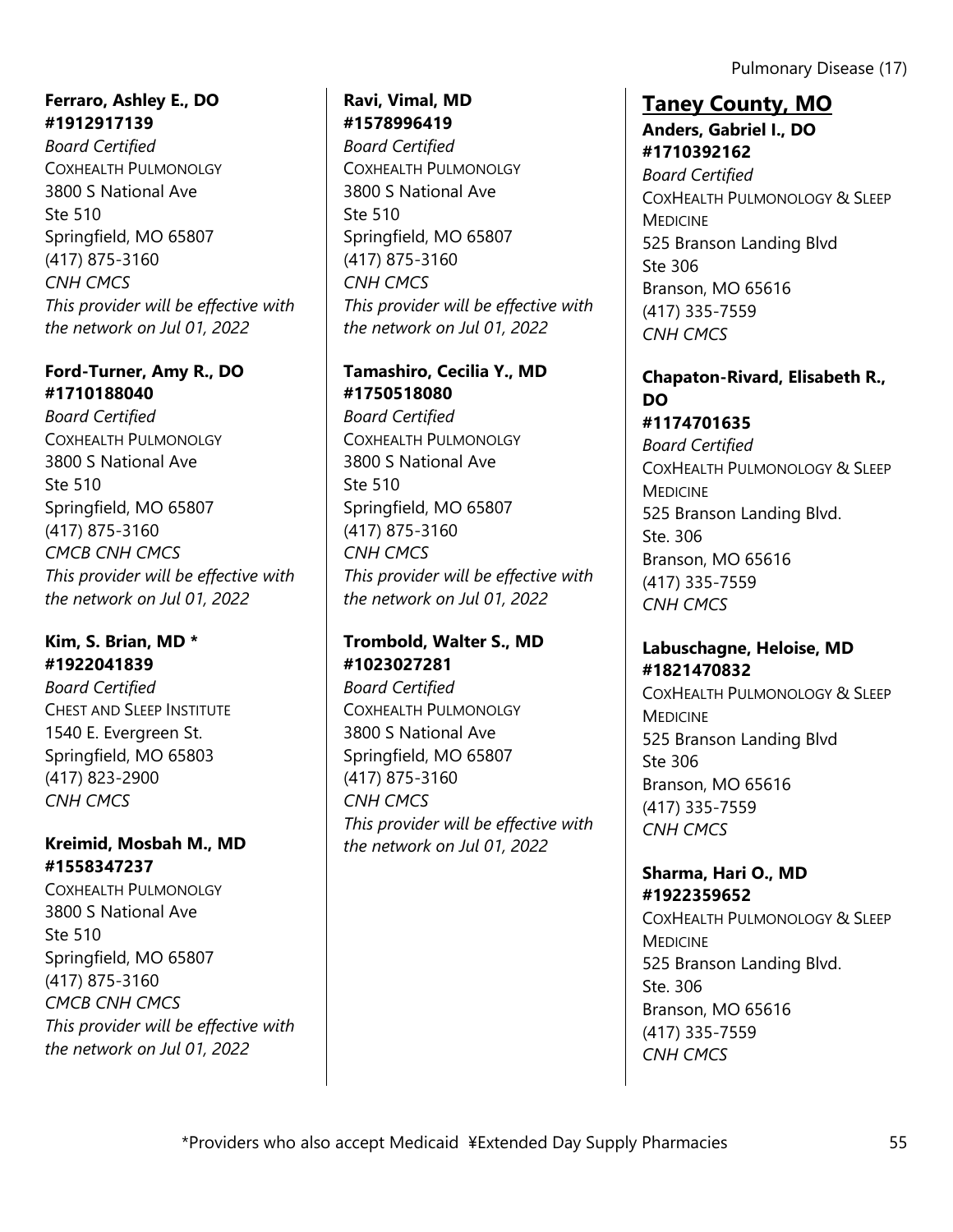#### Radiation Oncology (3)

#### **Sotello Aviles, David A., MD \* #1134484975** *Board Certified* COXHEALTH PULMONOLOGY & SLEEP MEDICINE 525 Branson Landing Blvd. Ste. 306 Branson, MO 65616 (417) 335-7559

## **Radiation Oncology (3) MISSOURI Greene County, MO**

*CNH CMCS*

**Abdalla, Ibrahim I., MD \* #1437154630**

FERRELL-DUNCAN CLINIC 3850 S. National Ave. Ste. 100 Springfield, MO 65807 (417) 269-6115 *CMCB CNH CMCS*

#### **Clouse, John W., MD #1144224569**

*Board Certified* COXHEALTH URGENT CARE 3850 S. National Ave. Ste. 100 Springfield, MO 65807 (417) 269-6115 *CMCB CNH CMCS*

#### **Taney County, MO Dragosljvich, Mittie M., MD \* #1851408934** *Board Certified*

COX CANCER CENTER BRANSON 525 Branson Landing Blvd. Branson, MO 65616 (417) 348-8032 *CMCB*

## **Radiology (10) MISSOURI Barry County, MO**

**Braatz, Timothy P., MD #1073526240**

*Board Certified* VIRTUAL RADIOLOGIC PROFESSIONALS LLC 1000 E. Hwy. 60 Monett, MO 65708 (952) 595-1100 *CNH*

#### **Coleman, Clarence C., MD #1528058096**

VIRTUAL RADIOLOGIC PROFESSIONALS  $\overline{L}$ 801 N. Lincoln Monett, MO 65708

#### **Jones, Norman E., MD #1073581393** *Board Certified* VIRTUAL RADIOLOGIC PROFESSIONALS LLC 1000 E. Hwy. 60 Monett, MO 65708 (952) 595-1100 *CNH CMCS*

#### **Rai, Surinder, DO #1275950925**

*Board Certified* VIRTUAL RADIOLOGIC PROFESSIONALS  $\sqcup$ 1000 E. Hwy. 60 Monett, MO 65708 (952) 595-1100

## **Greene County, MO**

**Braatz, Timothy P., MD #1073526240** *Board Certified* VIRTUAL RADIOLOGIC PROFESSIONALS  $\sqcup\subset$ 1423 N Jefferson Springfield, MO 65802 (952) 595-1100 ––

VIRTUAL RADIOLOGIC PROFESSIONALS LLC 3801 S. National Springfield, MO 65807 (952) 595-1100 *CNH*

## **Coleman, Clarence C., MD #1528058096**

VIRTUAL RADIOLOGIC PROFESSIONALS LLC 3801 S. National Springfield, MO 65807

#### **Jones, Norman E., MD #1073581393**

––

*Board Certified* VIRTUAL RADIOLOGIC PROFESSIONALS  $\overline{L}$ 1423 N. Jefferson Springfield, MO 65802 (952) 595-1100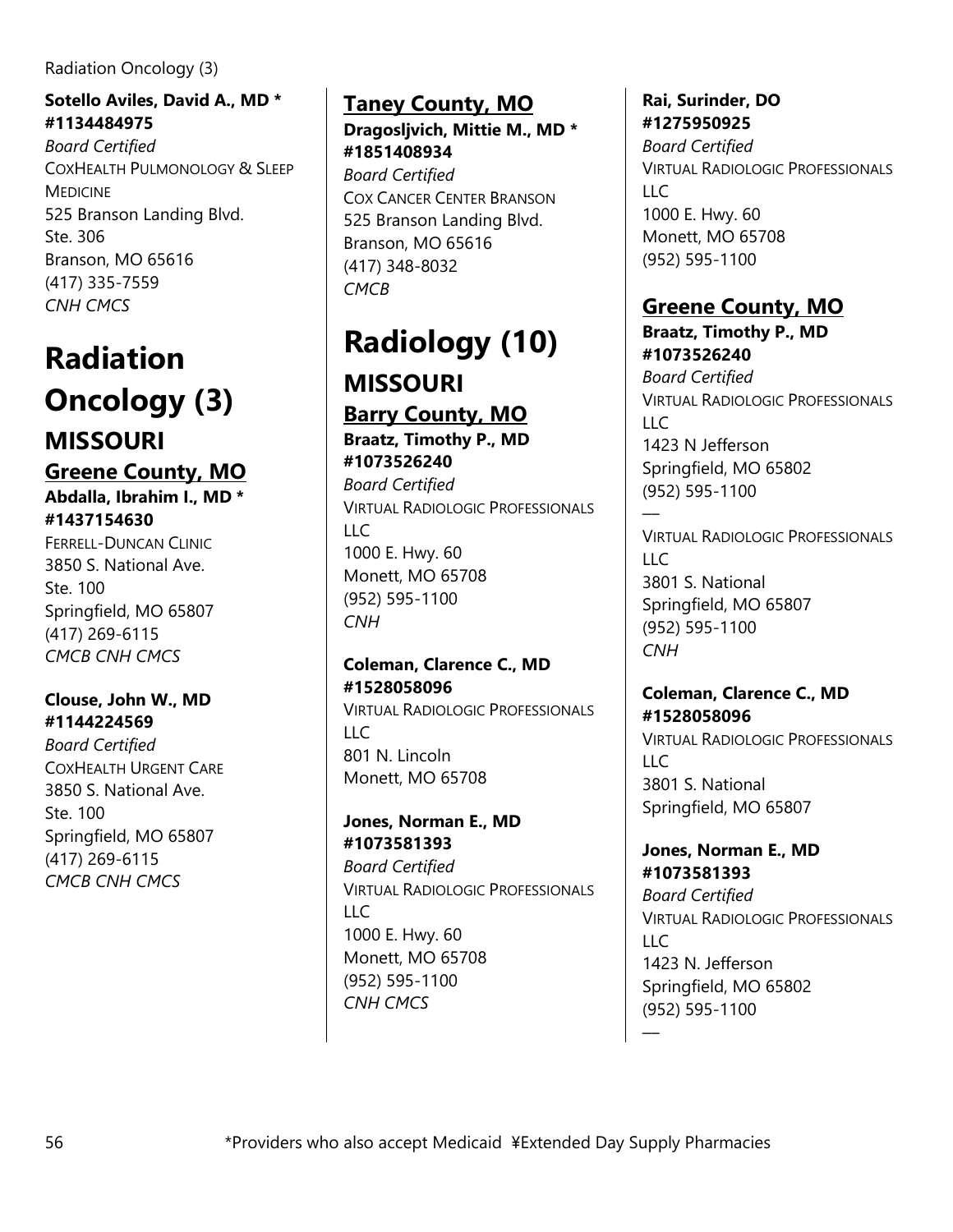Rheumatology (11)

VIRTUAL RADIOLOGIC PROFESSIONALS LLC 3801 S. National Springfield, MO 65807 (952) 595-1100 *CNH CMCS*

#### **Kujak, Jennifer L., MD #1902016496**

*Board Certified* LESTER E COX MEDICAL CENTERS 1423 N. Jefferson Ave. Springfield, MO 65802 *CNH CMCS*

#### **Oljeski, Stephen A., MD #1851359350**

*Board Certified* LESTER E COX MEDICAL CENTERS 1423 N. Jefferson Ave. Springfield, MO 65802 (417) 269-3000

–– LESTER E COX MEDICAL CENTERS 3801 S. National Ave. Springfield, MO 65807 (417) 269-6000 *CNH CMCS*

#### **Rai, Surinder, DO #1275950925**

*Board Certified* VIRTUAL RADIOLOGIC PROFESSIONALS  $\sqcup$ C 1423 N. Jefferson Springfield, MO 65802 (952) 595-1100 ––

VIRTUAL RADIOLOGIC PROFESSIONALS LLC 3801 S. National Springfield, MO 65807 (952) 595-1100

## **Rheumatology (11) MISSOURI Greene County, MO**

**Bizzocchi, Lilian L., MD #1699126037** *Board Certified* FERRELL-DUNCAN CLINIC 3555 S National Ave Ste 102 Springfield, MO 65807 (417) 875-3555 *CNH CMCS*

#### **Carminati Taddei, Santina, MD \* #1861494551**

FERRELL-DUNCAN CLINIC 3555 S. National Ave. Springfield, MO 65807 (417) 875-3555 *CNH CMCS*

#### **Dhaduvai, Shanthi, MD #1740448695**

*Board Certified* THE BONE AND JOINT CENTER 3555 S. National Ave. Springfield, MO 65807 (417) 875-3555 *CNH CMCS*

#### **El Chami, Sarah, MD \* #1952753824**

FERRELL-DUNCAN CLINIC IMAGING **SERVICES** 3555 S National Ave. Ste 102 Springfield, MO 65807 (417) 875-3555 *CNH CMCS*

#### **Mayus, Joseph L., MD \* #1760424899**

*Board Certified* FERRELL-DUNCAN CLINIC 3555 S. National Ave. Springfield, MO 65807 (417) 875-3555 *CNH CMCS This provider will leave the network on Jul 01, 2022*

#### **Park, Eun Joo, MD #1447563366**

*Board Certified* FERRELL-DUNCAN CLINIC 3555 S. National Ave. Springfield, MO 65807 (417) 875-3120 *CNH CMCS*

## **True, David, DO \***

**#1609854769** *Board Certified* 417 RHEUMATOLOGY 909 E Republic Rd Ste D200 Springfield, MO 65807 (417) 501-2644 *CNH CMCS*

## **Taney County, MO**

#### **Jarek, Mark, MD \* #1013955541**

COXHEALTH RHEUMATOLOGY 525 Branson Landing Blvd. Ste. 301 Branson, MO 65616 (417) 348-8253 *CMCB*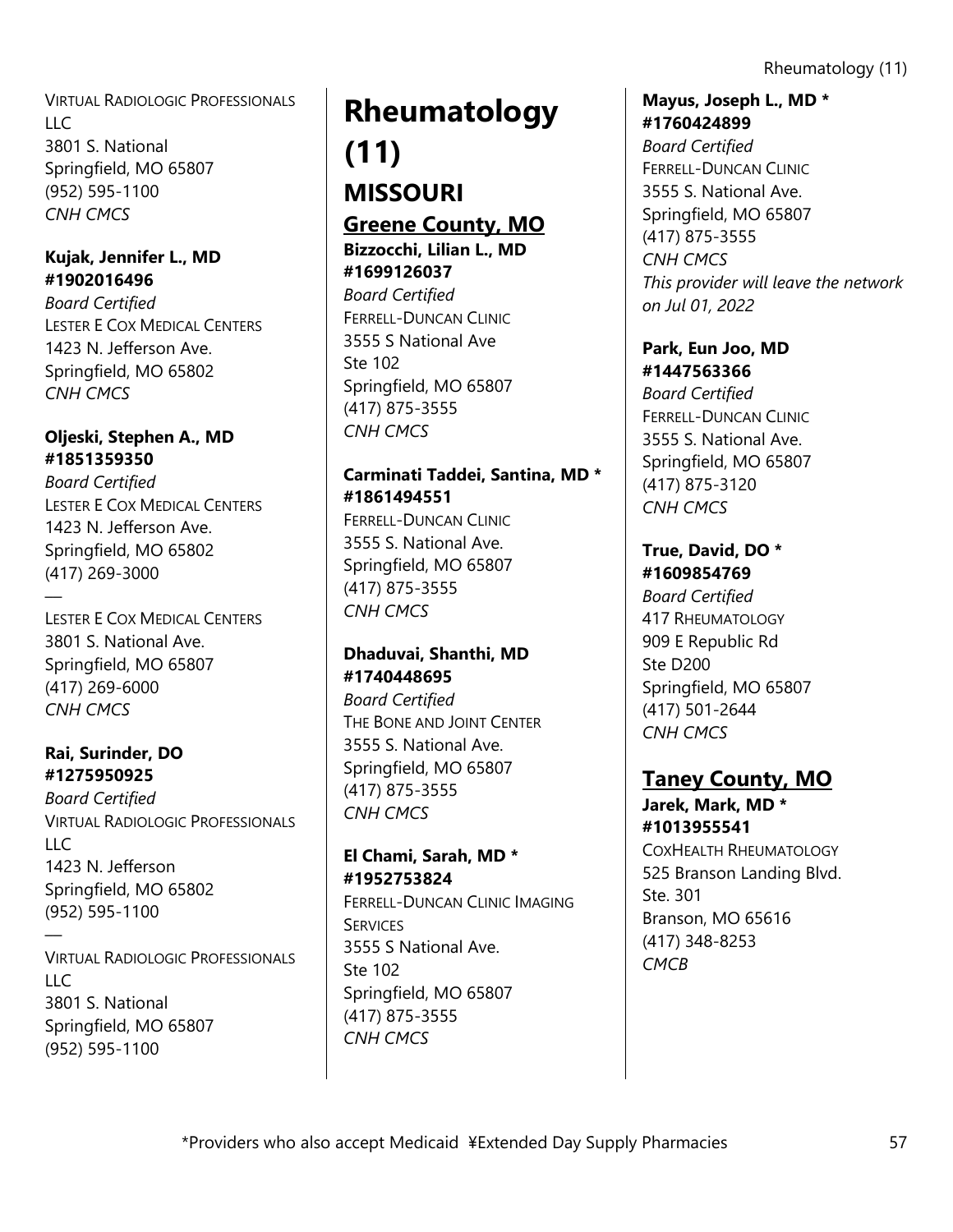#### Sports Medicine (4)

#### **Reed, Melinda R., MD #1275734543** *Board Certified* COXHEALTH RHEUMATOLOGY 525 Branson Landing Blvd. Ste. 301 Branson, MO 65616 (417) 348-8253 *CMCB*

#### **Tay, Anthony T., MD \* #1669416046**

*Board Certified* COXHEALTH RHEUMATOLOGY 525 Branson Landing Blvd. Ste. 301 Branson, MO 65616 (417) 348-8253 *CMCB*

#### **Winkler, Anne, MD \* #1346307220**

*Board Certified* COXHEALTH RHEUMATOLOGY 525 Branson Landing Blvd. Ste. 301 Branson, MO 65616 (417) 348-8253 *CMCB*

# **Sports Medicine (4)**

## **MISSOURI**

### **Barry County, MO Woods, Shannon L., MD \***

**#1184814576** *Board Certified* FERRELL-DUNCAN CLINIC 801 N. Lincoln Ave. Monett, MO 65708 (417) 875-3800 *CNH CMCS*

#### **Greene County, MO Brandon, Joshua, DO #1023472511**

*Board Certified* FERRELL-DUNCAN CLINIC 3555 S. National Ave. Springfield, MO 65807 (417) 875-3800 *CNH CMCS*

#### **Conner, Trevor J., DO \* #1083134902**

FERRELL-DUNCAN CLINIC 3555 S National Ave Fl 1 Springfield, MO 65807 (417) 875-3800 *CNH CMCS*

#### **Woods, Shannon L., MD \* #1184814576**

*Board Certified* FERRELL-DUNCAN CLINIC 3555 S. National Ave. Springfield, MO 65807 (417) 875-3800 *CNH CMCS*

# **Thoracic Surgery (2) MISSOURI**

**Greene County, MO Parmley, Matthew C., MD #1346370335** *Board Certified*

COXHEALTH CARDIOVASCULAR **SERVICES** 3800 S National Ave Ste 400 Springfield, MO 65807 (417) 875-2622 *CNH CMCS*

#### **Steinberg, John B., MD #1497796346**

COXHEALTH CARDIOVASCULAR **SERVICES** 3800 S National Ave Ste 400 Springfield, MO 65807 (417) 875-2622 *CNH CMCS*

## **Urology (11) MISSOURI**

## **Barry County, MO**

#### **Milne, Mark J., MD \* #1538251889**

*Board Certified* FERRELL-DUNCAN CLINIC 815 N. Lincoln Ave. Ste. E Monett, MO 65708 (417) 875-3381 *CNH CMCS*

## **Greene County, MO**

**Anderson, David A., MD \* #1477594505** *Board Certified* FERRELL-DUNCAN CLINIC 1001 E. Primrose St. Springfield, MO 65807 (417) 875-3381 *CNH CMCS*

#### **Bailey, Jason M., MD #1568887255**

FERRELL-DUNCAN CLINIC 1001 E. Primrose St. Springfield, MO 65807 (417) 875-3381 *CNH CMCS*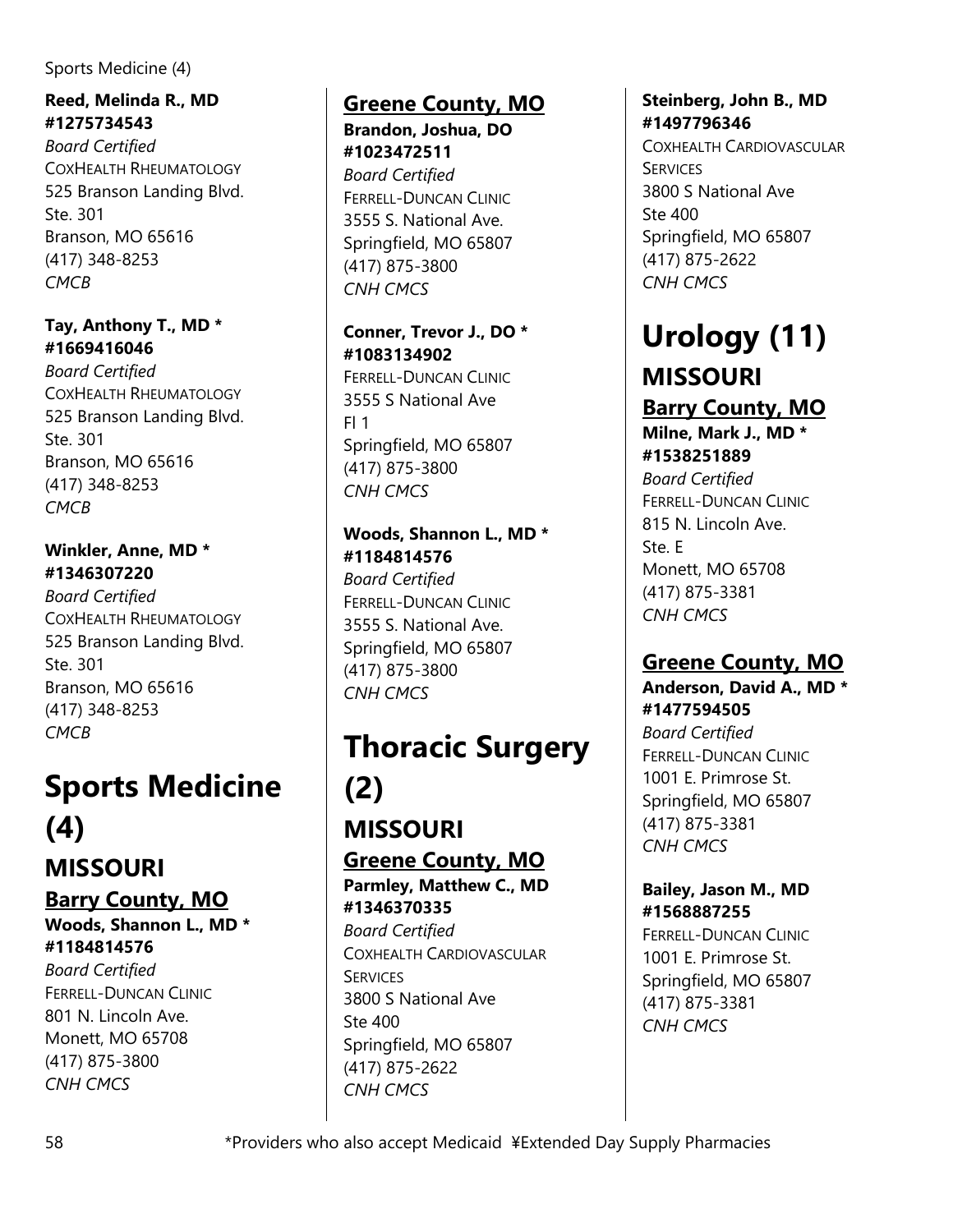### **Henderson, Alex A., MD \* #1336521764**

FERRELL-DUNCAN CLINIC 1001 E. Primrose St. Springfield, MO 65807 (417) 875-3381 *CNH CMCS*

## **Malossi, Jennifer A., MD #1003903550**

*Board Certified* FERRELL-DUNCAN CLINIC 1001 E. Primrose Springfield, MO 65807 (417) 875-3000 *CNH CMCS*

#### **Milne, Mark J., MD \* #1538251889**

*Board Certified* FERRELL-DUNCAN CLINIC 1001 E. Primrose St. Springfield, MO 65807 (417) 875-3381 *CNH CMCS*

### **Pearson, Thomas C., MD \* #1689676579**

*Board Certified* FERRELL-DUNCAN CLINIC 1001 E. Primrose St. Springfield, MO 65807 (417) 875-3381

–– THE UROLOGY GROUP 3850 S. National Ave. Ste. 320 Springfield, MO 65807 (417) 269-6944 *CNH CMCS*

## **Schultz, Andrew, MD \* #1528110582**

*Board Certified* FERRELL-DUNCAN CLINIC 1001 E. Primrose St. Springfield, MO 65807 (417) 875-3381 *CNH CMCS*

#### **Trinca, Peter J., MD \* #1801830369**

*Board Certified* FERRELL-DUNCAN CLINIC INC 1001 E. Primrose St. Springfield, MO 65807 (417) 875-3483 *CNH CMCS*

## **Taney County, MO**

## **Brehm, George S., MD #1427001460**

*Board Certified* FERRELL-DUNCAN CLINIC BRANSON 525 Branson Landing Blvd Branson, MO 65616 (417) 335-7736

#### **Givens, Jerry S., MD #1164462412**

*Board Certified* FERRELL-DUNCAN CLINIC BRANSON 525 Branson Landing Blvd. Ste. 307 Branson, MO 65616 (417) 335-7736 *CMCB*

# **Vascular Medicine (1) MISSOURI**

#### **Greene County, MO Waites, John A., MD \***

**#1326082124**

FERRELL-DUNCAN CLINIC 3800 S. National Ave. Ste. 160 Springfield, MO 65807 (417) 875-2632 *CNH CMCS*

# **Vascular Surgery (8)**

## **MISSOURI**

**Greene County, MO**

**Mullins, Randolph, MD #1396784377** *Board Certified* COXHEALTH VEIN CENTER 1230 E. Kingsley St.

Springfield, MO 65804 (417) 882-2349

–– COXHEALTH VASCULAR SURGERY AND **MEDICINE** 3800 S National Ave Ste 160 Springfield, MO 65807 (417) 875-3000 *CNH CMCS*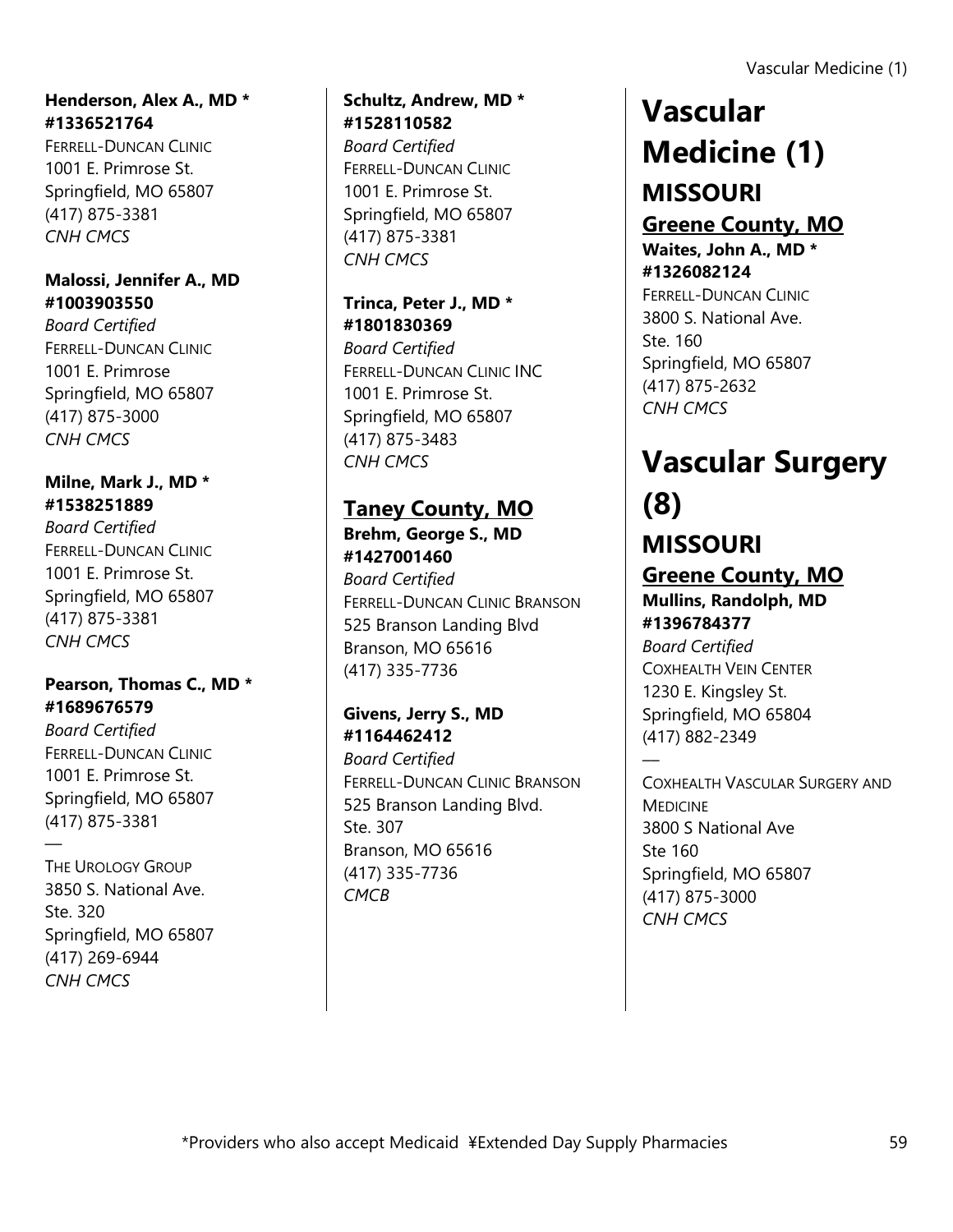#### Wound Care (2)

## **Schmittling, Zachary C., MD #1043254519**

*Board Certified* COXHEALTH VEIN CENTER 1230 E Kingsley St Ste C Springfield, MO 65804 (417) 882-2349

–– COXHEALTH VASCULAR SURGERY AND **MEDICINE** 3800 S National Ave Ste 160 Springfield, MO 65807 (417) 875-3000 *CNH CMCS*

#### **Scott, Grant R., MD #1760744916**

COXHEALTH VEIN CENTER 1230 E. Kingsley St. Ste. C Springfield, MO 65804 (417) 882-2349

–– COXHEALTH VASCULAR SURGERY AND **MEDICINE** 3800 S National Ave Ste 160 Springfield, MO 65807 (417) 875-3000 *CNH CMCS*

#### **Vorhies, Robert W., MD #1730163452**

*Board Certified* COXHEALTH VEIN CENTER 1230 E. Kingsley St. Ste. C Springfield, MO 65804

COXHEALTH VASCULAR SURGERY AND **MEDICINE** 3800 S National Ave Ste 160 Springfield, MO 65807 (417) 875-3000 *CNH CMCS*

#### **Waites, John A., MD #1326082124**

COXHEALTH VASCULAR SURGERY AND **MEDICINE** 3800 S National Ave Ste 160 Springfield, MO 65807 (417) 875-3000 *CNH CMCS*

## **Taney County, MO**

**Mullins, Randolph, MD #1396784377** *Board Certified*

COXHEALTH VEIN CENTER 525 Branson Landing Blvd Branson, MO 65616 *CNH CMCS*

#### **Scott, Grant R., MD #1760744916**

COXHEALTH VEIN CENTER 525 Branson Landing Blvd Branson, MO 65616 *CNH CMCS*

#### **Vorhies, Robert W., MD \* #1730163452**

*Board Certified* FERRELL-DUNCAN CLINIC BRANSON 525 Branson Landing Blvd. Ste. 307 Branson, MO 65616 (417) 875-2627 *CNH CMCS*

## **Wound Care (2) MISSOURI**

## **Greene County, MO**

**Chase, Larry K., MD \* #1891790408**

COX HYPERBARIC MEDICINE AND WOUND CARE 3525 S. National Ave. Ste. 101 Springfield, MO 65807 (417) 269-9950 *CNH CMCS*

## **Taney County, MO**

**Chase, Larry K., MD \* #1891790408** COXHEALTH WOUND CARE & HYPERBARIC MEDICINE 101 Skaggs Rd. Ste. 103 Branson, MO 65616 (417) 335-7792 *CNH CMCS*

––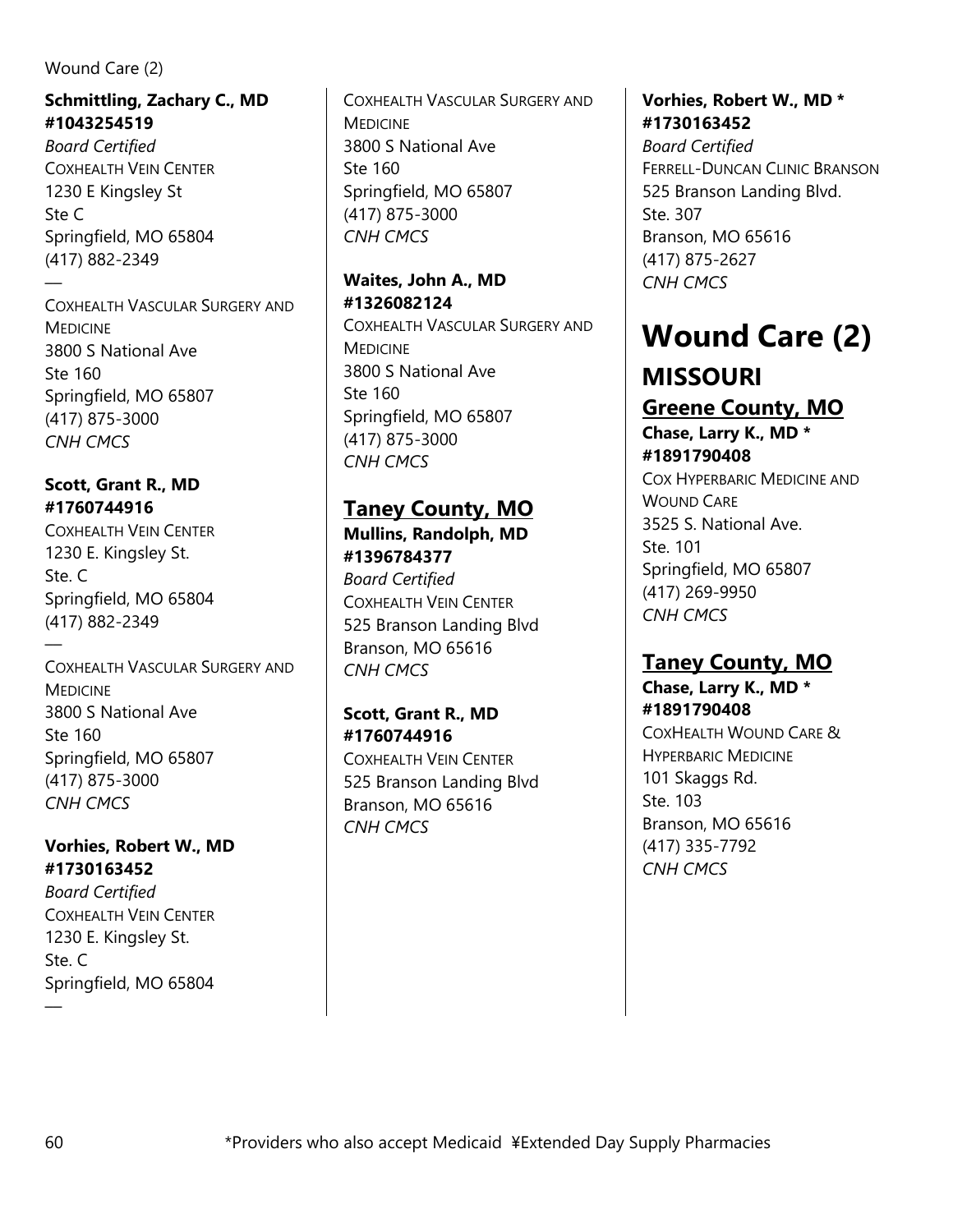# **CoxHealth Medicare***Plus* **Other Contracted Providers**

## **Ambulatory Surgical Center (2) MISSOURI**

## **Greene County, MO**

**CoxHealth Surgery Center #1093740128** 960 E. Walnut Lawn St.

Springfield, MO 65807 (417) 225-9235

#### **Mattax NEU Prater Surgery Center #1386604908** 1265 E. Primrose St.

Springfield, MO 65804 (417) 886-3937

## **Audiology (5) MISSOURI**

#### **Greene County, MO Blackington, Stacy L., AUD \* #1710069745**

FERRELL-DUNCAN CLINIC 960 E. Walnut Lawn St. Springfield, MO 65807 (417) 875-3600

#### **Dock, John, AUD \* #1457436735**

FERRELL-DUNCAN CLINIC 960 E. Walnut Lawn St. Springfield, MO 65807 (417) 875-3600

**Jones, Crystal S., AUD \* #1538250188** FERRELL-DUNCAN CLINIC 960 E. Walnut Lawn St.

Springfield, MO 65807 (417) 875-3600

#### **Pierpont, Teresa J., AUD \* #1780766725** FERRELL-DUNCAN CLINIC 960 E. Walnut Lawn St. Springfield, MO 65807

(417) 875-3600

## **Taney County, MO**

#### **Schowalter, Melissa S., AUD #1528106390**

*Board Certified* OZARK MOUNTAIN EAR NOSE AND **THROAT** 186 S. Payne Stewart Dr. Ste. 201 Branson, MO 65616 (417) 335-3636

## **Convenient Care Clinic (2) MISSOURI Christian County, MO**

**The Clinic at Walmart \* #1619119609** 2004 W. Marler Ln. Ozark, MO 65721 (417) 581-3006

## **Greene County, MO**

#### **The Clinic at Walmart \* #1619119609** 1720 W. Battlefield Rd.

Springfield, MO 65807 (417) 881-8649

–– 2825 N. Kansas Expwy. Springfield, MO 65803 (417) 868-7026

## **Dialysis Center (4) MISSOURI**

## **Barry County, MO**

**Ozarks Dialysis Services - Monett #1326084948** 825 E. US Hwy. 60 Ste. B Monett, MO 65708 (417) 354-1111

## **Greene County, MO**

**Fresenius Medical Care Springfield #1497867360**

1675 E. Seminole Ste. A Springfield, MO 65804 (903) 579-9550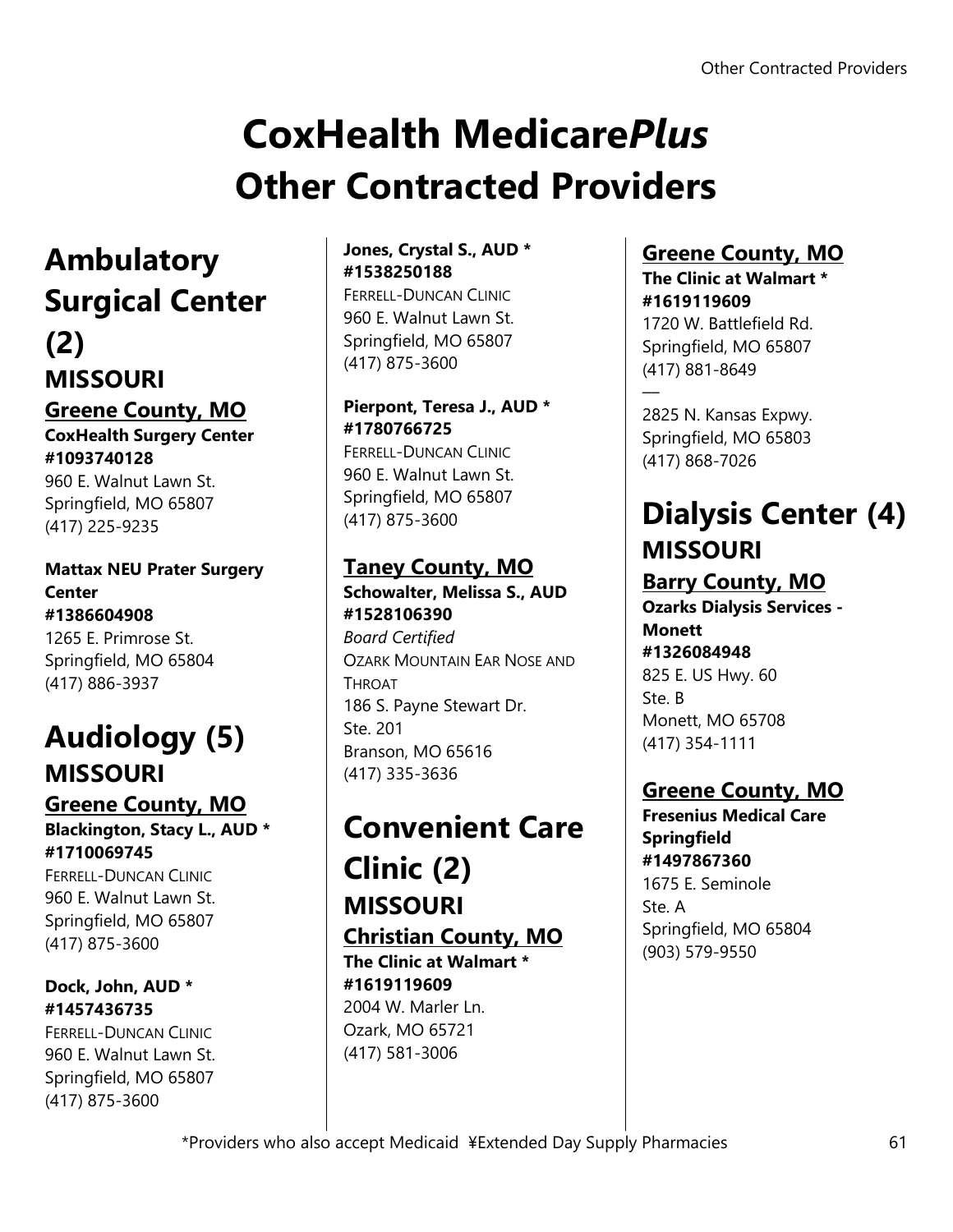**Ozarks Dialysis Services - Primrose #1104851526** 1001 E. Primrose St.

Springfield, MO 65807 (417) 875-3307

#### **Ozarks Dialysis Services - South #1184657058**

3525 S. National Ave. Ste. 102 Springfield, MO 65807 (417) 269-7082

## **Durable Medical Equipment (19)**

**Entire Service Area AdaptHealth Patient Care Solutions \* #1649244138** (800) 216-5500

#### **BioTab \* #1124124953** (800) 246-8220

**CCS Medical #1346332863** (800) 690-1255

**DJO #1497731533**

**EBI #1366423220** (800) 526-2579

**Edgepark Medical Supplies \* #1609858729** (800) 321-0591

**Tactile Medical #1427131424** (612) 355-5100

**VieMed \* #1053791129** (866) 852-8343

## **MISSOURI Barry County, MO**

**CoxHealth Home Support-Monett \* #1114950953** 804 E. Highway 60 Monett, MO 65708 (417) 236-2490

### **Greene County, MO**

**CoxHealth at Home \* #1508899337** 2240 W. Sunset St. Ste. 100 Springfield, MO 65807 (417) 269-3600

#### **CoxHealth at Home #1992845960**

2240 W. Sunset St. Ste. 104 Springfield, MO 65807 (417) 269-0650

## **CoxHealth Home Support #1245581131** 3525 S. National Ave.

Ste. 205-B Springfield, MO 65807 (417) 269-9210

**Lincare INC \* #1790864809** 2102 W. Vista St. Ste. A Springfield, MO 65807 (417) 823-9003

## **Lawrence County, MO United Medical**

**#1548331770** 707 S Elliott Ave Aurora, MO 65605 (417) 678-6513

## **Stone County, MO**

**Lakeland Pharmacy #1194746552** 104 Cortney Ln. Crane, MO 65633 (417) 723-5241

**Lakeland Pharmacy #1841351731** 18565 Business 13 Branson West, MO 65737 (417) 272-8064

### **Taney County, MO**

**CoxHealth at Home #1891154217** 1447 State Hwy. 248 Ste. B Branson, MO 65616 (417) 348-8300

**Lakeland Pharmacy #1316051386** 1232 Branson Hills Pkwy. Ste. 205 Branson, MO 65616 (417) 336-4701

**Lakeland Pharmacy #1841351731** 1232 Branson Hills Pkwy. Ste. 205 Branson, MO 65616 (417) 336-4701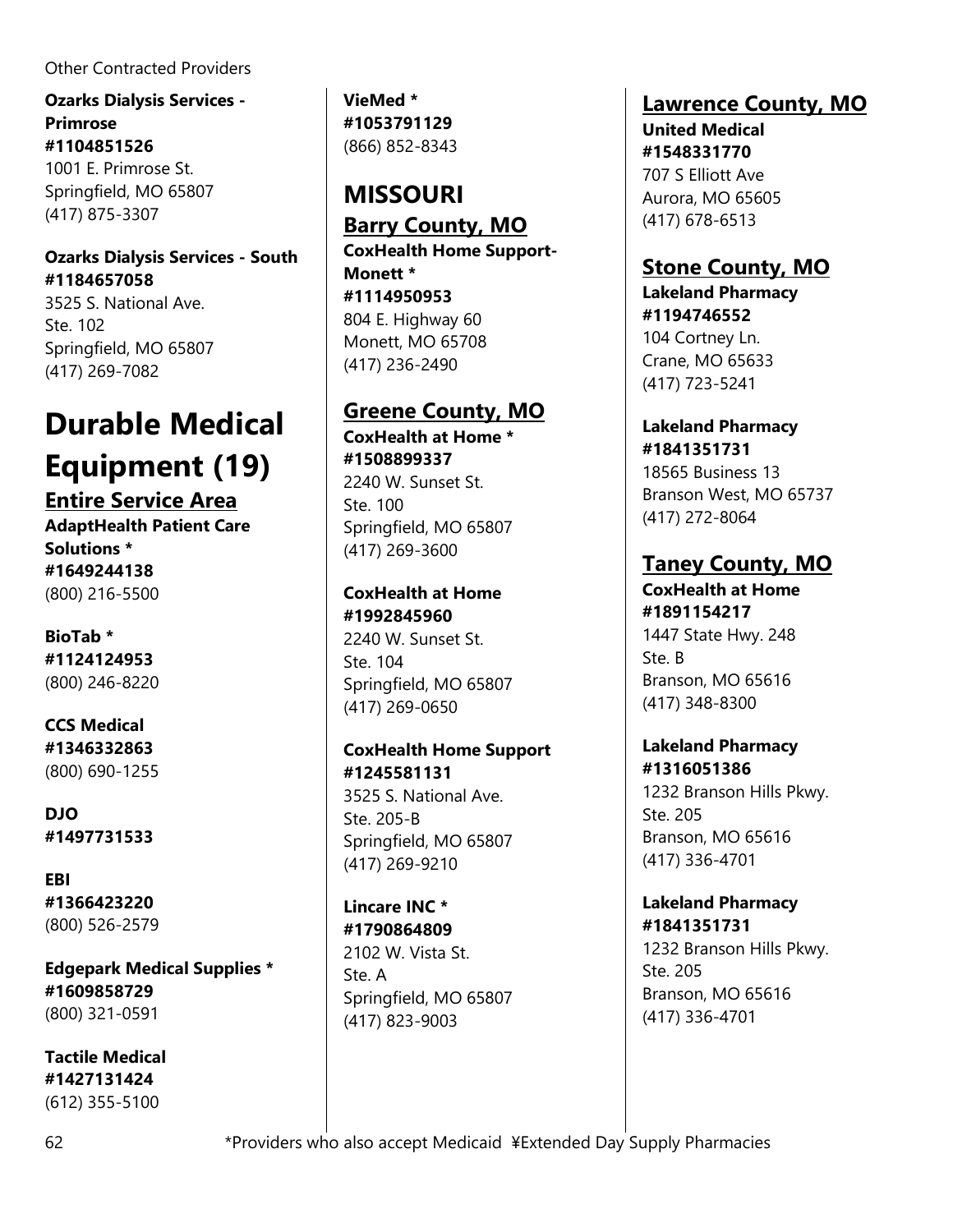## **Free Standing Radiology (3) MISSOURI**

## **Greene County, MO**

**Ferrell-Duncan Clinic Imaging Services \* #1760405864** 1001 E. Primrose St. Springfield, MO 65807 (417) 875-3000

#### **SNSI Imaging Center \* #1093740128**

3801 S. National Ave. Springfield, MO 65807 (417) 885-3888

## **The Martin Center \* #1093740128**

3901 S. Fremont Ave. Springfield, MO 65804 (417) 269-1182

## **Home Health**

## **Agency (4) MISSOURI Greene County, MO**

#### **CoxHealth at Home \* #1093366999**

1550 E Sunshine St. Springfield, MO 65804 (417) 269-4663

#### **CoxHealth at Home #1144734997**

1550 E. Sunshine St. Springfield, MO 65804 (417) 883-7500

#### **CoxHealth at Home #1952348138** 2240 W. Sunset St. Ste. 104

Springfield, MO 65807 (417) 269-4663

#### **Phoenix Home Care & Hospice - Springfield #1336437623** 1839 E Independence St Ste. K Springfield, MO 65804 (417) 881-7442

## **Home Infusion Therapy (1) MISSOURI**

## **Greene County, MO**

**CoxHealth at Home #1558401851** 2240 W. Sunset St. Ste. 104 Springfield, MO 65807 (417) 269-0650

# **Independent Lab (3)**

**Entire Service Area Inform Diagnostics #1467433292** (800) 979-8292

**Quest Diagnostics #1295874378** (866) 697-8378

## **MISSOURI**

## **Greene County, MO**

**Ferrell-Duncan Laboratory \* #1760405864** 1001 E. Primrose St. Springfield, MO 65807 (417) 875-3000

## **Long Term Care Facility (1) MISSOURI**

## **Greene County, MO**

**Select Specialty Hospital - Springfield INC \* #1215116827** 1630 E. Primrose St. Springfield, MO 65804 (417) 885-4700

## **Orthotics and Prosthetics (5) MISSOURI**

## **Greene County, MO**

**Alpha-Omega Orthotics & Prosthetics INC #1679684013** 2021 S. Waverly Ave. Ste. 300 Springfield, MO 65804 (417) 886-8881

**CoxHealth Center for Prosthetics and Orthotics #1942638176** 2224 W. Sunset St. Springfield, MO 65807 (417) 730-2000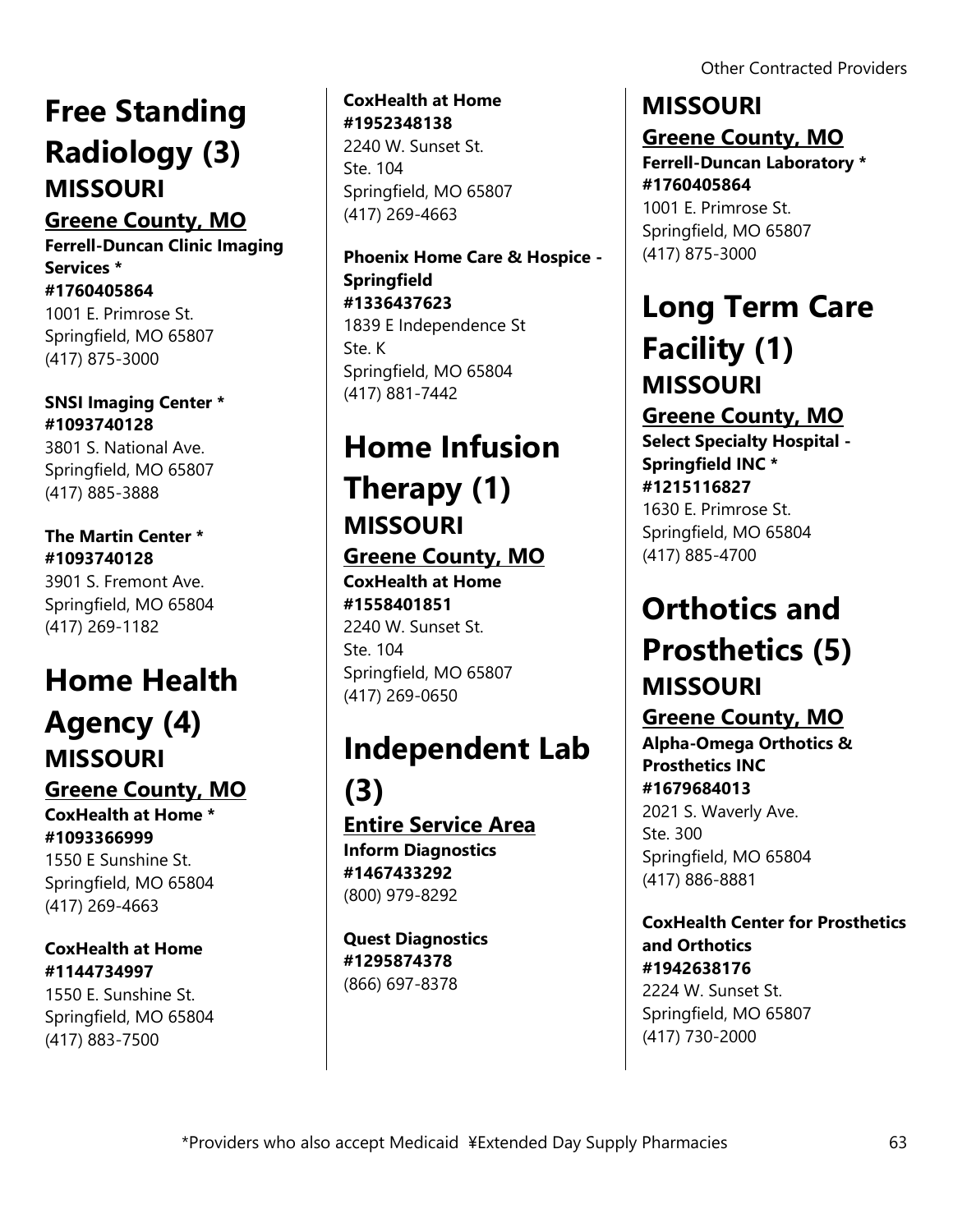### **Hanger Prosthetics & Orthotics East INC #1700951571**

3003 S. Kansas Expwy. Springfield, MO 65807 (417) 883-5522

### **Scott-Larson INC \* #1497701338**

1246 E. Walnut Lawn St. Springfield, MO 65804 (417) 755-7430

### **Taney County, MO**

**Lester E Cox Medical Centers #1205424421** 890 Highway 248 Ste 100 Branson, MO 65616 (417) 730-5150

## **Rehabilitation Hospital (2) MISSOURI**

**Greene County, MO Meyer Orthopedic and Rehabilitation Hospital #1801821947** 3535 S. National Ave. Springfield, MO 65807 (417) 269-9800

### **Taney County, MO**

**Cox Medical Center Branson #1760549562** 525 Branson Landing Blvd. Branson, MO 65616 (417) 335-7000

## **Skilled Nursing Facility (8) MISSOURI Christian County, MO**

**Ozark Riverview Manor \* #1225408420** 1200 W. Hall St. Ozark, MO 65721 (417) 581-6025

### **Greene County, MO**

**Glendale Gardens Nursing and Rehab \* #1104223528** 3535 E. Cherokee St. Springfield, MO 65809 (417) 889-9955

#### **Jordan Creek Nursing and Rehab \***

**#1255465928** 910 South West Ave. Springfield, MO 65802 (417) 865-8741

**Springfield Rehabilitation and Health Care Center #1285935551** 2800 S Fort St Springfield, MO 65807 (417) 882-0035

**The Neighborhoods at Quail Creek \* #1730292863** 1514 W. Lark St. Springfield, MO 65810 (417) 889-1275

## **Stone County, MO**

**Tablerock Healthcare \* #1174827166** 276 Fountain Ln. Kimberling City, MO 65686 (417) 739-2481

#### **Taney County, MO**

**Forsyth Care Center \* #1518953819** 477 Coy Blvd. Forsyth, MO 65653 (417) 546-6337

**Shepherd of the Hills Living Center \* #1003361189** 996 State Highway 248 Branson, MO 65616 (417) 334-6431

## **Sleep Lab (1) MISSOURI**

**Greene County, MO Cox Sleep Lab #1093740128** 3800 S. National Ave. Springfield, MO 65807 (417) 269-5575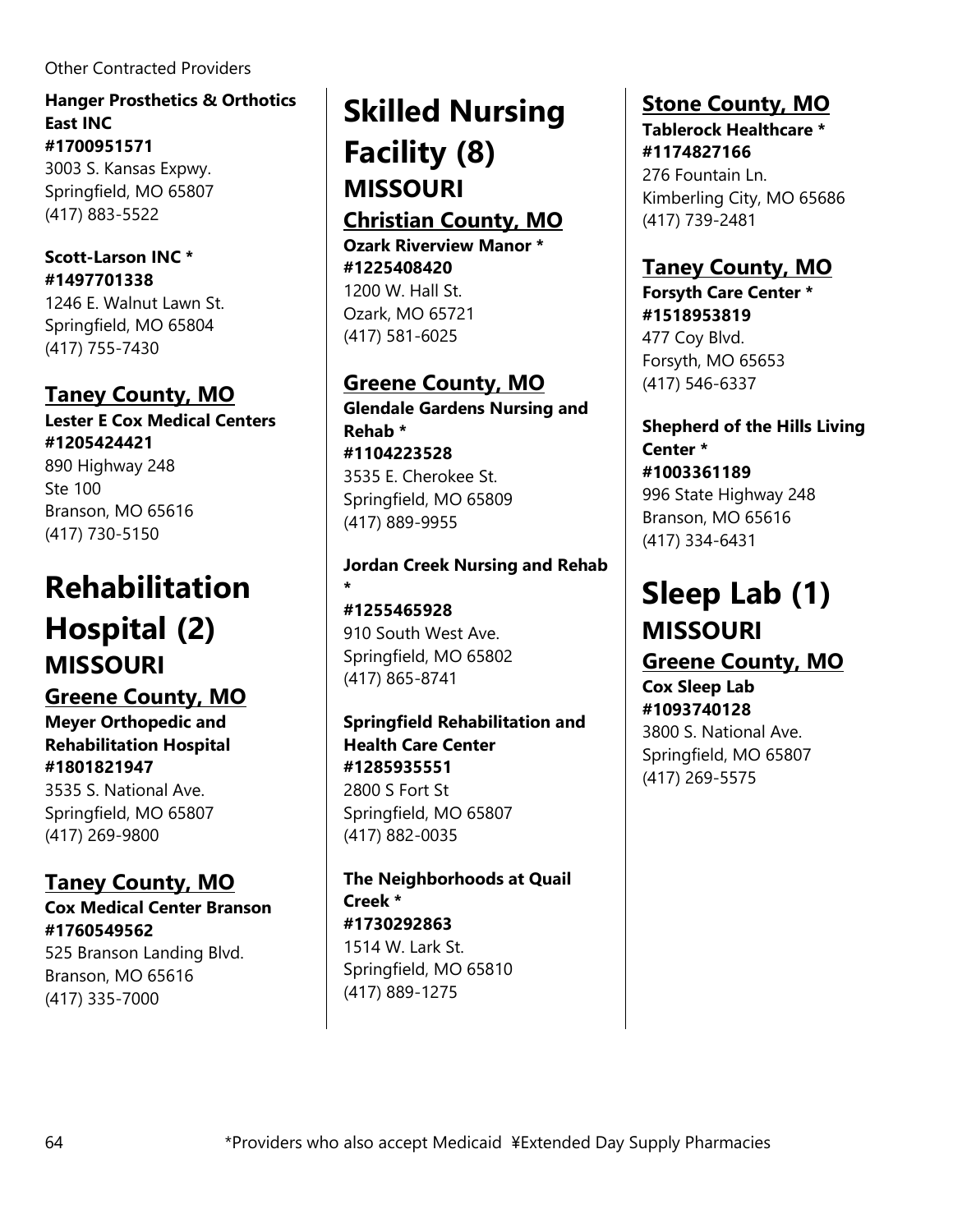## **Therapy - Occupational (4) MISSOURI**

## **Greene County, MO**

#### **Bayanin, Fernando A., OT #1306475793**

MEYER ORTHOPEDIC AND REHABILITATION HOSPITAL 3545 S National Ave Springfield, MO 65807 (417) 269-5500 *CNH CMCS*

#### **Brown, Matthew R., OT #1255969184**

MEYER ORTHOPEDIC AND REHABILITATION HOSPITAL 3545 S National Ave Springfield, MO 65807 (417) 269-5500 *CNH CMCS*

#### **Stevens-Ricci, Brenda L., OT #1881215119**

LESTER E COX MEDICAL CENTERS 1423 N. Jefferson Ave. Springfield, MO 65802 (417) 269-3177 *CNH CMCS*

#### **Utecht, Jillynne J., OT #1518022086**

MEYER ORTHOPEDIC AND REHABILITATION HOSPITAL 3545 S National Ave Springfield, MO 65807 (417) 269-5500 *CNH CMCS*

## **Therapy - Physical (16) MISSOURI**

**Barry County, MO Blackburn, John D., PT #1891970901**

COX MONETT HOSPITAL INC 801 N. Lincoln Ave. Monett, MO 65708 (417) 236-2480 *CNH CMCS*

## **Greene County, MO**

**Conner, Brittany S., PT #1356702187**

MEYER ORTHOPEDIC AND REHABILITATION HOSPITAL 3545 S. National Ave. Springfield, MO 65807 (417) 269-5500

### **Dynamic Strides Therapy INC #1104378561**

2673 E. Sawyer Rd. Republic, MO 65738 (417) 324-7646

#### **Farinha, Jeffrey, PT #1659031417**

MEYER ORTHOPEDIC AND REHABILITATION HOSPITAL 3545 S National Ave Springfield, MO 65807 (417) 269-5500

#### **Glenn, Christopher L., PT #1558990036**

MEYER ORTHOPEDIC AND REHABILITATION HOSPITAL 3545 S. National Ave. Springfield, MO 65807 (417) 269-5500 *CNH CMCS*

#### **Goble, Phillip W., PT #1790304277**

LESTER E COX MEDICAL CENTERS 1423 N. Jefferson Ave. Springfield, MO 65802 (417) 269-3177

#### **Holland, Lydia J., PT #1841726510**

MEYER ORTHOPEDIC & REHABILITATION **HOSPITAL** 3535 S. National Ave. Springfield, MO 65807 (417) 269-9800

#### **McClintick, Hayley D., PT #1538797899**

MEYER ORTHOPEDIC AND REHABILITATION HOSPITAL 3545 S. National Ave. Springfield, MO 65807 (417) 269-5500 *CNH CMCS*

#### **Mesecher, Emiliy R., PT #1669981841**

MEYER ORTHOPEDIC AND REHABILITATION HOSPITAL 3545 S. National Ave. Springfield, MO 65807 (417) 269-5500 *CNH CMCS*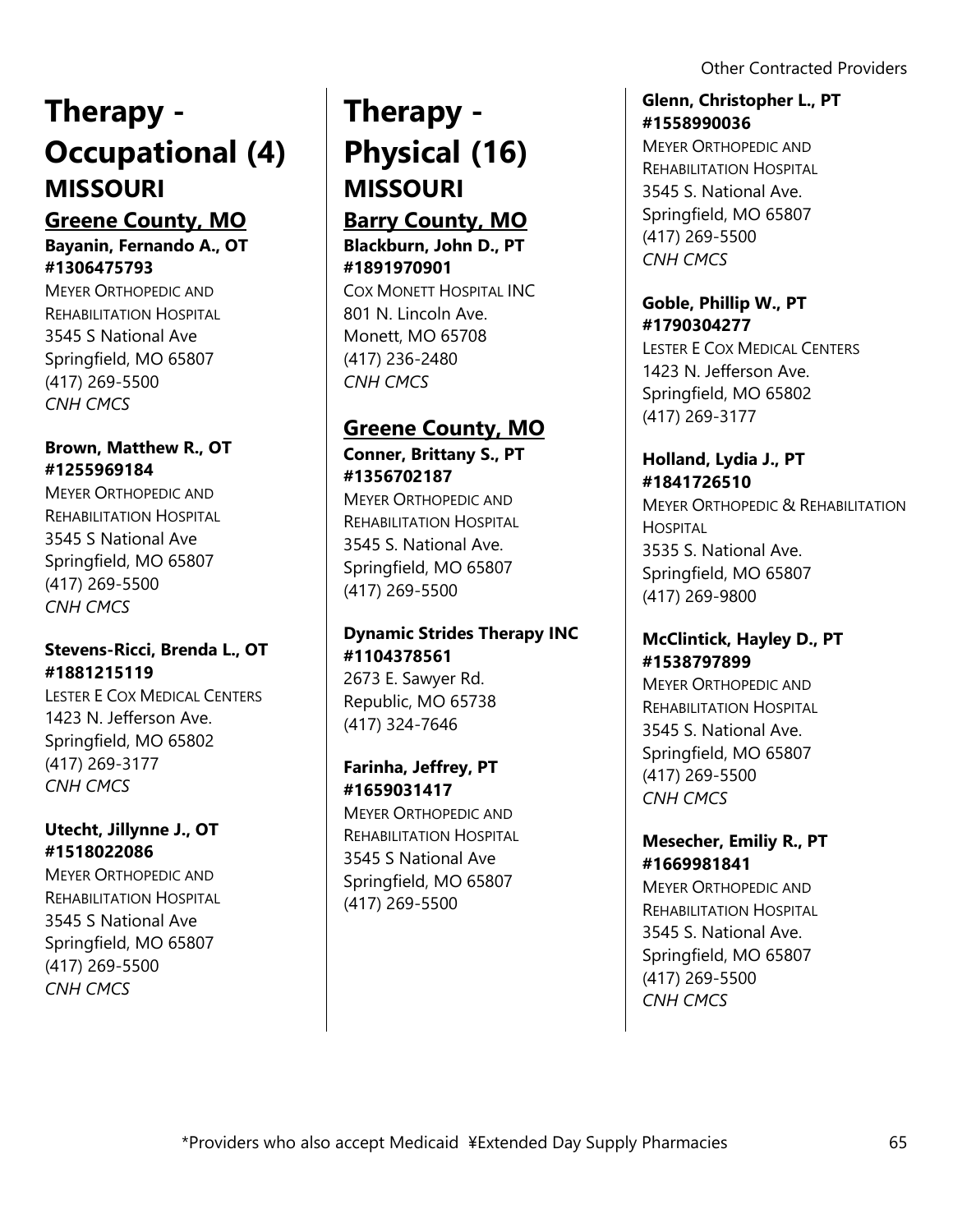**Meyer Orthopedic & Rehabilitation Hospital \* #1902969272**

3535 S. National Ave. Springfield, MO 65807 (417) 269-9800

#### **Poole, Brandon M., PT #1316567571**

MEYER ORTHOPEDIC AND REHABILITATION HOSPITAL 3545 S. National Ave. Springfield, MO 65807 (417) 269-5500

#### **Robbins, Amy, PT #1558990416**

MEYER ORTHOPEDIC & REHABILITATION HOSPITAL 3535 S. National Ave. Springfield, MO 65807 (417) 269-9800

–– OZARK NEURO REHAB CENTER 3550 S. National Ave. Ste. 200 Springfield, MO 65807 (417) 269-9300

#### **Sanders, Amy A., PT #1013258698**

MEYER ORTHOPEDIC & REHABILITATION HOSPITAL 3535 S. National Ave. Springfield, MO 65807 (417) 269-9800 ––

OZARK NEURO REHAB CENTER 3550 S. National Ave. Ste. 200 Springfield, MO 65807 (417) 269-9300 *CNH CMCS*

## **Schermer, Alissa L., PT #1619597861**

MEYER ORTHOPEDIC AND REHABILITATION HOSPITAL 3545 S. National Ave. Springfield, MO 65807 (417) 269-5500

#### **Schlesselmann, Mandy J., PT #1023132057**

MEYER ORTHOPEDIC AND REHABILITATION HOSPITAL 3545 S. National Ave. Springfield, MO 65807 (417) 269-5500 *CNH CMCS*

#### **Tucker, Levi, PT #1760150072**

MEYER ORTHOPEDIC AND REHABILITATION HOSPITAL 3545 S National Ave Springfield, MO 65807 (417) 269-5500

# **Therapy - Speech (9)**

#### **MISSOURI Greene County, MO Bailey, April D., SLP**

**#1770637985**

MEYER ORTHOPEDIC AND REHABILITATION HOSPITAL 3545 S. National Ave. Springfield, MO 65807 (417) 269-5500 *CNH CMCS*

#### **Brown, Amanda N., SLP #1225685068**

MEYER ORTHOPEDIC AND REHABILITATION HOSPITAL 3545 S. National Ave. Springfield, MO 65807 (417) 269-5500

#### **Casimir, Stashia M., SLP #1033729769**

MEYER ORTHOPEDIC AND REHABILITATION HOSPITAL 3545 S National Ave Springfield, MO 65807 (417) 269-5500 *CNH CMCS*

#### **Chalfant, Carol, SLP #1629605902**

––

MEYER ORTHOPEDIC & REHABILITATION HOSPITAL 3535 S. National Ave. Springfield, MO 65807 (417) 269-9800

OZARK NEURO REHAB CENTER 3550 S. National Ave. Ste. 200 Springfield, MO 65807 (417) 269-9300

#### **Cooper, Sara R., SLP #1336764489**

*Board Certified* DYNAMIC STRIDES THERAPY INC 2673 E. Sawyer Rd. Republic, MO 65738 (417) 324-7646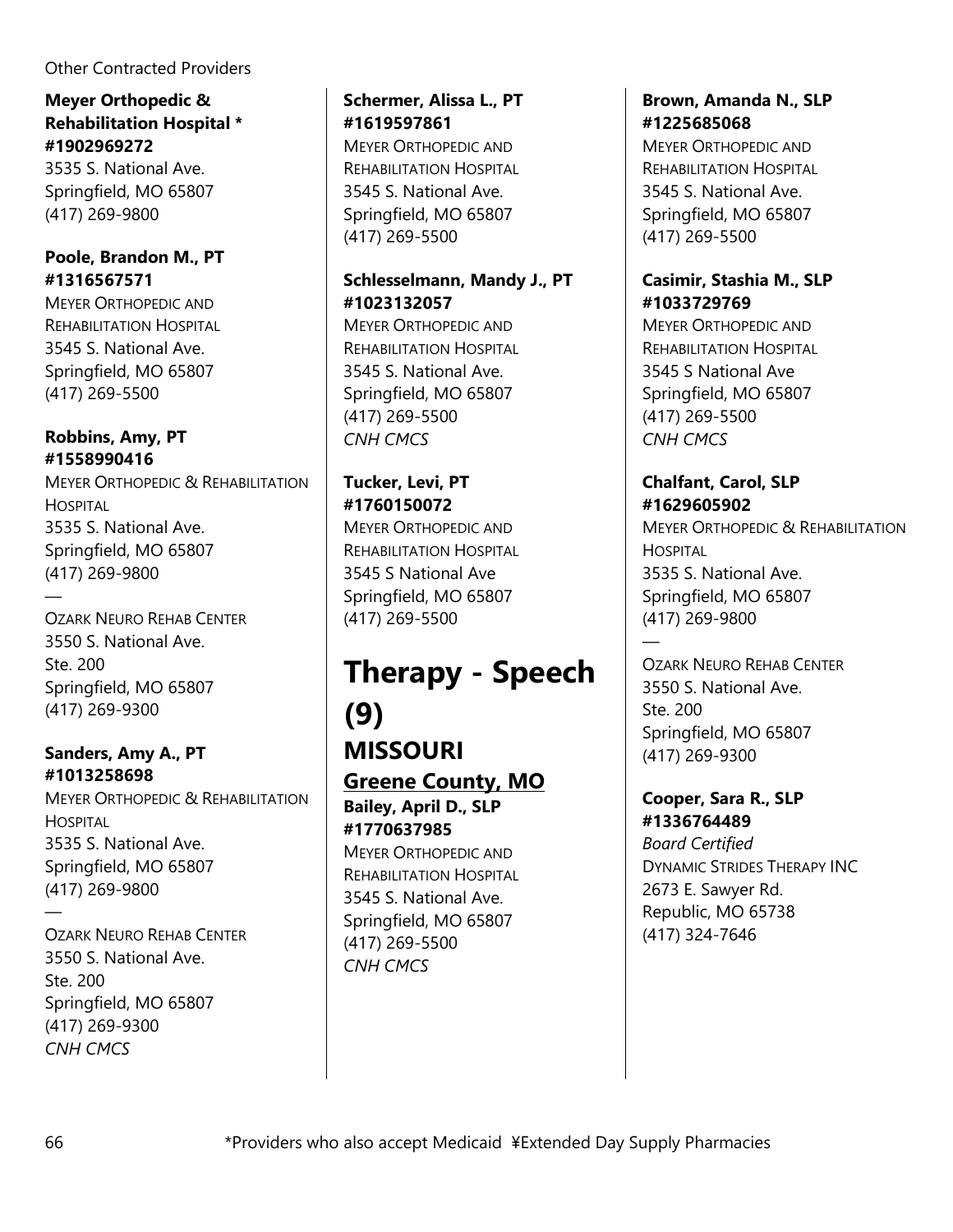#### **Hogan, Brandi N., SLP #1003394362**

**COXHEALTH** 3545 S. National Ave. Springfield, MO 65807 (417) 269-5500 *CNH CMCS*

#### **Moore, Rachel, SLP #1710368824**

**COXHEALTH** 3545 S. National Ave. Springfield, MO 65807 (417) 269-5500

#### **O'Daniel, Cortney R., SLP #1881075703**

MEYER ORTHOPEDIC & REHABILITATION HOSPITAL 3535 S. National Ave. Springfield, MO 65807 (417) 269-9800 *CNH CMCS*

## **Wilkins, Lindsey, SLP #1962011924**

MEYER ORTHOPEDIC AND REHABILITATION HOSPITAL 3545 S National Ave Springfield, MO 65807 (417) 269-5500

## **Urgent Care Center (4) MISSOURI**

**Barry County, MO Cox Monett Urgent Care #1205387289** 2200 E. Cleveland St.

Monett, MO 65708 (417) 354-1570

#### Other Contracted Providers

#### **Christian County, MO**

#### **CoxHealth Urgent Care Ozark #1669923884**

5100 N Town Centre Dr Ozark, MO 65721 (417) 730-5360

## **Greene County, MO**

**CoxHealth Urgent Care Elfindale #1558927517**

1429 W. Sunshine St. Springfield, MO 65807 (417) 730-5700

## **Taney County, MO**

**CoxHealth Urgent Care #1255870853**

525 Branson Landing Blvd. Ste. 100 Branson, MO 65616 (417) 335-8646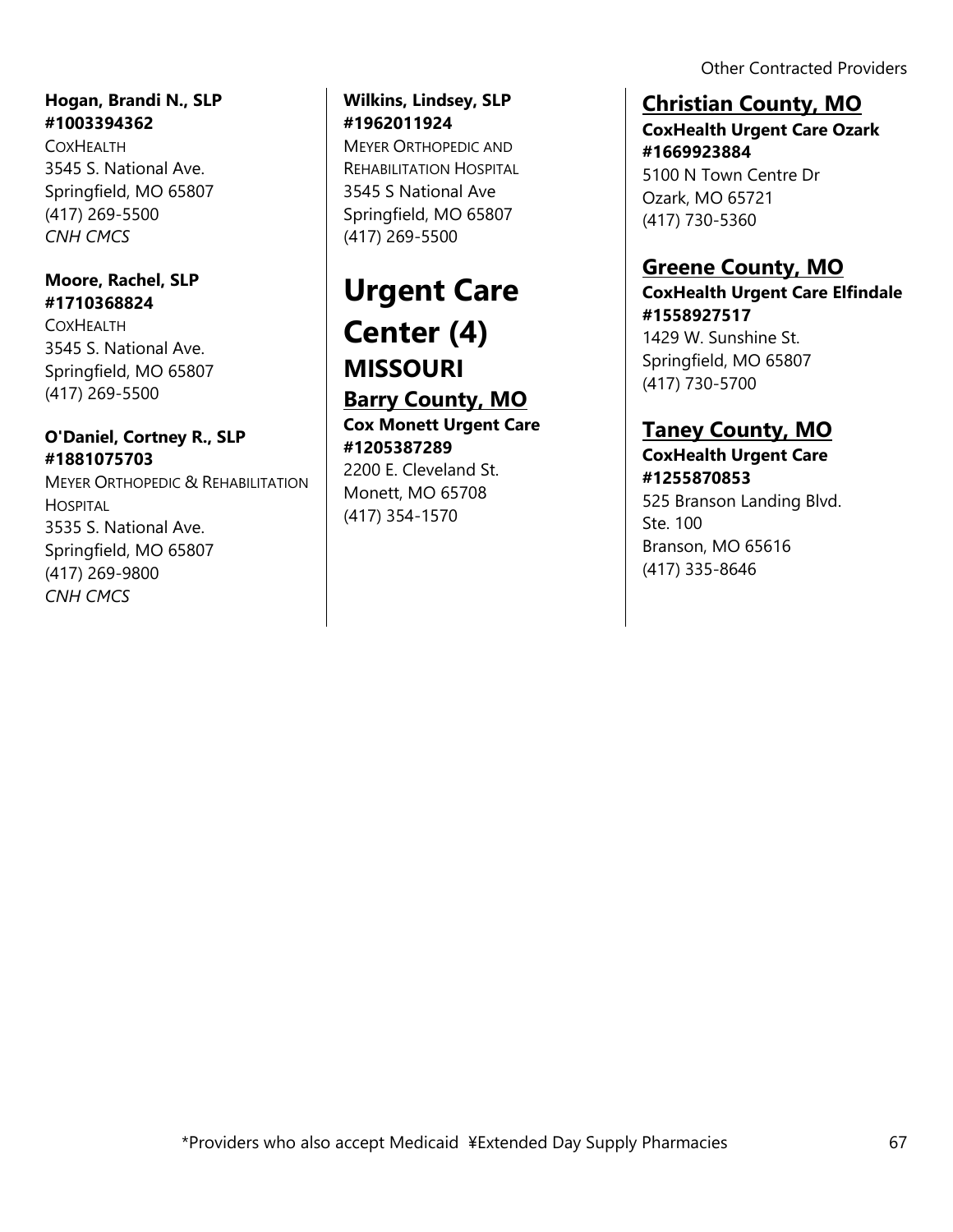# **CoxHealth Medicare***Plus*  **Mental Health, Chemical Dependency and Substance Abuse Providers**

## **Facilities Mental Health - Outpatient (3) MISSOURI**

#### **Greene County, MO Cox Medical Center South \***

**#1093740128** 3801 S National Ave Springfield, MO 65807 (417) 269-6000

#### **Mercy Hospital Springfield #1578504056**

1235 E. Cherokee St. Springfield, MO 65804 (417) 820-2000

## **Taney County, MO**

**Cox Medical Center Branson #1760443980**

525 Branson Landing Blvd. Branson, MO 65616 (417) 335-7000

## **Facilities Mental Health - Inpatient (3) MISSOURI**

## **Greene County, MO**

**Cox Medical Center South \* #1093740128** 3801 S National Ave Springfield, MO 65807 (417) 269-6000

## **Mercy Hospital Springfield #1578504056** 1235 E. Cherokee St.

Springfield, MO 65804 (417) 820-2000

## **Taney County, MO**

**Cox Medical Center Branson #1760443980**

525 Branson Landing Blvd. Branson, MO 65616 (417) 335-7000

## **Facilities Substance Abuse - Inpatient (2) MISSOURI**

## **Greene County, MO**

**Mercy Hospital Springfield #1578504056** 1235 E. Cherokee St. Springfield, MO 65804 (417) 820-2000

## **Taney County, MO**

**Cox Medical Center Branson #1760443980** 525 Branson Landing Blvd. Branson, MO 65616 (417) 335-7000

## **Facilities Substance Abuse - Outpatient (2)**

# **MISSOURI**

#### **Greene County, MO Cox Medical Center South \* #1093740128** 3801 S National Ave Springfield, MO 65807 (417) 269-6000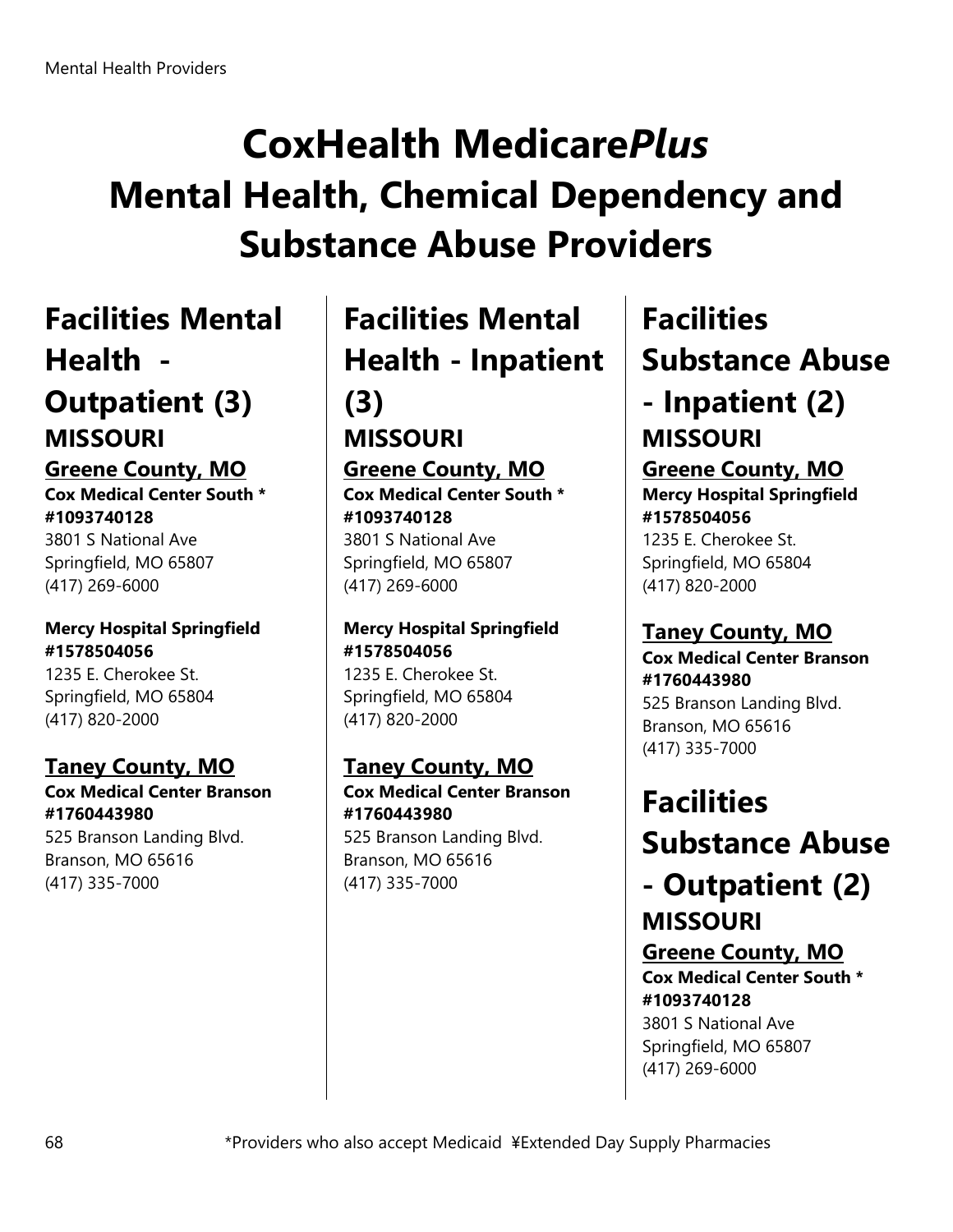#### Mental Health Providers

#### **Mercy Hospital Springfield #1578504056**

1235 E. Cherokee St. Springfield, MO 65804 (417) 820-2000

## **Licensed Clinical Social Worker (74) MISSOURI Christian County, MO Pedram, Mitra S., LCSW**

**#1649801358**

BURRELL BEHAVIORAL HEALTH 1736 N Plantation Dr Nixa, MO 65714 (417) 761-5495

#### **Wallace, Sherrie K., LCSW #1528491529**

BURRELL BEHAVIORAL HEALTH 560 W Mount Vernon St Nixa, MO 65714 (417) 413-1593

## **Greene County, MO**

#### **Alfano, Valerie P., LCSW #1790335701**

BURRELL BEHAVIORAL HEALTH 1300 E. Bradford Pkwy. Springfield, MO 65804 (417) 761-5000

#### **Beck, Irma, LCSW \* #1730372335**

BURRELL BEHAVIORAL HEALTH 1350 E. Bradford Pkwy. Springfield, MO 65804 (417) 761-5000

### **Bertsch, John, LCSW #1447250808**

BURRELL BEHAVIORAL HEALTH 1300 Bradford Pkwy. Springfield, MO 65804 (417) 761-5000

#### **Best, Sandra S., LCSW #1326057977**

BURRELL BEHAVIORAL HEALTH 1423 N. Jefferson Ave. Springfield, MO 65807 (417) 269-6894

#### **Bolton, Barbara D., LCSW #1891812566**

MERCY HOSPITAL SPRINGFIELD 1235 E. Cherokee St. Springfield, MO 65804 (417) 820-3214 ––

MERCY HOSPITAL SPRINGFIELD 1845 S. Rogers Ave. Springfield, MO 65804 (417) 820-2990

#### **Burns, Melissa N., LCSW #1962408872**

BURRELL BEHAVIORAL HEALTH 1300 E. Bradford Pkwy. Springfield, MO 65804 (417) 761-5000

## **Casady, Susan M., LCSW #1063507846**

1310 E. Kingsley St. Ste. C Springfield, MO 65804 (417) 459-3450

#### **Cox, Matthew, LCSW #1407252216**

JORDAN VALLEY COMMUNITY HEALTH **CENTER** 440 E Tampa St Springfield, MO 65806 (417) 831-0150

#### **Crawford, Terri D., MEd #1073509006**

BURRELL BEHAVIORAL HEALTH 800 S. Park Ave. Springfield, MO 65802 (417) 761-5540

#### **Dennis, Amy E., LMSW #1639629934**

BURRELL BEHAVIORAL HEALTH 1300 E. Bradford Pkwy. Springfield, MO 65804 (417) 761-5000

#### **Derham, Amanda C., LCSW #1477049930**

JORDAN VALLEY COMMUNITY HEALTH **CENTER** 440 E Tampa St Springfield, MO 65806 (417) 831-0150

#### **Douty, Joetta R., LCSW #1295054021**

BURRELL BEHAVIORAL HEALTH 1300 Bradford Pkwy. Springfield, MO 65804 (417) 761-5000

#### **Eledge, Kelly M., LCSW #1386809218**

BURRELL BEHAVIORAL HEALTH 1300 E. Bradford Pkwy Springfield, MO 65804 (417) 761-5000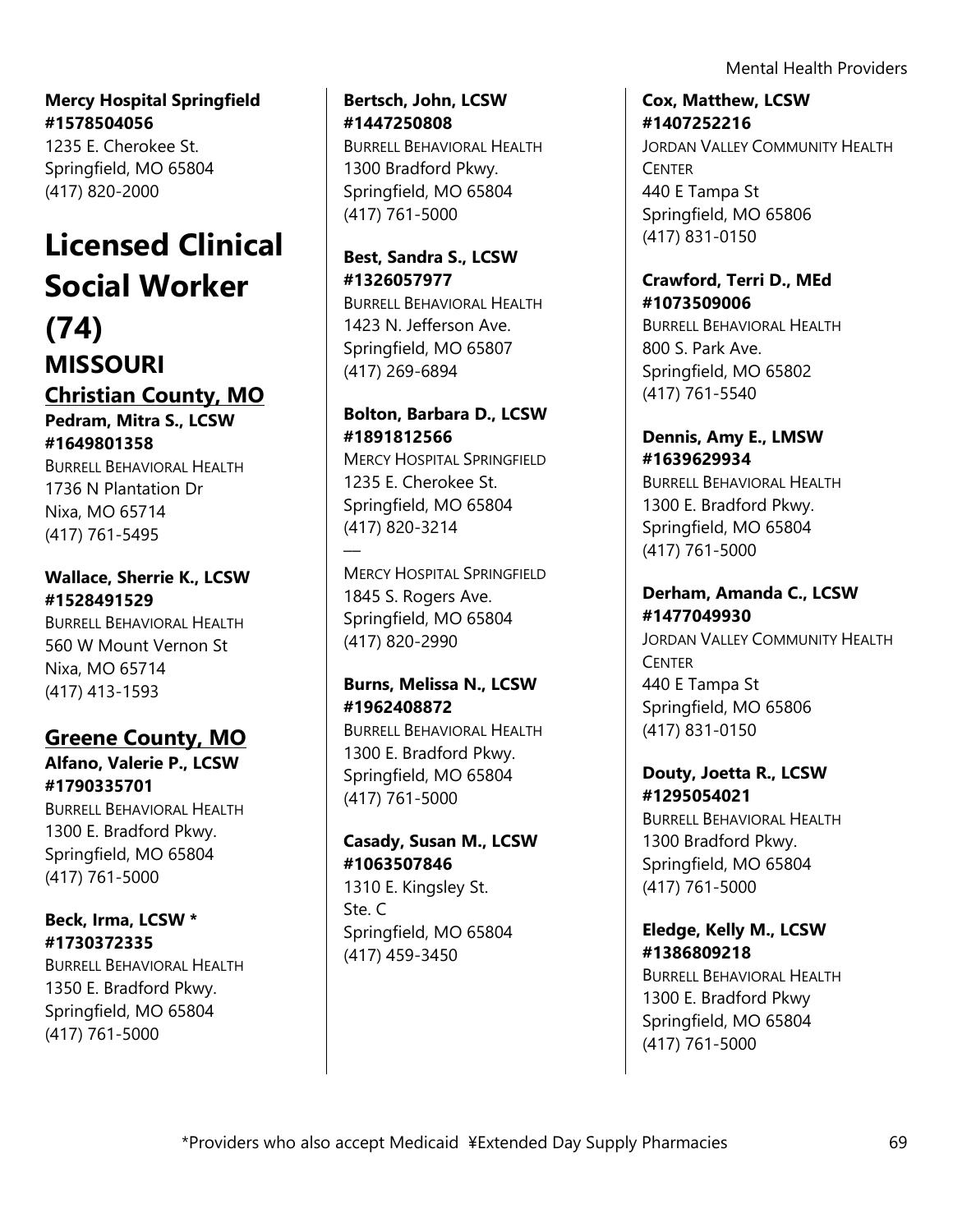#### Mental Health Providers

#### **Endres, Robert G., LCSW #1033253083**

BURRELL BEHAVIORAL HEALTH 1300 E. Bradford Pkwy. Springfield, MO 65804 (417) 761-5000

#### **Engert, Paige N., LCSW #1851808554**

BURRELL BEHAVIORAL HEALTH 800 S Park Ave Springfield, MO 65802 (417) 893-7700

#### **English, Mary E., LCSW #1679762322**

BURRELL BEHAVIORAL HEALTH 1300 E. Bradford Pkwy. Springfield, MO 65804 (417) 761-5000

#### **Ewing, Quintin E., LCSW #1346532116**

BURRELL BEHAVIORAL HEALTH 1423 N Jefferson Ave Ste D-200 Springfield, MO 65802 (417) 761-5820

#### **Fenton, Andrea, LCSW #1619246592**

BURRELL BEHAVIORAL HEALTH 1300 E. Bradford Pkwy. Springfield, MO 65804 (417) 761-5000

#### **Fletcher, Brent L., LCSW #1538203278**

MERCY HOSPITAL SPRINGFIELD 1235 E. Cherokee St. Springfield, MO 65804 (417) 820-2000

#### **Fu, Elizabeth, LCSW #1124166483**

––

BURRELL BEHAVIORAL HEALTH 1300 E. Bradford Pkwy. Springfield, MO 65804 (417) 761-5000

BURRELL BEHAVIORAL HEALTH 1423 N. Jefferson Ave. Ste. 200-D Springfield, MO 65802 (417) 761-5600

#### **Germany, Rhonda R., LCSW #1679617336**

**MERCY HOSPITAL SPRINGFIELD** 1235 E. Cherokee St. Springfield, MO 65804 (417) 820-2000 ––

MERCY CLINIC SPRINGFIELD **COMMUNITIES** 1312 E. Lark St. Springfield, MO 65804 (417) 820-3707

#### **Groves, Michael O., LCSW #1194867945**

MERCY HOSPITAL SPRINGFIELD 1235 E. Cherokee St. Springfield, MO 65804 (417) 820-2000

–– MERCY CLINIC SPRINGFIELD **COMMUNITIES** 1312 E. Lark St. Springfield, MO 65804 (417) 820-3707

#### **Harrington, Danetta A., CSW #1437455417**

MCGUIRE CHRISTIAN COUNSELING 636 W Republic Rd Ste C-116 Springfield, MO 65807 (417) 866-7773

#### **Hart, Juanita P., LCSW #1558941294**

BURRELL BEHAVIORAL HEALTH 1300 E Bradford Pkwy Springfield, MO 65804 (417) 761-6360

#### **Hill, Amy L., LCSW #1033382379**

BURRELL BEHAVIORAL HEALTH 1300 E. Bradford Pkwy. Springfield, MO 65804 (417) 761-5000

#### **Holloway, Wanda K., LCSW #1598763088**

BURRELL BEHAVIORAL HEALTH 1300 E. Bradford Pkwy. Springfield, MO 65804 (417) 761-5000

#### **Hutchins, Dane P., LCSW #1326374927**

MERCY HOSPITAL SPRINGFIELD 3231 S. National Ave. Ste. 425 Springfield, MO 65807 (855) 637-2932

#### **Jones, Candace K., LCSW #1710948278**

BURRELL BEHAVIORAL HEALTH 1300 E. Bradford Pkwy. Springfield, MO 65804 (417) 761-5000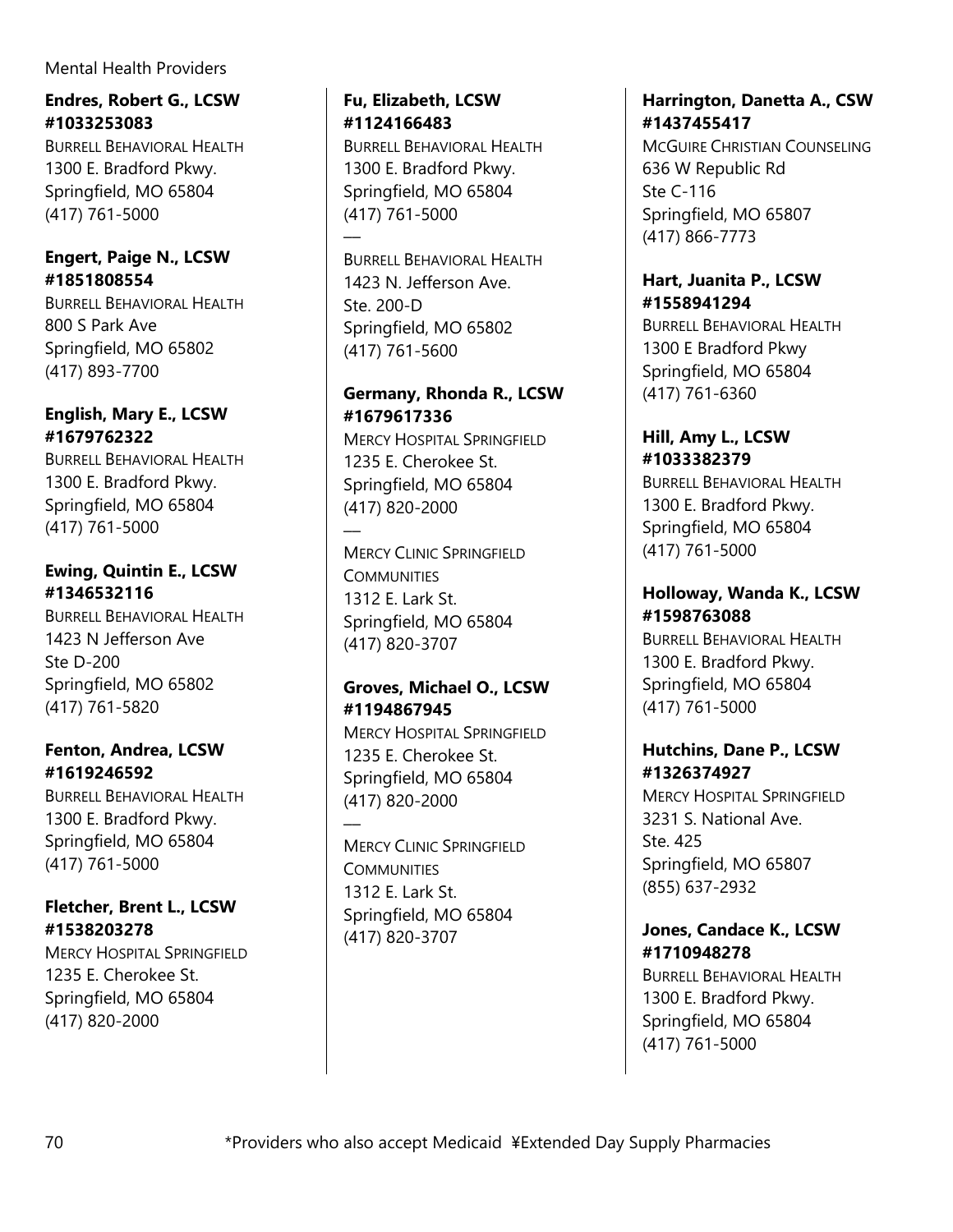Mental Health Providers

#### **Jones, Kirsten L., LCSW #1144542218**

COXHEALTH SYSTEM 1423 N Jefferson Ave Springfield, MO 65802 (417) 269-2273

#### **Landazuri, Shawna M., LCSW #1770732356**

MCGUIRE CHRISTIAN COUNSELING 636 W Republic Rd Ste C-116 Springfield, MO 65807 (417) 866-7773

#### **Leavell, Mark D., LCSW #1184728115**

BURRELL BEHAVIORAL HEALTH 1300 E Bradford Pkwy Bldg A Springfield, MO 65804 (417) 761-5000

#### **Livsey, Dana J., LCSW #1932193109**

BURRELL BEHAVIORAL HEALTH 1300 E. Bradford Pkwy. Springfield, MO 65804 (417) 761-5000

#### **Lo, Amelia K., LMSW #1871011825**

COUNSELING GROUP OF THE OZARKS 1901 E Bennett St Ste B Springfield, MO 65804 (417) 409-3008

#### **McCarty, Noah B., LCSW #1518391481**

BURRELL BEHAVIORAL HEALTH 1300 E. Bradford Pkwy. Springfield, MO 65802 (417) 761-5000

––

BURRELL BEHAVIORAL HEALTH 1443 N Roberson Ave Springfield, MO 65802 (417) 761-5848 ––

BURRELL BEHAVIORAL HEALTH 1949 E. Cherry St. Springfield, MO 65802 (417) 761-0300

#### **McClain, Rachella, LCSW #1124333919**

COUNSELING GROUP OF THE OZARKS 1901 E. Bennett St Ste. B Springfield, MO 65804 (417) 409-3008

#### **Morrow, Ila M., LCSW #1699187450**

BURRELL BEHAVIORAL HEALTH 1300 Bradford Pkwy. Springfield, MO 65804 (417) 761-5000

#### **Nelson, Mandie S., LMSW #1467931410**

JORDAN VALLEY COMMUNITY HEALTH **CENTER** 440 E Tampa St Springfield, MO 65806 (417) 831-0150

### **Parker, Stephanie R., LCSW #1396347696**

BURRELL BEHAVIORAL HEALTH 1300 E Bradford Pkwy Springfield, MO 65804 (417) 761-5000

#### **Plowman-Mullikin, Sherri, LCSW #1811381031**

BURRELL BEHAVIORAL HEAITH 1423 N Jefferson Ave Springfield, MO 65802 (417) 761-5950

#### **Prescott, Jennifer R., LCSW #1396051074**

BURRELL BEHAVIORAL HEALTH 1300 E. Bradford Pkwy. Springfield, MO 65804 (417) 761-5000

#### **Preus, Tayler R., LCSW #1932856432**

BURRELL BEHAVIORAL HEALTH 1423 N Jefferson Ave Springfield, MO 65802 (417) 761-5000

#### **Reed, Angela R., LCSW #1437373818**

BURRELL BEHAVIORAL HEALTH 1300 E Bradford Pkwy Springfield, MO 65804 (417) 761-5000

BURRELL BEHAVIORAL HEALTH 1423 N Jefferson Ave Springfield, MO 65802 (417) 761-5000

––

––

#### **Rowell, Lindsay R., LCSW #1881091478**

BURRELL BEHAVIORAL HEALTH 1300 E Bradford Pkwy Springfield, MO 65804 (417) 761-5000

BURRELL BEHAVIORAL HEALTH 1423 N Jefferson Ave Springfield, MO 65802 (417) 761-5000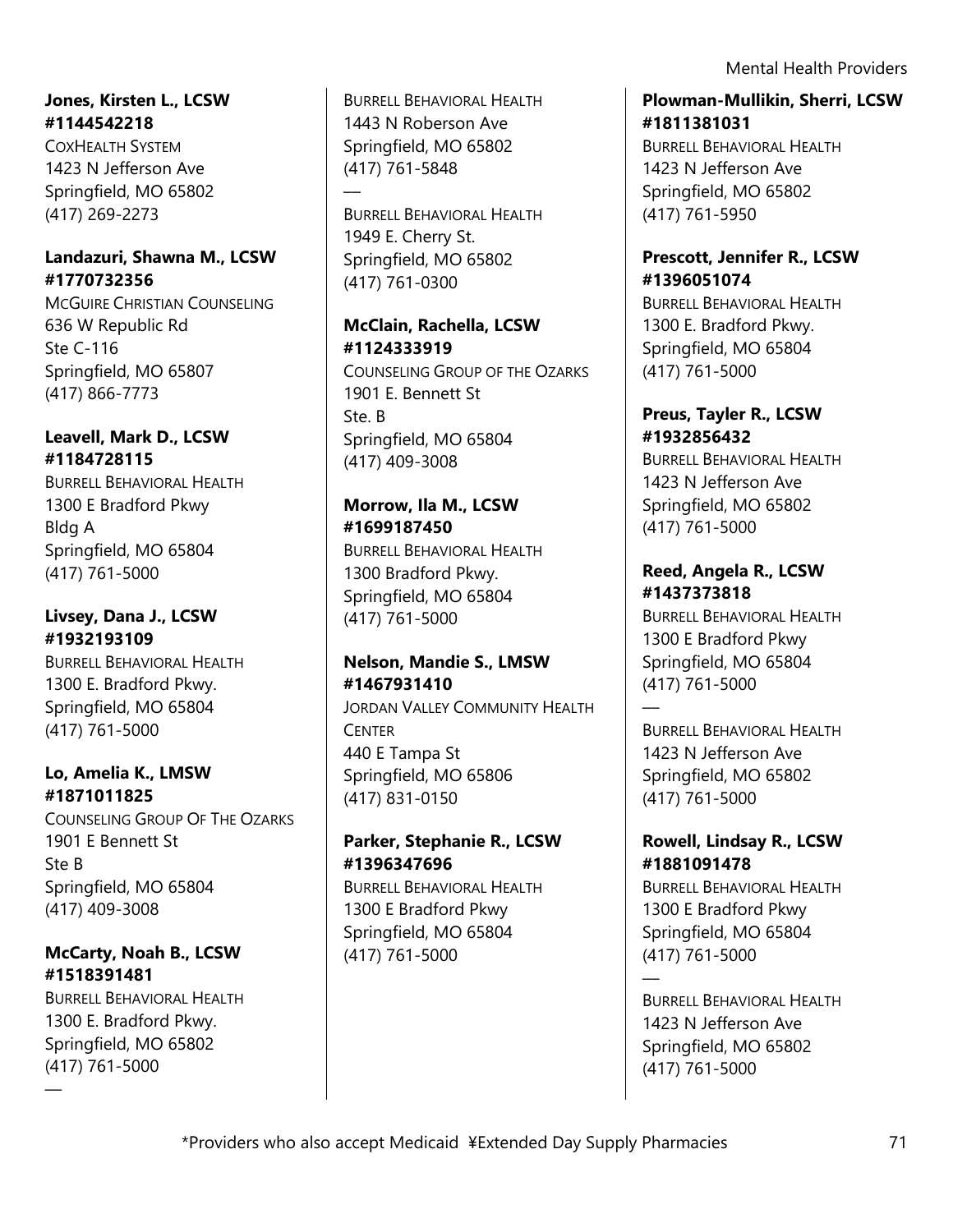#### **Sander, Mariah J., LCSW #1902449085**

BURRELL BEHAVIORAL HEALTH 1300 E. Bradford Pkwy. Springfield, MO 65804 (417) 761-5000

––

BURRELL BEHAVIORAL HEALTH 1423 N. Jefferson Ave. Springfield, MO 65802 (417) 761-5000

#### **Saxton, Christine M., LCSW #1578865911**

MERCY HOSPITAL SPRINGFIELD 1845 S. Rogers Ave. Springfield, MO 65804 (417) 820-2990

#### **Schulte, Paul G., LCSW #1518963180**

BURRELL BEHAVIORAL HEALTH 1300 E. Bradford Pkwy. Springfield, MO 65804 (417) 761-5000

#### **Scott, Megan R., LCSW #1811519929**

BURRELL BEHAVIORAL HEALTH 1423 N. Jefferson Ave. Springfield, MO 65802 (417) 761-5000

#### **Seiner, Emily, MSW, LCSW #1194357178**

BURRELL BEHAVIORAL HEALTH 1423 N Jefferson Ave Springfield, MO 65802 (417) 761-5000

BURRELL BEHAVIORAL HEALTH 800 S Park Ave Springfield, MO 65802 (417) 893-7735

#### **Singer, Kallie N., LCSW #1518474139**

BURRELL BEHAVIORAL HEALTH 1300 E Bradford Pkwy Springfield, MO 65804 (417) 761-5000

BURRELL BEHAVIORAL HEALTH 1443 N Robberson Ave Springfield, MO 65802 (417) 761-5848

––

#### **Skodak, Julie, LCSW #1023208964**

BURRELL BEHAVIORAL HEALTH 1423 N. Jefferson Ave. Ste. D-200 Springfield, MO 65802 (417) 761-5820

#### **Steele, Alaina J., LCSW #1093870057**

BURRELL BEHAVIORAL HEALTH 1300 E Bradford Pkwy Springfield, MO 65804 (417) 761-5000

#### **Suh, Ra Y., LCSW #1932404621** BURRELL BEHAVIORAL HEALTH 1443 N Robberson Ave Springfield, MO 65802

#### **Summers, Alexa, LCSW #1477959344**

BURRELL BEHAVIORAL HEALTH 1300 Bradford Pkwy. Springfield, MO 65804 (417) 761-5000

#### **Summers, Anne M., LCSW #1205160256**

*Board Certified* 1310 E. Kingsley St. Ste. C Springfield, MO 65804 (417) 882-7700

#### **Thomas, Carrie E., LCSW \* #1093908691**

ROBERT JASON GRANT ED. D AUTPLAY THERAPY CLINIC 1613 W. Elfindale St. Springfield, MO 65807 (417) 425-2907

## **Turner, Mary C., LCSW #1326415209**

1310 E Kingsley St Ste C Springfield, MO 65804 (417) 882-7700

#### **Tuttle, Lisa, LCSW #1568830503** PREFERRED FAMILY HEALTHCARE 2411 W. Catalpa St. Springfield, MO 65807 (417) 862-3455

#### **Walker, Dwayne R., LCSW #1508113473**

BURRELL BEHAVIORAL HEALTH 1300 E Bradford Pkwy Springfield, MO 65804 (417) 893-7735

–– BURRELL BEHAVIORAL HEALTH 800 S. Park Ave. Springfield, MO 65802 (417) 893-7735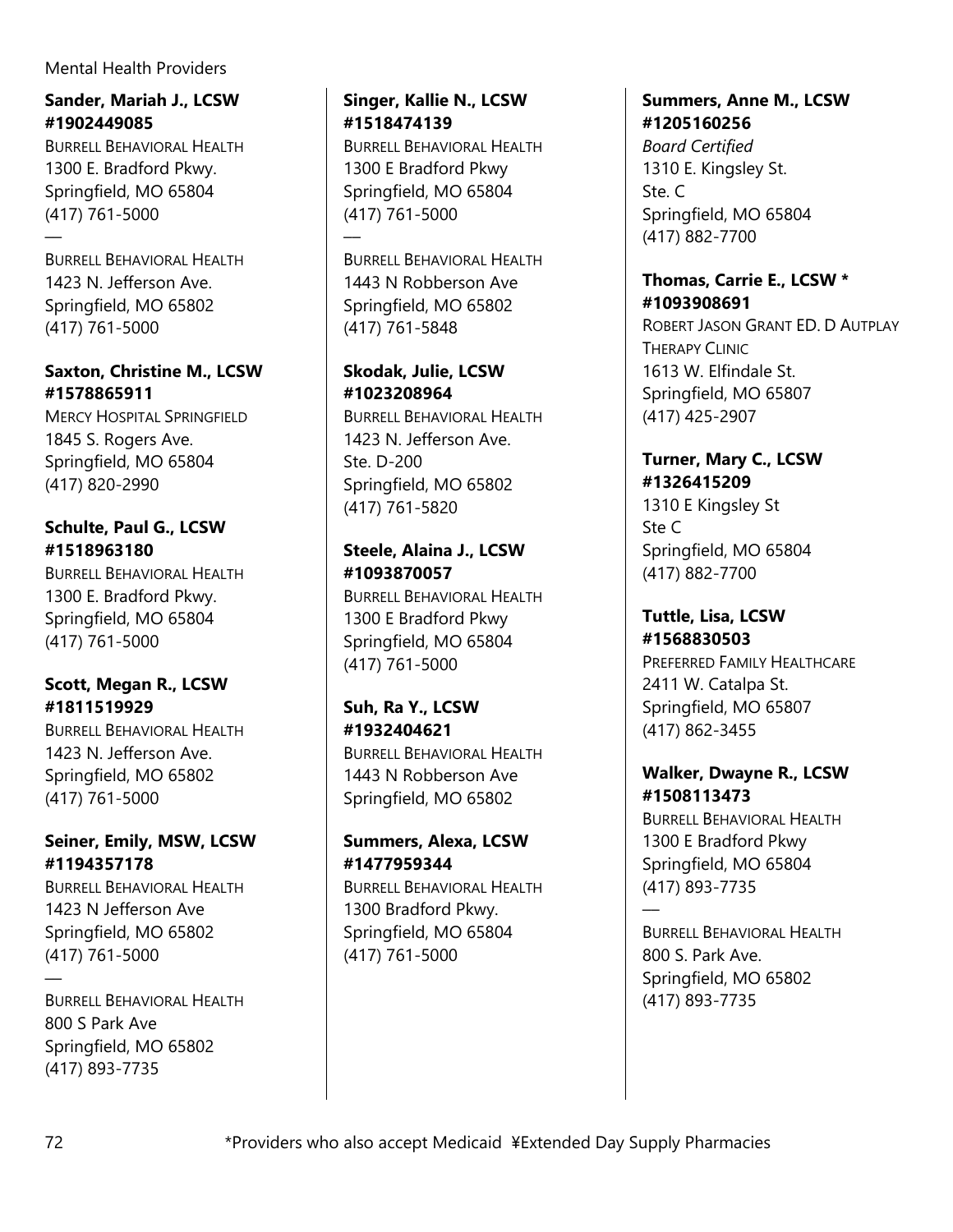#### **Wallace, Sherrie K., LCSW #1528491529**

BURRELL BEHAVIORAL HEALTH 2885 W Battlefield Rd Springfield, MO 65807 (417) 761-5800

#### **Wallace, Stephenie L., LCSW #1871959379**

BURRELL BEHAVIORAL HEALTH 1423 N Jefferson Ave Springfield, MO 65802 (417) 761-5000 *This provider will leave the network on Jun 24, 2022*

# **Wason, Susan D., LCSW \* #1841290111**

BURRELL BEHAVIORAL HEALTH 1300 E Bradford Pkwy Springfield, MO 65804 (417) 761-5000

# **Stone County, MO**

**Best, Sandra S., LCSW #1326057977** COXHEALTH CENTER BRANSON WEST 18452 Business 13 Reeds Spring, MO 65737 (417) 272-8911

#### **Martinez, Leo M., LCSW #1124415864**

COXHEALTH CENTER BRANSON WEST 18452 Business 13 Branson West, MO 65737 (417) 272-8911

#### **Prescott, Jennifer R., LCSW #1396051074**

BURRELL BEHAVIORAL HEALTH 18593 Business 13 Ste. 104-106 Branson West, MO 65737 (417) 761-5271

#### **Taney County, MO Appleman-Eck, Lori A., LCSW #1265961288**

BURRELL BEHAVIORAL HEALTH 33 Gage Dr. Ste. 100 Hollister, MO 65672 (417) 337-9554

–– BURRELL BEHAVIORAL HEALTH 4480 Gretna Rd Branson, MO 65616 (417) 761-5492

#### **Bertsch, John, LCSW #1447250808**

BURRELL BEHAVIORAL HEALTH 33 Gage Dr. Ste. 100 Hollister, MO 65672 (417) 337-9554 ––

BURRELL BEHAVIORAL HEALTH 4480 Gretna Rd Branson, MO 65616 (417) 761-5492

# **Best, Sandra S., LCSW #1326057977**

COXHEALTH HOSPITALIST 525 Branson Landing Blvd. Branson, MO 65616 (417) 335-7128

# **Boling, Catherine L., LCSW #1790949469**

BRANSON COUNSELING CENTER LLC 574 State Hwy. 248 Ste. 2 Branson, MO 65616 (417) 239-1389

#### **Martinez, Leo M., LCSW #1124415864**

COXHEALTH FAMILY MEDICINE HWY. 248 1150 State Highway 248 Ste. 202 Branson, MO 65616 (417) 348-8964

–– COXHEALTH HOSPITALIST 525 Branson Landing Blvd Branson, MO 65616 (417) 335-7128

–– COXHEALTH FAMILY MEDICINE & **OBSTETRICS** 525 Branson Landing Blvd. Ste. 508 Branson, MO 65616 (417) 335-7540

#### **Parker, Stephanie R., LCSW #1396347696**

BURRELL BEHAVIORAL HEALTH 4480 Gretna Rd Branson, MO 65616 (417) 761-5492

#### **Skodak, Julie, LCSW #1023208964**

BURRELL BEHAVIORAL HEALTH 155 Corporate Pl. Branson, MO 65616 (417) 761-5950

#### **Summers, Anne M., LCSW \* #1205160256**

*Board Certified* BRANSON COUNSELING CENTER LLC 574 State Hwy. 248 Ste. 2 Branson, MO 65616 (417) 239-1389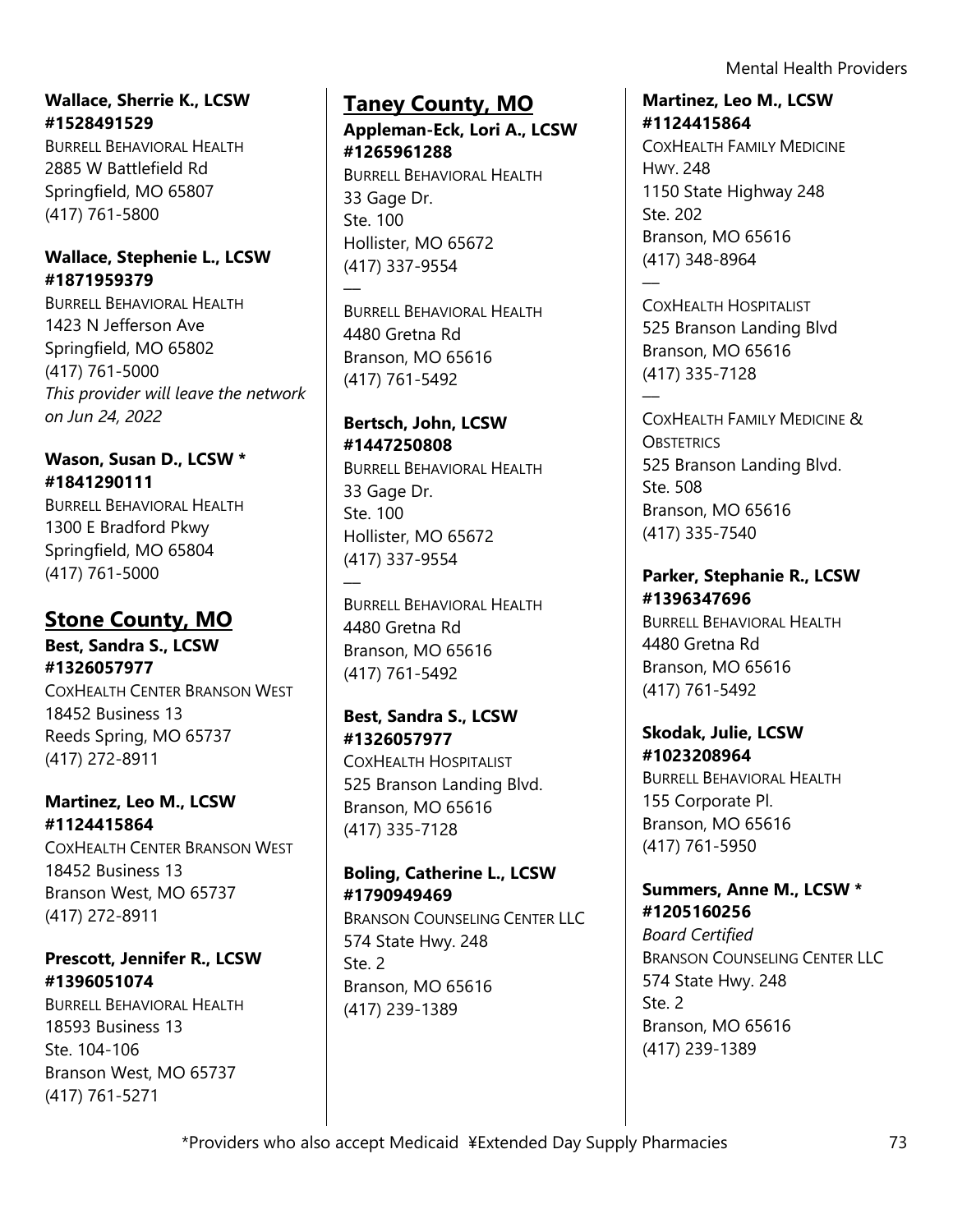# **Licensed Mental Health Counselor (1) MISSOURI**

# **Greene County, MO**

**McGuire, Aaron K., LPC #1184774309**

MCGUIRE CHRISTIAN COUNSELING 636 W Republic Rd Ste C-116 Springfield, MO 65807 (417) 866-7773

# **Licensed Professional Counselor (101) MISSOURI**

# **Christian County, MO**

#### **Alderman, Jeffrey A., LPC #1063860195**

EUSTASIS PSYCHIATRY AND ADDICTION **HEALTH** 5548 N Farmer Branch Rd Ozark, MO 65721 (417) 322-6622

#### **Baker, Cindy, LPC \* #1326181678**

TOUCHSTONE COUNSELING LLC 5608 N. 13th Ave. Ozark, MO 65721 (417) 581-6911

#### **Boyer-Krause, Angela J., LPC #1265681175**

BURRELL BEHAVIORAL HEALTH 560 W. Mount Vernon St. Nixa, MO 65714 (417) 413-1593

# **Phillips, Michelle M., LPC \* #1851433007** 1562 W. Diane St. Ozark, MO 65721

(417) 865-6955 –– TOUCHSTONE COUNSELING LLC

5608 N. 13th Ave. Ozark, MO 65721 (417) 581-6911

#### **Schwartz, Yvonda, LPC #1811023161**

EUSTASIS PSYCHIATRY AND ADDICTION **HEALTH** 5548 N Farmer Branch Rd Ozark, MO 65721 (417) 322-6622

#### **Starlin, Wesley A., MS #1760614044**

BURRELL BEHAVIORAL HEALTH 1746 N. Plantation Dr. Nixa, MO 65714 (417) 761-0462

### **Van Note, Alisyn L., PLPC \* #1861940843**

BURRELL BEHAVIORAL HEALTH 560 W. Mount Vernon St. Nixa, MO 65714 (417) 413-1593

**Warren, Tana, MS #1356562433** BURRELL BEHAVIORAL HEALTH 263 S. Essex Rd. Nixa, MO 65714

(417) 761-5490

# **Greene County, MO**

**Alderman, Jeffrey A., LPC #1063860195** EUSTASIS PSYCHIATRY AND ADDICTION **HEALTH** 3100 S National Ave Ste 103 Springfield, MO 65807 (417) 322-6622 ––

EUSTASIS PSYCHIATRY AND ADDICTION **HEALTH** 3600 S National Ave Springfield, MO 65807

# **Ankrom, Shirley D., LPC \* #1235207689**

1736 E. Sunshine St. Ste. 510 Springfield, MO 65804 (417) 839-1779

# **Baker, Susan M., MS #1730475666** BURRELL BEHAVIORAL HEALTH

1300 E. Bradford Pkwy. Springfield, MO 65804 (417) 761-5600

#### **Bartlett, Jennifer A., LPC #1316039001**

BURRELL BEHAVIORAL HEALTH 230 N. Belcrest Ave. Springfield, MO 65802 (417) 597-4309

#### **Baumberger, Bonnie, LPC #1700864675**

BURRELL BEHAVIORAL HEALTH 1300 E. Bradford Pkwy. Springfield, MO 65804 (417) 761-5000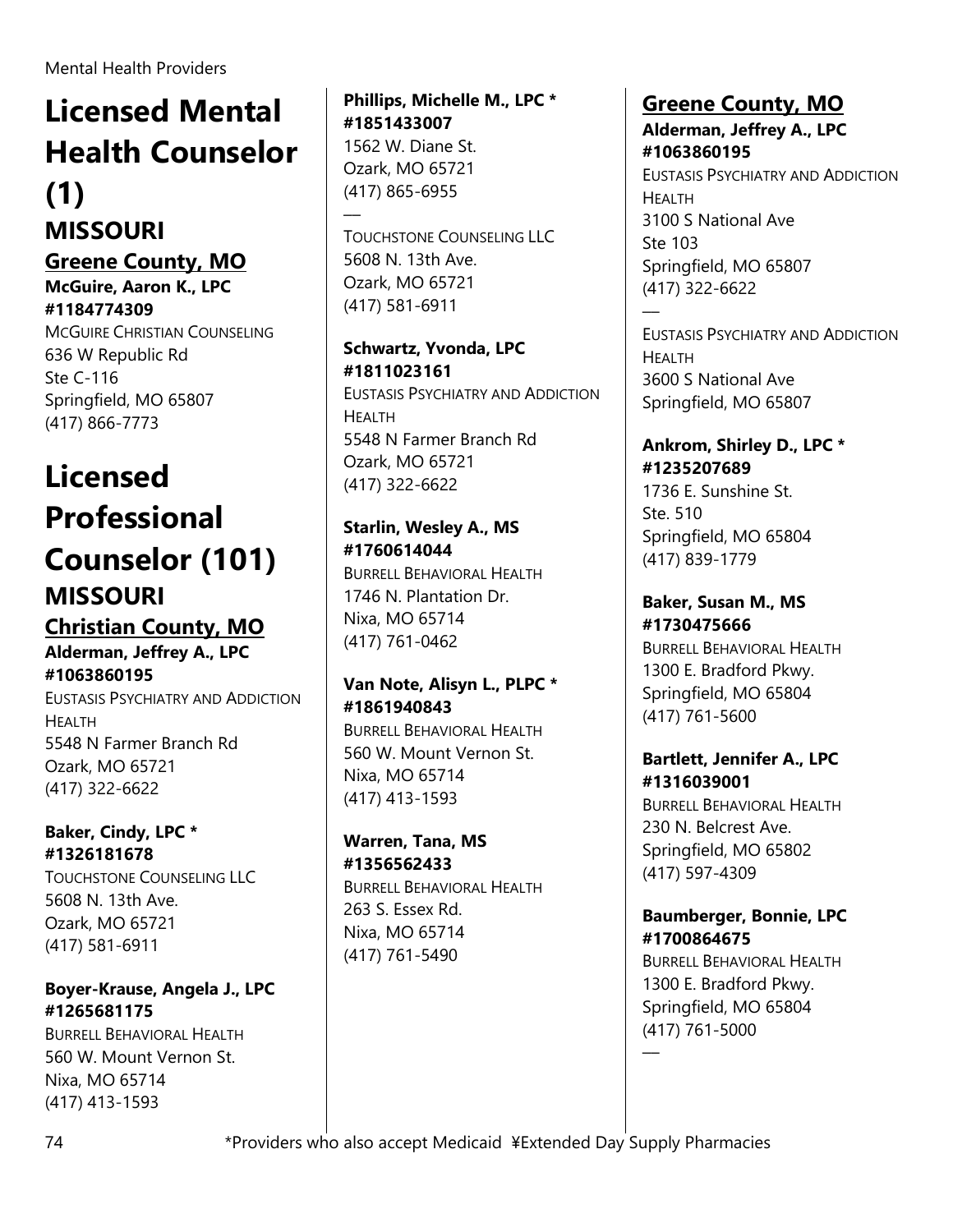BURRELL BEHAVIORAL HEALTH 800 S. Park Ave. Springfield, MO 65802

––

BURRELL BEHAVIORAL HEALTH 930 S. Robberson Ave. Springfield, MO 65807 (417) 761-5540

#### **Bendure, Jessica R., LPC #1871888297**

BURRELL BEHAVIORAL HEALTH 1300 E. Bradford Pkwy. Springfield, MO 65804 (417) 761-5000

#### **Boyer-Krause, Angela J., LPC #1265681175**

BURRELL BEHAVIORAL HEALTH 1675 E. Seminole St. Ste. A-1 Springfield, MO 65804 (417) 597-4309

#### **Brimer, Jessie K., LPC #1790225019**

BURRELL BEHAVIORAL HEALTH 1300 E. Bradford Pkwy. Springfield, MO 65804 (417) 761-5000

### **Brown, Sue A., LPC #1144356155**

COX REGIONAL SERVICES 1423 N Jefferson Ave Springfield, MO 65802 (417) 269-6000

–– COXHEALTH SYSTEM 1423 N Jefferson Ave Springfield, MO 65802 (417) 269-6891

––

COX REGIONAL SERVICES 1423 N Jefferson Ave Springfield, MO 65802 (417) 269-6891

–– COXHEALTH SYSTEM 3800 S. National Ave. Ste. 770 Springfield, MO 65804 (417) 269-6891

–– **COXHEALTH** 3801 S National Ave Springfield, MO 65807 (417) 269-6000

––

LESTER E COX MEDICAL CENTERS 3801 S National Ave Springfield, MO 65807 (417) 269-6000 *CNH CMCS*

#### **Buck, Shelley, MS #1528299237**

BURRELL BEHAVIORAL HEALTH 235 S. National Ave. Ste. A & B Springfield, MO 65802 (417) 761-6430 ––

BURRELL BEHAVIORAL HEALTH 904 S. Campbell Ave. Springfield, MO 65806 (417) 761-5000

#### **Buckley, Kristen, LPC #1528207933**

BURRELL BEHAVIORAL HEALTH 1300 E. Bradford Pkwy. Springfield, MO 65804 (417) 761-5000

**Burch, Candace L., LPC #1245586361**

BURRELL BEHAVIORAL HEALTH 1300 E. Bradford Pkwy. Springfield, MO 65804 (417) 761-5000

#### **Campbell, Elizabeth, LPC #1538613815**

BURRELL BEHAVIORAL HEALTH 1300 E. Bradford Pkwy. Springfield, MO 65804 (417) 761-5000

––

BURRELL BEHAVIORAL HEALTH 1322 S. Campbell Ave. Springfield, MO 65807 (417) 761-7760

#### **Coleman, Teresa A., LPC #1164667903**

BURRELL BEHAVIORAL HEALTH 1423 N. Jefferson Ave. Ste. D-200 Springfield, MO 65802 (417) 761-5820

#### **Darst, Judy K., LPC #1194157537**

BURRELL BEHAVIORAL HEALTH 1949 E. Cherry St. Springfield, MO 65802 (417) 761-0300

#### **Davis, Joshua T., LPC #1548698533**

––

BURRELL BEHAVIORAL HEALTH 1300 E. Bradford Pkwy. Springfield, MO 65804 (417) 761-5000

BURRELL BEHAVIORAL HEALTH 1322 S. Campbell Ave. Springfield, MO 65807 (417) 761-7760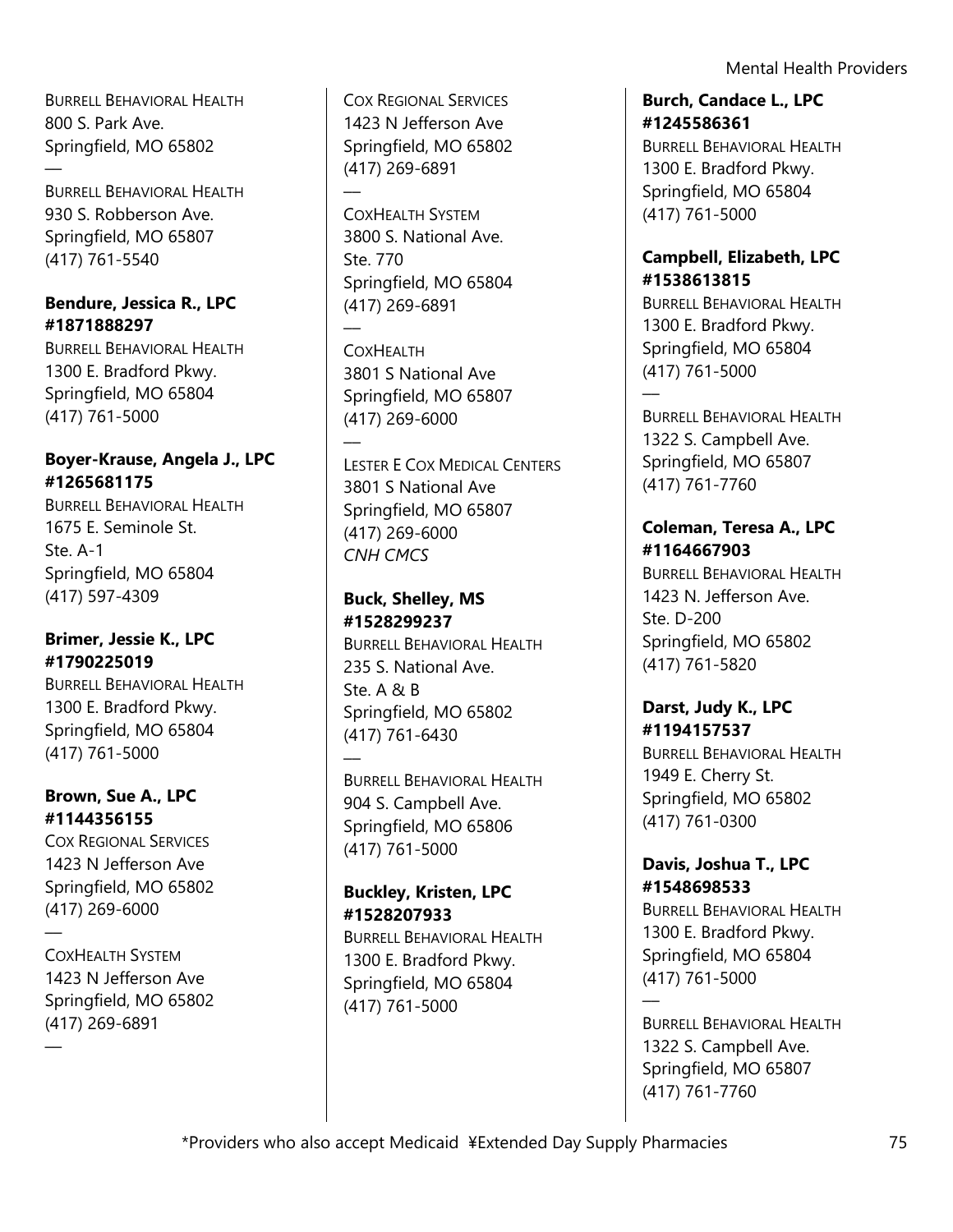**Dean, Lisa A., LPC #1356515431** COXHEALTH SYSTEM 1423 N Jefferson Ave Springfield, MO 65802 (417) 269-2273 *CNH CMCS*

#### **Devenport, Grace, LPC \* #1841518826**

BURRELL BEHAVIORAL HEALTH 1300 E. Bradford Pkwy. Springfield, MO 65804 (417) 764-5000

#### **DeWoody, Allan G., MS #1972500064**

BURRELL BEHAVIORAL HEALTH 930 S. Robberson Ave. Springfield, MO 65807 (417) 761-5540

#### **Dickson, Jeremy, LCPC #1295113694**

BURRELL BEHAVIORAL HEALTH 1300 Bradford Pkwy. Springfield, MO 65804 (417) 761-5000

BURRELL BEHAVIORAL HEALTH 323 E. Grand St. Springfield, MO 65807 (417) 761-6352

#### **Dolan, Kimberly D., LPC #1023549383**

229 US Hwy. 60 W Republic, MO 65738 (417) 402-5000

#### **Frazier, Shelley L., LPC #1467818682**

BURRELL BEHAVIORAL HEALTH 1300 E. Bradford Pkwy. Springfield, MO 65804 (417) 761-5000

BURRELL BEHAVIORAL HEALTH 2885 Battlefield Rd. Springfield, MO 65807 (417) 761-5000 ––

––

BURRELL BEHAVIORAL HEALTH 930 S. Robberson Ave. Springfield, MO 65806 (417) 761-5540

#### **Gibson, Sally E., LPC #1366688806**

BURRELL BEHAVIORAL HEALTH 1300 E. Bradford Pkwy. Springfield, MO 65804 (417) 761-5000

–– BURRELL BEHAVIORAL HEALTH 1949 E. Cherry St. Springfield, MO 65802 (417) 761-0300

#### **Grant, Robert J., LPC #1558437194**

ROBERT JASON GRANT ED.D. AUTPLAY THERAPY CLINIC 3322 S Campbell Ave Ste R Springfield, MO 65807 (417) 755-9042

#### **Griffin, Janet L., LPC #1548397078**

BURRELL BEHAVIORAL HEALTH 1300 E. Bradford Pkwy. Springfield, MO 65804 (417) 761-5000 ––

BURRELL BEHAVIORAL HEALTH 230 N. Belcrest Ave. Ste. A Springfield, MO 65802 (417) 413-4676

#### **Hale, Deborah A., LPC #1063721587**

COMPASS COUNSELING SERVICES 3022 S National Ave Springfield, MO 65804 (417) 597-4572

#### **Hall, Michael E., LPC #1285631333**

BURRELL BEHAVIORAL HEALTH 1300 E. Bradford Pkwy. Springfield, MO 65804 (417) 761-5000

#### **Hart, Elena, MS #1558439224**

BURRELL BEHAVIORAL HEALTH 2885 W. Battlefield Rd. Springfield, MO 65807 (417) 761-5800

#### **Holloway, David, LPC #1922548874**

––

BURRELL BEHAVIORAL HEALTH 1300 E. Bradford Pkwy. Springfield, MO 65804 (417) 761-5000

BURRELL BEHAVIORAL HEALTH 800 S. Park Ave. Springfield, MO 65802 (417) 761-5540

–– BURRELL BEHAVIORAL HEALTH 930 S. Robberson Ave. Springfield, MO 65806 (417) 761-5540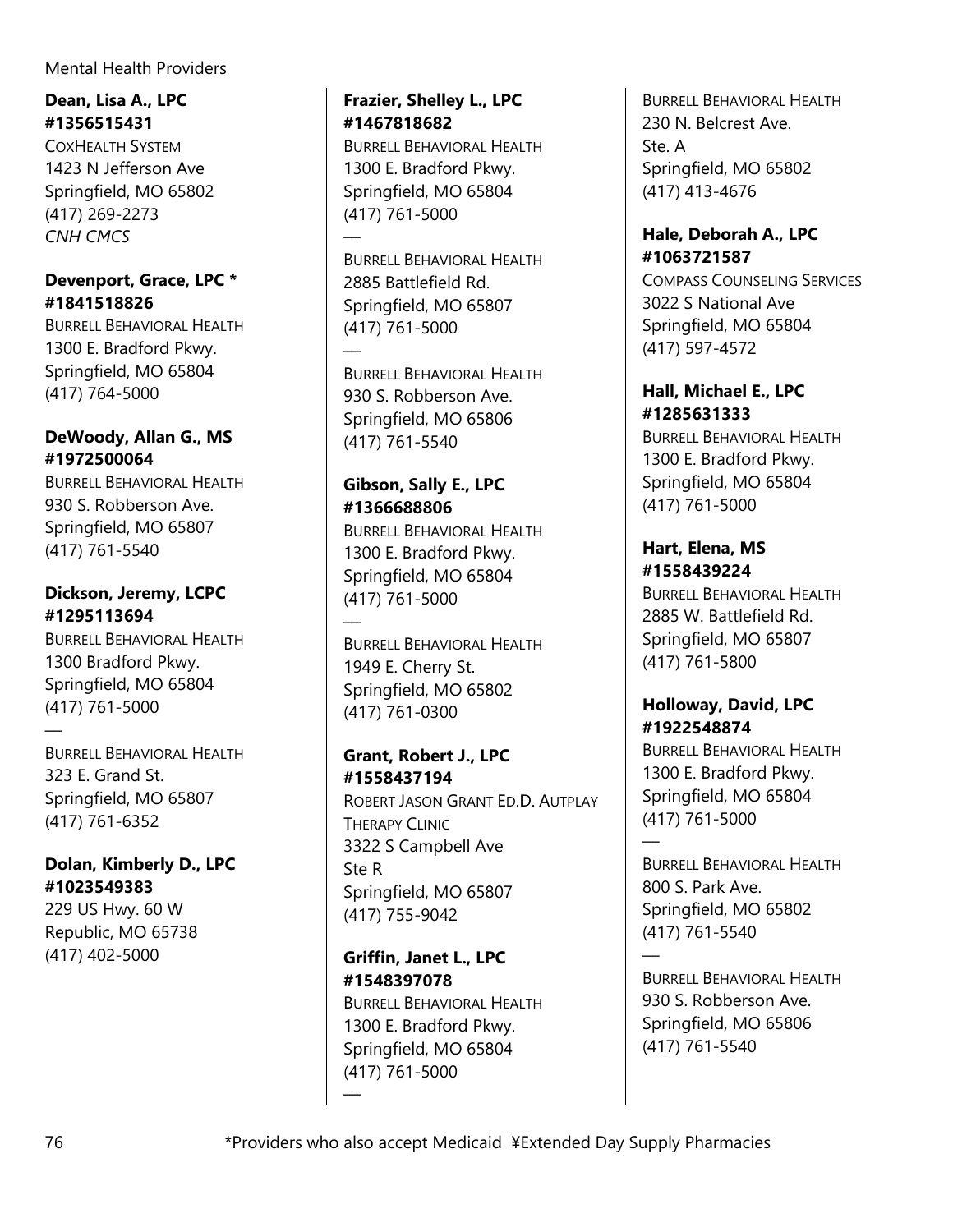## **Hopper, Cameo, LPC #1508300435**

COX REGIONAL SERVICES 3525 S National Ave Ste 206 Springfield, MO 65807 (417) 269-6891

**COXHEALTH** 3800 S. National Ave. Springfield, MO 65807 (417) 269-4353

––

#### **Hopper-Ownrey, Candice D., LPC #1568669232**

BURRELL BEHAVIORAL HEALTH 1300 E. Bradford Pkwy. Springfield, MO 65804 (417) 761-5000

–– BURRELL BEHAVIORAL HEALTH 1350 E. Bradford Pkwy. Springfield, MO 65804 (417) 761-5850

–– BURRELL BEHAVIORAL HEALTH 1423 N Jefferson Ave. Springfield, MO 65802 (417) 761-5000

#### **Huisenga, Kelly R., LPC #1962942375**

BURRELL BEHAVIORAL HEALTH 1300 Bradford Pkwy. Springfield, MO 65804 (417) 761-5000

––

––

BURRELL BEHAVIORAL HEALTH 1443 N. Robberson Springfield, MO 65802 (417) 761-5310

BURRELL BEHAVIORAL HEALTH 2885 W. Battlefield Rd. Springfield, MO 65807 (417) 761-5800 ––

BURRELL BEHAVIORAL HEALTH 800 S. Park Ave. Springfield, MO 65802 (417) 893-7700

### **Johnson, Cheryl A., LPC #1699771378**

BURRELL BEHAVIORAL HEALTH 1423 N. Jefferson Ave. Ste. 200-D Springfield, MO 65802 (417) 761-5820

#### **Keeney, Dennis C., LPC #1669842860**

BURRELL BEHAVIORAL HEALTH 323 E. Grand St. Springfield, MO 65807 (417) 761-5600

#### **Key, Megan N., LPC #1699149575**

BURRELL BEHAVIORAL HEALTH 1300 E. Bradford Pkwy. Springfield, MO 65804 (417) 761-5000

#### **Kitts, Jenna M., LPC #1508347899**

BURRELL BEHAVIORAL HEALTH 1423 N Jefferson Ave Springfield, MO 65802 (417) 761-5000

### **Kolkmeyer, Shirley A., LPC #1548266372**

BURRELL BEHAVIORAL HEALTH 1300 E. Bradford Pkwy. Springfield, MO 65804 (417) 761-5000

#### **Kovalik, Karen, MS #1255476297**

BURRELL BEHAVIORAL HEALTH 1300 E. Bradford Pkwy. Springfield, MO 65804 (417) 761-5000

#### **Leasure, Sharon K., LPC #1750511093**

COXHEALTH SYSTEM 1423 N. Jefferson Ave. Springfield, MO 65802 (417) 269-2273

#### **Lemmon, David, LCPC #1457533481**

BURRELL BEHAVIORAL HEALTH 1300 Bradford Pkwy. Springfield, MO 65804 (417) 269-5400 ––

BURRELL BEHAVIORAL HEALTH 1322 South Campbell Ave. Springfield, MO 65807 (417) 893-7760

#### **Lenger, Tiffany, LPC #1073997367**

BURRELL BEHAVIORAL HEALTH 1300 E. Bradford Pkwy. Springfield, MO 65804 (417) 761-5000

–– BURRELL BEHAVIORAL HEALTH 323 E. Grand St. Springfield, MO 65807 (417) 761-5600

#### **Lewellen, Heather E., LPC #1811453418**

BURRELL BEHAVIORAL HEALTH 800 S. Park Ave. Springfield, MO 65802 (417) 761-5540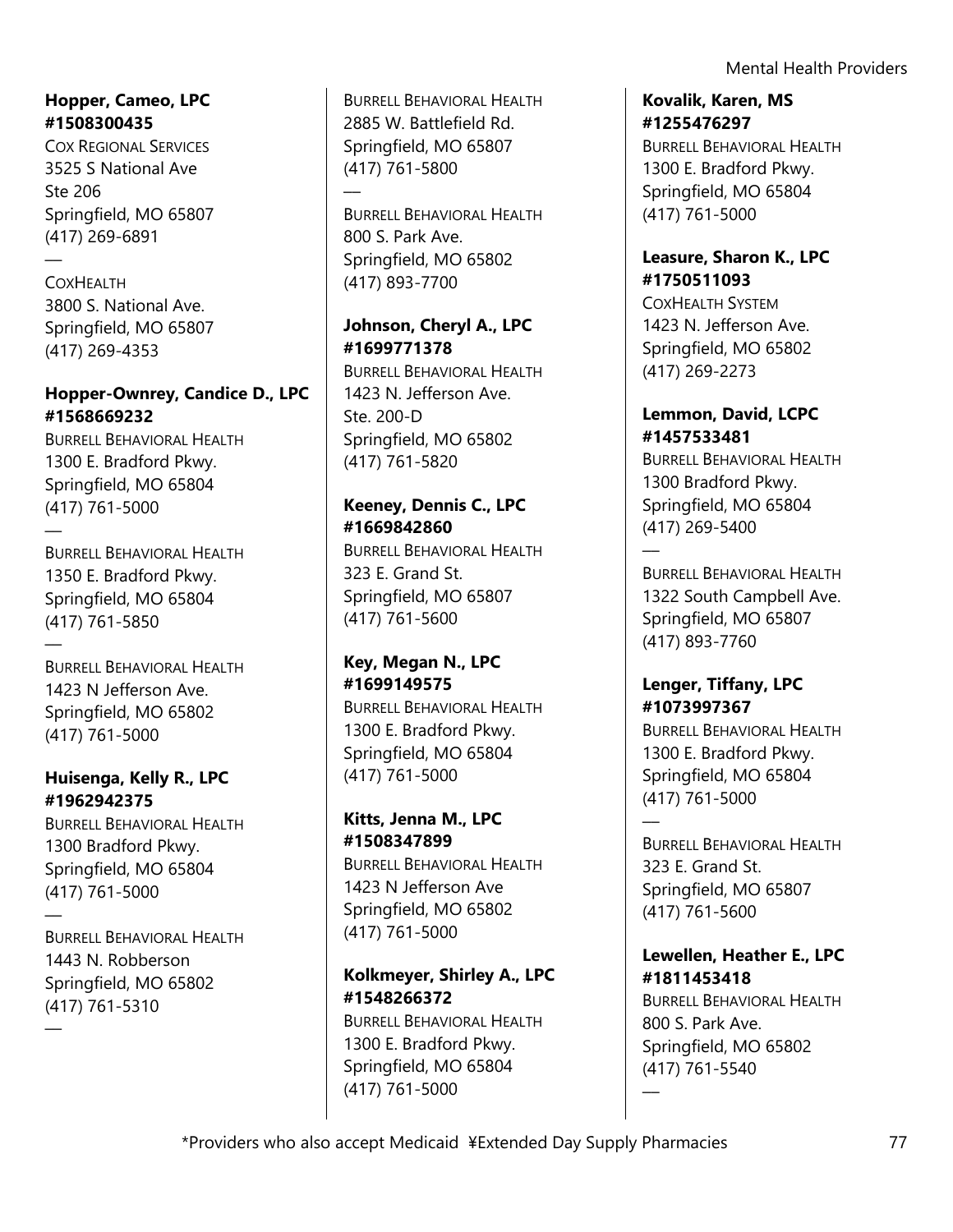BURRELL BEHAVIORAL HEALTH 930 S. Robberson Ave. Springfield, MO 65807 (417) 761-5540

#### **Martin, Carole E., LPC #1548588478**

BURRELL BEHAVIORAL HEALTH 1300 E. Bradford Pkwy. Springfield, MO 65804 (417) 761-5000

#### **Martinez, Cristin R., MS #1942523493**

BURRELL BEHAVIORAL HEALTH 1300 E. Bradford Pkwy. Springfield, MO 65804 (417) 761-5000 ––

BURRELL BEHAVIORAL HEALTH 1423 N Jefferson Ave Springfield, MO 65802 (417) 761-5000

–– BURRELL BEHAVIORAL HEALTH 323 E. Grand St. Springfield, MO 65807 (417) 761-5600

#### **Mays, Amanda S., LPC #1467991380**

BURRELL BEHAVIORAL HEALTH 1300 E. Bradford Pkwy. Springfield, MO 65804 (417) 761-5000

BURRELL BEHAVIORAL HEALTH 1949 E. Cherry St. Springfield, MO 65802 (417) 761-0300

# **McKay, Davis K., LPC #1275967796**

BURRELL BEHAVIORAL HEALTH 1300 E. Bradford Pkwy Springfield, MO 65804 (417) 761-5000

#### **Meller, Gloria, MS #1396081261**

BURRELL BEHAVIORAL HEALTH 1423 N. Jefferson Ave. Ste. 200-D Springfield, MO 65802 (417) 761-5820

#### **Mills, Elizabeth #1134586175**

BURRELL BEHAVIORAL HEALTH 1300 Bradford Pkwy. Springfield, MO 65804 (417) 761-5000

–– BURRELL BEHAVIORAL HEALTH 235 S. National Ave. Ste. A Springfield, MO 65802 (417) 761-6430 ––

BURRELL BEHAVIORAL HEALTH 904 S. Campbell Ave. Springfield, MO 65806 (417) 761-7760

#### **Morgan, Jeff, MS #1073519708**

BURRELL BEHAVIORAL HEALTH 800 S. Park Ave. Springfield, MO 65802 (417) 761-5540 ––

BURRELL BEHAVIORAL HEALTH 930 S. Robberson Ave. Springfield, MO 65807 (417) 761-5540

#### **Morningstar, Julie A., LPC #1205379476**

BURRELL BEHAVIORAL HEALTH 1423 N. Jefferson Ave. Ste. D-200 Springfield, MO 65802 (417) 761-5820

–– BURRELL BEHAVIORAL HEALTH 930 S. Robberson Ave. Springfield, MO 65807 (417) 761-5540

#### **Myers, Darren E., MS #1134475262**

BURRELL BEHAVIORAL HEALTH 1300 E. Bradford Pkwy. Springfield, MO 65804 (417) 761-5000

–– BURRELL BEHAVIORAL HEALTH 800 S. Park Ave. Springfield, MO 65802 (417) 893-7735 ––

BURRELL BEHAVIORAL HEALTH 930 S. Robberson Ave. Springfield, MO 65807 (417) 761-5540

#### **Myers, Jeffrey, LPC #1285097956**

BURRELL BEHAVIORAL HEALTH 1300 Bradford Pkwy. Springfield, MO 65804 (417) 761-5000

#### **Page, Kendra, LPC #1700163680**

––

BURRELL BEHAVIORAL HEALTH 1300 Bradford Pkwy. Springfield, MO 65804 (417) 761-5000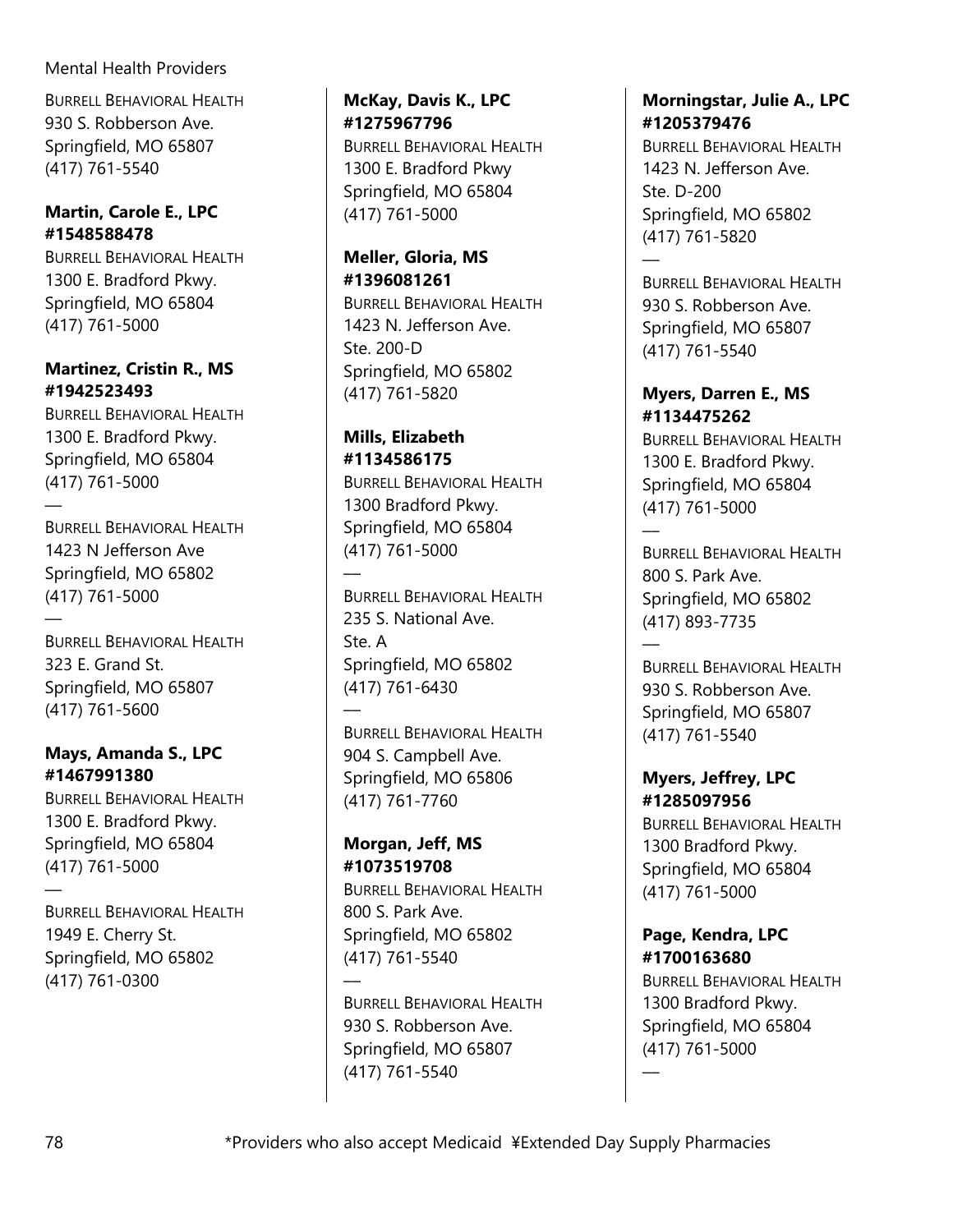BURRELL BEHAVIORAL HEALTH 1443 N. Robberson Ave. Ste. 505 Springfield, MO 65802 (417) 761-5848

#### **Parisi, Sandra G., LPC #1184001687**

BURRELL BEHAVIORAL HEALTH 1300 E. Bradford Pkwy. Springfield, MO 65804 (417) 761-5000

#### **Primm, Maribeth E., LPC #1598282048**

BURRELL BEHAVIORAL HEALTH 1300 E. Bradford Pkwy. Springfield, MO 65804 (417) 761-5000

#### **Pummill, Robin L., LPC #1609872746**

COUNSELING ASSOCIATES OF SPRINGFIELD, INC. 1909 E. Bennett St. Ste. 108 Springfield, MO 65804 (660) 221-1921

#### **Pyle, Bailey, LPC #1922552017**

––

BURRELL BEHAVIORAL HEALTH 1300 Bradford Pkwy. Springfield, MO 65804 (417) 761-5000

BURRELL BEHAVIORAL HEALTH 2885 W Battlefield Rd Springfield, MO 65807 (417) 761-5000

#### **Rasse-Cott, Robin R., LPC #1104243161**

BURRELL BEHAVIORAL HEALTH 1300 E. Bradford Pkwy. Springfield, MO 65804 (417) 761-5000

#### **Reiutz, Stephen R., MA \* #1174628192**

BURRELL BEHAVIORAL HEALTH 1443 N. Robberson Ave. Springfield, MO 65802 (417) 761-5848

#### **Rice, Tabatha M., LPC #1649673492**

BURRELL BEHAVIORAL HEALTH 1300 Bradford Pkwy. Springfield, MO 65804 (417) 761-5000

#### **Richards, Jonathan, LPC \* #1851757173**

BURRELL BEHAVIORAL HEALTH 1300 E Bradford Pkwy Springfield, MO 65804 (417) 761-5000 ––

BURRELL BEHAVIORAL HEALTH 1322 S. Campbell Ave Springfield, MO 65807 (417) 893-7760

#### **Robbins, Stephanie J., MS #1003186891**

BURRELL BEHAVIORAL HEALTH 1300 E. Bradford Pkwy. Springfield, MO 65804 (417) 761-5000

–– BURRELL BEHAVIORAL HEALTH 1350 E. Bradford Pkwy. Springfield, MO 65804 (417) 761-5850 ––

BURRELL BEHAVIORAL HEALTH 1423 N. Jefferson Ave. Ste. D-200 Springfield, MO 65802 (417) 761-5820

#### **Rooker, Lora S., LPC #1801132972**

BURRELL BEHAVIORAL HEALTH 1300 E. Bradford Pkwy. Springfield, MO 65804 (417) 761-5000

#### **Schultz, Melissa G., MS LPC #1972885168**

BURRELL BEHAVIORAL HEALTH 1322 S Campbell Ave Springfield, MO 65807 (417) 761-7760

#### **Schwartz, Yvonda, LPC #1811023161**

EUSTASIS PSYCHIATRY AND ADDICTION **HEALTH** 3100 S National Ave Ste 103 Springfield, MO 65807 (417) 322-6622

#### **Sears, Michael D., LPC #1336699636**

BURRELL BEHAVIORAL HEALTH 1300 E. Bradford Pkwy. Springfield, MO 65804 (417) 761-5000

#### **Shepherd, Ryan K., LPC #1619301843**

BURRELL BEHAVIORAL HEALTH 1300 E. Bradford Pkwy. Springfield, MO 65804 (417) 761-5000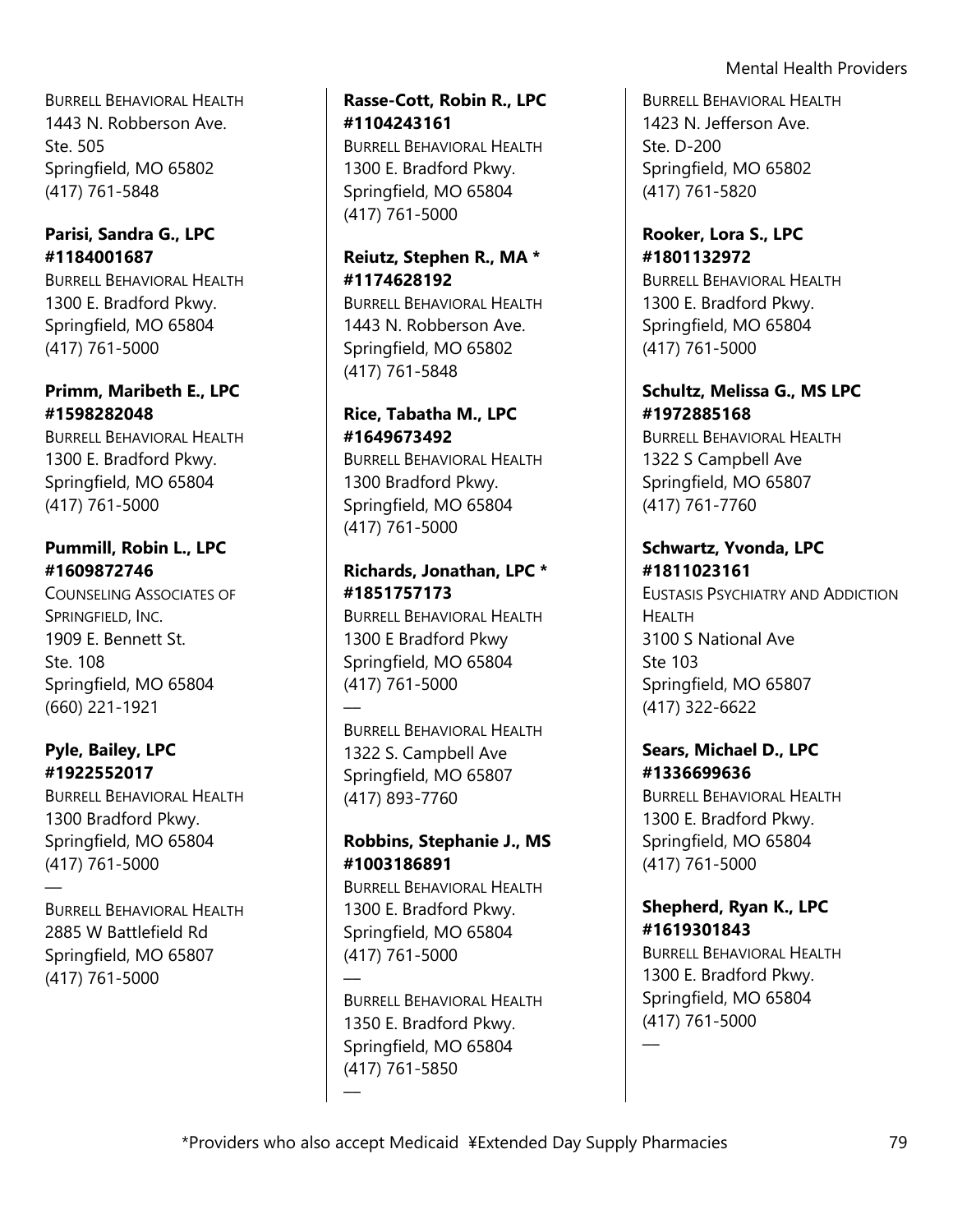BURRELL BEHAVIORAL HEALTH 1949 E. Cherry St. Springfield, MO 65802 (417) 761-0300

#### **Snow-Watson, Kelley, LPC #1972902211**

EUSTASIS PSYCHIATRY AND ADDICTION **HEALTH** 3100 S. National Ave. Ste. 103 Springfield, MO 65807 (417) 322-6622

–– EUSTASIS PSYCHIATRY AND ADDICTION **HEALTH** 3600 S. National Ave. Springfield, MO 65807 (417) 322-6622

#### **Stilson, Carol M., LPC #1306310719**

BURRELL BEHAVIORAL HEALTH 1300 E. Bradford Pkwy. Springfield, MO 65804 (417) 761-5000

#### **Sugg, Brent, MS #1942556071**

BURRELL BEHAVIORAL HEALTH 1300 E Bradford Pkwy Springfield, MO 65804 (417) 761-5000

BURRELL BEHAVIORAL HEALTH 1675 E Seminol St Ste A Springfield, MO 65804 (417) 597-4309

BURRELL BEHAVIORAL HEALTH 2885 W Battlefield Rd Springfield, MO 65807 (417) 761-5800

BURRELL BEHAVIORAL HEALTH 323 E Grand St Springfield, MO 65807 (417) 761-5000

#### **Tetrick, Patrick A., LPC \* #1861823619**

BURRELL BEHAVIORAL HEALTH 1949 E. Cherry St. Springfield, MO 65802 (417) 761-0300

#### **Thornton, Tysha, LPC #1831233006**

BURRELL BEHAVIORAL HEALTH 1300 E. Bradford Pkwy. Springfield, MO 65804 (417) 761-5000

#### **Twitty, William T., LPC #1588006845**

BURRELL BEHAVIORAL HEALTH 1300 E. Bradford Pkwy. Springfield, MO 65804 (417) 761-6360

#### **Van Note, Alisyn L., PLPC \* #1861940843**

BURRELL BEHAVIORAL HEALTH 1300 E. Bradford Pkwy. Springfield, MO 65804 (417) 761-5000

––

BURRELL BEHAVIORAL HEALTH 230 N. Belcrest Ave. Ste. A Springfield, MO 65802 (417) 413-4676

**Vega, Brian C., LPC \* #1003946211** 1531 E. Sunshine St. Ste. 29-W Springfield, MO 65804 (417) 887-9950

#### **Wheatley, Mark E., LPC #1366993313**

BURRELL BEHAVIORAL HEALTH 1300 E. Bradford Pkwy. Springfield, MO 65804 (417) 761-5000

#### **White, Anna, LPC #1205067634**

BURRELL BEHAVIORAL HEALTH 1300 Bradford Pkwy. Springfield, MO 65804 (417) 761-5000

#### **Wiggs, Kenneth G., LPC #1750423562**

COMPASS COUNSELING SERVICES 3022 S National Ave Springfield, MO 65804 (417) 597-4572

#### **Woods, Jenna M., LPC #1790130276**

BURRELL BEHAVIORAL HEALTH 1322 S. Campbell Ave. Springfield, MO 65807 (417) 761-7760

#### **Worthon, Freda A., LPC #1295239671**

BURRELL BEHAVIORAL HEALTH 1300 E Bradford Pkwy Springfield, MO 65804 (417) 761-5000

–– BURRELL BEHAVIORAL HEALTH 230 N Belcrest Ave Ste A Springfield, MO 65802 (417) 413-4674

BURRELL BEHAVIORAL HEALTH 3646 S Campbell Ave Springfield, MO 65807 (417) 761-5000

––

––

––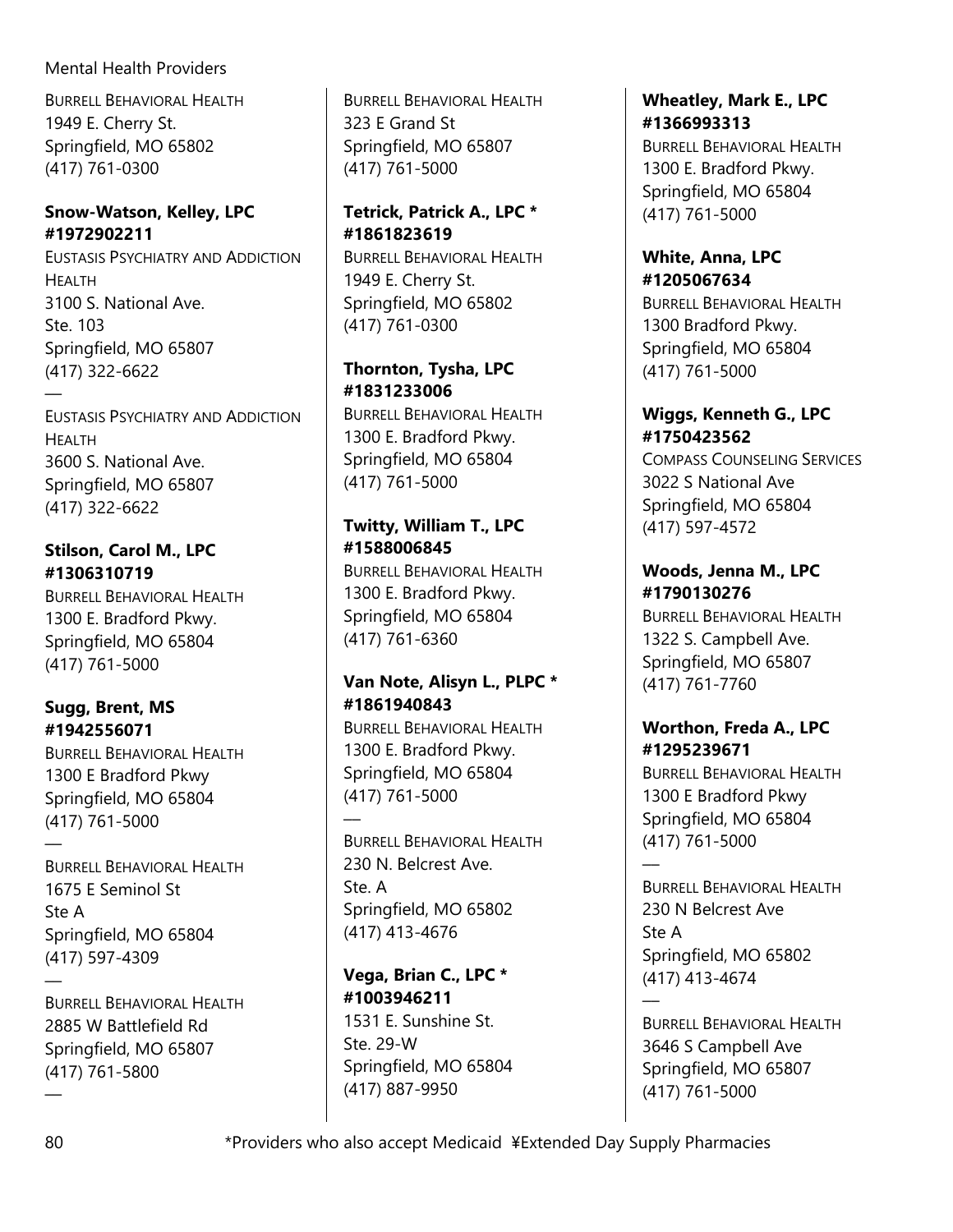#### **Zanaboni, Sandra, LPC #1073898847**

BURRELL BEHAVIORAL HEALTH 1300 E. Bradford Pkwy. Springfield, MO 65804 (417) 761-5000

# **Stone County, MO**

**Campbell, Elizabeth, LPC #1538613815**

BURRELL BEHAVIORAL HEALTH 18593 Business 13 Ste 104-106 Branson West, MO 65737 (417) 761-5271

#### **Key, Megan N., LPC #1699149575**

BURRELL BEHAVIORAL HEALTH 18593 Business 13 Ste. 104 Branson West, MO 65737 (417) 761-5271

#### **Richards, Jonathan, LPC \* #1851757173**

BURRELL BEHAVIORAL HEALTH 18593 Business 13 Ste 104-106 Branson West, MO 65737 (417) 761-5271

# **Taney County, MO**

# **Blair-Neff, Tenille R., LPC #1245353804**

576 State Highway 248 Ste. 3 Branson, MO 65616 (417) 779-8889

# **Brown, Sue A., LPC #1144356155**

COXHEALTH PSYCHIATRY SERVICES 525 Branson Landing Blvd Branson, MO 65616 (417) 269-6891 *CNH CMCS*

#### **Dardenne, Elizabeth M., LPC #1336698059**

BURRELL BEHAVIORAL HEALTH 33 Gage Dr. Ste. 100 Hollister, MO 65672 (417) 337-9554

## **Hopper, Cameo, LPC \* #1508300435**

COXHEALTH PSYCHIATRY SERVICES 525 Branson Landing Blvd Branson, MO 65616 (417) 269-6891

#### **Martin, Carole E., LPC #1548588478**

BURRELL BEHAVIORAL HEALTH 33 Gage Dr. Hollister, MO 65672 (417) 337-9554 ––

BURRELL BEHAVIORAL HEALTH 4480 Gretna Rd. Branson, MO 65616 (417) 761-5492

### **Martinez, Cristin R., MS #1942523493**

BURRELL BEHAVIORAL HEALTH 33 Gage Dr. Ste. 100 Hollister, MO 65672 (417) 337-9554 ––

BURRELL BEHAVIORAL HEALTH 4480 Gretna Rd Branson, MO 65616 (417) 761-5492

#### **Morningstar, Julie A., LPC #1205379476**

BURRELL BEHAVIORAL HEALTH 155 Corporate Pl. Branson, MO 65616 (417) 761-5950

#### **Richards, Jonathan, LPC \* #1851757173**

BURRELL BEHAVIORAL HEALTH 155 Corporate Pl Branson, MO 65616 (417) 893-7740

#### **Schafer, Darryl J., LPC #1538684527**

COXHEALTH CENTER BRANSON WEST 13852 US Highway 160 Forsyth, MO 65653 (417) 546-3500

# **Psychiatry (55) MISSOURI**

# **Christian County, MO**

### **Breedlove, Lori R., MD #1568468452**

BURRELL BEHAVIORAL HEALTH 1736 N Plantation Dr Nixa, MO 65714 (417) 761-5495

#### **Jain, Alok, MD #1285630095**

*Board Certified* HONOUR BRITE, LLC 5548 N Farmer Branch Rd Ozark, MO 65721 (417) 322-6622 *CNH*

\*Providers who also accept Medicaid ¥Extended Day Supply Pharmacies 81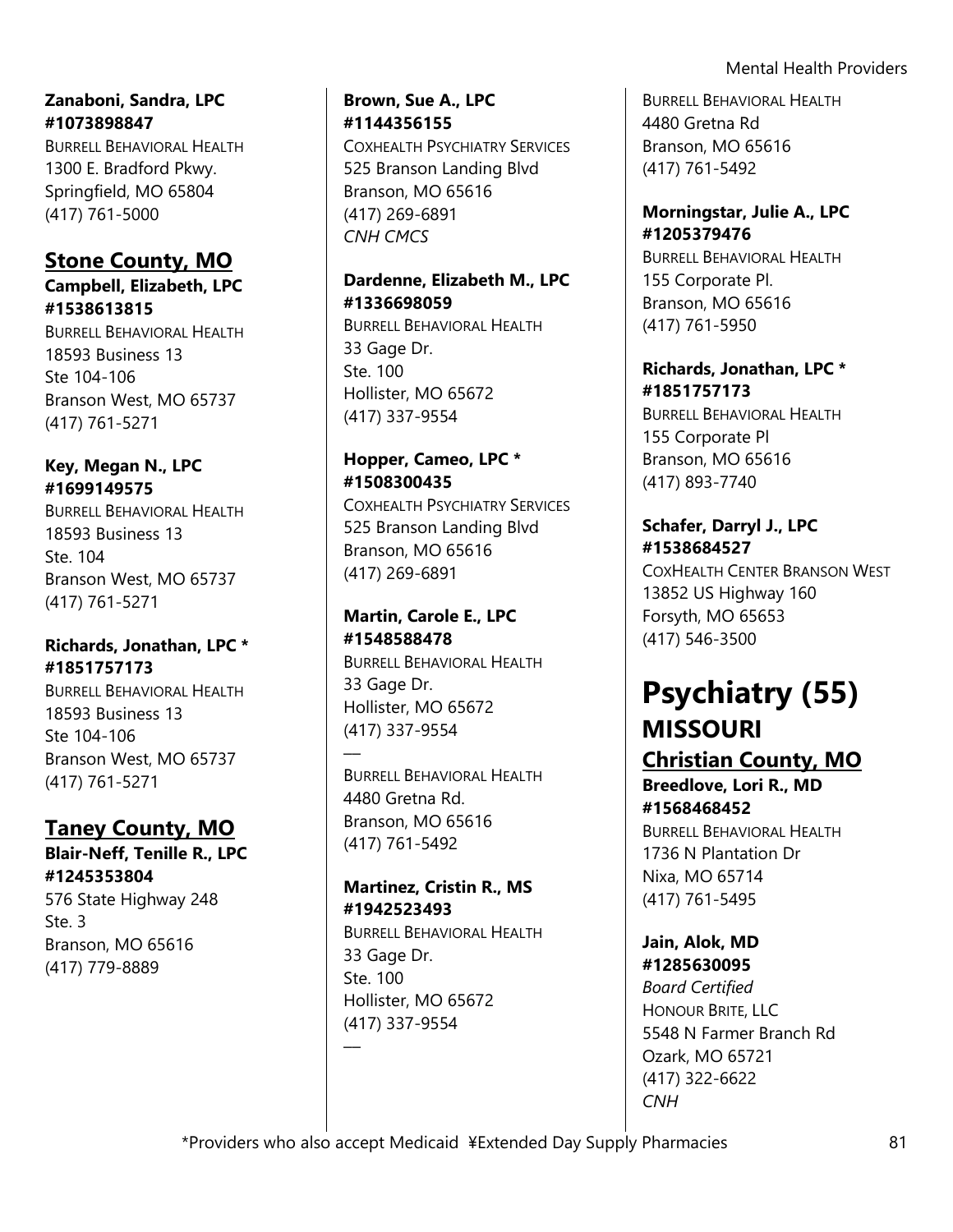**Kory, Steve M., MD #1467489450** EUSTASIS PSYCHIATRY AND ADDICTION **HEALTH** 5548 N Farmer Branch Rd Ozark, MO 65721 (417) 322-6622

#### **Weston, Warren E., MD #1821177262**

EUSTASIS PSYCHIATRY AND ADDICTION **HEALTH** 5548 N Farmer Branch Rd Ozark, MO 65721 (417) 322-6622

# **Greene County, MO**

**Agarwal, Pratibha, MD #1669761706**

COX REGIONAL SERVICES 1423 N Jefferson Ave B200 Springfield, MO 65802 (417) 269-6891

–– COXHEALTH PSYCHIATRY SERVICES 3525 S National Ave Ste 206 Springfield, MO 65807 (417) 269-6891

COX PSYCHOLOGICAL SERVICES 3525 S National Ave Ste 206 Springfield, MO 65807 (417) 269-6891

COX PSYCHOLOGICAL SERVICES 3800 S National Ave Ste 770 Springfield, MO 65807 (417) 269-6891

# **Ahmed, Bashir, MD #1659537827**

BURRELL BEHAVIORAL HEALTH 1300 E. Bradford Pkwy. Springfield, MO 65804 (417) 761-5000 *CNH CMCS*

#### **Arteaga, Dayana, DO #1881048593**

COX REGIONAL SERVICES 1423 N Jefferson Ave Ste B200 Springfield, MO 65802 (417) 269-6891

#### **Bains, Harcharan J., MD #1295802403**

ASH GROVE FAMILY MEDICAL CENTER 500 N. Medical Dr. Ash Grove, MO 65604 (417) 751-2100

#### **Brenner, Scott K., DO #1932471745**

BURRELL BEHAVIORAL HEALTH 1300 E. Bradford Pkwy. Springfield, MO 65804 (417) 761-5000 ––

BURRELL BEHAVIORAL HEALTH 2885 W. Battlefield St. Springfield, MO 65807 (417) 761-5000

–– BURRELL BEHAVIORAL HEALTH 800 S. Park Ave. Springfield, MO 65802 (417) 893-7700

#### **Carlson, Mark L., MD \* #1528192150**

COXHEALTH SYSTEM 1300 E. Bradford Pkwy. Springfield, MO 65804 (417) 761-5000

–– **COXHEALTH** 1423 N. Jefferson Ave. Springfield, MO 65802 (417) 269-2273

–– COXHEALTH SYSTEM 1423 N. Jefferson Ave. Springfield, MO 65802 (417) 269-2273

–– **COXHEALTH** 3800 S National Ave Ste. 770 Springfield, MO 65807 (417) 269-8632

–– **COXHEALTH** 3801 S. National Ave. Springfield, MO 65807 (417) 269-6000 *CNH CMCS*

#### **Choudhary, Asif S., MD #1134560865**

*Board Certified* COX REGIONAL SERVICES 1423 N Jefferson Ave Ste B200 Springfield, MO 65802 (417) 269-6891

–– COX REGIONAL SERVICES 3525 S National Ave Ste 206 Springfield, MO 65807 (417) 269-6891

––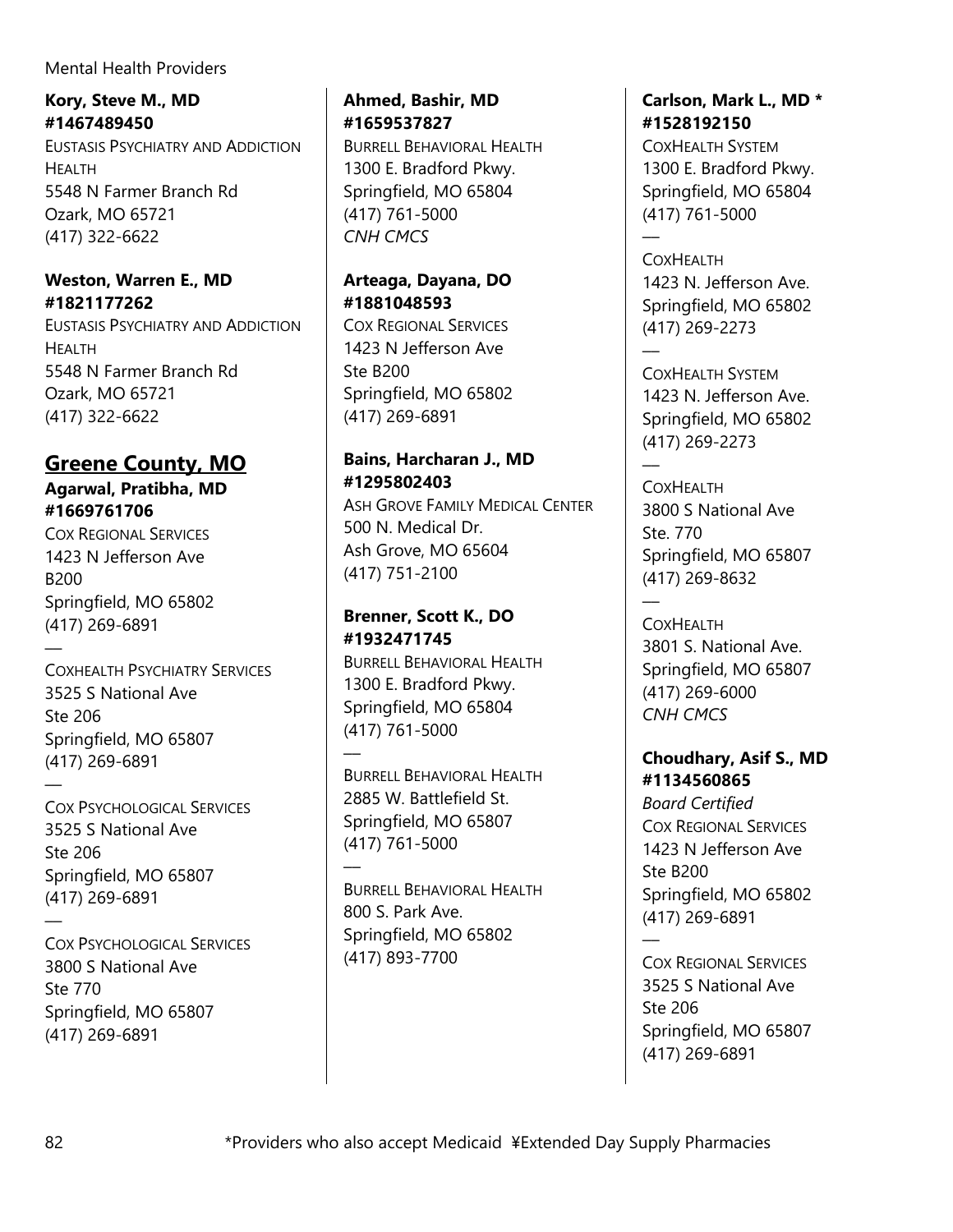#### **Chowdhury, Nagib, MD #1184851792**

COX REGIONAL SERVICES 1423 N Jefferson Ave Ste B200 Springfield, MO 65802 (417) 269-6891

–– COX PSYCHOLOGICAL SERVICES 3800 S. National Ave. Ste. 770 Springfield, MO 65807 (417) 269-6891

#### **Clark, Autumn M., DO #1912911090**

*Board Certified* MERCY HOSPITAL SPRINGFIELD 1235 E. Cherokee St. Springfield, MO 65804 (417) 820-2000

–– MERCY CLINIC SPRINGFIELD **COMMUNITIES** 1965 S. Fremont Ave. Ste. 330 Springfield, MO 65804 (417) 820-8180

––

JORDAN VALLEY COMMUNITY HEALTH **CENTER** 440 E Tampa St Springfield, MO 65806 (417) 831-0150

#### **Crawford, Tanna L., DO #1144600768**

COX REGIONAL SERVICES 1423 N Jefferson Ave Ste B200 Springfield, MO 65802 (417) 269-6891

# **Darrow, Lorri J., MD #1679579593**

BURRELL BEHAVIORAL HEALTH 1300 E. Bradford Pkwy. Springfield, MO 65804 (417) 761-5000

#### **Das, Jairam, MD #1164686176**

BURRELL BEHAVIORAL HEALTH 1300 E. Bradford Pkwy. Springfield, MO 65804 (417) 761-5000

#### **Dhankikar, Swati, MD #1467730325**

BURRELL BEHAVIORAL HEALTH 1300 E. Bradford Pkwy. Springfield, MO 65804 (417) 761-5000

#### **Dusaj, Preeti, MD #1295046506**

BURRELL BEHAVIORAL HEALTH 1300 E Bradford Pkwy Bldg A Springfield, MO 65804 (417) 761-5000

#### **Edokpolo, Osamede, MD #1326334459**

*Board Certified* MERCY HOSPITAL SPRINGFIELD 1235 E. Cherokee St. Springfield, MO 65804 (417) 820-2000

–– MERCY HOSPITAL SPRINGFIELD 1965 S. Fremont St. Ste. 350 Springfield, MO 65804 (417) 820-8180

#### **Enochs, William, MD #1144617978**

BURRELL BEHAVIORAL HEALTH 1300 E Bradford Pkwy Springfield, MO 65804 (417) 761-5000

#### **Fattmann, Kenneth J., MD #1922129170**

BURRELL BEHAVIORAL HEALTH 1300 E. Bradford Pkwy. Springfield, MO 65804 (417) 761-5000

––

BURRELL BEHAVIORAL HEALTH 323 E. Grand St. Springfield, MO 65807 (417) 761-5600

#### **Fusco, Tamara L., MD #1821163528**

BURRELL BEHAVIORAL HEALTH 1300 E. Bradford Pkwy. Springfield, MO 65804 (417) 761-5000

#### **Galinanes, Edgar L., MD #1134125081**

*Board Certified* COX REGIONAL SERVICES 1423 N Jefferson Ave Ste B200 Springfield, MO 65802 (417) 269-6891

–– COX MEDICAL CENTERS 3801 S National Ave Springfield, MO 65807 (417) 269-6000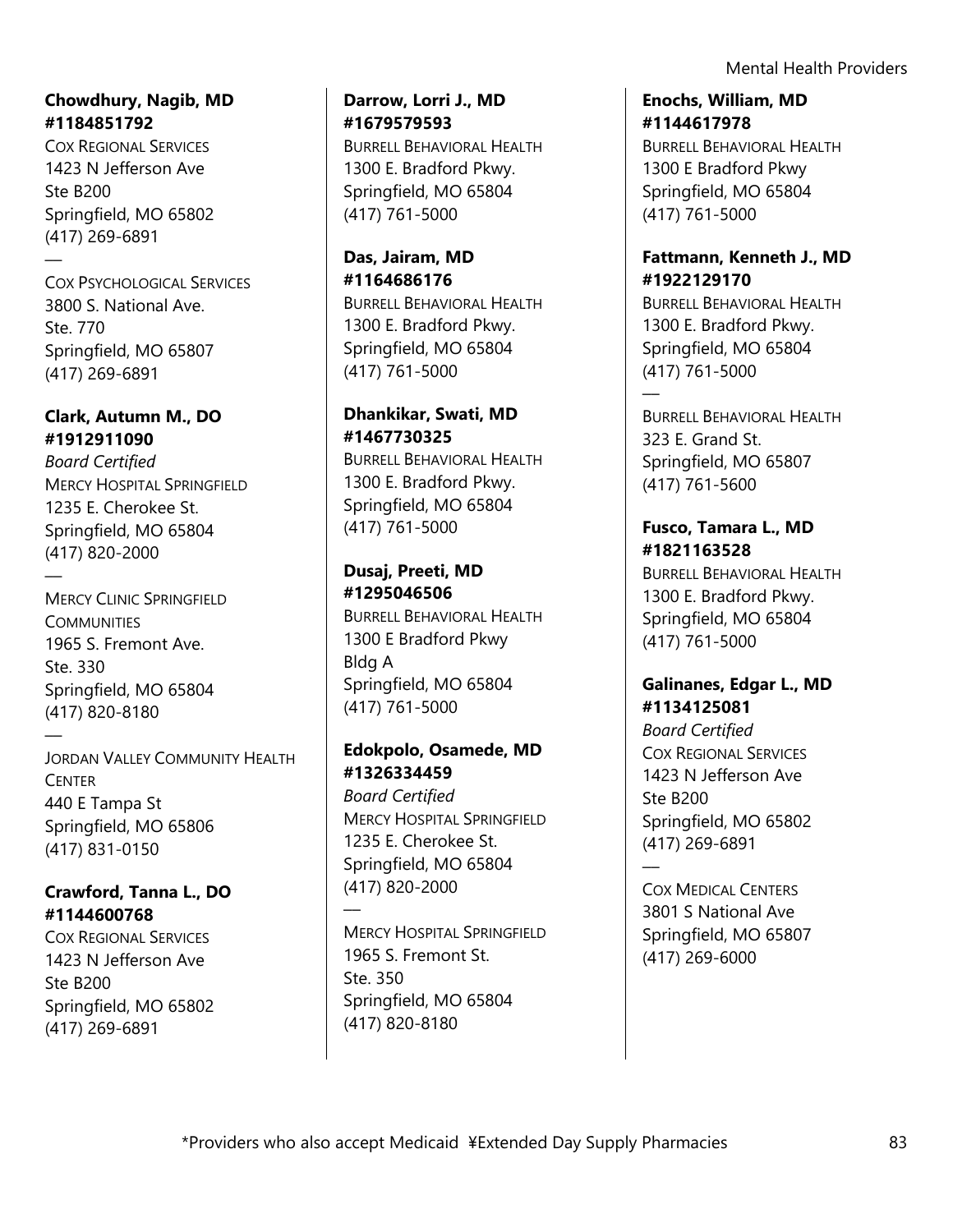**Ghosh, Krishnendu, MD #1578843306** MERCY HOSPITAL SPRINGFIELD 1235 E. Cherokee St. Springfield, MO 65804 (417) 820-3464

–– BURRELL BEHAVIORAL HEALTH 1300 E. Bradford Pkwy. Springfield, MO 65804 (417) 761-5000 ––

COX PSYCHOLOGICAL SERVICES 1423 N Jefferson Ave Springfield, MO 65802 (417) 269-6891

–– COX REGIONAL SERVICES 1423 N Jefferson Ave Ste B200 Springfield, MO 65802 (417) 269-6891

––

––

MERCY HOSPITAL SPRINGFIELD 1845 S. Rogers Ave. Springfield, MO 65804 (417) 820-3464

COX REGIONAL SERVICES 3801 S. National Ave Ste 770 Springfield, MO 65807 (417) 269-6891 *CMCS*

#### **Hoyt, Willis H., DO #1427062645**

MERCY HOSPITAL SPRINGFIELD 1235 E. Cherokee St. Springfield, MO 65804 (417) 820-2000

MERCY CLINIC SPRINGFIELD **COMMUNITIES** 1965 S. Fremont Ave. Ste. 330 Springfield, MO 65804 (417) 820-8180

#### **Jain, Alok, MD #1285630095**

*Board Certified* HONOUR BRITE, LLC 3100 S. National Ave. Ste. 103 Springfield, MO 65807 (417) 322-6622

–– HONOUR BRITE, LLC 3600 S. National Ave. Springfield, MO 65807 (417) 322-6622 *CNH*

#### **Jain, Subodh, MD #1033341888**

BURRELL BEHAVIORAL HEALTH 1300 E. Bradford Pkwy. Springfield, MO 65804 (417) 761-5000

#### **Jenkins, Jeffrey J., MD #1164528204**

BURRELL BEHAVIORAL HEALTH 1300 E. Bradford Pkwy. Springfield, MO 65804 (417) 761-5000

#### **Jennings, Shannon M., MD #1285715847**

BURRELL BEHAVIORAL HEALTH 1300 E. Bradford Pkwy. Springfield, MO 65804 (417) 761-5000

#### **Jones, Laird E., MD #1922004605**

*Board Certified* COX REGIONAL SERVICES 1423 N Jefferson Ave Ste B200 Springfield, MO 65802 (417) 269-6891 *CNH CMCS*

#### **Kaous, Shahid, MD #1881893881**

BURRELL BEHAVIORAL HEALTH 1300 E. Bradford Pkwy. Springfield, MO 65804 (417) 761-5000

#### **Kingston, Amanda M., MD #1770924771**

COX REGIONAL SERVICES 1423 N Jefferson Ave Ste B200 Springfield, MO 65802 (417) 269-3275

#### **Kuich, Thomas E., MD #1447393335**

MERCY HOSPITAL SPRINGFIELD 1845 S. Rogers Ave. Springfield, MO 65804 (417) 820-2990

–– MERCY CLINIC SPRINGFIELD **COMMUNITIES** 1965 S. Fremont Ave. Ste. 330 Springfield, MO 65804 (417) 820-8180

–– MERCY CLINIC SPRINGFIELD **COMMUNITIES** 2115 S. Fremont Ave. Ste. 3000 Springfield, MO 65804 (417) 820-2990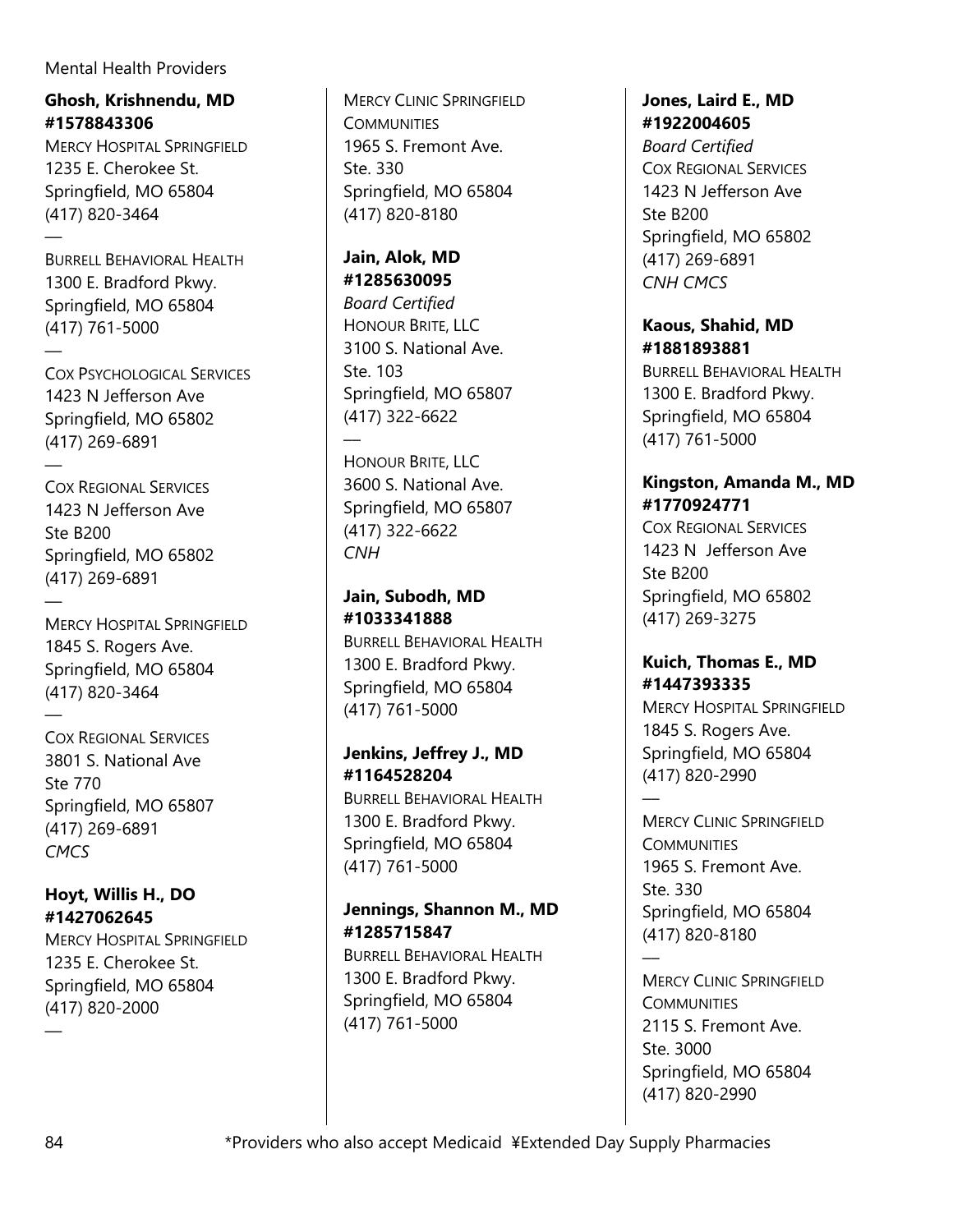#### **Maher, Ahmed M., MD #1477879732**

BURRELL BEHAVIORAL HEALTH 1300 E Bradford Pkwy Springfield, MO 65804 (417) 761-5000

#### **McNeal, Douglas M., MD #1710079066**

BURRELL BEHAVIORAL HEALTH 1300 E. Bradford Pkwy. Springfield, MO 65804 (417) 761-5000

#### **Nair, Jyotsna, MD \* #1871551614**

*Board Certified* BURRELL BEHAVIORAL HEALTH 1300 E. Bradford Pkwy. Springfield, MO 65804 (573) 777-7550

#### **Nandimandalam, Bharath K., MD #1811310972**

BURRELL BEHAVIORAL HEALTH 800 S. Park Ave. Springfield, MO 65802 (417) 893-7700

#### **Nguyen, Thuy-Trang T., MD #1548569163**

MERCY CLINIC SPRINGFIELD **COMMUNITIES** 1965 S. Fremont Ave. Ste. 330 Springfield, MO 65804 (855) 420-7900

#### **Paddolkar, Vinokumar, MD #1619108842**

BURRELL BEHAVIORAL HEALTH 1300 E. Bradford Pkwy. Springfield, MO 65804 (417) 761-5000

––

COX REGIONAL SERVICES 1423 N Jefferson Ave Ste B200 Springfield, MO 65802 (417) 269-6891

#### **Posada, Celia R., MD #1184915985**

COX REGIONAL SERVICES 1423 N Jefferson Ave Ste B200 Springfield, MO 65802 (417) 269-6891

–– BURRELL BEHAVIORAL HEALTH 1931 E. Cherry St. Springfield, MO 65802 (417) 761-5400

#### **Sharma, Ashish, MD #1356504260**

MERCY CLINIC SPRINGFIELD **COMMUNITIES** 1965 S. Fremont Ave. Ste. 330 Springfield, MO 65804 (417) 820-8180

### **Stewart, Mark E., DO \* #1164634390**

COX MEDICAL CENTER BRANSON 1300 E. Bradford Pkwy. Springfield, MO 65804 (417) 761-5000 *CMCB*

#### **Taber, Rex E., MD #1144337403**

––

BURRELL BEHAVIORAL HEALTH 1300 E. Bradford Pkwy. Springfield, MO 65804 (417) 761-5000

COX REGIONAL SERVICES 1423 N Jefferson Ave Ste B200 Springfield, MO 65802 (417) 269-6891

–– COX PSYCHOLOGICAL SERVICES 3800 S National Ave Ste. 700 Springfield, MO 65807 (417) 269-6891

#### **Weston, Warren E., MD #1821177262**

BURRELL BEHAVIORAL HEALTH 1300 E. Bradford Pkwy. Springfield, MO 65804 (417) 761-5000

COX REGIONAL SERVICES 1423 N Jefferson Ave Springfield, MO 65802 (417) 269-6891

––

–– EUSTASIS PSYCHIATRY AND ADDICTION **HEALTH** 3600 S National Ave Springfield, MO 65807 (417) 322-6622

# **Stone County, MO**

**Posada, Celia R., MD #1184915985** BURRELL BEHAVIORAL HEALTH 18593 Business 13 Ste 104 Branson West, MO 65737 (417) 761-5271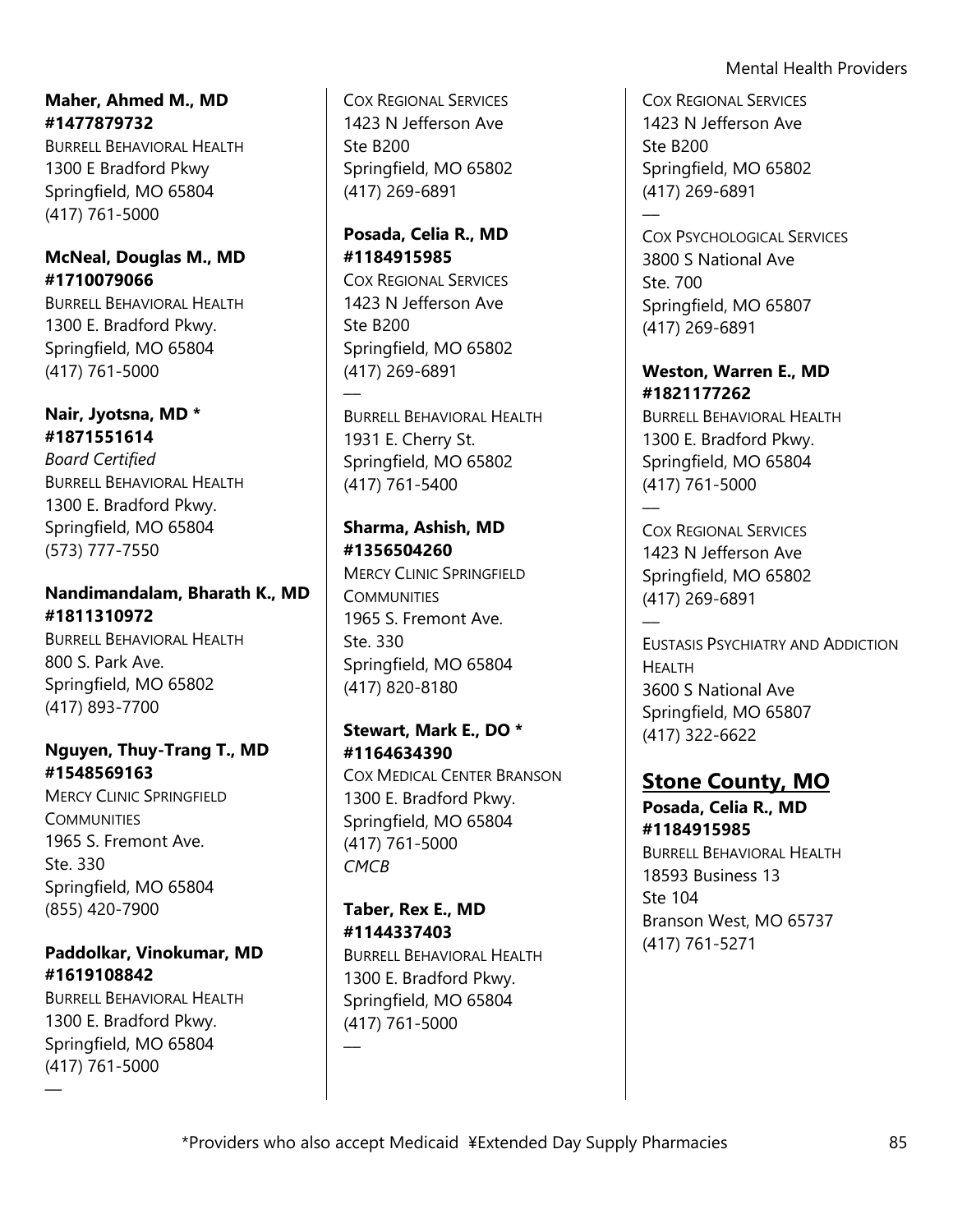#### **Taney County, MO Agarwal, Pratibha, MD #1669761706**

COXHEALTH PSYCHIATRY SERVICES 525 Branson Landing Blvd Branson, MO 65616 (417) 269-6891

#### **Arteaga, Dayana, DO #1881048593**

COXHEALTH PSYCHIATRY SERVICES 525 Branson Landing Blvd Branson, MO 65616 (417) 269-6891

#### **Brenner, Scott K., DO #1932471745**

BURRELL BEHAVIORAL HEALTH 4480 Gretna Rd. Branson, MO 65616 (417) 761-5492

#### **Carlson, Mark L., MD #1528192150**

COX MEDICAL CENTER BRANSON 121 Cahill Rd Ste 204 Branson, MO 65616 (417) 269-2273 ––

COX MEDICAL CENTER BRANSON 525 Branson Landing Blvd 4th Fl Branson, MO 65616 (417) 296-2273 *CNH CMCS*

#### **Choudhary, Asif S., MD #1134560865**

*Board Certified* COXHEALTH PSYCHIATRY SERVICES 525 Branson Landing Blvd Branson, MO 65616 (417) 269-6891

## **Chowdhury, Nagib, MD \* #1184851792**

COXHEALTH PSYCHIATRY SERVICES 525 Branson Landing Blvd Branson, MO 65616 (417) 269-6891

#### **Crawford, Tanna L., DO #1144600768**

COXHEALTH PSYCHIATRY SERVICES 525 Branson Landing Blvd Branson, MO 65616 (417) 269-6891

#### **Galinanes, Edgar L., MD #1134125081**

*Board Certified* COXHEALTH PSYCHIATRY SERVICES 525 Branson Landing Blvd Branson, MO 65616 (417) 269-6891

#### **Jones, Laird E., MD #1922004605**

*Board Certified* COXHEALTH PSYCHIATRY SERVICES 525 Branson Landing Blvd Branson, MO 65616 (417) 269-6891 *CNH CMCS*

#### **Nandimandalam, Bharath K., MD #1811310972** BURRELL BEHAVIORAL HEALTH

33 Gage Dr. Ste. 100 Hollister, MO 65672 (417) 337-9554 ––

BURRELL BEHAVIORAL HEALTH 4480 Gretna Rd. Branson, MO 65616 (417) 761-5492

# **Psychology (104) MISSOURI**

# **Barry County, MO**

**Pyle, Susan E., Psy D #1518963172** BURRELL BEHAVIORAL HEALTH 509 Dairy St. Monett, MO 65708 (417) 761-5810

# **Christian County, MO**

**Beatty, Ann M., Psy D \* #1518078146** TOUCHSTONE COUNSELING LLC 5608 N. 13th Ave. Ozark, MO 65721 (417) 581-6911

#### **Danderson, Shana, Psy D #1144692922**

BURRELL BEHAVIORAL HEALTH 560 W. Mount Vernon St. Nixa, MO 65714 (417) 413-1593

#### **Pratt, Brittany A., Psy D #1033518931**

BURRELL BEHAVIORAL HEALTH 560 W. Mt. Vernon St. Nixa, MO 65714 (417) 413-1593

#### **Six, Molly K., PhD #1891213096**

**BURRELL BEHAVIORAL HEAITH** 560 W. Mount Vernon St. Nixa, MO 65714 (417) 413-1593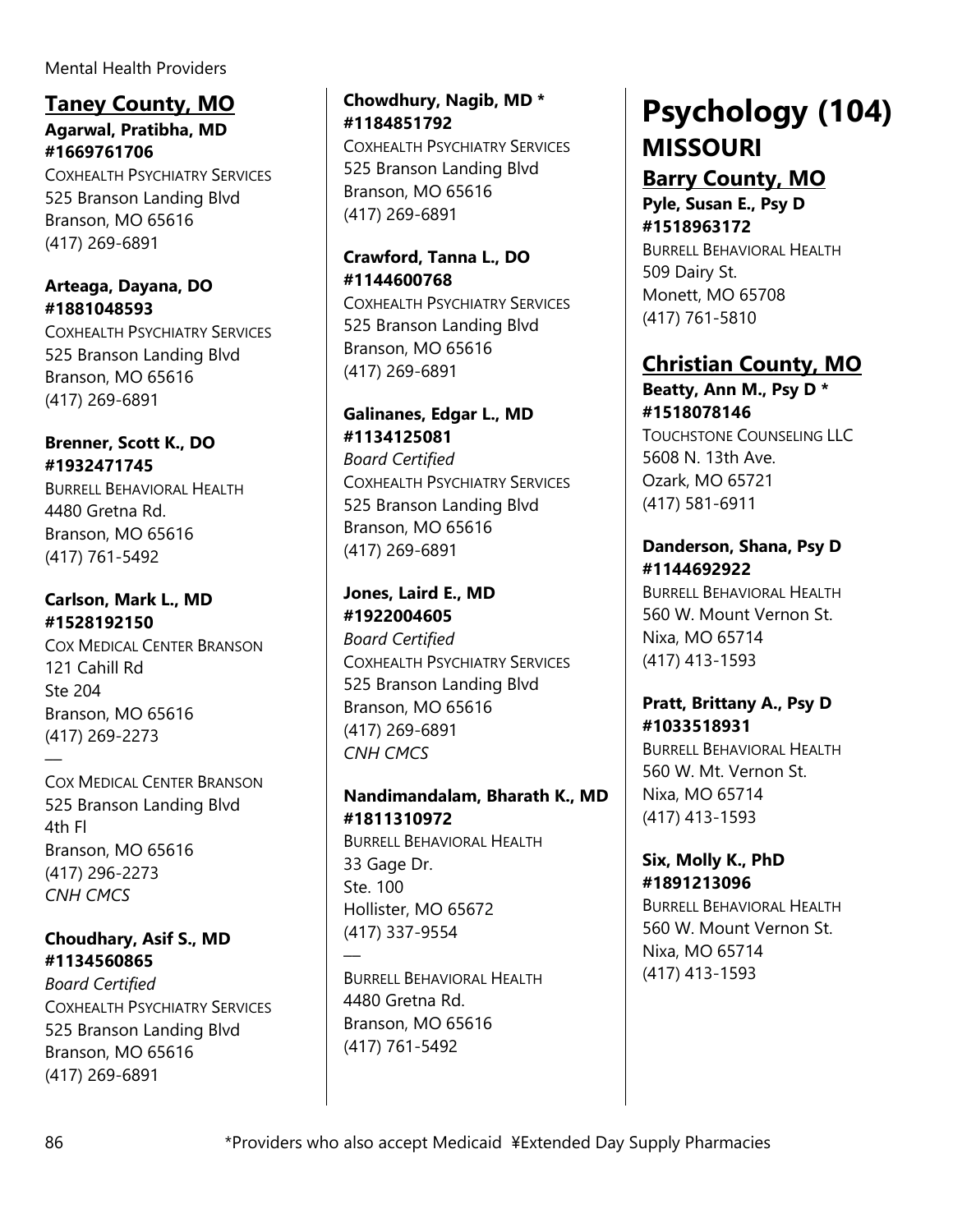#### **Greene County, MO Akeson, Steven T., Psy D #1992897169**

BURRELL BEHAVIORAL HEALTH 1300 E. Bradford Pkwy. Springfield, MO 65804 (417) 761-5000

–– BURRELL BEHAVIORAL HEALTH 4350 S. National Ave. Ste. 116-B Springfield, MO 65810 (417) 881-1810

#### **Allen, Brittany J., PhD #1043474778**

COXHEALTH SYSTEM 1300 E. Bradford Pkwy. Springfield, MO 65804 (417) 761-5000

––

COXHEALTH SYSTEM 3800 S. National Ave. Ste. 770 Springfield, MO 65807 (417) 269-6891 *CNH CMCS*

#### **Allen, Seth R., EdD #1407036254**

BURRELL BEHAVIORAL HEALTH 1300 E. Bradford Pkwy. Springfield, MO 65804 (417) 761-5000

–– BURRELL BEHAVIORAL HEALTH 1350 E. Bradford Pkwy. Springfield, MO 65804 (417) 761-5850

# **Arnold, Chasity, Psy D #1407182470**

COX REGIONAL SERVICES 1423 N Jefferson Ave Springfield, MO 65802 (417) 269-6891

–– COX PSYCHOLOGICAL SERVICES 3525 S National Ave Ste 206 Springfield, MO 65807 (417) 269-6891 ––

COX PSYCHOLOGICAL SERVICES 3800 S National Ave Ste 700 Springfield, MO 65807 (417) 269-6891

#### **Ashlock, Georgina, PhD #1194004192**

COXHEALTH 1423 N. Jefferson Springfield, MO 65802 (417) 269-6891

––

COX PSYCHOLOGICAL SERVICES 3800 S. National Ave. Ste. 700 Springfield, MO 65807 (417) 269-6891

#### **Baker, Jennifer L., Psy D #1487673182** 205 W. Walnut St.

Ste. 200 Springfield, MO 65806 (417) 425-6091

#### **Barnes, Vincen G., Psy D \* #1093870875**

COX REGIONAL SERVICES 1423 N Jefferson Ave Ste B200 Springfield, MO 65802 (417) 269-1917

–– COX PSYCHOLOGICAL SERVICES 3525 S National Ave Ste 206 Springfield, MO 65807 (417) 269-6891

–– COX REGIONAL SERVICES 3801 S National Ave Ste 900 Springfield, MO 65807 (417) 269-2710

**Baum, Allicia, Psy D #1376549311** BURRELL BEHAVIORAL HEALTH 1300 E. Bradford Pkwy. Springfield, MO 65804 (417) 761-5000

BURRELL BEHAVIORAL HEALTH 1350 E. Bradford Pkwy. Springfield, MO 65804 (417) 761-5000

––

––

#### **Beckham, Crystal M., Psy D #1033308895**

BURRELL BEHAVIORAL HEALTH 1300 E. Bradford Pkwy. Springfield, MO 65804 (417) 761-5113

BURRELL BEHAVIORAL HEALTH 1350 E Bradford Pkwy. Springfield, MO 65804 (417) 761-5850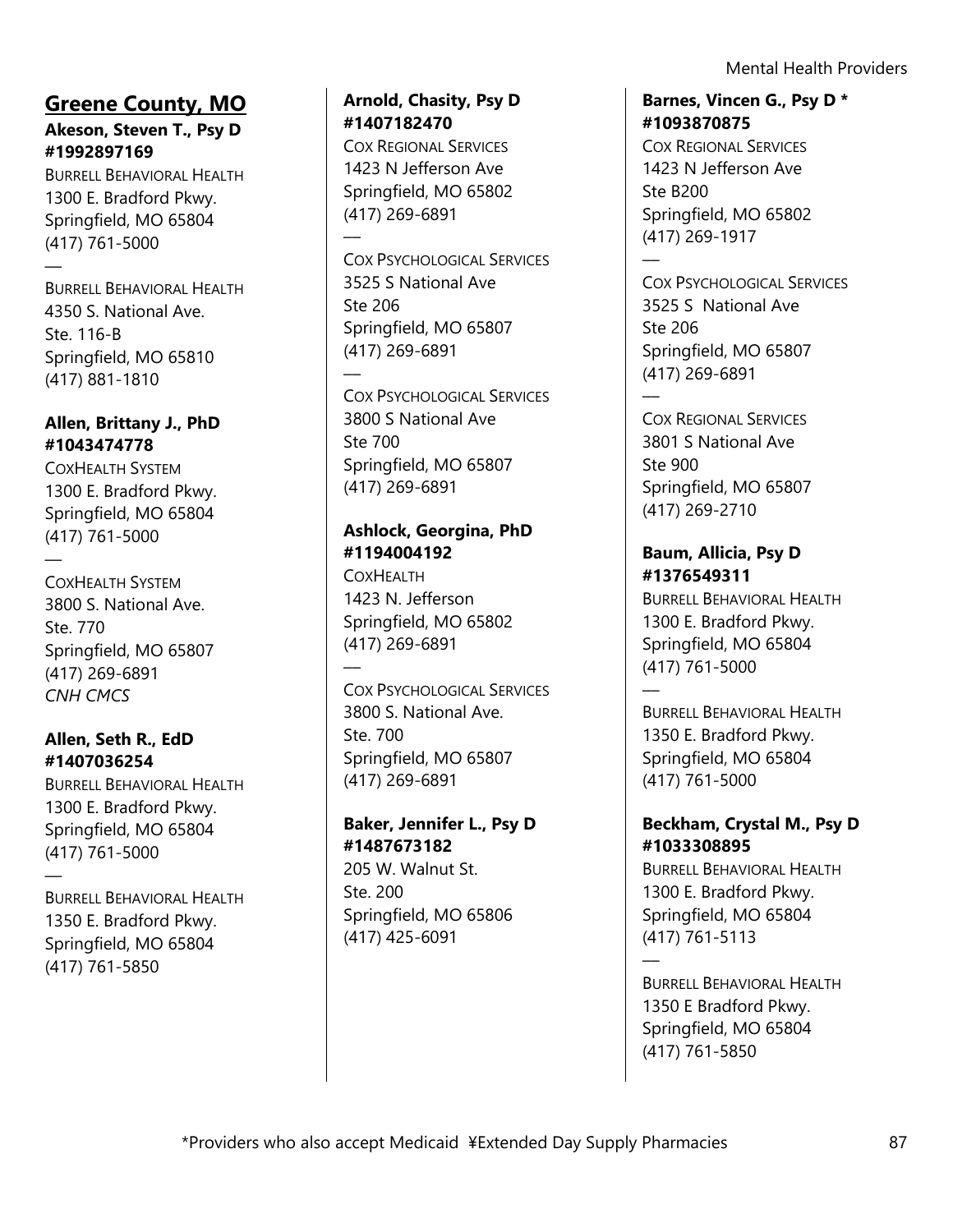# **Beisner-Whitmire, Michelle L., Psy D #1487725768** BURRELL BEHAVIORAL HEALTH

1300 Bradford Pkwy. Springfield, MO 65804 (417) 761-5000

–– BURRELL BEHAVIORAL HEALTH 1350 E. Bradford Pkwy. Springfield, MO 65804 (417) 761-5000

#### **Bennett, Elizabeth F., Psy D \* #1982675203**

1320 E. Kingsley St. Ste. A Springfield, MO 65804 (417) 882-4110

#### **Boyd, Richard A., Psy D #1184738924**

ASH GROVE FAMILY MEDICAL CENTER 500 N. Medical Dr. Ash Grove, MO 65604 (417) 751-2100

#### **Brandt, John R., PhD #1033669080**

COX REGIONAL SERVICES 1423 N Jefferson Ave Springfield, MO 65802 (417) 269-6891

COX PSYCHOLOGICAL SERVICES 3525 S National Ave Ste 206 Springfield, MO 65807 (417) 269-6891

COX PSYCHOLOGICAL SERVICES 3800 S National Ave Ste 700 Springfield, MO 65804 (417) 269-6891

#### **Breuer, Nancy L., Psy D #1508904459**

MERCY CLINIC SPRINGFIELD **COMMUNITIES** 1312 E Lark St Springfield, MO 65804 (417) 820-3707

#### **Brown, Dustin J., Psy D #1912258930**

BURRELL BEHAVIORAL HEALTH 1300 E. Bradford Pkwy. Springfield, MO 65804 (417) 761-5000 ––

BURRELL BEHAVIORAL HEALTH 1443 N. Robberson Ave. Springfield, MO 65802 (417) 761-5388 ––

BURRELL BEHAVIORAL HEALTH 2885 W. Battlefield St. Springfield, MO 65807 (417) 761-5800

#### **Butler, Angelique E., Psy D #1730495763**

BURRELL BEHAVIORAL HEALTH 1300 E. Bradford Pkwy. Springfield, MO 65804 (417) 761-5000

#### **Carter, William R., Psy D #1154689859**

BURRELL BEHAVIORAL HEALTH 1300 E. Bradford Pkwy. Springfield, MO 65804 (417) 761-5000

#### **Carver, Natalie J., LPC #1962693838**

BURRELL BEHAVIORAL HEALTH 1300 E Bradford Pkwy Springfield, MO 65804 (417) 761-5000

#### **Casey, Marissa, PSYC #1912397753**

BURRELL BEHAVIORAL HEALTH 1300 E. Bradford Pkwy. Springfield, MO 65804 (417) 761-5000

#### **Coleman, Jordan A., Psy D #1275081333**

BURRELL BEHAVIORAL HEALTH 1300 E. Bradford Pkwy. Springfield, MO 65804 (417) 761-5000

–– BURRELL BEHAVIORAL HEALTH 1675 E. Seminole St. Ste. A-1 Springfield, MO 65804 (417) 597-4309

–– BURRELL BEHAVIORAL HEALTH 3646 S. Campbell Ave. Springfield, MO 65807 (417) 597-4309

#### **Coller, Charles F., EdD #1538288626**

MERCY HOSPITAL SPRINGFIELD 1235 E. Cherokee St. Springfield, MO 65804 (417) 820-3017

### **Coltrin, Tessa J., Psy D \* #1255512778**

MERCY HOSPITAL SPRINGFIELD 1235 E. Cherokee St. Springfield, MO 65804 (417) 820-2000 ––

COX REGIONAL SERVICES 1423 N Jefferson Ave Ste B200 Springfield, MO 65802 (417) 269-6891 ––

––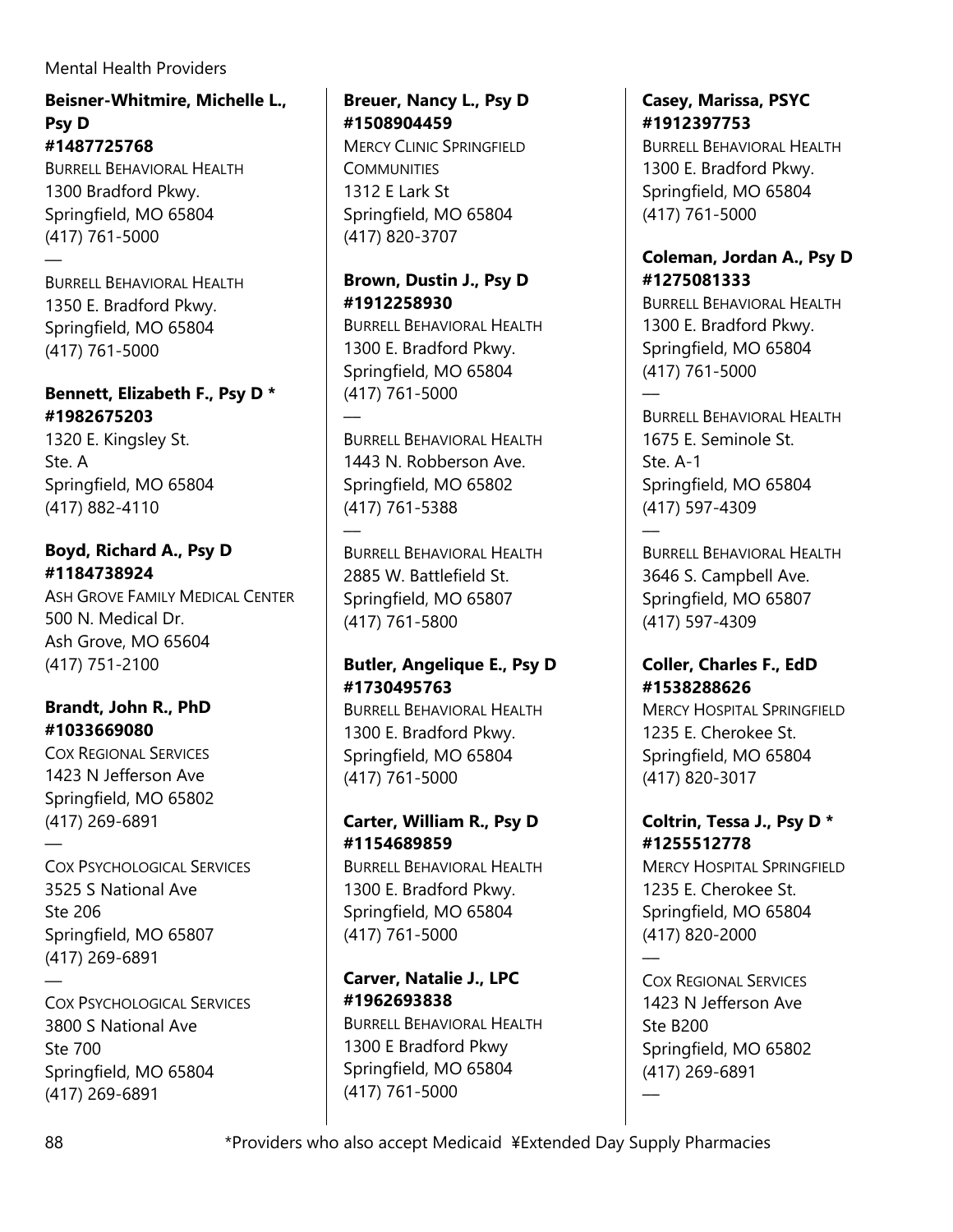MERCY CLINIC SPRINGFIELD **COMMUNITIES** 2115 S. Fremont Ave. Springfield, MO 65804 (417) 820-7708

MERCY CLINIC SPRINGFIELD **COMMUNITIES** 3231 S. National Ave. Ste. 440 Springfield, MO 65807 (417) 820-2000

––

––

COX REGIONAL SERVICES 3525 S National Ave Ste 206 Springfield, MO 65807 (417) 269-6891

#### **Costley, Matthew, PSYC #1629225685**

BURRELL BEHAVIORAL HEALTH 1300 Bradford Pkwy. Springfield, MO 65804 (417) 761-5000

#### **Craigmyle, Bobbi J., Psy D \* #1942342043**

MERCY CLINIC SPRINGFIELD **COMMUNITIES** 1312 E. Lark St. Springfield, MO 65804 (417) 820-3707

#### **Danderson, Shana, Psy D #1144692922**

BURRELL BEHAVIORAL HEALTH 1300 E. Bradford Pkwy. Springfield, MO 65804 (417) 761-5000

––

BURRELL BEHAVIORAL HEALTH 1675 E. Seminole St. Ste. A-1 Springfield, MO 65804 (417) 597-4309 ––

BURRELL BEHAVIORAL HEALTH 3646 S. Campbell Ave. Springfield, MO 65807 (417) 761-5000

#### **Daniel, Karla E., Psy D #1912072125**

MERCY HOSPITAL SPRINGFIELD 1235 E. Cherokee St. Springfield, MO 65804 (417) 820-3464

#### **Dark, Shannon P., Psy D #1720221849**

MERCY HOSPITAL SPRINGFIELD 1235 E. Cherokee St. Springfield, MO 65804 (417) 820-2000

#### **Dawson, Wendy W., PhD \* #1861711251**

BURRELL BEHAVIORAL HEALTH 1300 E. Bradford Pkwy. Springfield, MO 65804 (417) 761-5000

#### **Dean, Jackie L., Psy D #1174728109**

BURRELL BEHAVIORAL HEALTH 1300 E. Bradford Pkwy. Springfield, MO 65804 (417) 761-5000 ––

BURRELL BEHAVIORAL HEALTH 800 S. Park Ave. Springfield, MO 65802 (417) 761-5540 ––

BURRELL BEHAVIORAL HEALTH 930 S. Robberson Ave. Springfield, MO 65807 (417) 761-5540

#### **Demier, Suzanne P., Psy D #1013043033**

COXHEALTH SYSTEM 1300 E. Bradford Pkwy. Springfield, MO 65804 (417) 761-5000

–– COXHEALTH SYSTEM 3800 S. National Ave. Ste. 770 Springfield, MO 65804 (417) 269-6891 *CNH CMCS*

#### **Dionysus, Kimberly E., Psy D #1164709747**

MERCY CLINIC SPRINGFIELD **COMMUNITIES** 2030 S. National Ave. Ste. 105 Springfield, MO 65804 (417) 820-9590

–– MERCY CLINIC SPRINGFIELD **COMMUNITIES** 2115 S. Fremont Ste. 3000 Springfield, MO 65804

(417) 820-7708

# **Essman, John R., Psy D #1053459834**

MERCY CLINIC SPRINGFIELD **COMMUNITIES** 1312 E. Lark St. Springfield, MO 65804 (417) 820-3707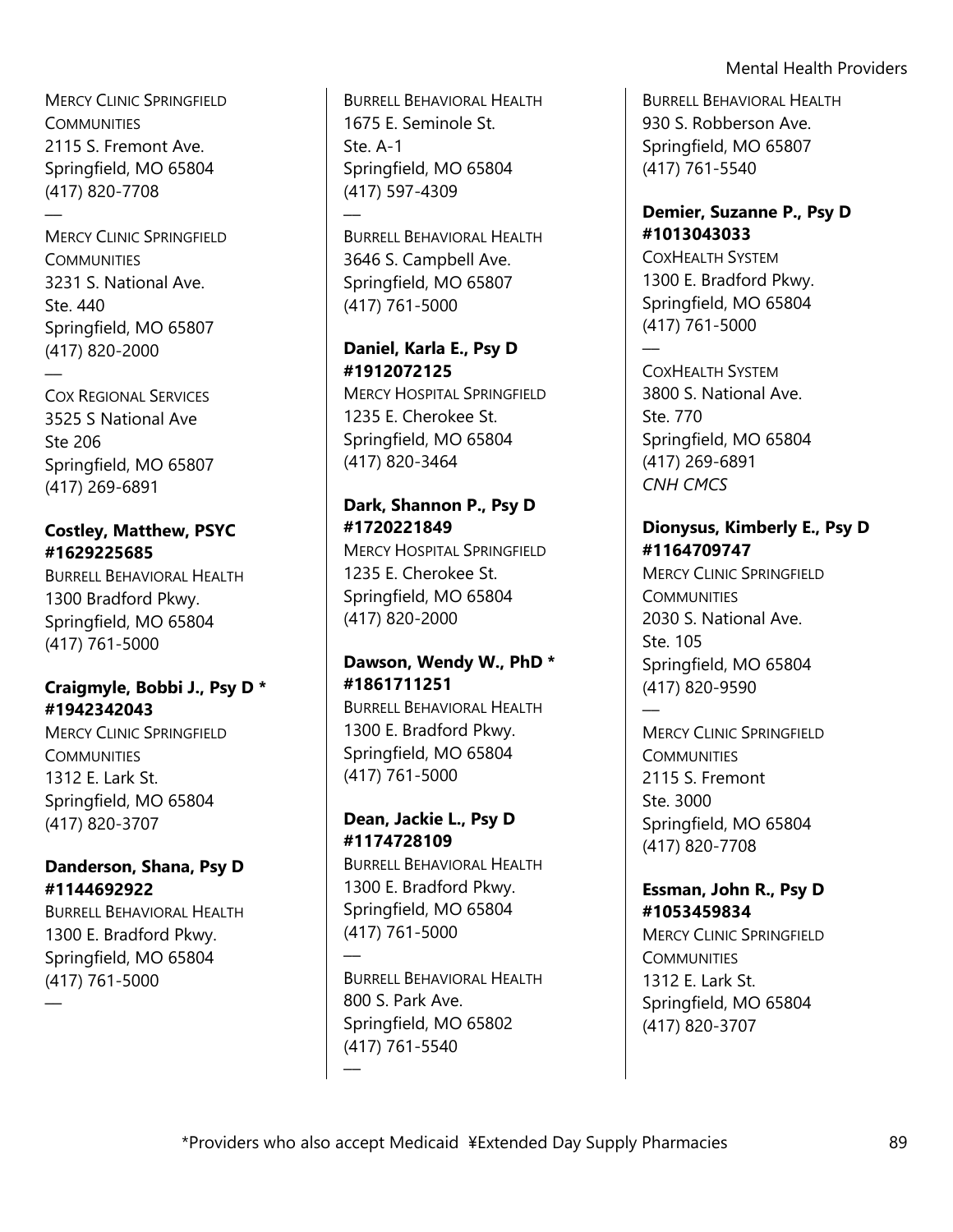#### **Everson, Joyce, Psy D #1831197490**

BURRELL BEHAVIORAL HEALTH 1300 E. Bradford Pkwy. Springfield, MO 65804 (417) 761-5000

#### **Farrell, Barbara M., Psy D #1548697139**

BURRELL BEHAVIORAL HEALTH 1300 E. Bradford Pkwy. Springfield, MO 65804 (417) 761-5000

#### **Gill, Angela S., Psy D #1548304215**

MERCY CLINIC SPRINGFIELD **COMMUNITIES** 1312 E. Lark St. Springfield, MO 65804 (417) 820-3707

#### **Gilliam, Chelsea A., Psy D \* #1831523232**

FERRELL-DUNCAN CLINIC 1001 E Primrose St Springfield, MO 65807 (417) 875-3000

BURRELL BEHAVIORAL HEALTH 1350 E. Bradford Pkwy. Springfield, MO 65804 (417) 761-5000

BURRELL BEHAVIORAL HEALTH 1443 N. Robberson Ave. Springfield, MO 65802 (417) 761-5848

## **Golden, Erin R., Psy D #1992981195**

MERCY CLINIC SPRINGFIELD **COMMUNITIES** 1965 S Fremont Ave Ste 260 Springfield, MO 65804 (417) 820-3707

#### **Gonzalez, Judith R., Psy D #1346323102**

COXHEALTH MEDICAL MILE CLINIC 2900 S. National Ave. Springfield, MO 65804 (417) 269-1499

COXHEALTH MEDICAL MILE CLINIC 3525 E Battlefield Rd Springfield, MO 65809 (417) 269-1499

––

#### **Gordon, Jacqueline, Psy D #1114923026**

COXHEALTH SYSTEM 1423 N Jefferson Ave Springfield, MO 65802 (417) 269-6891

#### **Gremminger, Brandon, Psy D #1477989374**

BURRELL BEHAVIORAL HEALTH 1300 E. Bradford Pkwy. Springfield, MO 65804 (417) 761-5000 ––

BURRELL BEHAVIORAL HEALTH 1675 E. Seminole St. Ste. A-1 Springfield, MO 65804 (417) 597-4309 ––

BURRELL BEHAVIORAL HEALTH 2885 W Battlefield Rd Springfield, MO 65807 (417) 761-5800

––

––

––

––

BURRELL BEHAVIORAL HEALTH 3646 S. Campbell Ave. Springfield, MO 65807 (417) 761-5000

#### **Halfaker, Dale A., Psy D #1194817387**

BURRELL BEHAVIORAL HEALTH 1300 E Bradford Pkwy Springfield, MO 65804 (417) 761-5000

BURRELL BEHAVIORAL HEALTH 1350 E Bradford Pkwy Springfield, MO 65804 (417) 761-5850

BURRELL BEHAVIORAL HEALTH 4350 S National Ave Ste. 116-B Springfield, MO 65810 (417) 881-1810

### **Hayes, Mari K., PhD #1396887154**

MERCY HOSPITAL SPRINGFIELD 1235 E. Cherokee St. Springfield, MO 65804 (417) 820-2000

MERCY CLINIC SPRINGFIELD **COMMUNITIES** 1312 E. Lark St. Springfield, MO 65804 (417) 820-3707

––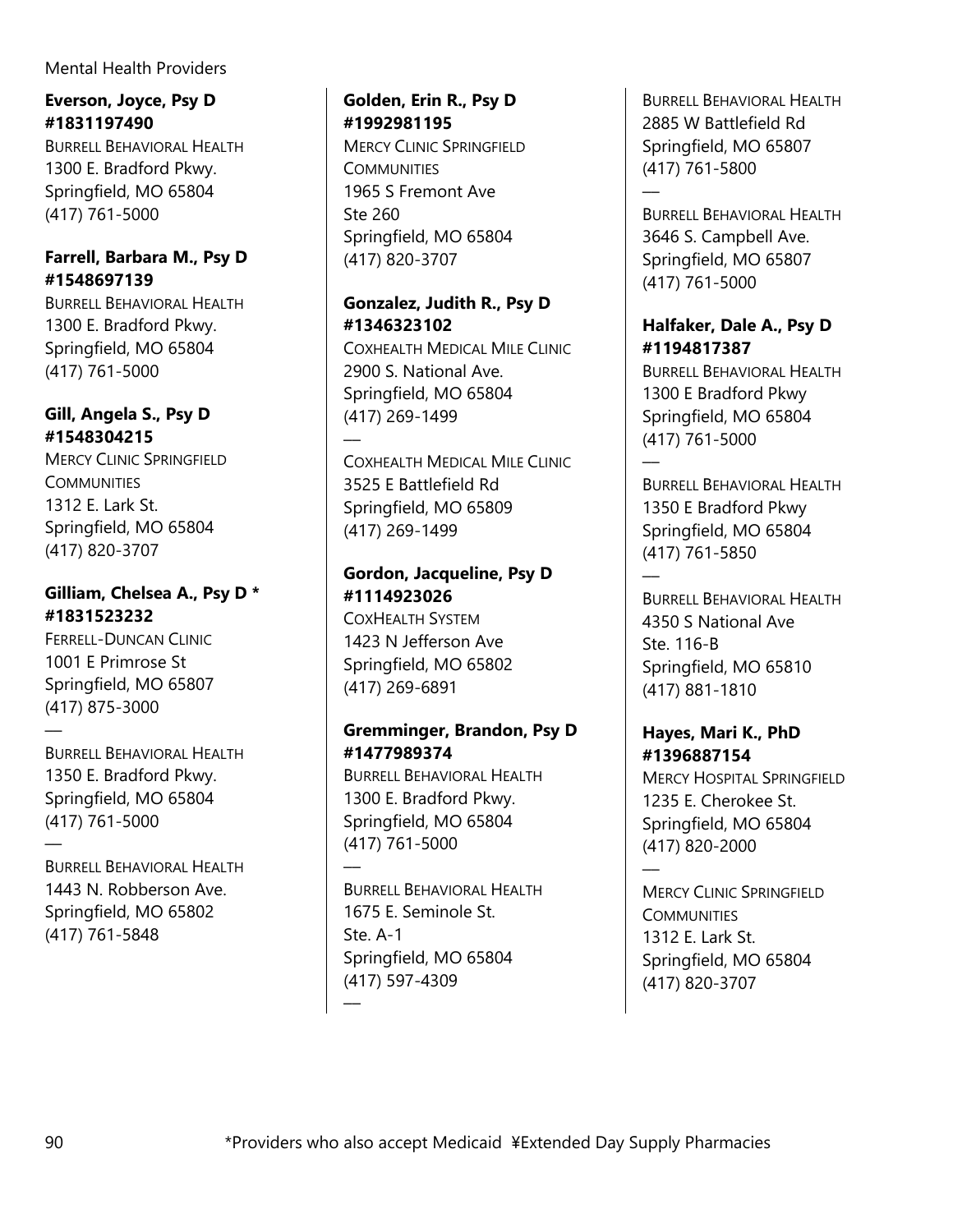#### **Henderson, Susan, Psy D #1619975273**

BURRELL BEHAVIORAL HEALTH 1300 E. Bradford Pkwy. Springfield, MO 65804 (417) 761-5000

#### **Hertel, Anna R., Psy D \* #1972697415**

COX REGIONAL SERVICES 1423 N Jefferson Ave Ste B200 Springfield, MO 65802 (417) 269-6891

#### **Holczer, Ginger A., Psy D #1184695496**

1531 E. Bradford Pkwy. Ste. 202 Springfield, MO 65804 (417) 890-1211

#### **Hutson, Sheila, Psy D #1306986757**

HUTSON PSYCHOLOGICAL SERVICES LLC 1638 E. Republic Rd. Ste. C Springfield, MO 65804 (417) 839-1156

#### **Johnson, Rachel A., Psy D \* #1679702047**

BURRELL BEHAVIORAL HEALTH 1300 E. Bradford Pkwy. Springfield, MO 65804 (417) 761-5000

–– COXHEALTH SYSTEM 1300 E. Bradford Pkwy. Springfield, MO 65804 (417) 761-5000

# **Jones, Justin R., Psy D #1134584196**

BURRELL BEHAVIORAL HEALTH 192 Expressway Ln. Ste. 240 Springfield, MO 65804 (417) 597-4309

#### **June, Gary, Psy D #1124033725** BURRELL BEHAVIORAL HEALTH 1300 Bradford Pkwy.

Springfield, MO 65804 (417) 761-5000

#### **King, Robert A., Psy D #1992729016**

MERCY HOSPITAL SPRINGFIELD 1235 E. Cherokee St. Springfield, MO 65804 (417) 820-2000

–– MERCY CLINIC SPRINGFIELD **COMMUNITIES** 1312 E. Lark St. Springfield, MO 65804 (417) 820-3707

# **Kreymer, John K., Psy D #1679689236**

MERCY CLINIC SPRINGFIELD **COMMUNITIES** 1229 E. Seminole St. Ste. 320 Springfield, MO 65804 (417) 820-2170

### **Kukal, Deborah K., PhD #1992730949**

MERCY CLINIC SPRINGFIELD **COMMUNITIES** 1229 E. Seminole St. Ste. 320 Springfield, MO 65804 (417) 820-2170

#### **Lee, Sooin, Psy D #1073986576**

COX REGIONAL SERVICES 1423 N Jefferson Ave Ste B200 Springfield, MO 65802 (417) 269-6891

–– COX PSYCHOLOGICAL SERVICES 3800 S National Ave Ste. 770 Springfield, MO 65807 (417) 269-6891

#### **List, Cheryl, PhD #1053317891**

BURRELL BEHAVIORAL HEALTH 1300 E Bradford Pkwy Springfield, MO 65804 (417) 761-5000

#### **Mattax, Nancy G., PhD #1154657385**

MERCY CLINIC SPRINGFIELD **COMMUNITIES** 1312 E Lark St. Springfield, MO 65804 (417) 820-3707

#### **McAlmond-Ross, Penelope A., Psy D #1417929381**

BURRELL BEHAVIORAL HEALTH 1300 E. Bradford Pkwy. Springfield, MO 65804 (417) 761-5000

#### **McBride, Nancy J., PhD #1295921179**

BURRELL BEHAVIORAL HEALTH 1350 E. Bradford Pkwy. Springfield, MO 65804 (417) 761-5850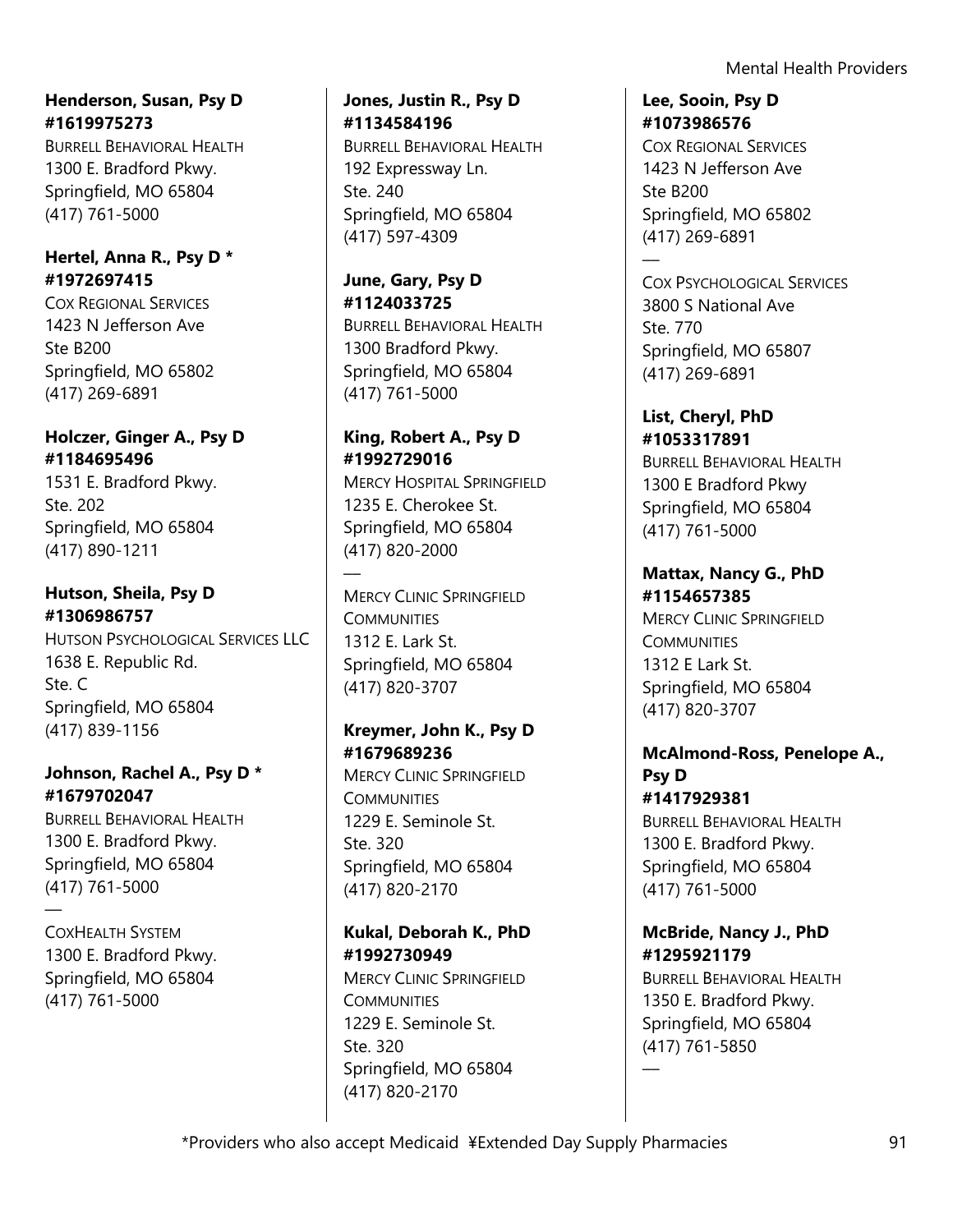BURRELL BEHAVIORAL HEALTH 4350 S. National Ave. Ste. B-116 Springfield, MO 65810 (417) 881-1810

#### **McGreevy, Michael G., Psy D #1497950521**

PSYCHOLOGY SERVICES PC 5440 S. Farm Rd. 131 Brookline, MO 65619 (417) 848-0062

#### **McGuire, JoAnn, Psy D #1770773459**

COXHEALTH SYSTEM 1300 E Bradford Pkwy Springfield, MO 65804 (417) 761-5000

–– COXHEALTH SYSTEM 1423 N Jefferson Ave Springfield, MO 65802 (417) 269-6891

#### –– COXHEALTH SYSTEM 3800 S. National Ave Ste 770 Springfield, MO 65807 (417) 269-6891

#### **Meadows, Daniel D., Psy D #1205038874**

MERCY CLINIC SPRINGFIELD **COMMUNITIES** 2730 E. Sunshine St. Springfield, MO 65804 (417) 820-3707

#### **Mothersead, Philip K., PhD #1700995677**

MERCY HOSPITAL SPRINGFIELD 1235 E. Cherokee St. Springfield, MO 65804 (417) 820-2000

# **Nothnagel, Christi, Psy D #1235501594**

COX REGIONAL SERVICES 1423 N Jefferson Ave Ste B200 Springfield, MO 65802 (417) 269-6891

–– COX PSYCHOLOGICAL SERVICES 3800 S National Ave Ste. 770 Springfield, MO 65807 (417) 269-3275

#### **Orr, Carol J., Psy D #1093712606**

BURRELL BEHAVIORAL HEALTH 1300 E. Bradford Pkwy. Springfield, MO 65804 (417) 761-5000

#### **Pietz, Christina, PhD #1891791430**

BURRELL BEHAVIORAL HEALTH 1350 E. Bradford Pkwy. Springfield, MO 65804 (417) 761-5000

#### **Pottenger, Kylie K., Psy D #1902219355**

COX REGIONAL SERVICES 1423 N Jefferson Ave Ste B200 Springfield, MO 65802 (417) 269-6891

#### **Powers, Annie E., Psy D #1174529143**

COX PSYCHOLOGICAL SERVICES 1423 N Jefferson Ave Springfield, MO 65802 (417) 269-6891

––

OZARK NEURO REHAB 3550 S. National Ave. Ste. 200 Springfield, MO 65807 (417) 269-9300

–– COX PSYCHOLOGICAL SERVICES 3800 S National Ave Ste. 700 Springfield, MO 65807 (417) 269-6891

#### **Pratt, Brittany A., Psy D #1033518931**

BURRELL BEHAVIORAL HEALTH 1675 E. Seminole St. Ste. A-1 Springfield, MO 65804 (417) 597-4309

–– BURRELL BEHAVIORAL HEALTH 3646 S. Campbell Ave. Springfield, MO 65807 (417) 597-4309

#### **Pyle, Susan E., Psy D #1518963172**

BURRELL BEHAVIORAL HEALTH 230 N. Belcrest Ave. Ste. A Springfield, MO 65802 (417) 413-4676

#### **Reuterfors, David L., PhD #1346351459**

COXHEALTH SYSTEM 1300 E. Bradford Pkwy. Springfield, MO 65804 (417) 761-5000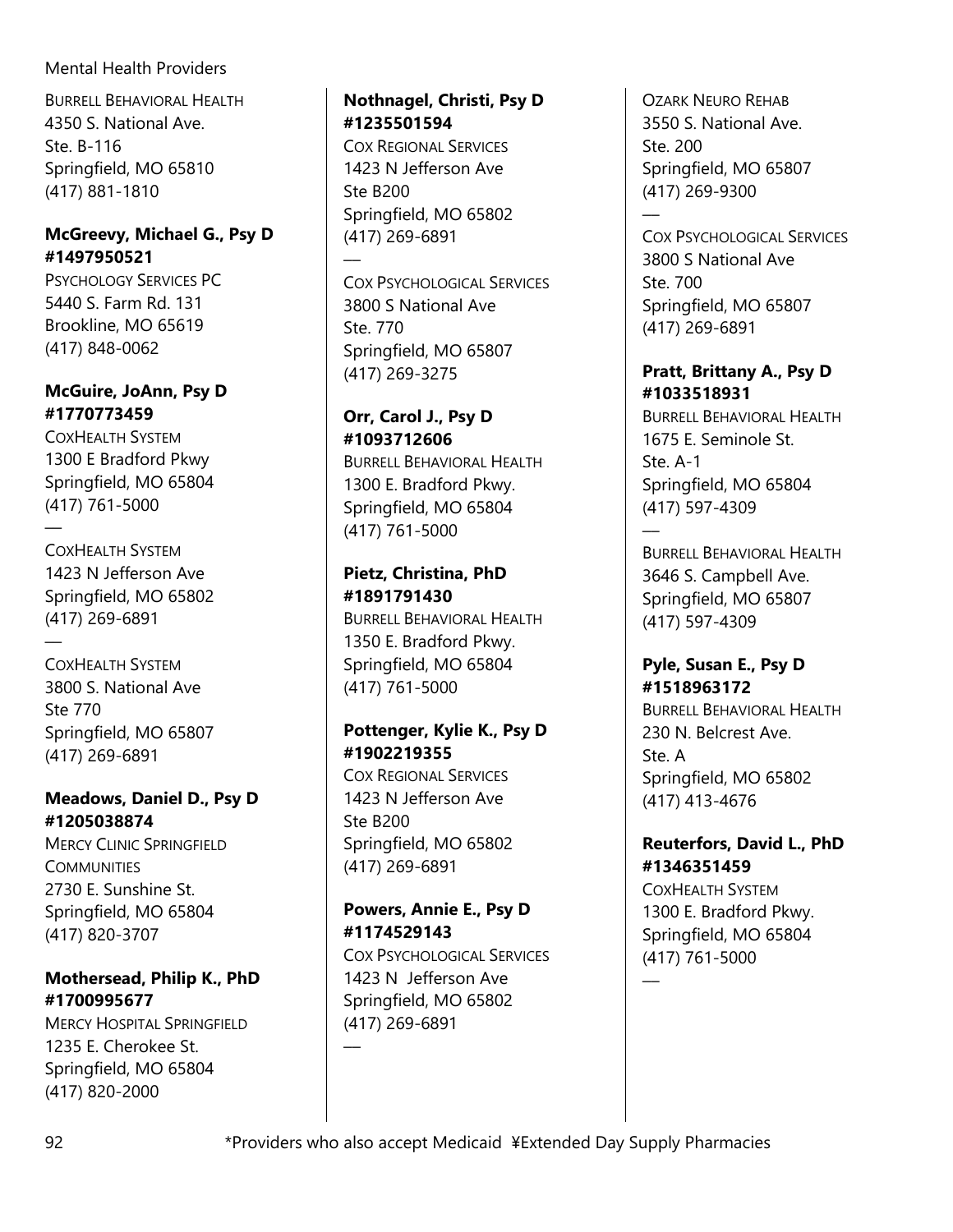COXHEALTH SYSTEM 3801 S. National Ave. Ste. 770 Springfield, MO 65804 (417) 269-6891 *CNH CMCS*

#### **Rubenstein, Rosemary, Psy D #1689645509**

SERENITY PSYCHOLOGICAL SERVICES 636 W Republic Rd Ste C104 Springfield, MO 65807 (417) 507-2407 *CNH CMCS*

#### **Sage, John C., Psy D #1669991188**

BURRELL BEHAVIORAL HEALTH 1675 E. Seminole St. Ste. A-1 Springfield, MO 65804 (417) 597-4309

#### **Service, Nancy, PhD #1528101888**

MERCY CLINIC SPRINGFIELD **COMMUNITIES** 1312 E. Lark St. Springfield, MO 65804 (417) 820-3707

#### **Six, Molly K., PhD #1891213096**

––

BURRELL BEHAVIORAL HEALTH 1300 E. Bradford Pkwy. Springfield, MO 65804 (417) 761-5000

BURRELL BEHAVIORAL HEALTH 230 N. Belcrest Ave. Ste. A Springfield, MO 65802 (417) 413-4676

#### **Summer, Netti J., PhD #1811246374** JORDAN VALLEY COMMUNITY HEALTH **CENTER**

2238 W. Kingsley St. Springfield, MO 65807 (417) 851-1566

## **Tarrasch, David L., EdD #1093786246** 2200 E. Sunshine St.

Ste. 332 Springfield, MO 65804 (417) 402-5181

#### **Thayer Jr., Richard L., Psy D #1396781399**

MERCY CLINIC SPRINGFIELD **COMMUNITIES** 1312 E Lark St Springfield, MO 65804 (417) 820-3707

#### **Thompson, Kristen L., PhD #1982070066**

BURRELL BEHAVIORAL HEALTH 1300 Bradford Pkwy. Springfield, MO 65804 (417) 761-5000 ––

BURRELL BEHAVIORAL HEALTH 1300 E. Bradford Pkwy. Bldg. B Springfield, MO 65804 (417) 761-6360

#### **Ulam, Frederick A., PhD #1356424972**

BURRELL BEHAVIORAL HEALTH 1300 E. Bradford Pkwy. Springfield, MO 65804 (417) 761-5000

––

BURRELL BEHAVIORAL HEALTH 1350 E. Bradford Pkwy. Springfield, MO 65804 (417) 761-5000

#### **Vera, Lauren, PhD #1467961888**

COX PSYCHOLOGICAL SERVICES 3800 S National Ave Ste. 700 Springfield, MO 65807 (417) 269-6891

#### **Wachtel-Nash, Barbara, Psy D #1750352670**

JORDAN VALLEY COMMUNITY HEALTH **CENTER** 2238 W. Kingsley St. Springfield, MO 65807 (417) 851-1566

#### **Walker, Deborah L., Psy D #1740261270**

BURRELL BEHAVIORAL HEALTH 1300 E. Bradford Pkwy. Springfield, MO 65804 (417) 761-5000

#### **Walsh, Michael R., Psy D #1639194111**

BURRELL BEHAVIORAL HEALTH 1300 E. Bradford Pkwy. Springfield, MO 65804 (417) 761-5000

–– BURRELL BEHAVIORAL HEALTH 4350 S. National Ave. Ste. 116-B Springfield, MO 65810 (417) 881-1810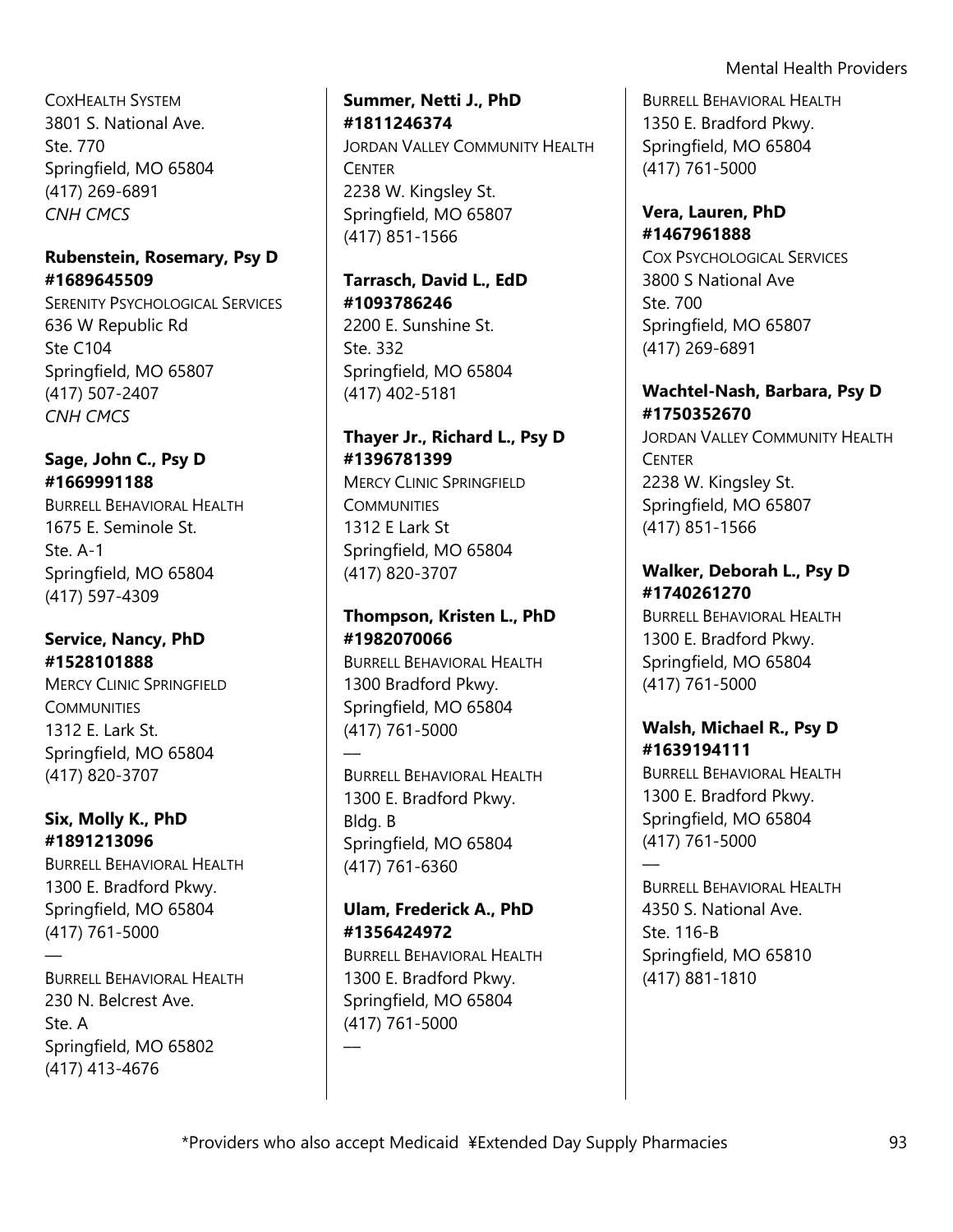**Weis, Patrick J., Psy D #1881837649** MERCY CLINIC SPRINGFIELD **COMMUNITIES** 1229 E. Seminole St. Ste. 320 Springfield, MO 65804 (417) 820-2170

#### **Whetstone, Michael M., PhD \* #1306843735**

MERCY CLINIC SPRINGFIELD **COMMUNITIES** 2115 S. Fremont Ave. Ste. 3000 Springfield, MO 65804

#### **Whitmire, Adrian J., PhD #1083934228**

COX REGIONAL SERVICES 1423 N Jefferson Ave Ste B200 Springfield, MO 65802 (417) 269-6891

–– COX PSYCHOLOGICAL SERVICES 3800 S National Ave Ste. 700 Springfield, MO 65807 (417) 269-6891

#### **Wilkins, Kimberly K., Psy D #1639335219**

MERCY CLINIC SPRINGFIELD **COMMUNITIES** 1229 E. Seminole Ste. 320 Springfield, MO 65804 (417) 820-2064

# **Wise, Allison, Psy D #1518986678**

COX REGIONAL SERVICES 1423 N Jefferson Ave Springfield, MO 65802 (417) 269-6891

–– COX PSYCHOLOGICAL SERVICES 3800 S National Ave Ste. 700 Springfield, MO 65807 (417) 269-6891

#### **Witty, Thomas, PhD #1356382824**

COX PSYCHOLOGICAL SERVICES 1423 N Jefferson Ave Ste B200 Springfield, MO 65802 (417) 269-6891

#### **Wolf, Deanna M., Psy D #1669798310**

BURRELL BEHAVIORAL HEALTH 1300 E. Bradford Pkwy. Springfield, MO 65804 (417) 761-5000

# **Taney County, MO**

# **Arnold, Chasity, Psy D #1407182470**

COXHEALTH PSYCHIATRY SERVICES 525 Branson Landing Blvd Branson, MO 65616 (417) 269-6891

#### **Ashlock, Georgina, PhD #1194004192**

COXHEALTH PSYCHIATRY SERVICES 525 Branson Landing Blvd Branson, MO 65616 (417) 269-6891

#### **Barnes, Vincen G., Psy D #1093870875**

COX MEDICAL CENTER BRANSON 525 Branson Landing Blvd Branson, MO 65616 (417) 335-7000

#### **Coltrin, Tessa J., Psy D \* #1255512778**

COXHEALTH PSYCHIATRY SERVICES 525 Branson Landing Blvd Branson, MO 65616 (417) 269-6891

#### **Dawson, Wendy W., PhD \* #1861711251**

BURRELL BEHAVIORAL HEALTH 192 Expressway Ln. Ste. 240 Branson, MO 65616 (417) 597-4309

–– BURRELL BEHAVIORAL HEALTH 4480 Gretna Rd. Branson, MO 65616 (417) 761-5492

#### **Jones, Justin R., Psy D #1134584196**

BURRELL BEHAVIORAL HEALTH 4480 Gretna Rd. Branson, MO 65616 (417) 761-5492

#### **Jones, Ryan G., Psy D #1023459971**

**COXHEALTH** 121 Cahill Rd Ste 205 Branson, MO 65616 (417) 269-2710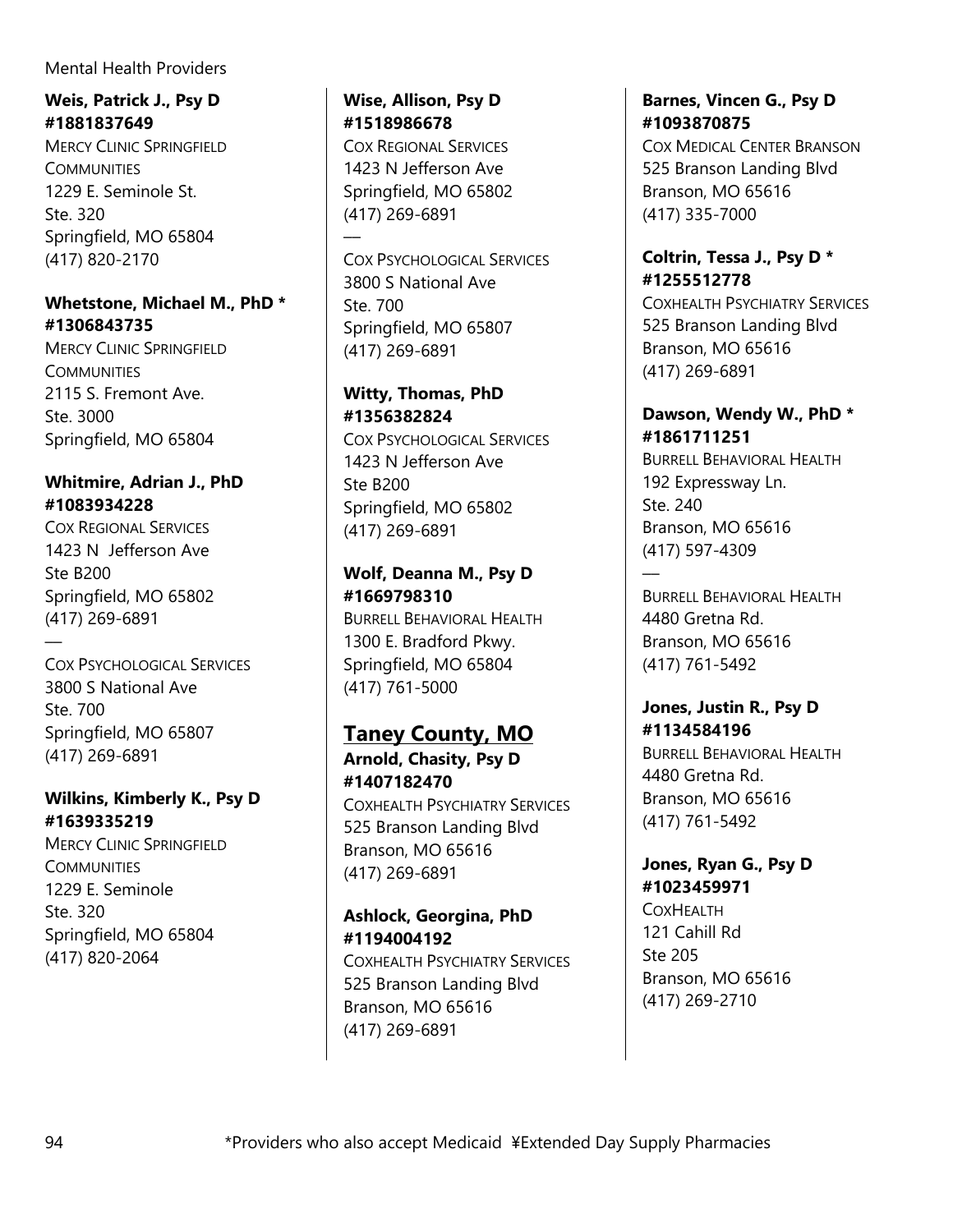#### **Pottenger, Kylie K., Psy D \* #1902219355**

COX REGIONAL SERVICES 525 Branson Landing Blvd Branson, MO 65616 (417) 269-6891

#### **Six, Molly K., PhD #1891213096**

BURRELL BEHAVIORAL HEALTH 4740 Gretna Rd. Ste. 4480 Branson, MO 65616 (417) 761-5492

#### **Thayer Jr., Richard L., Psy D #1396781399**

MERCY CLINIC SPRINGFIELD COMMUNITIES 448 State Highway 248 Ste 160 Branson, MO 65616 (417) 820-3707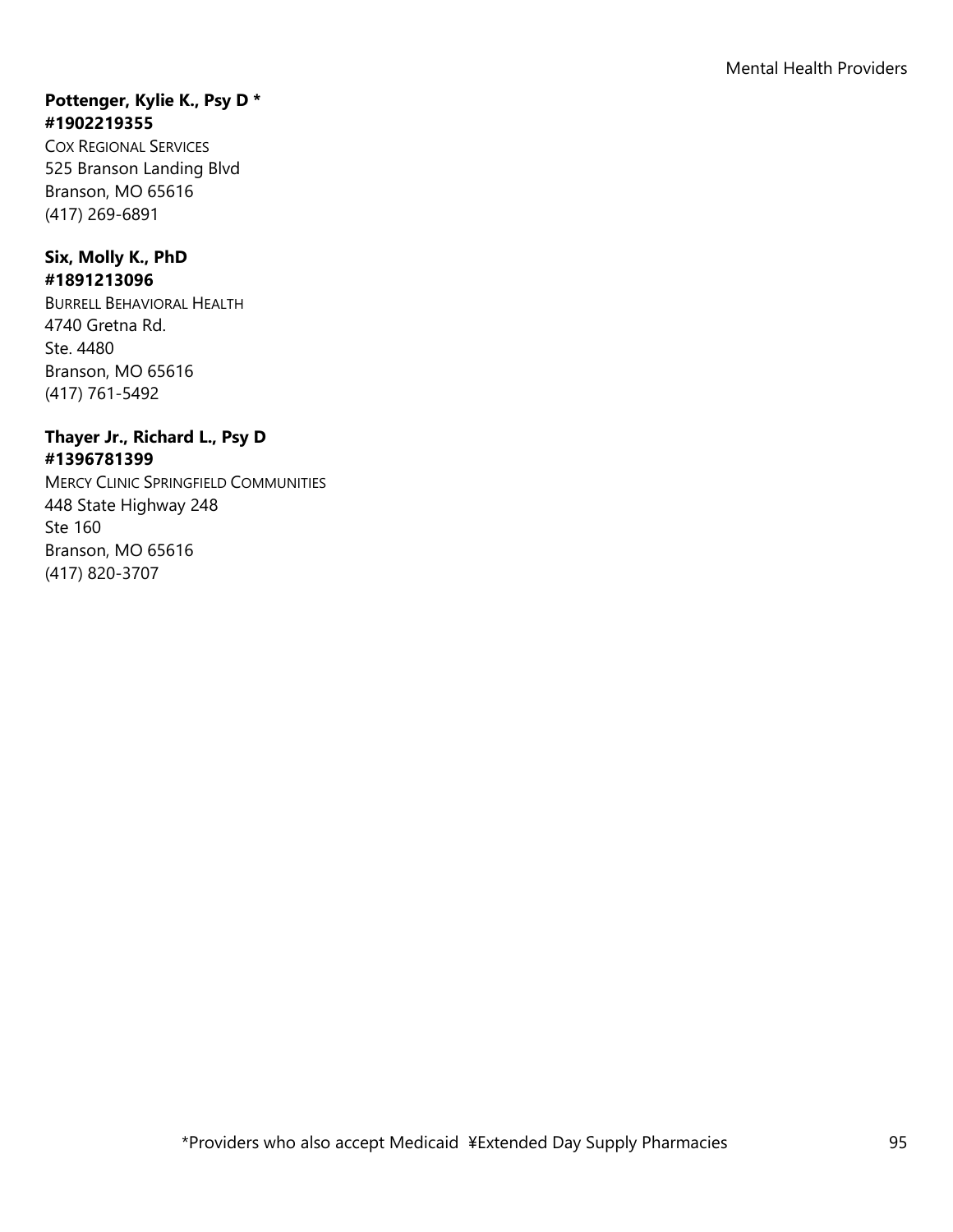# **CoxHealth Medicare***Plus* **Dental Care Providers**

**Dental Health (1)** 

#### **Entire Service Area**

**DentaQuest** (800) 214-9881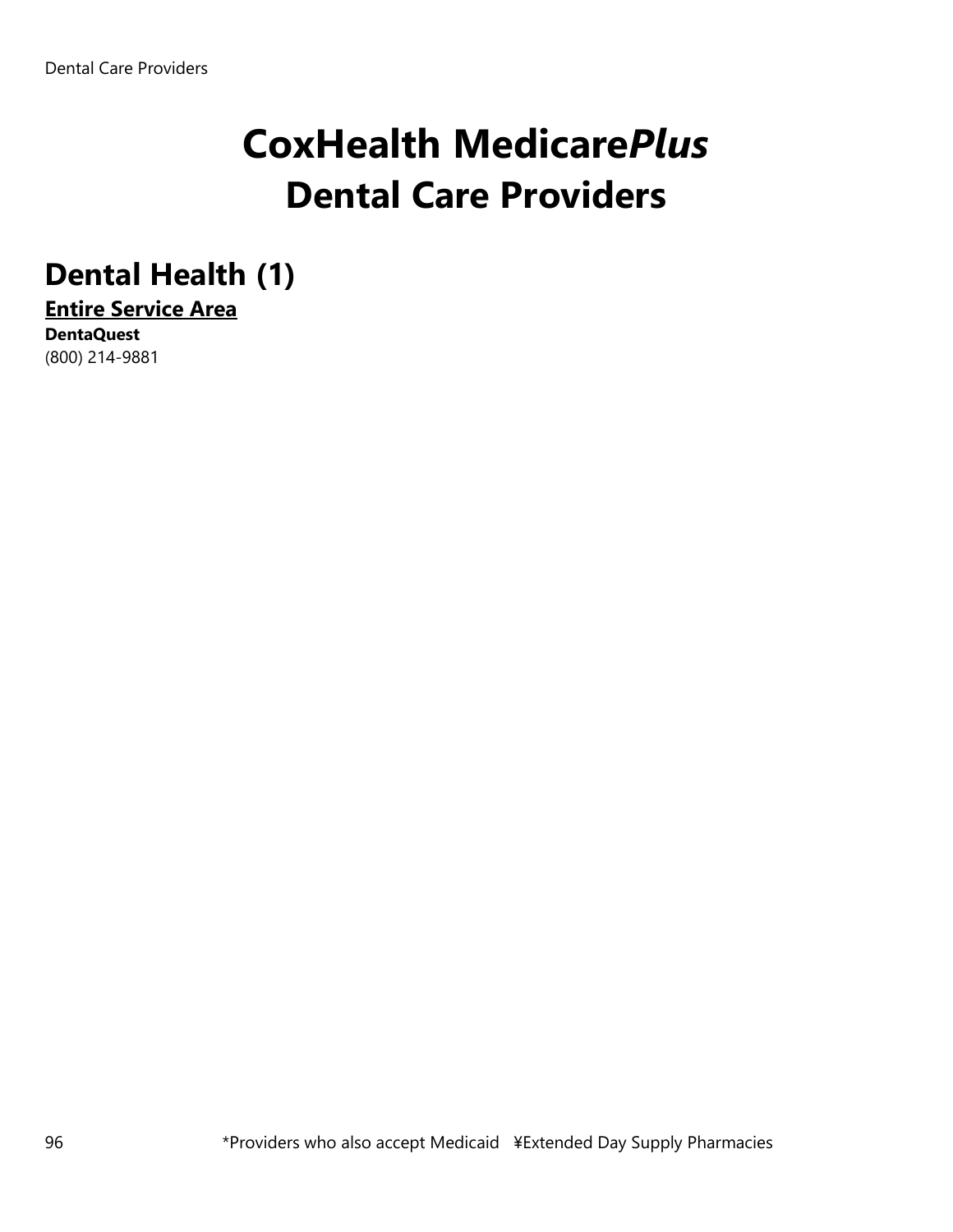# **CoxHealth Medicare***Plus* **Routine Vision Care Providers**

**Routine Vision (1)** 

# **Entire Service Area**

**EyeQuest** (800) 214-9881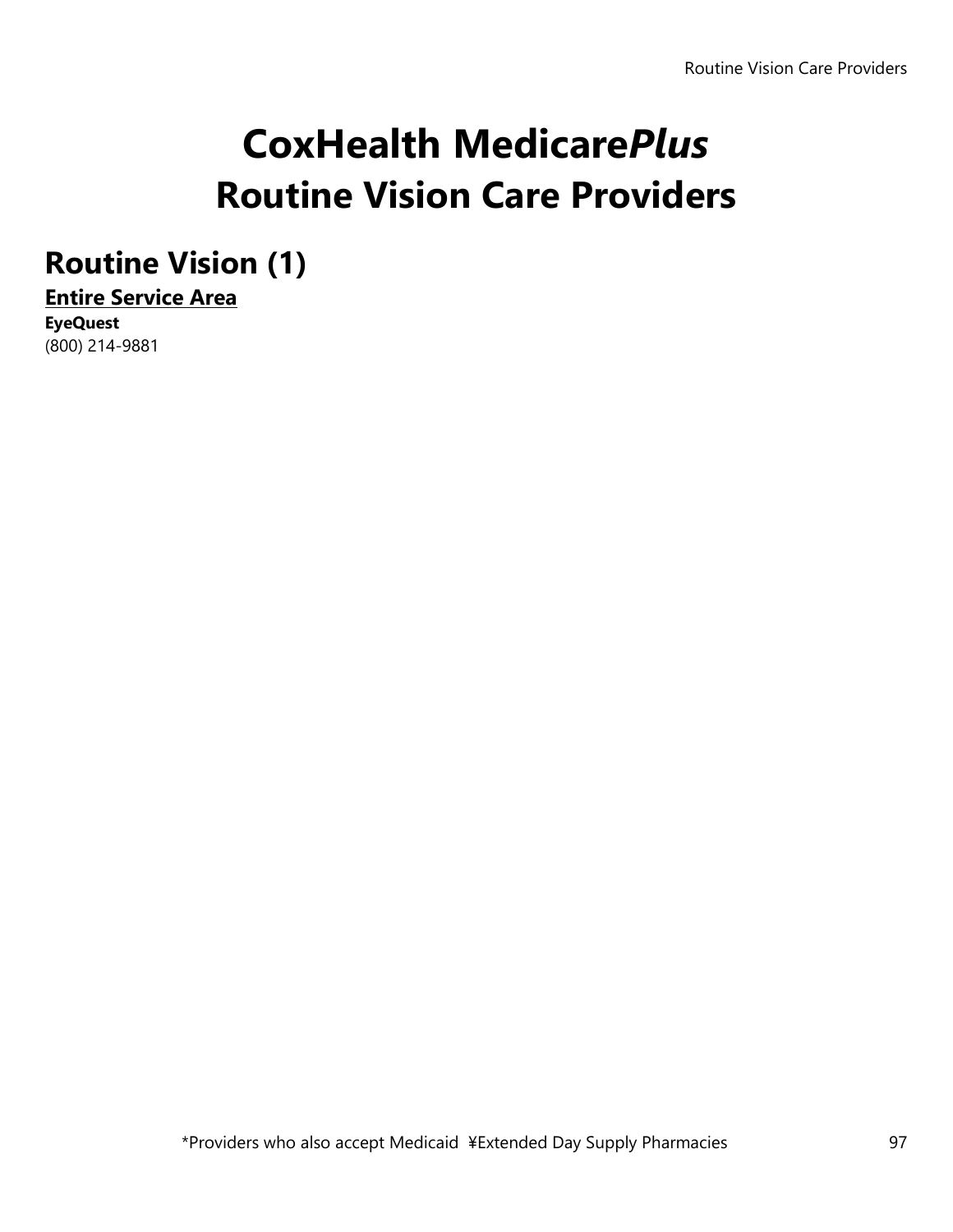# **CoxHealth Medicare***Plus* **Pharmacy Directory**

# **Introduction**

This booklet provides a list of CoxHealth MedicarePlus current network pharmacies. To get a complete description of your prescription coverage, including how to fill your prescriptions, please review the Evidence of Coverage and CoxHealth Medicare*Plus* Formulary.

We call the pharmacies on this list our "network pharmacies" because we have made arrangements with them to provide prescription drugs to Plan members. In most cases, your prescriptions are covered under CoxHealth Medicare*Plus* only if they are filled at a network pharmacy or through our mail order pharmacy service. Once you go to one pharmacy, you are not required to continue going to the same pharmacy to fill your prescription but can switch to any other of our network pharmacies. We will fill prescriptions at non-network pharmacies under certain circumstances as described in your Evidence of Coverage.

All network pharmacies may not be listed in this directory. Pharmacies may have been added or removed from the list after this directory was printed. This means the pharmacies listed here may no longer be in our network, or there may be newer pharmacies in our network that are not listed. This list is current as of June 22, 2022. For the most current list, please contact us. Our contact information appears on the front and back cover pages.

You can go to all the pharmacies on this list, but your costs for some drugs may be less at pharmacies in this list that offer preferred cost-sharing. We have marked these pharmacies with **†** to distinguish them from other pharmacies in our network that offer standard cost-sharing.

You can get prescription drugs shipped to your home through our network mail order delivery program. For more information, please contact us or see the mail order section of this pharmacy directory.

If you have questions about any of the above, please see the first and last cover pages of this directory for information on how to contact CoxHealth MedicarePlus.

#### **CoxHealth Medicare***Plus* **Network Pharmacies**

The pharmacies are divided into four groups: Retail Pharmacies, including Chain Pharmacies; Mail Order; Home Infusion; and Long Term Care. The pharmacies in each group are listed by state and then by county. **"Preferred pharmacies" are identified with the symbol †. Pharmacies that provide an extended day supply of medications are identified with the symbol ¥.**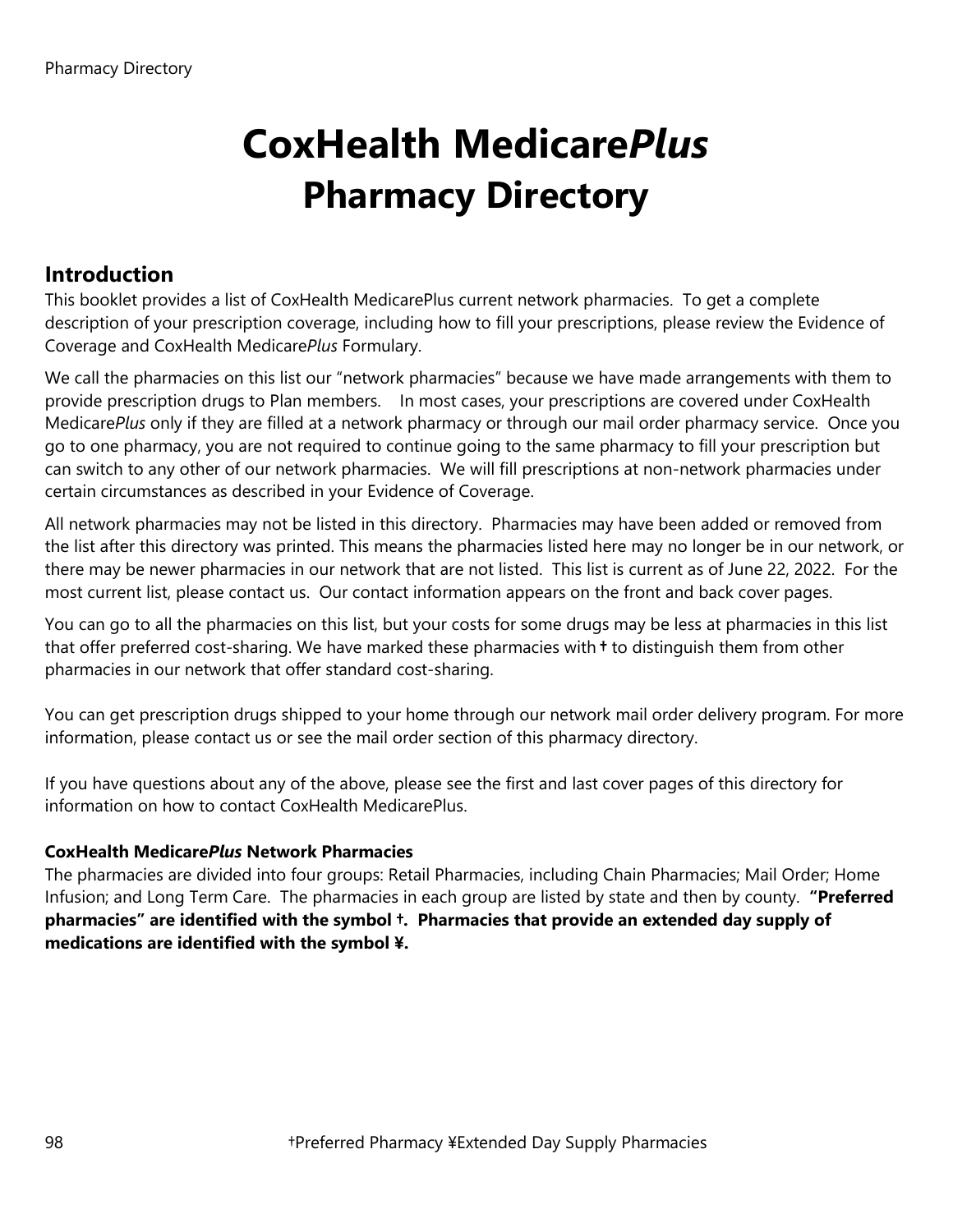#### Pharmacy Directory

# **Retail Pharmacies including Chain Pharmacies (60)**

#### **Entire Service Area COSTCO ¥**

(800) 607-6861 TRS Relay 711

**CVS PHARMACY † ¥** (800) 746-7287 TTY/TDD (800) 627-3529

**KMART PHARMACY ¥** (800) 866-0086 TTY/TDD (800) 855-2880

**SAM'S CLUB PHARMACY ¥** (800) 925-6278 TTY/TDD (800) 925-6278

**WAL-MART PHARMACY † ¥** (800) 925-6278 TTY/TDD (800) 925-6278

**WALGREENS DRUG STORE ¥** (877) 250-5823 TTY/TDD (877) 924-7889

# **MISSOURI Barry County, MO BRUNER PHARMACY ¥**

321 E Broadway St Monett, MO 65708 (417) 235-3139 TRS Relay 711

**MONETT PROFESSIONAL PHARMACY ¥** 1000 E Hwy 60 Monett, MO 65708 (417) 354-1253 TRS Relay 711

**OLD TOWN PHARMACY LLC ¥** 100 A Chapel Dr Monett, MO 65708 (417) 635-1100 TRS Relay 711

**PLAZA PHARMACY ¥** 24875 State Hwy 39 Shell Knob, MO 65747 (417) 858-2200 TRS Relay 711

**PRICE CUTTER PHARMACY ¥** 2150 E Cleveland Ave Monett, MO 65708 (417) 236-2820 TRS Relay 711

**SATER PHARMACY ¥** 705 Main St Cassville, MO 65625 (417) 847-2315 TRS Relay 711

**WHITLEY PHARMACY ¥** 101 W 8th St Cassville, MO 65625 (417) 847-2722 TRS Relay 711

# **Christian County, MO COXHEALTH PHARMACY ¥**

5100 Towne Centre Dr Ozark, MO 65721 (417) 730-5400 TRS Relay 711

**HIXSON DRUG ¥** 604a E S St Ozark, MO 65721 (417) 581-7777 TRS Relay 711

**LAWRENCE DRUG ¥** 5540 N Farmer Branch Rd Ozark, MO 65721 (417) 485-8555 TRS Relay 711

**MERCY PHARMACY EVANS ROAD ¥** 3050 E River Bluff Blvd Ozark, MO 65721 (417) 885-3357 TRS Relay 711

#### **MERCY PHARMACY NIXA ¥**

940 W Mount Vernon St Ste 130 Nixa, MO 65714 (417) 820-6624 TRS Relay 711

# **Greene County, MO**

**ALPS PHARMACY ¥** 2650 W Kearney Springfield, MO 65803 (417) 865-1547 TRS Relay 711

**ASH GROVE PHARMACY ¥** 490 Medical Dr Ash Grove, MO 65604 (417) 751-2111 TRS Relay 711

**BATTLEFIELD PHARMACY ¥** 4062 W Republic Rd Brookline, MO 65619 (417) 730-1456 TRS Relay 711

†Preferred Pharmacy ¥Extended Day Supply Pharmacies 99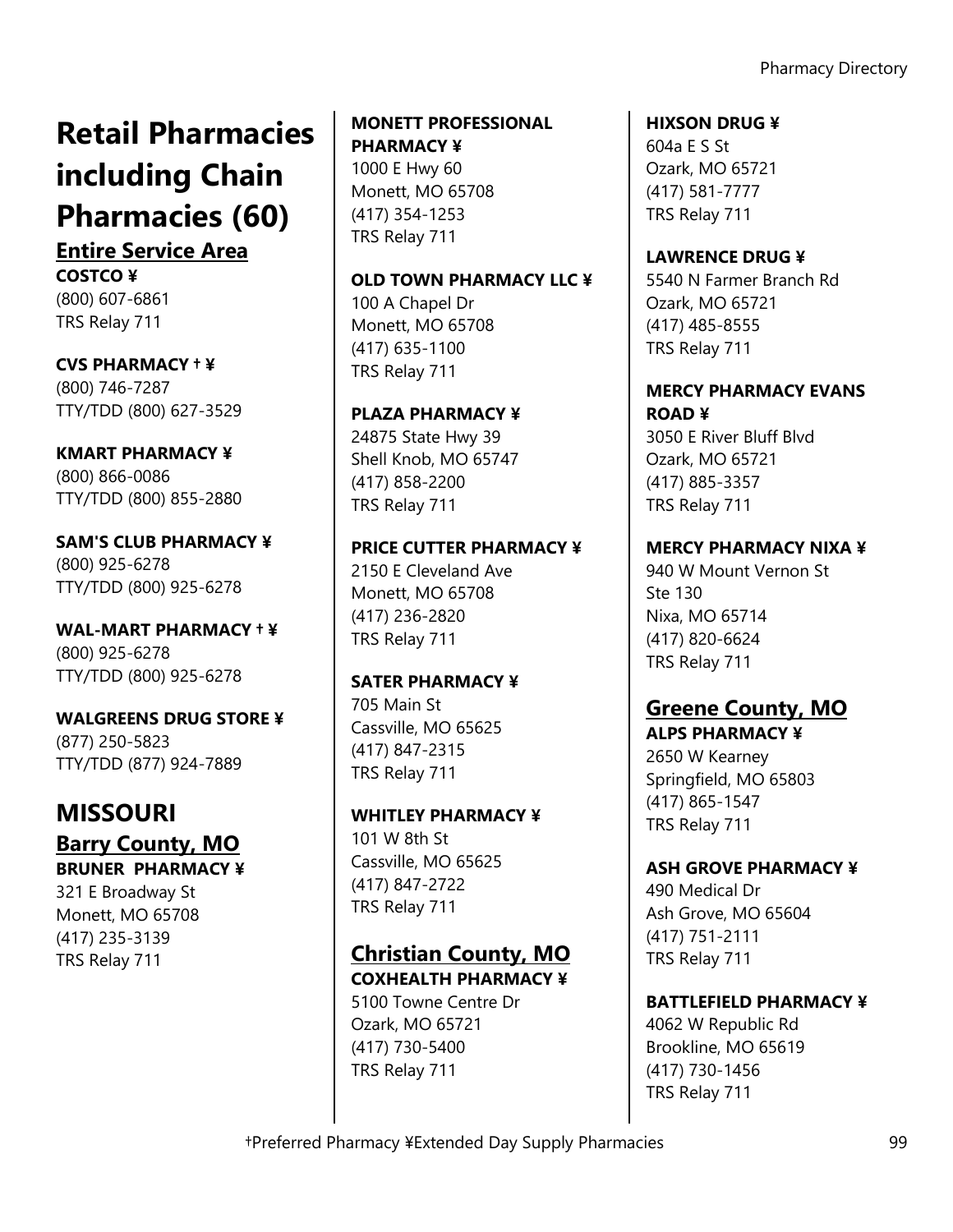#### Pharmacy Directory

#### **BURRELL PHARMACY ¥**

1300 E Bradford Pky Springfield, MO 65804 (417) 761-5150 TRS Relay 711

#### **COSTCO PHARMACY #1486 ¥**

279 N Eastgate Ave Springfield, MO 65802 (417) 512-8949 TRS Relay 711

#### **COXHEALTH PHARMACY ¥**

1000 E Primrose St Ste 105a Springfield, MO 65807 (417) 269-5584 TRS Relay 711

#### **COXHEALTH PHARMACY ¥**

3800 S National Ave Ste 110 Springfield, MO 65807 (417) 269-5988 TRS Relay 711

#### **COXHEALTH PHARMACY ¥**

1423 N Jefferson Ave Springfield, MO 65802 (417) 269-8880 TRS Relay 711

#### **GROVE PHARMACY ¥**

1636 S Glenstone Ave Ste 108 Springfield, MO 65804 (417) 450-4848 TRS Relay 711

#### **GROVE PHARMACY ¥**

1522 E Sunshine St Springfield, MO 65804 (417) 881-2910 TRS Relay 711

#### **GROVE PHARMACY ¥**

3050 S National Ave Ste 109 Springfield, MO 65804 (417) 881-8822 TRS Relay 711

#### **HINES STREET PHARMACY LLC ¥**

1173 E Hines St Republic, MO 65738 (417) 735-0055 TRS Relay 711

#### **HY-VEE PHARMACY (1641) ¥**

1720 W Battlefield Rd Springfield, MO 65807 (417) 881-1217 TRS Relay 711

#### **LAWRENCE DRUG INC ¥**

1454 E Republic Rd Springfield, MO 65804 (417) 886-6880 TRS Relay 711

#### **MEDICENTER PHARMACY ¥**

1474 N Boonville Ave Springfield, MO 65802 (417) 869-1866 TRS Relay 711

#### **MERCY PHARMACY FREMONT ¥**

1965 S Fremont Ave Ste 140 Springfield, MO 65804 (417) 820-3577 TRS Relay 711

#### **MERCY PHARMACY SGC ¥**

3231 S National Ave Ste 110 Springfield, MO 65807 (417) 841-0016 TRS Relay 711

#### **MERCY PHARMACY SPRINGFIELD ¥**

1235 E Cherokee St Springfield, MO 65804 (417) 820-2752 TRS Relay 711

#### **ORCHARD HILLS PHARMACY ¥**

3816 W Chestnut Expy Springfield, MO 65802 (417) 868-8288 TRS Relay 711

#### **PILL BOX PHARMACY ¥**

304 E Jackson St Willard, MO 65781 (417) 742-3508 TRS Relay 711

#### **PRICE CUTTER PHARMACY #85 ¥**

163 W Old Mill Rd Fair Grove, MO 65648 (417) 759-7947 TRS Relay 711

#### **PRICE CUTTER PLUS PHARMACY ¥**

3260 E Battlefield St Springfield, MO 65804 (417) 887-5516 TRS Relay 711

#### **THE PHARMACY @ PLEASANT HOPE ¥**

5492 Hwy H Unit E Pleasant Hope, MO 65725 (417) 267-6337 TRS Relay 711

#### **TRANSITIONS PHARMACY ¥**

323 E Grand Springfield, MO 65807 (417) 761-6350 TRS Relay 711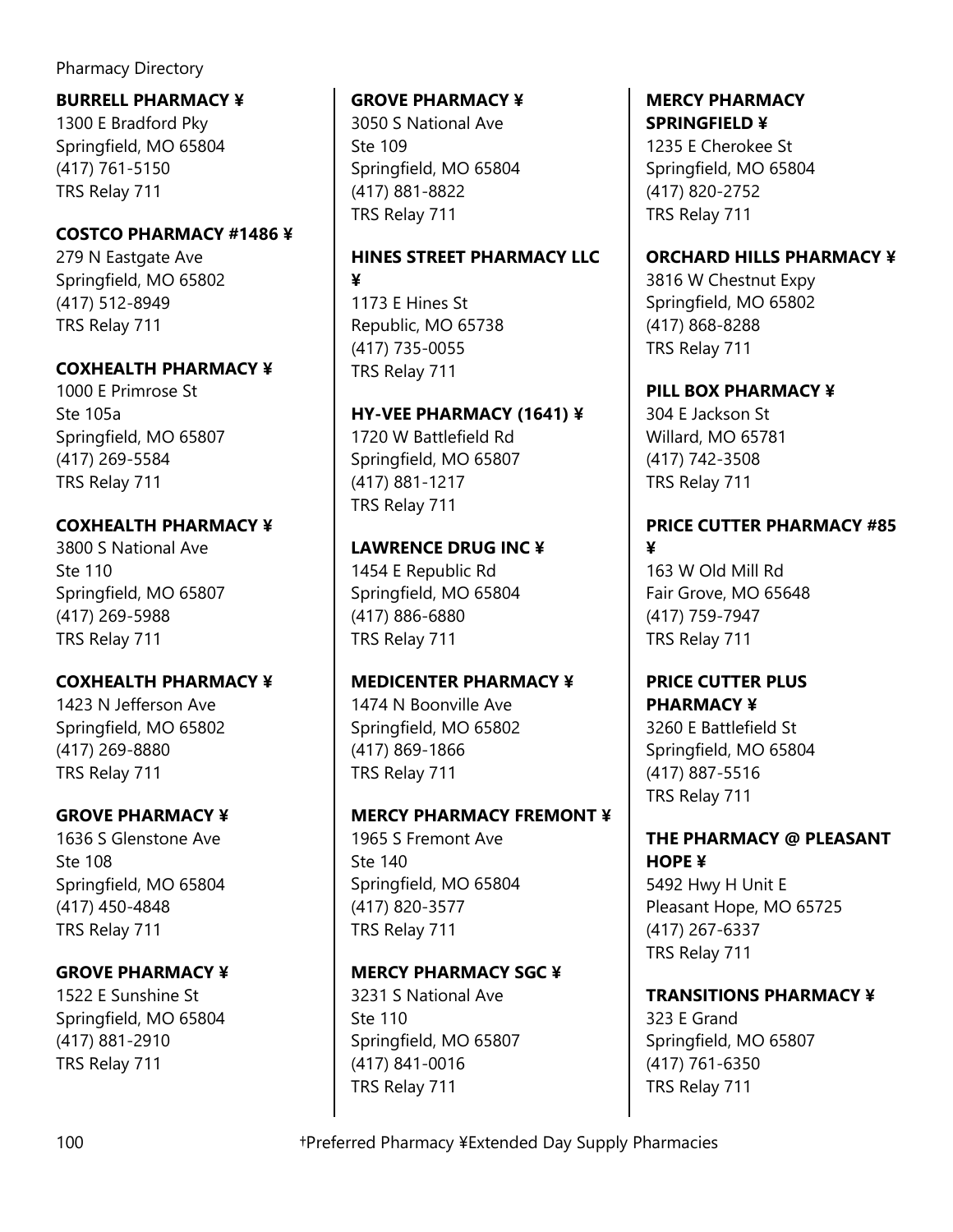Pharmacy Directory

#### **Lawrence County, MO AURORA PROFESSIONAL PHARMACY ¥**

124 S Madison Aurora, MO 65605 (417) 678-4136 TRS Relay 711

#### **LANDRUM DRUG ¥**

1319 E S Landrum Mount Vernon, MO 65712 (417) 461-1100 TRS Relay 711

#### **MARIONVILLE PHARMACY ¥**

201 S US Hwy 60 Marionville, MO 65705 (417) 258-2526 TRS Relay 711

#### **MT VERNON HOMETOWN ¥**

606 E Mount Vernon Blvd Mount Vernon, MO 65712 (417) 466-2000 TRS Relay 711

#### **OLD TOWN PHARMACY ¥**

119 E Main St Pierce City, MO 65723 (417) 476-2828 TRS Relay 711

#### **PRICE CUTTER PHARMACY ¥**

708 S Elliott Ave Aurora, MO 65605 (417) 678-0493 TRS Relay 711

# **Stone County, MO LAKELAND PHARMACY ¥**

18565 Business 13 Reeds Spring, MO 65737 (417) 272-8064 TRS Relay 711

#### **LAKELAND PHARMACY #3 ¥**

104 Cortney Lane Crane, MO 65633 (417) 723-5241 TRS Relay 711

# **Taney County, MO**

**COUNTRY MART PHARMACY ¥** 15720 US Hwy 160 Forsyth, MO 65653 (417) 546-2501 TRS Relay 711

#### **COXHEALTH PHARMACY ¥**

525 Branson Landing Blvd Ste 1005 Branson, MO 65616 (417) 335-7700 TRS Relay 711

# **KRAMER'S FORSYTH**

**PHARMACY ¥**

16269 US Hwy 160 Forsyth, MO 65653 (417) 546-5151 TRS Relay 711

#### **LAKELAND PHARMACY ¥**

1232 Branson Hills Pkwy Ste 205 Branson, MO 65616 (417) 336-4701 TRS Relay 711

#### **PRICE CUTTER PHARMACY #70 ¥**

200 Southtowne Blvd Hollister, MO 65672 (417) 334-0917 TRS Relay 711

# **PRICE CUTTER PHARMACY #71**

**¥**  1447 State Hwy 248 Ste J Branson, MO 65616 (417) 334-0171 TRS Relay 711

#### **Webster County, MO MARSHFIELD CLINIC**

**PHARMACY ¥** 483 Pomme De Terre Dr

Marshfield, MO 65706 (417) 468-4442 TRS Relay 711

#### **PRICE CUTTER PHARMACY #86 ¥**

759 W Washington St Marshfield, MO 65706 (417) 859-2635 TRS Relay 711

#### **ROGERSVILLE PHARMACY ¥**

319 S Main Ste N Rogersville, MO 65742 (417) 753-7774 TRS Relay 711

#### **STANLEYS PHARMACY ¥**

1369 Spur Dr Marshfield, MO 65706 (417) 468-2530 TRS Relay 711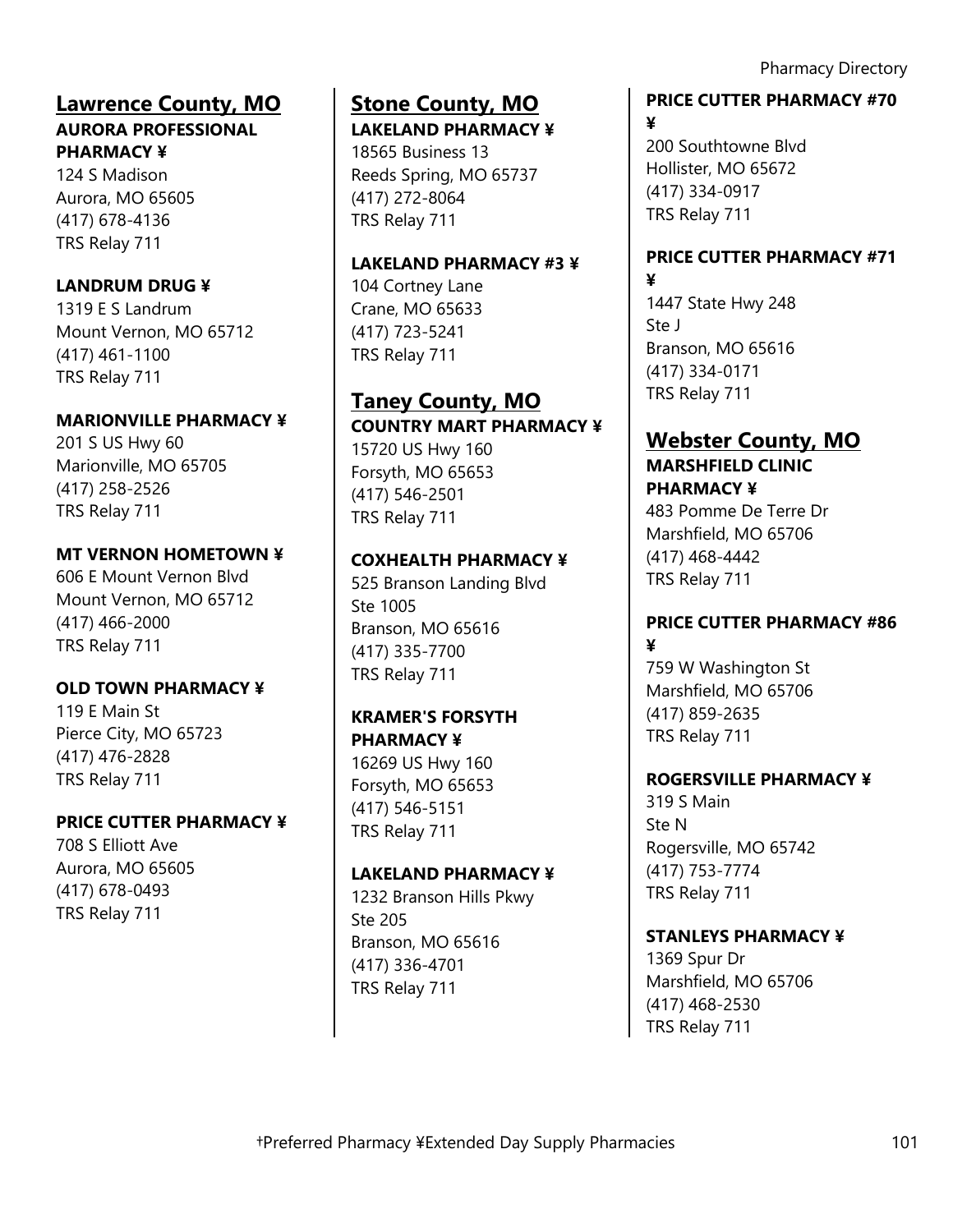# **Mail Order Pharmacy**

You can get prescription drugs shipped to your home through our network mail order delivery program*.* 

Typically, you should expect to receive your prescription drugs within 14 business days from the time that the mail order pharmacy receives the order. If you do not receive your prescription drug(s) within this time, please call our Customer Service Department at 314-209-2700 or toll free 1-866-597-9560, seven days a week from 8 a.m. to 8 p.m. You may reach a messaging service on weekends from April 1 through September 30 and holidays. Please leave a message, and your call will be returned the next business day. TTY users should call 711.

# **Mail Order Pharmacies (1) Entire Service Area**

**MedImpact Direct ¥** www.Medimpactdirect.com (855) 873-8739 TRS Relay 711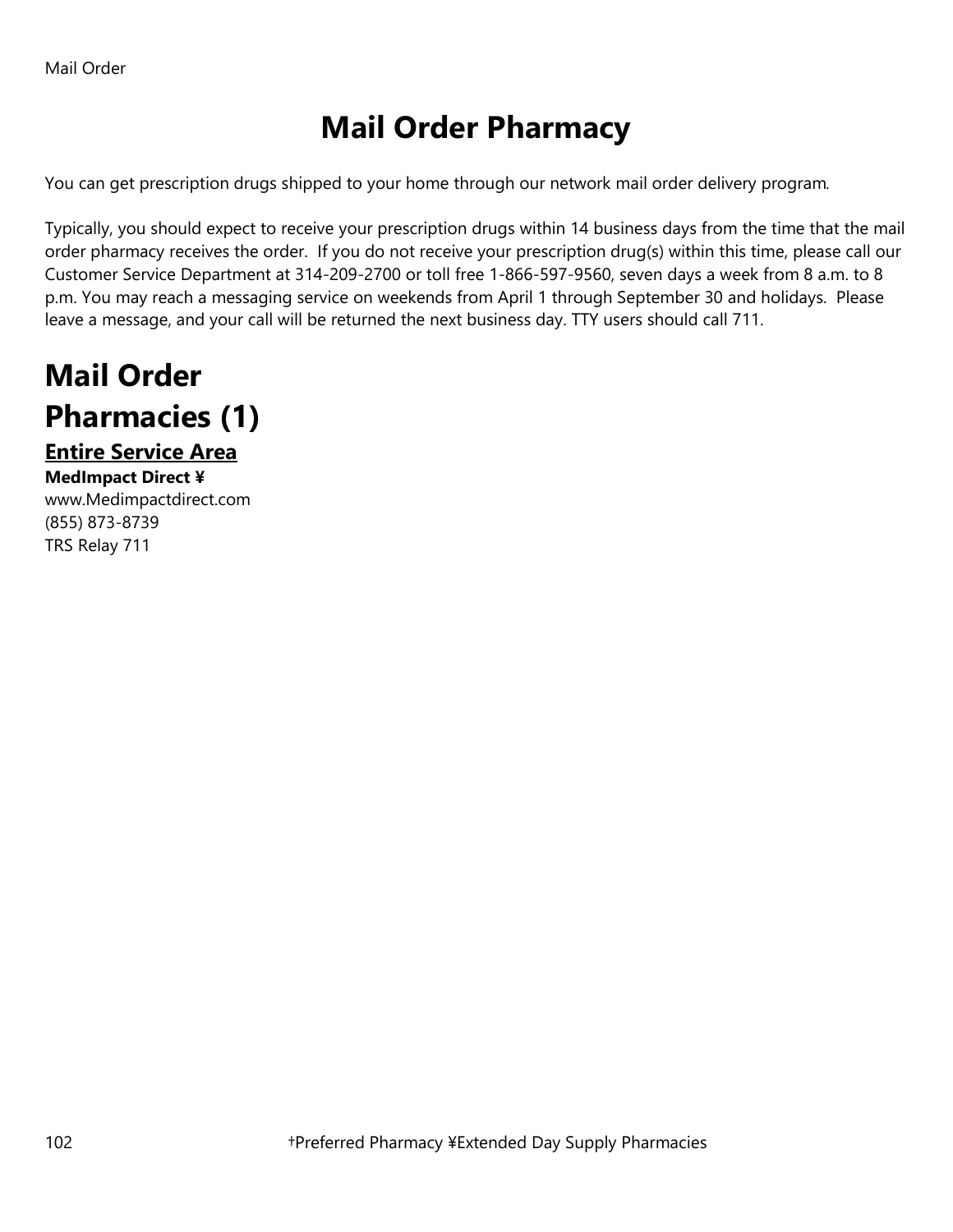# **Home Infusion Pharmacies**

CoxHealth Medicare*Plus* will cover home infusion therapy if all three of the following requirements are met:

- Your prescription drug is on CoxHealth Medicare*Plus* formulary or you have a formulary exception
- CoxHealth Medicare*Plus* has approved your prescription drug for home infusion therapy; and
- Your prescription is written by an authorized prescriber.

For additional information on home infusion services, please call our Customer Service Department at 314-209-2700 or toll free 1-866-597-9560, seven days a week from 8 a.m. to 8 p.m. You may reach a messaging service on weekends from April 1 through September 30 and holidays. Please leave a message, and your call will be returned the next business day. TTY users should call 711.

# **Home Infusion (2)**

# **MISSOURI**

# **Greene County, MO**

**COXHEALTH AT HOME** 2240 W Sunset St Ste 104 Springfield, MO 65807 (417) 269-4663 TRS Relay 711

# **Webster County, MO**

#### **MARSHFIELD CLINIC PHARMACY LTC** 483 Pomme De Terre Marshfield, MO 65706 (417) 468-4442

TRS Relay 711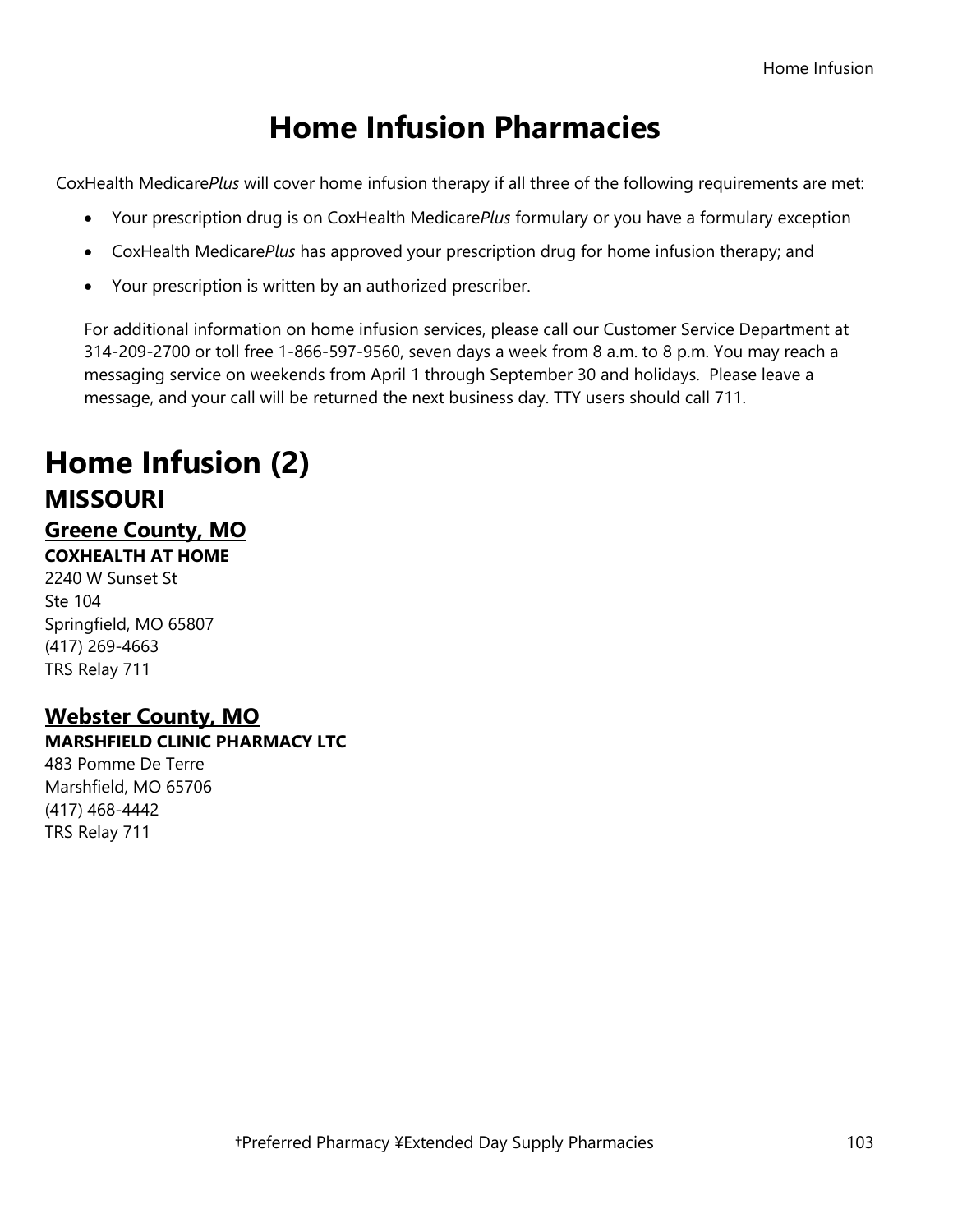# **Long Term Care Pharmacies**

Residents of a long-term care facility may access their prescription drugs covered under CoxHealth Medicare*Plus* through the facility's long-term care pharmacy or another network long-term care pharmacy.

For additional information on long-term care services, please call our Customer Service Department at 314- 209-2700 or toll free 1-866-597-9560, seven days a week from 8 a.m. to 8 p.m. You may reach a messaging service on weekends from April 1 through September 30 and holidays. Please leave a message, and your call will be returned the next business day. TTY users should call 711.

# **Long Term Care (17) MISSOURI Barry County, MO OLD TOWN PHARMACY LLC**

100 A Chapel Dr Monett, MO 65708

(417) 635-1100 TRS Relay 711

#### **SATER PHARMACY**

705 Main St Cassville, MO 65625 (417) 847-2315 TRS Relay 711

#### **WHITLEY PHARMACY**

101 W 8th St Cassville, MO 65625 (417) 847-2722 TRS Relay 711

# **Christian County, MO**

### **ALPS LONG TERM CARE PHARMACY**

1824 N State Hwy Cc Ste A Nixa, MO 65714 (417) 893-3902 TRS Relay 711

# **HEALTHDIRECT INSTITUTIONAL PHARMACY SERVICES, INC. #147**

4083 N State Hwy Nn Ozark, MO 65721 (417) 581-6813 TRS Relay 711

# **Greene County, MO**

**ASH GROVE PHARMACY** 490 Medical Dr Ash Grove, MO 65604 (417) 751-2111 TRS Relay 711

#### **GROVE PHARMACY**

1636 S Glenstone Ave Ste 108 Springfield, MO 65804 (417) 450-4848 TRS Relay 711

#### **GUARDIAN PHARMACY OF MISSOURI**

2107 E Rockhurst St Ste C Springfield, MO 65802 (417) 864-5873 TRS Relay 711

#### **HY-VEE PHARMACY (1641)**

1720 W Battlefield Rd Springfield, MO 65807 (417) 881-1217 TRS Relay 711

### **INFINIUM PHARMACY - REPUBLIC**

6129 W US Hwy 60 Brookline, MO 65619 (417) 708-5050 TRS Relay 711

#### **INTEGRITY PHARMACY**

509 S Union Ave Springfield, MO 65802 (417) 865-2900 TRS Relay 711

#### **OMNICARE OF SPRINGFIELD**

1947 W Sunset Ste 200 Springfield, MO 65807 (417) 889-4000 TRS Relay 711

## **Lawrence County, MO AURORA PROFESSIONAL PHARMACY**

124 S Madison Aurora, MO 65605 (417) 678-4136 TRS Relay 711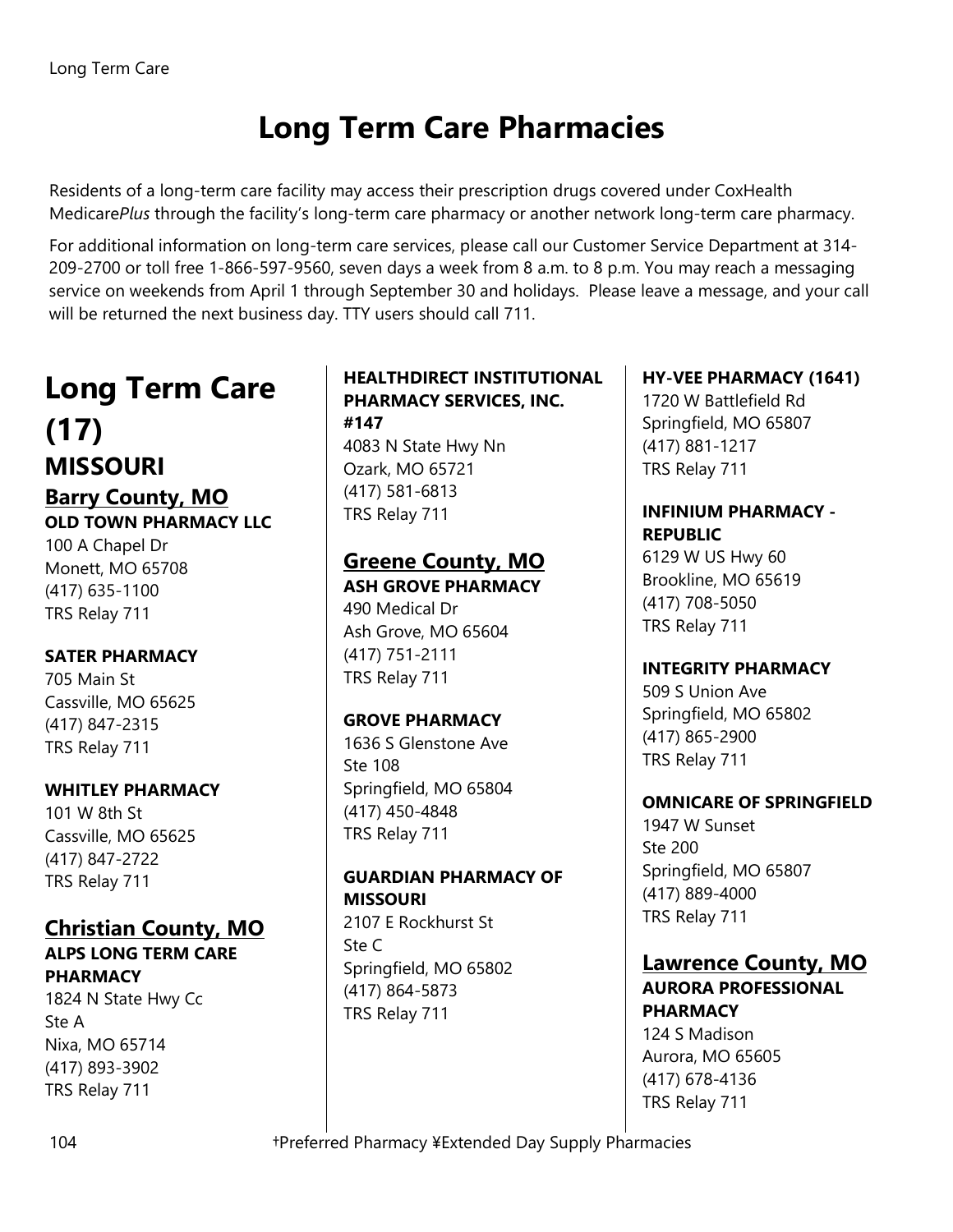#### **MT VERNON HOMETOWN**

606 E Mount Vernon Blvd Mount Vernon, MO 65712 (417) 466-2000 TRS Relay 711

# **Stone County, MO**

## **LAKELAND PHARMACY #3**

104 Cortney Lane Crane, MO 65633 (417) 723-5241 TRS Relay 711

### **Webster County, MO**

#### **MARSHFIELD CLINIC PHARMACY LTC**

483 Pomme De Terre Marshfield, MO 65706 (417) 468-4442 TRS Relay 711

#### **ROGERSVILLE PHARMACY**

319 S Main Ste N Rogersville, MO 65742 (417) 753-7774 TRS Relay 711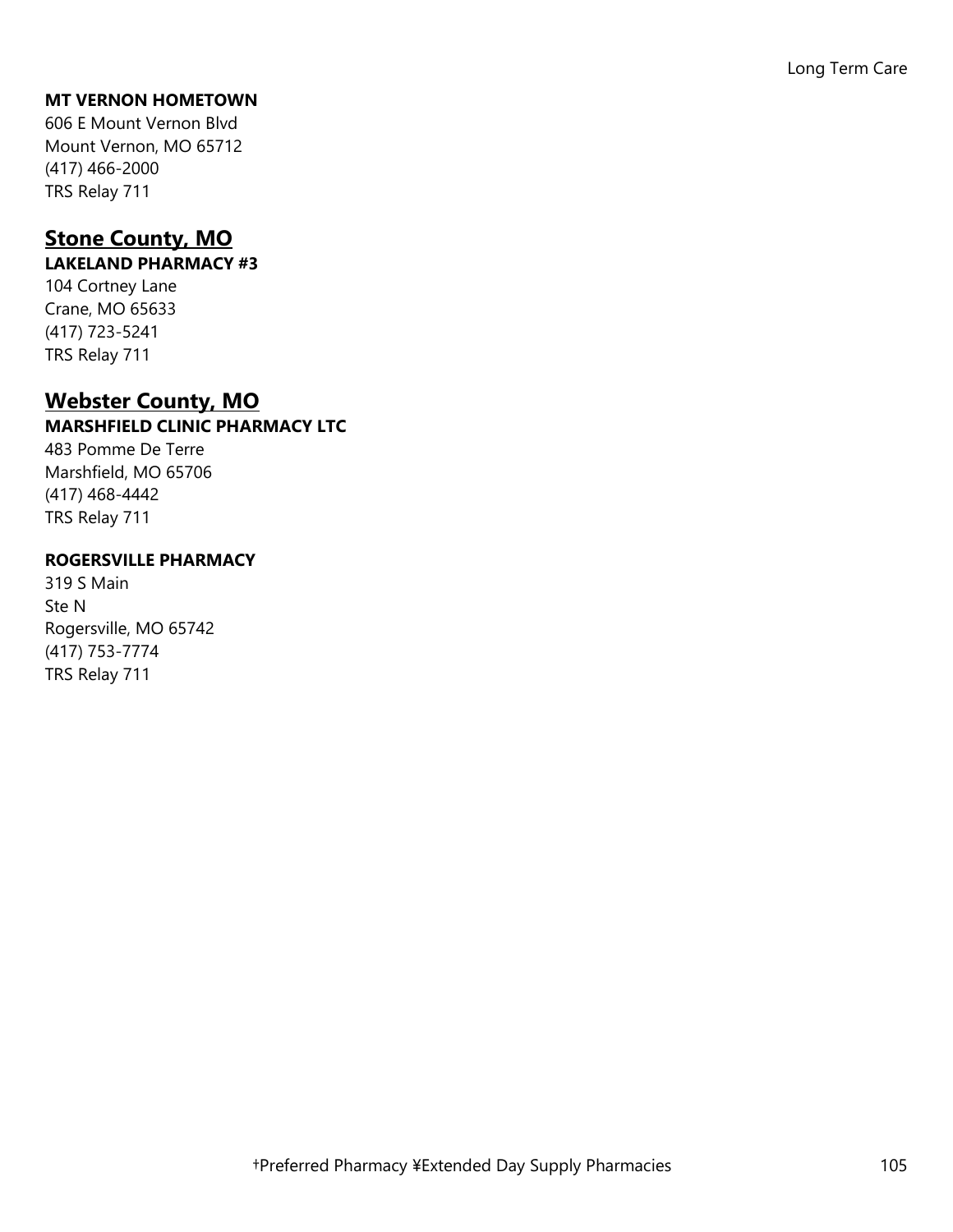# **CoxHealth MedicarePlus Alphabetical Physician Index**

#### $\boldsymbol{\mathsf{A}}$

| Arquitt, George E., DDS MD * 48, 49 |  |
|-------------------------------------|--|
|                                     |  |
|                                     |  |
|                                     |  |
|                                     |  |
|                                     |  |
|                                     |  |
|                                     |  |

#### $\sf B$

| Banderudrappagari, Rajesh, MD 29, 30, 39 |  |
|------------------------------------------|--|
|                                          |  |
|                                          |  |
|                                          |  |
|                                          |  |
|                                          |  |
|                                          |  |
| Beltran-Papsdorf, Tania B., MD *  34     |  |
|                                          |  |
|                                          |  |

# $\mathsf C$

| Carminati Taddei, Santina, MD *  57 |  |
|-------------------------------------|--|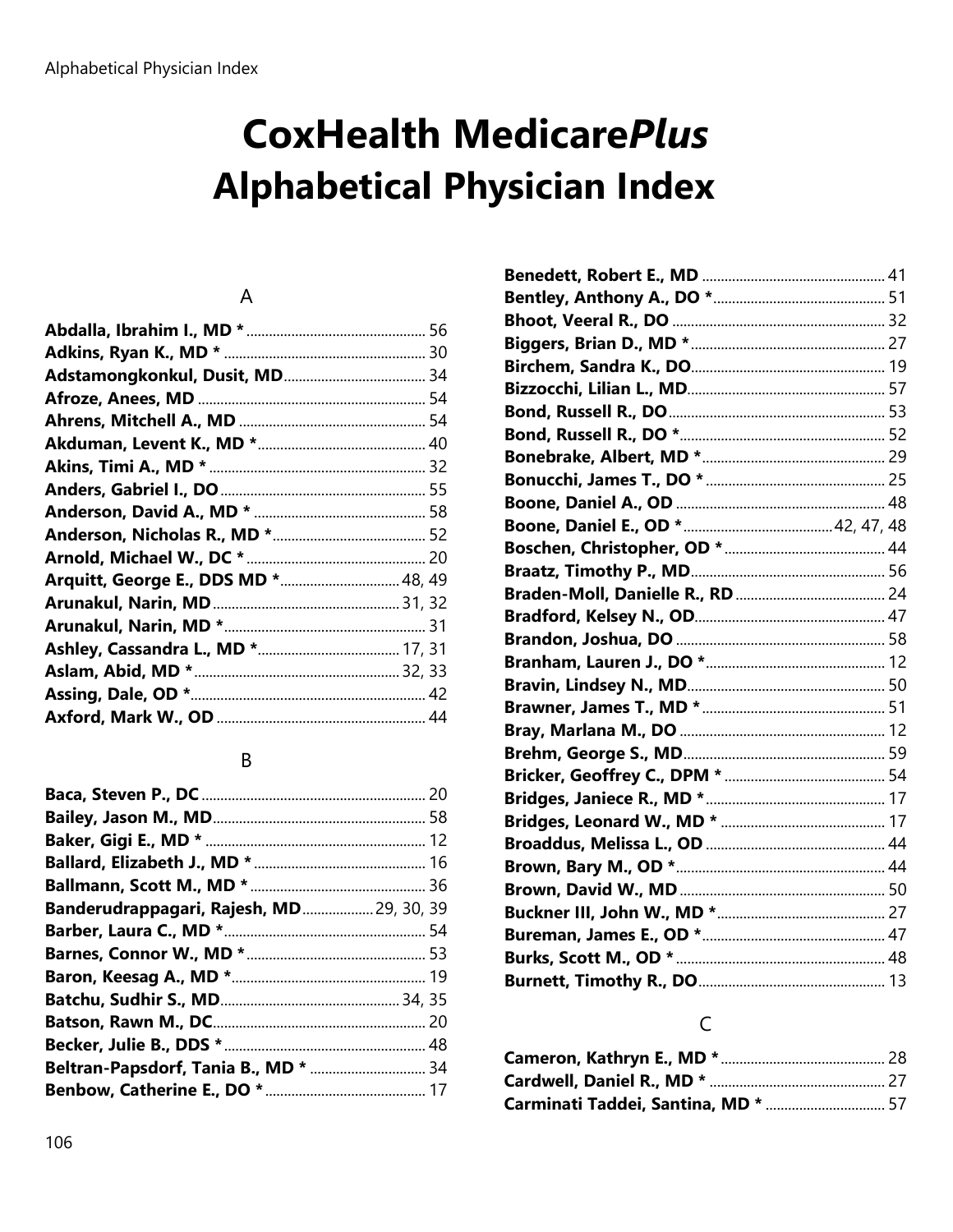| Chapaton-Rivard, Elisabeth R., DO  55 |  |
|---------------------------------------|--|
|                                       |  |
|                                       |  |
|                                       |  |
|                                       |  |
|                                       |  |
|                                       |  |
|                                       |  |
|                                       |  |
|                                       |  |
|                                       |  |
|                                       |  |
|                                       |  |
|                                       |  |
|                                       |  |
|                                       |  |
|                                       |  |
|                                       |  |
|                                       |  |
| Coxhealth at Home Palliative Care 52  |  |
|                                       |  |
|                                       |  |
|                                       |  |
|                                       |  |
|                                       |  |
|                                       |  |
|                                       |  |
| Cunningham, William F., MD * 29, 39   |  |

# $\mathsf{D}%$

# $\mathsf{E}% _{0}\left( \mathsf{E}\right)$

# $\bar{\mathsf{F}}$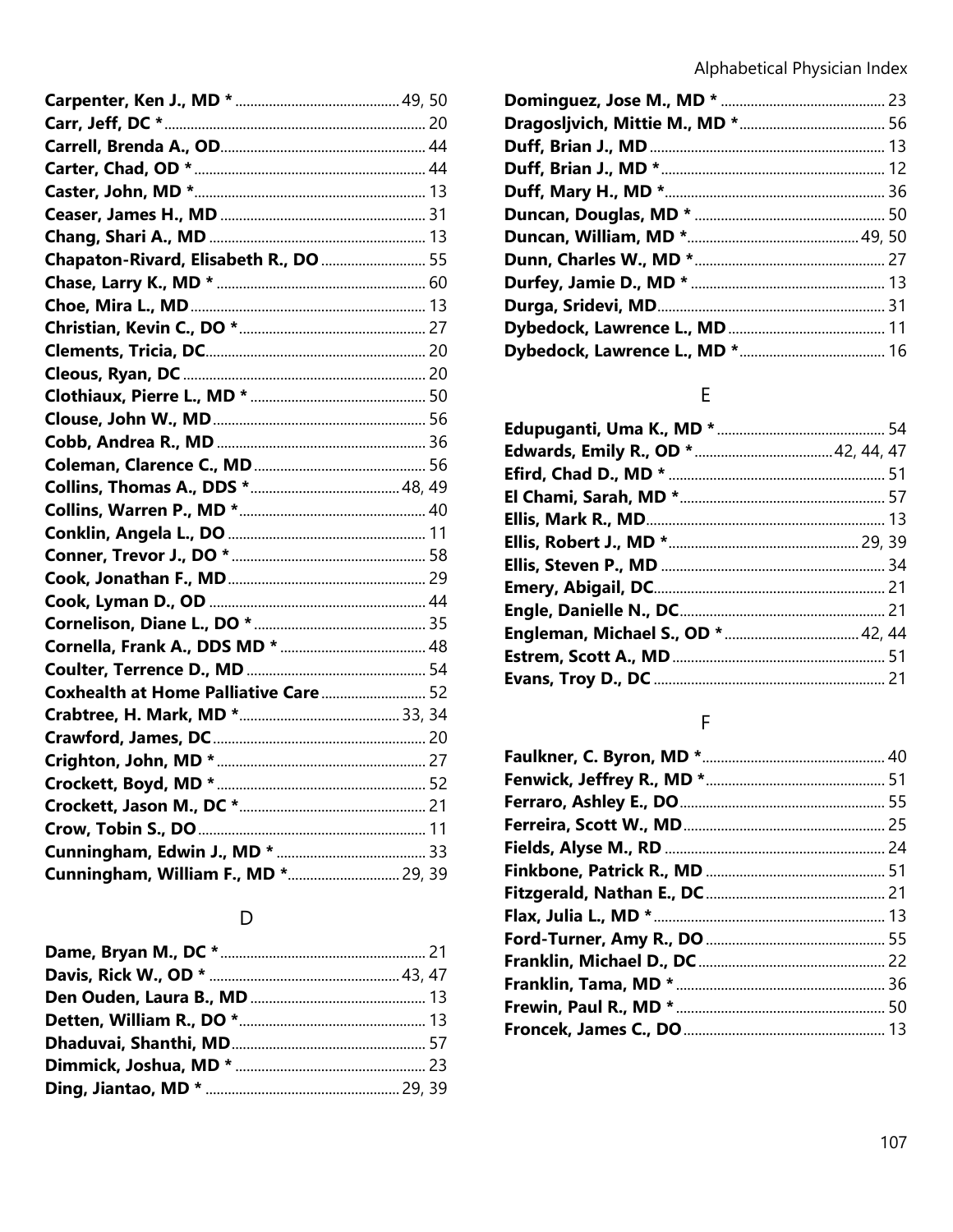## $\mathsf G$

## $\overline{H}$

| Hoernschemeyer, Daniel G., MD * 50 |  |
|------------------------------------|--|
|                                    |  |
|                                    |  |
|                                    |  |
|                                    |  |
|                                    |  |
|                                    |  |
|                                    |  |
|                                    |  |
|                                    |  |
|                                    |  |
|                                    |  |
|                                    |  |
|                                    |  |

## $\begin{array}{c} \begin{array}{c} \end{array} \end{array}$

# $\mathsf{J}$

# $\mathsf{K}$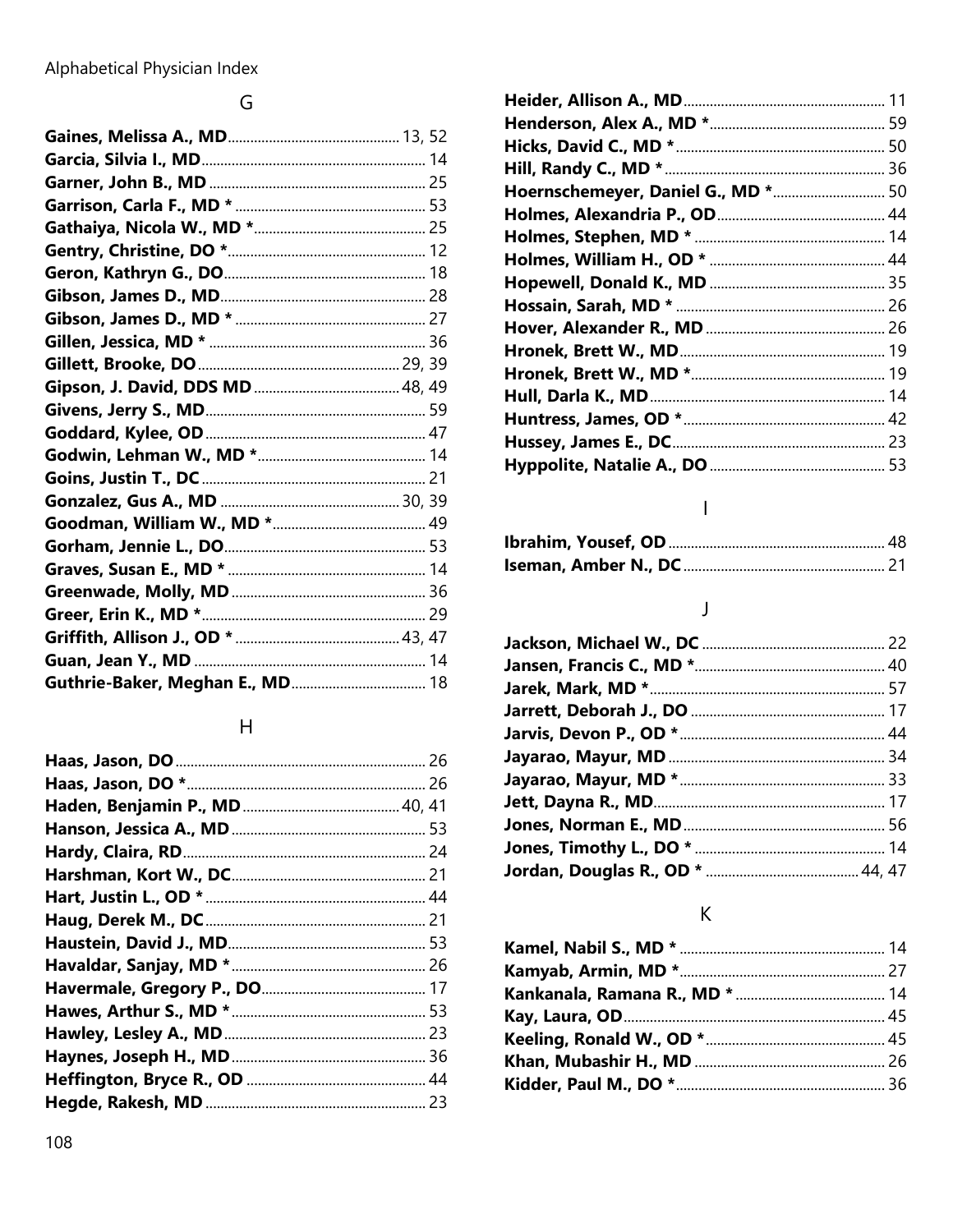# $\bar{\mathsf{L}}$

#### $\sf M$

| Medrano Juarez, Rita M., MD *  17 |  |
|-----------------------------------|--|
|                                   |  |
| Meyer, Christopher M., DDS MD  49 |  |
|                                   |  |
|                                   |  |
|                                   |  |
|                                   |  |
|                                   |  |
|                                   |  |
|                                   |  |
|                                   |  |
|                                   |  |
|                                   |  |
|                                   |  |
|                                   |  |
|                                   |  |
|                                   |  |

## $\overline{\mathsf{N}}$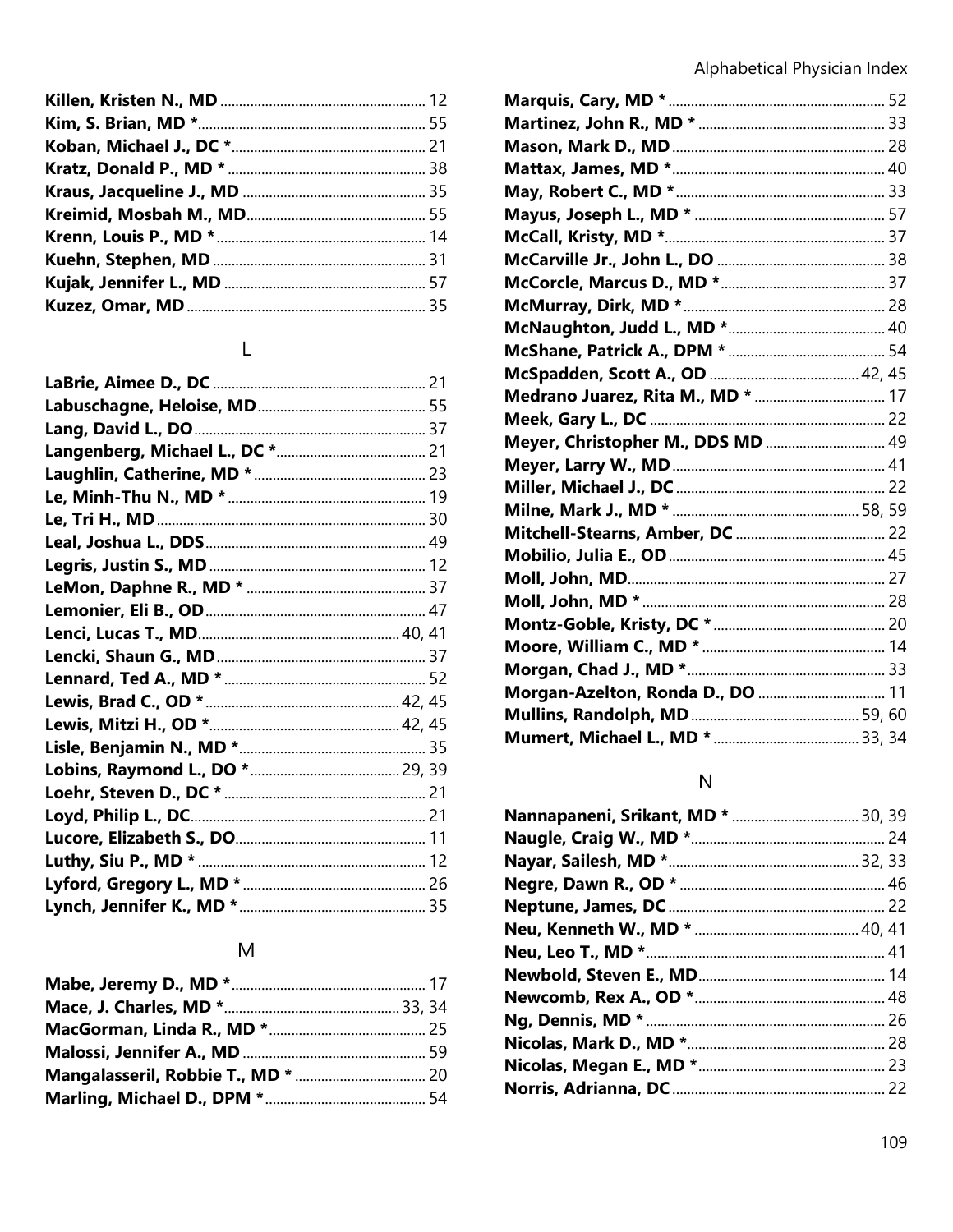## $\circ$

#### $\sf P$

| Pendergrass, Stephanie E., MD * 15 |  |
|------------------------------------|--|
|                                    |  |
|                                    |  |
|                                    |  |
|                                    |  |
|                                    |  |
|                                    |  |
|                                    |  |
|                                    |  |
|                                    |  |
|                                    |  |
|                                    |  |
|                                    |  |
|                                    |  |
|                                    |  |
|                                    |  |
|                                    |  |
|                                    |  |
|                                    |  |
|                                    |  |
|                                    |  |
|                                    |  |

# ${\sf Q}$

#### ${\sf R}$

## $\mathsf S$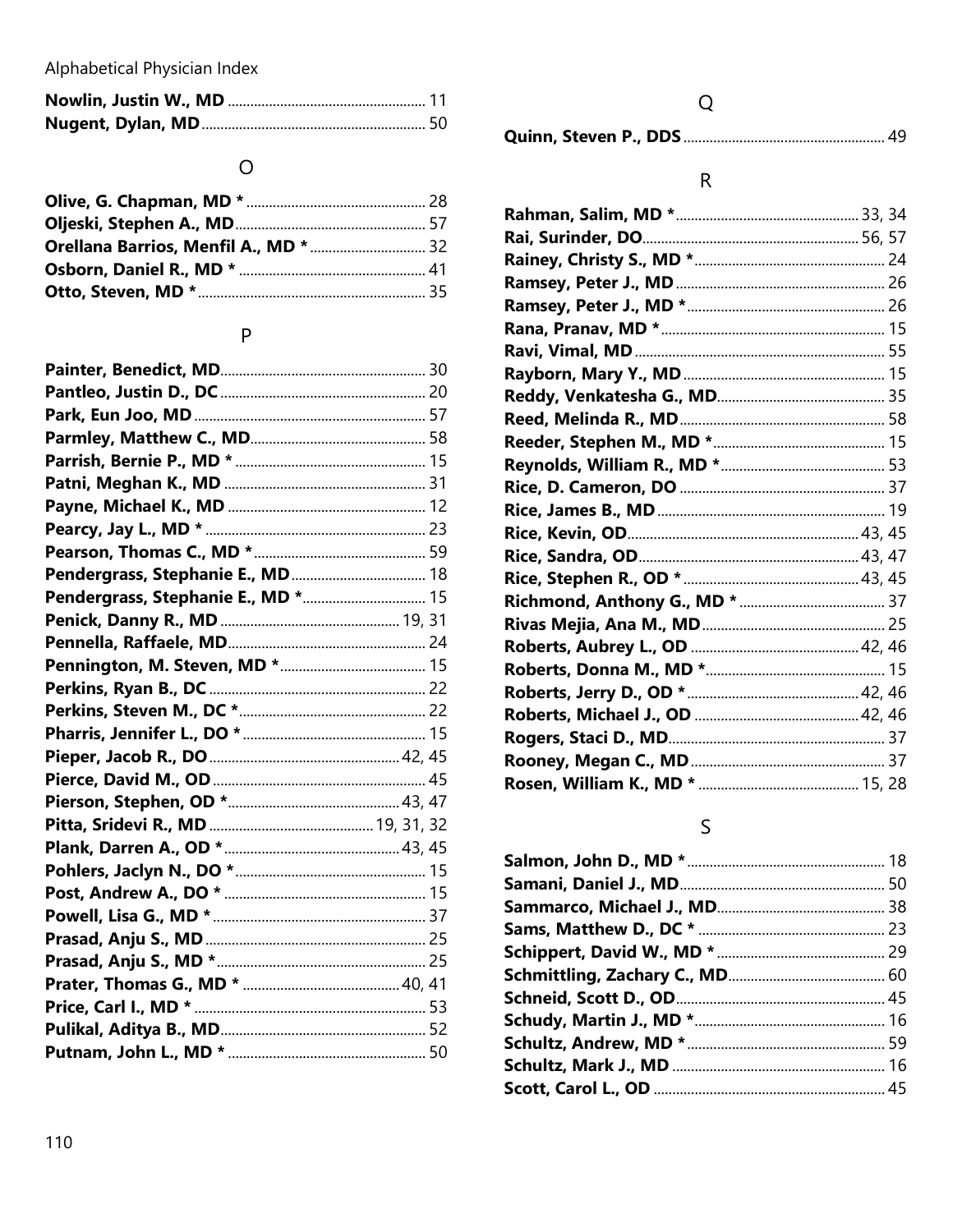# $\bar{\mathsf{T}}$

## $\overline{\mathsf{V}}$

## $W$

| Wenger-Bowling, Stacey, OD * 43, 48 |  |
|-------------------------------------|--|
|                                     |  |
|                                     |  |
|                                     |  |
|                                     |  |
|                                     |  |
|                                     |  |
|                                     |  |
|                                     |  |
|                                     |  |
|                                     |  |
|                                     |  |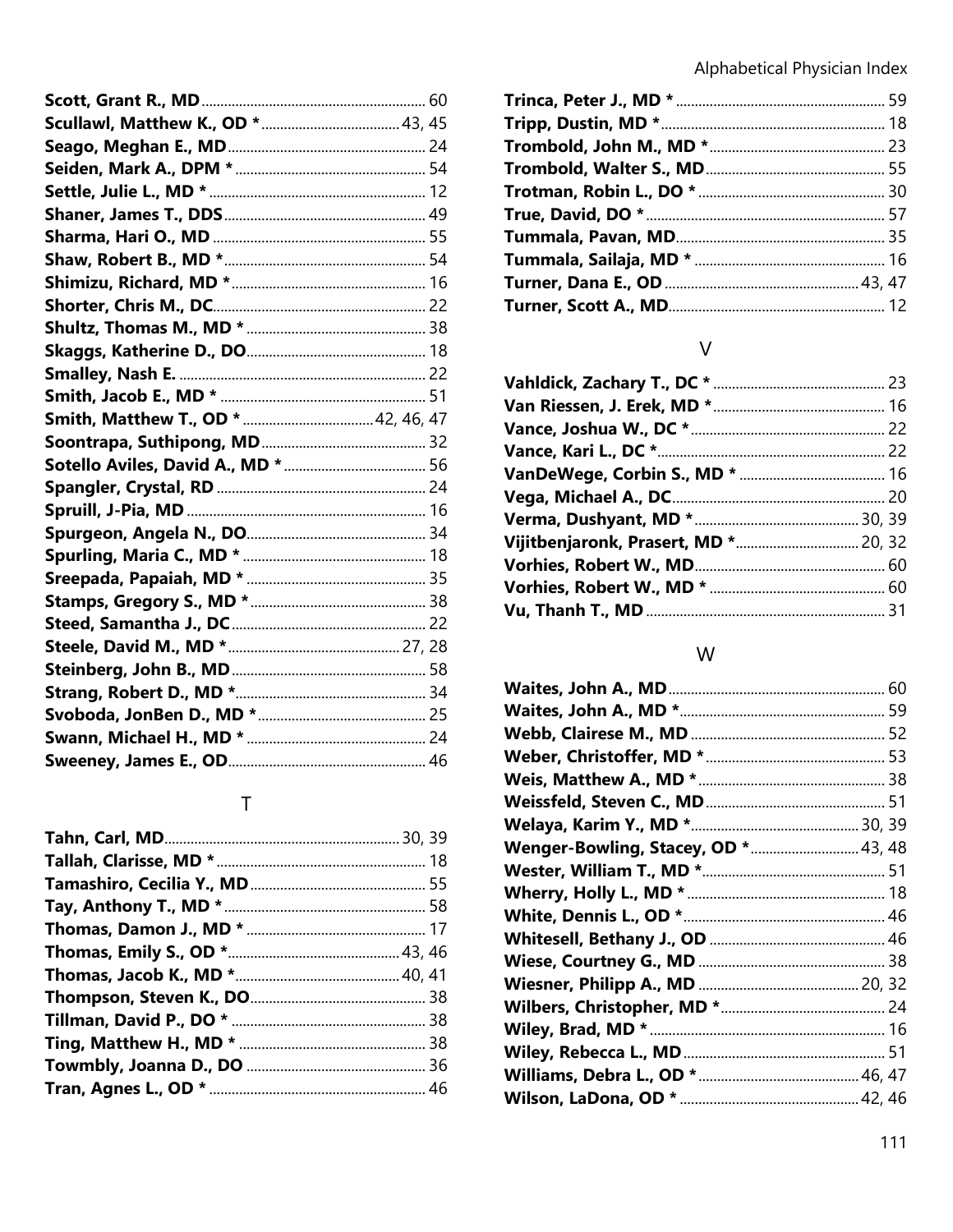#### Alphabetical Physician Index

# $\mathsf{Y}$

| Yarnell, Shawn M., OD * . |  |  |
|---------------------------|--|--|
|                           |  |  |

# $\overline{z}$